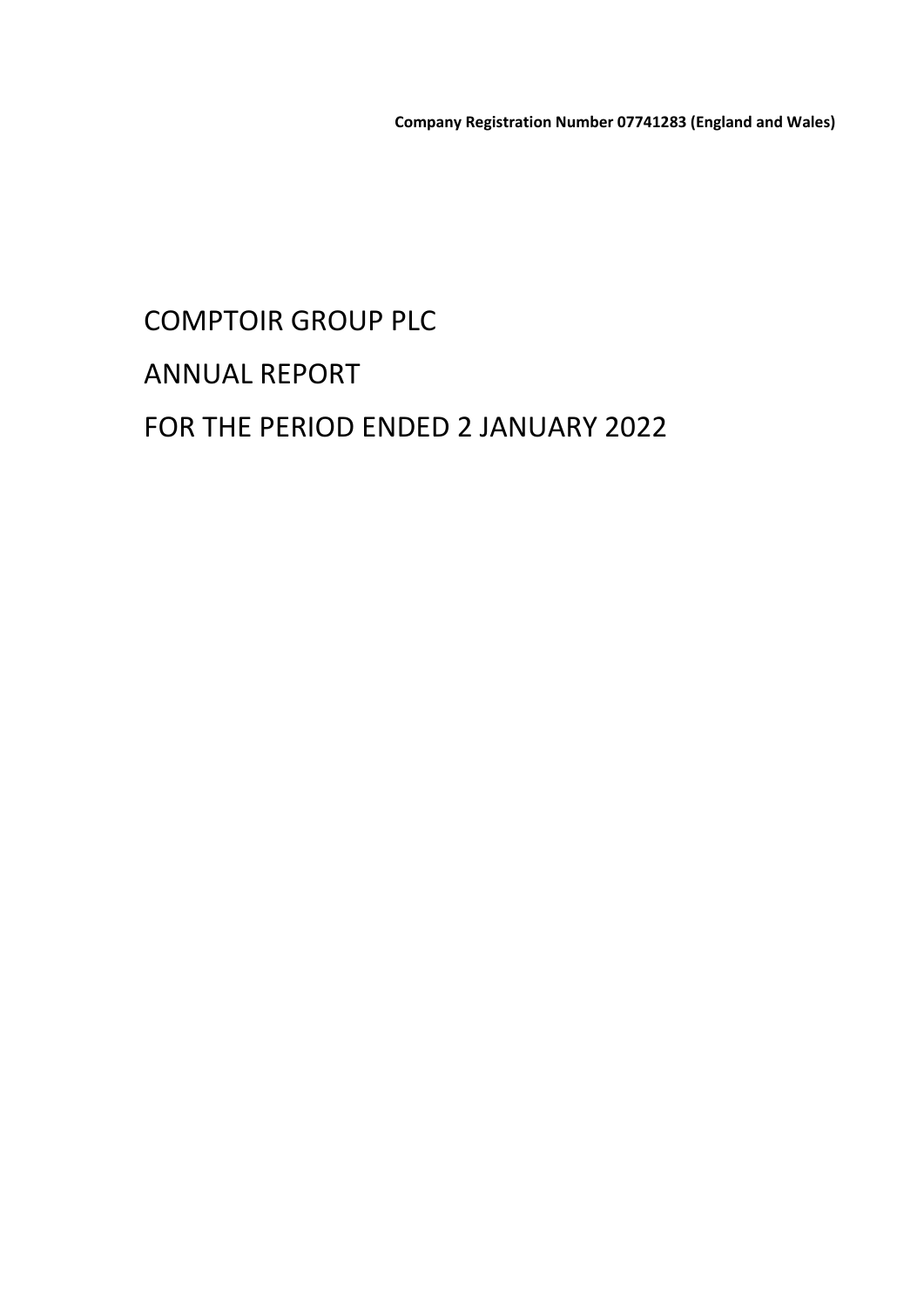# **Company information**

| <b>Directors</b>                    | C Hanna<br>A Kitous<br>M Toon<br>R Kleiner                                                           | <b>Chief Executive</b><br>Creative Director<br><b>Finance Director</b><br>Non-Executive Chairman |
|-------------------------------------|------------------------------------------------------------------------------------------------------|--------------------------------------------------------------------------------------------------|
| <b>Secretary</b>                    | M Toon                                                                                               |                                                                                                  |
| <b>Company number</b>               | 07741283                                                                                             |                                                                                                  |
| <b>Registered office</b>            | Unit 2<br><b>Plantain Place</b><br>Crosby Row<br>London Bridge<br><b>SE1 1YN</b>                     |                                                                                                  |
| <b>Business address</b>             | Unit 2<br><b>Plantain Place</b><br>Crosby Row<br>London Bridge<br><b>SE1 1YN</b>                     |                                                                                                  |
| <b>Nominated Advisor and Broker</b> | <b>Canaccord Genuity Limited</b><br>88 Wood Street<br>London<br>EC2V 7QR                             |                                                                                                  |
| <b>Auditors</b>                     | <b>UHY Hacker Young</b><br><b>Quadrant House</b><br>4 Thomas More Square<br>London<br><b>E1W 1YW</b> |                                                                                                  |
| <b>Solicitors</b>                   | Howard Kennedy LLP<br>No.1 London Bridge<br>London<br><b>SE1 9BG</b>                                 |                                                                                                  |
| <b>Registrars</b>                   | Link Group<br>10 <sup>th</sup> Floor<br>Central Square<br>29 Wellington Street<br>Leeds<br>LS1 4DL   |                                                                                                  |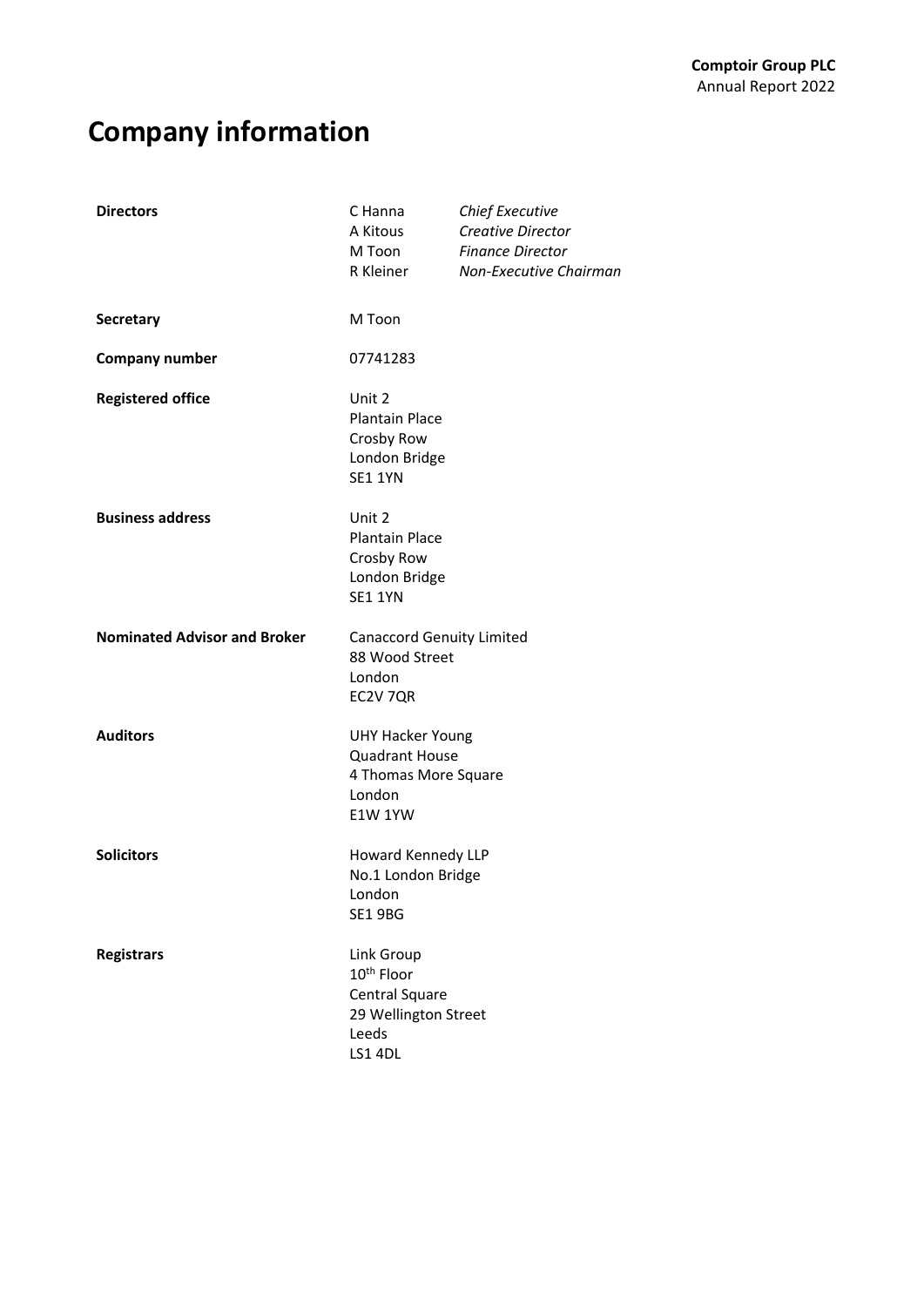### **Contents**

| Chairman's statement                                                    | $\mathbf{1}$   |
|-------------------------------------------------------------------------|----------------|
| Chief Executive's review                                                | $\overline{2}$ |
| <b>Strategic Report</b>                                                 | 5              |
| <b>Statement of Corporate Governance</b>                                | 12             |
| Report of the directors                                                 | 14             |
| Statement of directors' responsibilities                                | 16             |
| Independent auditors' report                                            | 17             |
| Consolidated statement of comprehensive income                          | 26             |
| Consolidated balance sheet                                              | 27             |
| Consolidated statement of changes in equity                             | 29             |
| Consolidated statement of cash flows                                    | 30             |
| Principal accounting policies for the consolidated financial statements | 31             |
| Notes to the consolidated financial statements                          | 42             |
| Parent Company accounts (under UK GAAP)                                 | 67             |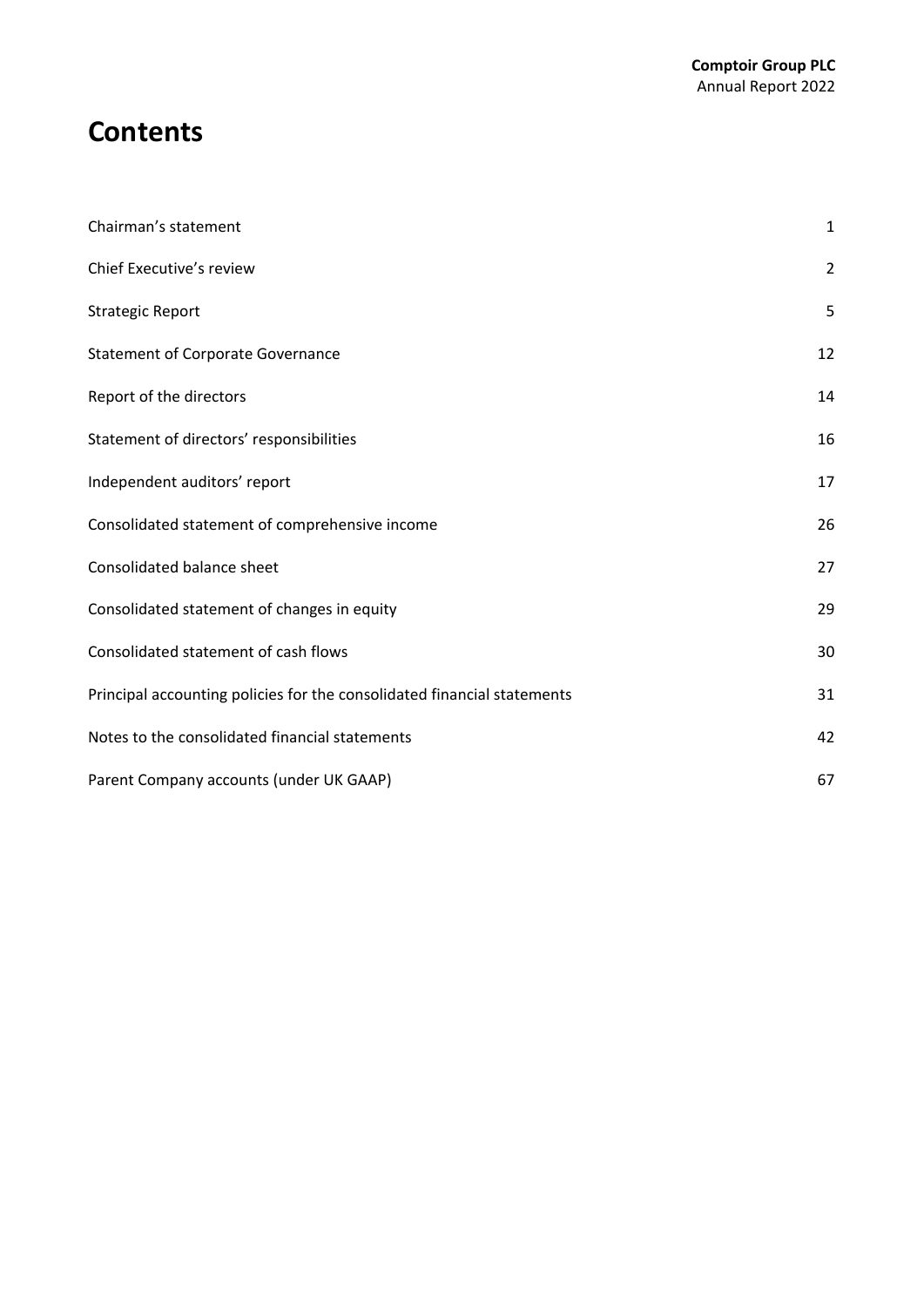## **Chairman's statement**

Highlights:

- Group revenue of £20.7m up by 66.9% (2020 restated: £12.4m).
- Gross profit of £16.9m up by £7.1m (2020 restated: £9.8m).
- Adjusted EBITDA\* before highlighted items of £6.4m up by 357.1% (2020: £1.4m).
- IFRS profit after tax of £1.6m (2020: £8.1m loss).
- All sites closed from 5 January 2021 for indoor dining, re-opened in April 2021 for outdoor dining and dinein from May 2021.
- Net cash and cash equivalents at the period end of £9.9m (31 December 2020: £7.8m).
- The basic profit per share for the year was 1.34 pence (2020: basic loss per share 6.60 pence).
- Currently own and operate 21 restaurants, with a further 4 franchise restaurants.

Note that these results are impacted by COVID‐19 related closures affecting all restaurants in the Group from 19th March 2020.

\*Adjusted EBITDA was calculated from the profit/(loss) before taxation adding back interest, depreciation, share‐based payments and non‐recurring costs (note 4).

Richard Kleiner, Non-Executive Chairman, said: "I'm pleased to report on the Group's annual results for the 52week period ended 2<sup>nd</sup> January 2022. We are currently trading from 21 managed restaurants and 4 Franchise sites. The last two years of the Covid-19 pandemic have bought considerable challenges that we have had to deal with, and adapt to, as the circumstances demanded. The Board can only express our continued thanks to our customers, suppliers, landlords and especially our team who have navigated these challenges at every turn. Once again, all our team members have worked tirelessly with incredible dedication and passion to ensure we remain focused and ready to serve our customers. As these results demonstrate we have emerged from this period in an extremely *strong position both financially and operationally and can look forward to an exciting period of growth.*

The Comptoir brand remains one known for its unique offering comprising healthy food of an excellent quality, served in bold, vibrant and safe environments, whilst retaining the genuine feel of family and friendly hospitality, *that reflects the very heart and soul of our offering.*

Since reopening fully in the summer, once eat-in trade was permitted again, the results were highly encouraging *and although impacted by the December restrictions, as the Omicron variant took hold, trading remained robust. We are looking forward to continued trading conditions with no government restrictions as customers continue to come back to the hospitality offering, we are so well known for.* 

Of course, 2022 holds its own challenges with the end of government support in respect of cessation of the reduced VAT rate and the normalisation of business rates charges, as well as the continued pressure on the labour and *procurement markets. However, the management team have seen many periods of uncertainty before and there* is no doubt we will once again navigate these challenges and continue to quide the group towards our exciting *growth strategy. Therefore, we look forward to the future with much optimism."*

Enquiries: **Comptoir Group plc** Chaker Hanna Tel: 0207 486 1111 **Canaccord Genuity Limited (NOMAD and Broker)** Max Hartley Tel: 020 7523 8000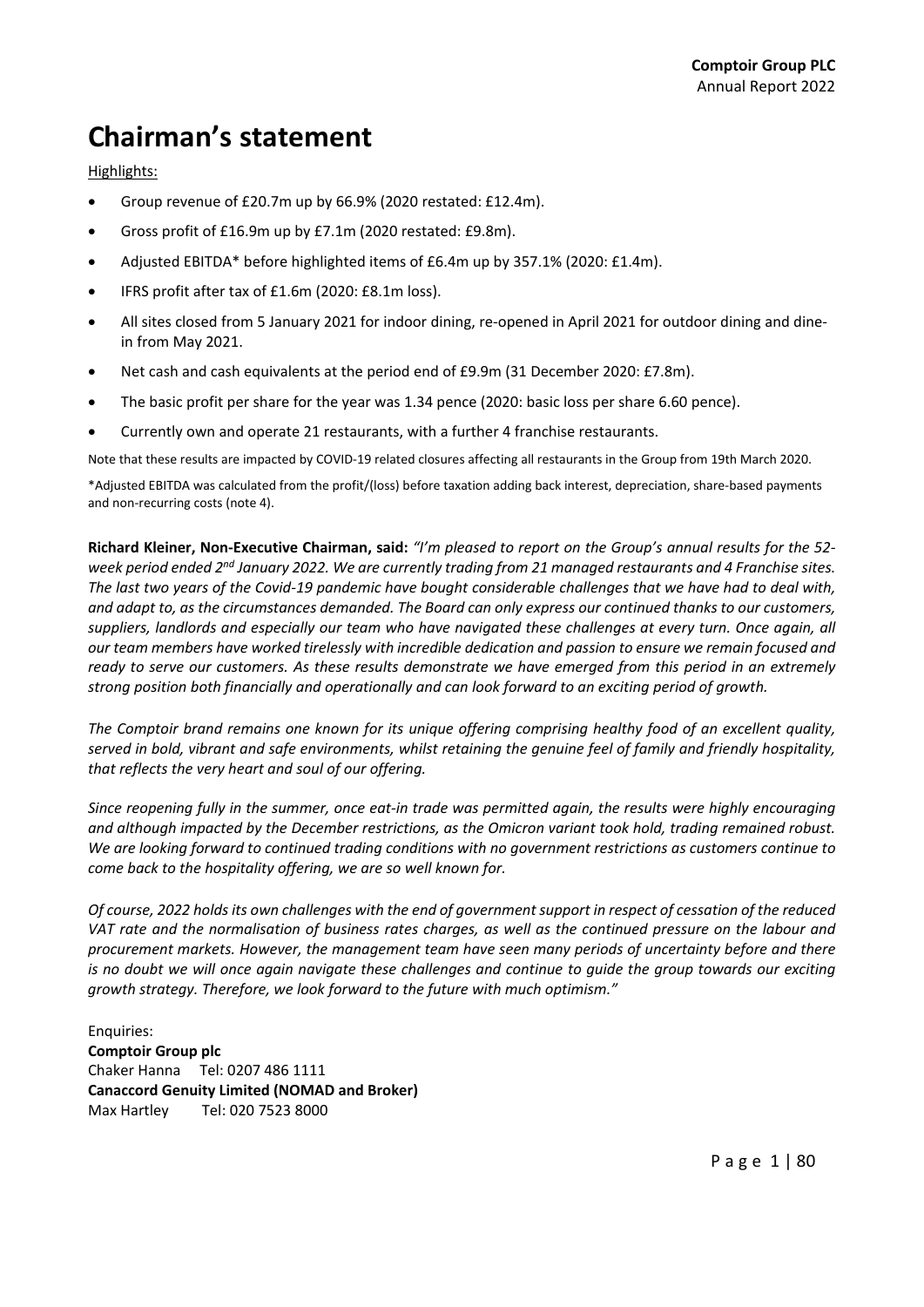## **Chief Executive's review**

### **For the period ended 2 January 2022**

### **COVID‐19 Update**

Due to government indoor dining restrictions from early January, the start of 2021 was once again extremely difficult with all sites closed to eat in customers. We reopened in April for outdoor dining and eventually dine‐in was permitted from May; from July onwards, all restrictions were completely lifted. Trading levels from this point were extremely pleasing with sites performing strongly against 2019. The group traded exceptionally well in the second half of the year due to the positive impact of staycations, which benefited sites outside of the main tourist and office areas. Although December resulted in the hospitality sector being adversely impacted by further government restrictions due to the Omicron variant, overall, our results exceeded the Board expectations throughout the year.

Our forecasts have taken into consideration the additional pressure of inflation and labour costs, which demonstrates that our unique offering remains strong. As our results verify, we can now conclude the group has emerged from the difficulties of the last couple of years in a better position than pre-pandemic, with strong financial performance and a high performing portfolio of sites, allowing us to look to 2022 and beyond with great confidence, including our ability to expand.

### **Customers**

It was a pleasure to welcome customers back for dine-in from May 2021, and we continue to ensure we offer fantastic value, as well an environment that is inviting and bold. We periodically review and innovate our menu, with our cuisine naturally attracting a vegan or vegetarian lifestyle, which is increasingly popular. We use our guest feedback system to not only improve the menu but also our offering.

#### **People**

Notwithstanding the labour market challenges, we are within 5% of our optimum employment levels, reflecting our family ethics and retention practices. Across the estate, we have never found ourselves in a position where we have been unable to open due to a lack of team members, which is a contrast to the regrettable situation that some restaurant brands have experienced. It is with great pride that I can report that the majority of our team members choose to remain dedicated to our brands whilst the group continues its journey to reach maximum potential. Whilst we actively monitor labour costs, we support the stalwarts of the business benefiting from generous contractual payments, quarterly bonuses, ad hoc bonuses and other benefitsinclusive of amazing career progression.

I would like to take this opportunity, to thank each and every member of the team who worked tirelessly to achieve our current success.

In anticipation of expansion, we are strengthening our management structure and have recently appointed a Group Marketing Director and Procurement Manager.

### **Property**

Property related costs, and in particular rental costs, are a significant part of our cost base, especially with limited income during closure. I am pleased to report the majority of our landlords engaged with us in understanding the difficulties that we all faced, and the Group has successfully achieved consensual lease concessions and rent reductions for the lockdown periods for most of the estate. Through the pragmatic approach and support of our landlords we have managed to avoid formal procedures such as a company voluntary arrangement ("CVA"). To that end, I would like to express our gratitude for the financial assistance that our landlords offered in the spirit of a true partnership.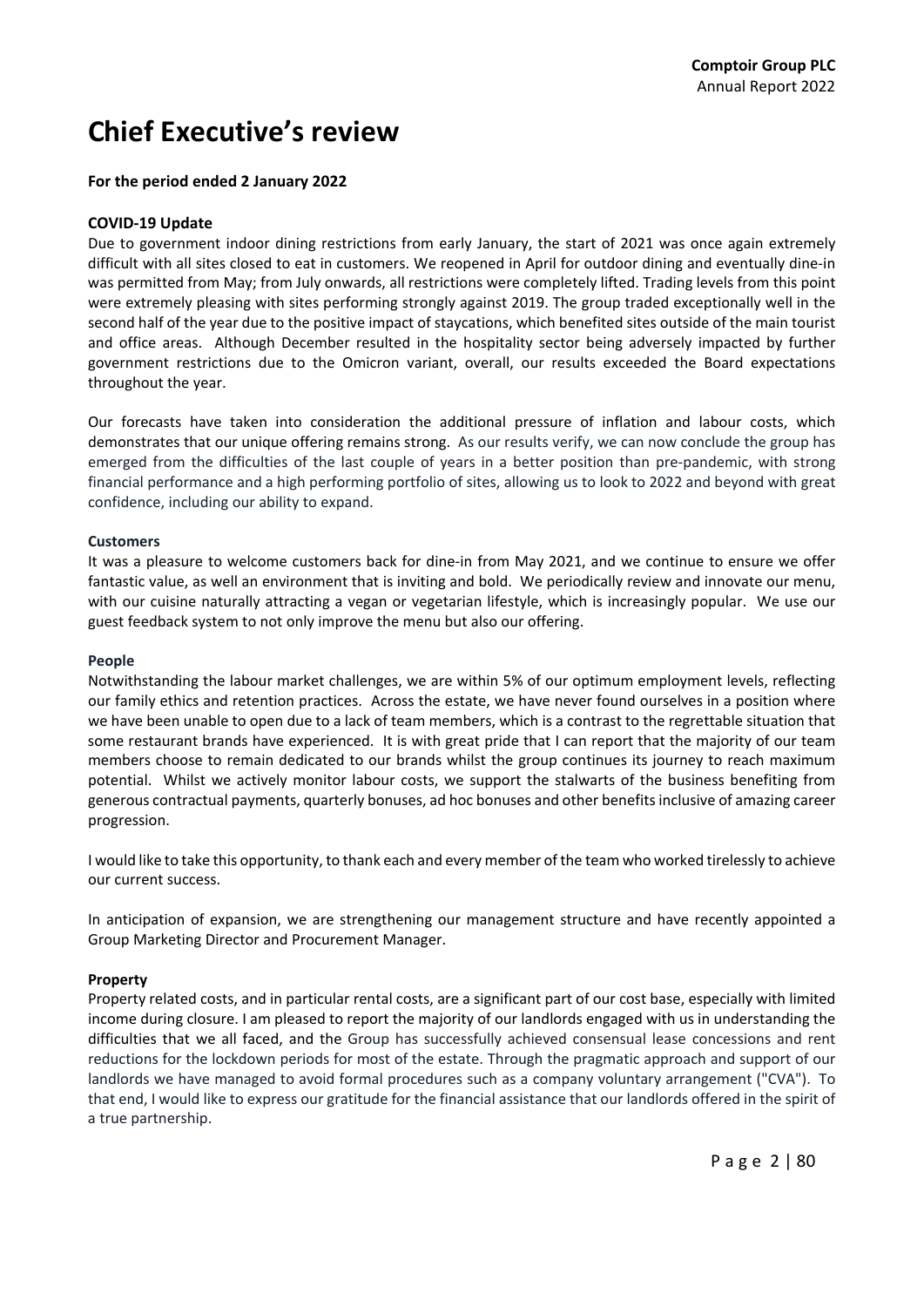## **Chief Executive's review (continued)**

I am pleased to inform you that we opened a second site in the Shawa brand in Westfield on 17 September, which has been extremely successful thus far outperforming all expectations. We are looking to expand upon the Shawa brand in the coming year and beyond, as we are in the most favourable position since the launch of the Company and have sufficient funds in place to accelerate our expansion.

We will continue to monitor and review the position of all our sites within the estate.

### **Revenue and Operating Profit**

The business traded with all restaurants fully open for dine in from May. However, this compared favourably to the previous year where near to 6 full months of trade were lost to government restrictions and, as a consequence, revenue increased 66.9% from £12.4m to £20.7m

The reported IFRS profit after tax was £1.6m (2020: £8.1m loss).

|                                  | Post IFRS 16      | Pre IFRS 16       | Post IFRS 16        | Pre IFRS 16         |
|----------------------------------|-------------------|-------------------|---------------------|---------------------|
|                                  | 2 January<br>2022 | 2 January<br>2022 | 31 December<br>2020 | 31 December<br>2020 |
|                                  | £                 | £                 | £                   | £                   |
| <b>Sales</b>                     | 20,711,257        | 20,711,257        | 12,366,441          | 12,366,441          |
| <b>Adjusted EBITDA:</b>          |                   |                   |                     |                     |
| Profit/(loss) before tax         | 1,525,169         | 1,259,709         | (8, 149, 855)       | (5,845,539)         |
| Add back:                        |                   |                   |                     |                     |
| Depreciation                     | 3,659,196         | 1,372,645         | 4,020,265           | 1,369,884           |
| Finance costs                    | 822,094           | 21,057            | 910,885             | 6,253               |
| Impairment of assets             | 336,356           | 266,255           | 4,019,871           | 859,038             |
| <b>EBITDA</b>                    | 6,342,815         | 2,919,666         | 801,166             | (3,610,364)         |
| Share-based payments expense     | 32,436            | 32,436            | 14,578              | 14,578              |
| Restaurant opening costs         | 10,489            | 10,489            | 53,378              | 53,378              |
| Payroll provision                |                   |                   | 353,012             | 353,012             |
| Loss on disposal of fixed assets | 38,098            | 38,098            | 171,617             | 171,617             |
| <b>Adjusted EBITDA</b>           | 6,423,838         | 3,000,689         | 1,393,751           | (3,017,779)         |

The Group has also taken account of the amendment to IFRS16 COVID‐19 related rent concessions. Where the rent concession is a direct consequence of COVID‐19 and the reduction does not involve substantive changes to the lease then the concessions can be credited to the profit and loss. This has resulted in a one-off credit of £1.3m in the period.

The Board does not recommend the payment of any dividend at this time as it is anticipated that all available funds will be required to ensure working capital requirements are met over the foreseeable future.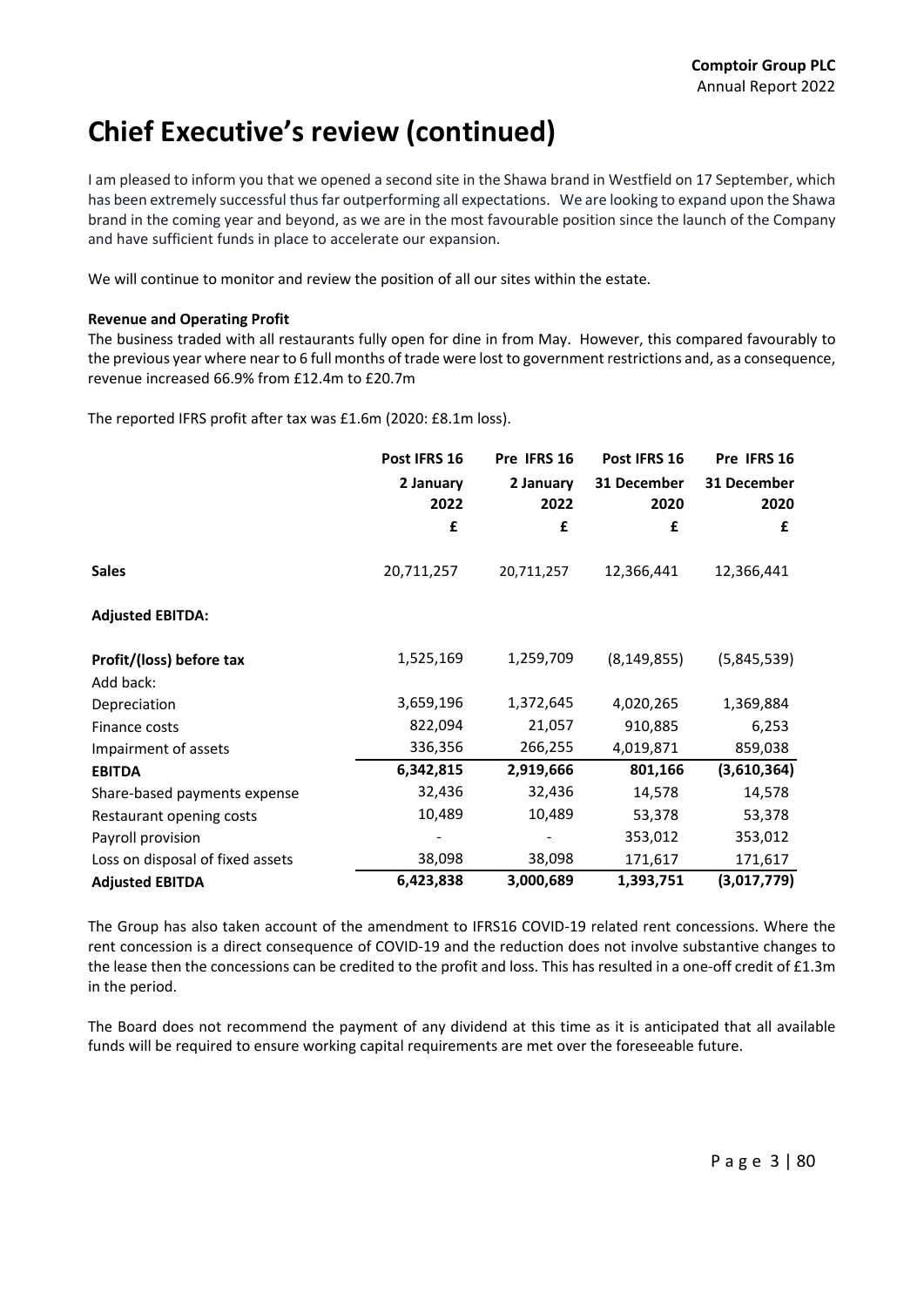## **Chief Executive's review (continued)**

### **Cashflow and Financing**

Cash generated from operations was £4.7m (2020: £2.7m) reflecting the impact of less closure periods across the year.

Capital expenditure for the year remained at a reduced level due to the pandemic and totalled £0.4m (2020: £0.2m).

The £3m loan made available through the government-backed Coronavirus Business Interruption Loan Scheme ("CBILS"), that was drawn down in 2020, remains unutilised and is the company's only debt. Importantly, there are no banking covenants with regard to such borrowings.

The Bank net cash position at the year-end was £9.9m (2020: £7.8m).

### **Current trading and outlook**

As restrictions have been lifted, we have seen trading increase to such a level that we remain optimistic about the sales performance compared to 2019, although this will be tempered somewhat by rising costs. Although the end of the rates relief, cessation of the reduced VAT rate and the introduction of 1.25% additional national insurance will impact the level of profitability our future remains very positive. As a business, despite the difficult challenges that came hand in hand with the pandemic, through hard work and resilience we have emerged in a stronger position.

Having reviewed our operational controls and with the foundations that were put in place over lockdown we are confident about our expansion strategy. The Board believes that the potential for organic growth in both the Shawa and Comptoir Libanais brands remains through a considered selection process and effective management of successful sites, as well as through our Franchise partners.

The investment in systems made during 2021, which includes Fourth Hospitality, Access Maintain, Flow, Loke for the Comptoir App, as well as an overhaul of the finance systems, has allowed the company to leverage efficiencies and ensure we have a market leading system platform allowing us to look ahead with confidence.

Chaker Hanna

**Chief Executive Officer**

27 May 2022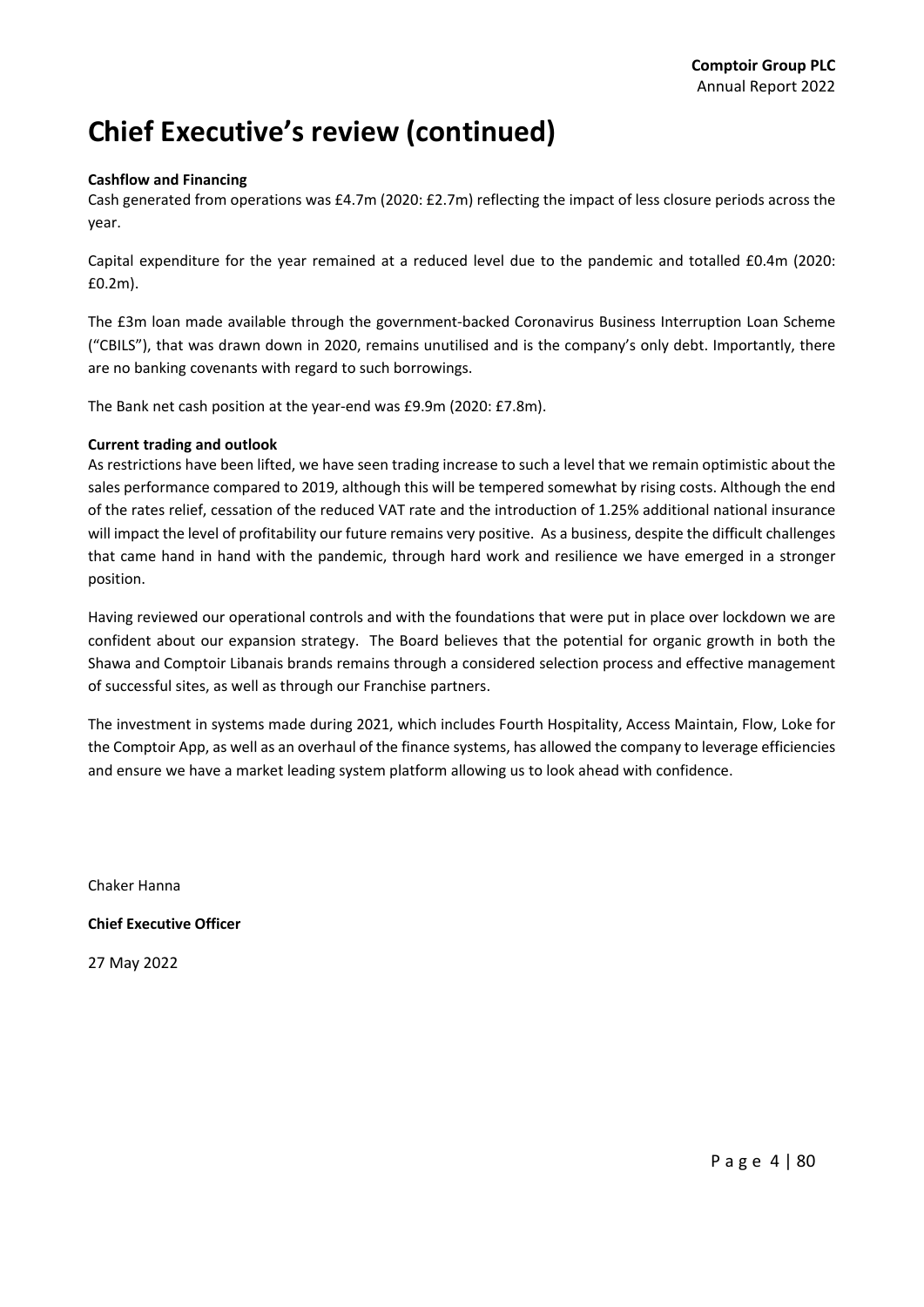### **Strategic Report**

*For the period ended 2 January 2022*

The Directors present their strategic report for the period ended 2 January 2022.

#### **Business model**

The Group's principal brand is Comptoir Libanais, which operates Lebanese and Eastern Mediterranean focused restaurants. The restaurants seek to offer an all-day dining experience based around healthy and fresh food in a friendly, colourful and vibrant environment, which presents value for money. Lebanese and Eastern Mediterranean food is, in our opinion, a popular current food trend due to its flavoursome, healthy, low fat and vegetarian‐friendly ingredients as well as the ability to easily share the food with friends.

We seek to design each Comptoir Libanais restaurant with a bold and fresh design that is welcoming to all age groups and types of consumer. Each Comptoir Libanais restaurant has posters and menus showing an artist's impression of Sirine Jamal al Dine, an iconic Arabian actress, providing a Middle Eastern café‐culture feel.

Shawa is a Lebanese grill‐serving lean, grilled meats, rotisserie chicken, homemade falafel, halloumi and fresh salad, through a service counter offering, located in high footfall locations, such as shopping centres.

The average net spend per head over 2021 at Comptoir Libanais was £20.82 and the average spend at Shawa was lower at £16.21, so our offering is positioned in the affordable or 'value for money' segment of the UK casual dining market. In addition, our offering is well-differentiated and faces limited direct competition, in marked contrast to other areas of the market.

### **Strategy for growth**

Our strategy is to grow our owned‐site operations under both the Comptoir Libanais and Shawa brands. While Comptoir Libanais is likely to remain the principal focus of our operations, Shawa provides the opportunity to offer our Lebanese food from a smaller footprint and therefore create greater flexibility to our roll-out plans.

We also believe that there is still considerable potential to grow the Group's franchised operations and we see this as a complimentary and relatively low‐risk route to extend the presence of our brands, both within the UK and in overseas territories. We have seen the opening of another two sites with our franchise partner HMS Host in Abu Dhabi Airport & Doha. Comptoir will also shortly open with the same partner in Stanstead Airport.

The UK food delivery market continues to grow at pace, aided by increasing technology enabling ease of ordering and quick access to a wide offering of menus through apps such as UberEats. We negotiated new multi-platform delivery agreements with Deliveroo, Just Eat and UberEats which commenced in March 2020 and helped to drive significant further growth across this channel through direct delivery to our customers.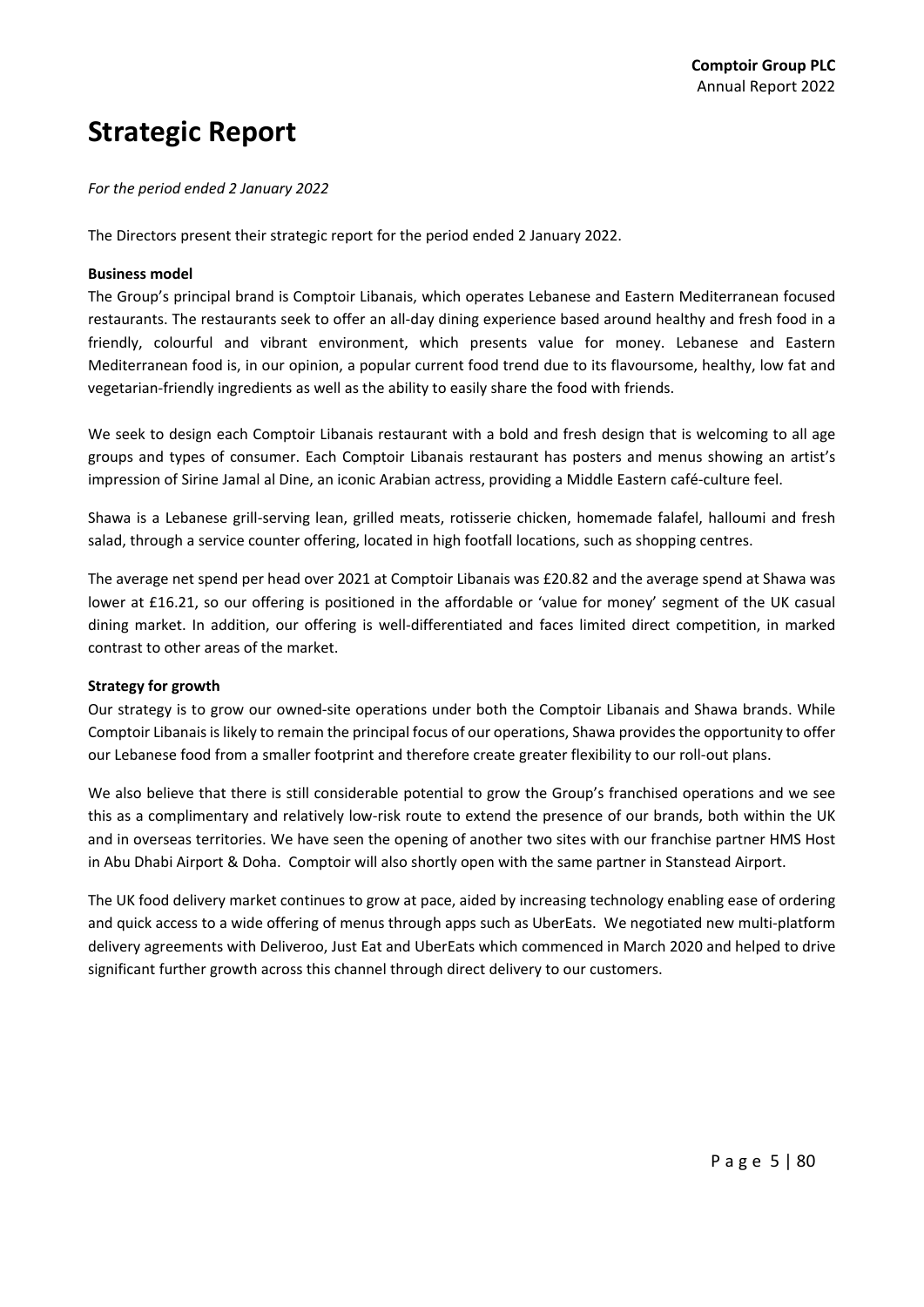### **Review of the business and key performance indicators (KPIs)**

Covid‐19 continued to impact the performance of the Group on a material basis, however in comparison to 2020 the performance was stronger. As a result, Group revenue grew by 66.9% to £20.7m (restated 2020 – £12.4m) and the Consolidated Statement of Comprehensive Income shows a post-tax profit of £1.6m (2020 – £8.1m loss). However, as stated above, at this stage in the development of the business the Board believes that it is more helpful to focus on adjusted EBITDA, which excludes non-recurring items and costs incurred in connection with the opening of new restaurants and on this measure, the underlying earnings of the group were £6.4m (2020 – £1.4m).

The Board and managementteam use a range of performance indicatorsto monitor and measure the performance of the business. However, in common with most businesses, the critical KPI's are focused on growth in sales and EBITDA and these are appraised against budget, forecast and last year's achieved levels.

In terms of non-financial KPIs, the standard of service provided to customers is monitored via the scores from a programme of regular monthly "mystery diner" visits to our restaurants carried out by HGem. Due to the pandemic, the disruption has meant this measure has not been in use regularly. We also use feedback from health and safety audits conducted by an external company (Food Alert) to ensure that critical operating procedures are being adhered to.

Further explanation of the performance of the business over the year is provided in the Chairman's Statement and the Chief Executive's Review.

### **Principal risks and uncertainties**

The Board of Directors ("the Board") has overall responsibility for identifying the most significant risks faced by the business and for developing appropriate policies to ensure that those risks are adequately managed. The following have been identified as the most significant risks faced by the Group, however, it should be noted that this is not an exhaustive list and the Company has policies and procedures to address other risks facing the business.

### **Consumer demand**

Any weakness in consumer confidence could have an adverse effect on footfall and customer spend in our restaurants. The Covid‐19 virus had a significant impact on the hospitality sector and the wider UK and global economy. There can be no argument on the devastating impact all in the industry have felt, however, we are now looking forward to a period of normality as we return to business as usual.

Frequent or regular participation in the eating‐out market is afforded by the consumer out of household disposable income. Macroeconomic factors such as employment levels, interest rates and inflation can impact disposable income and consumer confidence can dictate their willingness to spend.

Asindicated above, the core brands within the Group are positioned in the affordable segment of the casual dining market. A strong focus on superior and attentive service together with value‐added marketing initiatives can help to drive sales when customer footfall is more subdued. This, together with the strategic location of each of our restaurants helps to mitigate the risk of consumer demand to the business.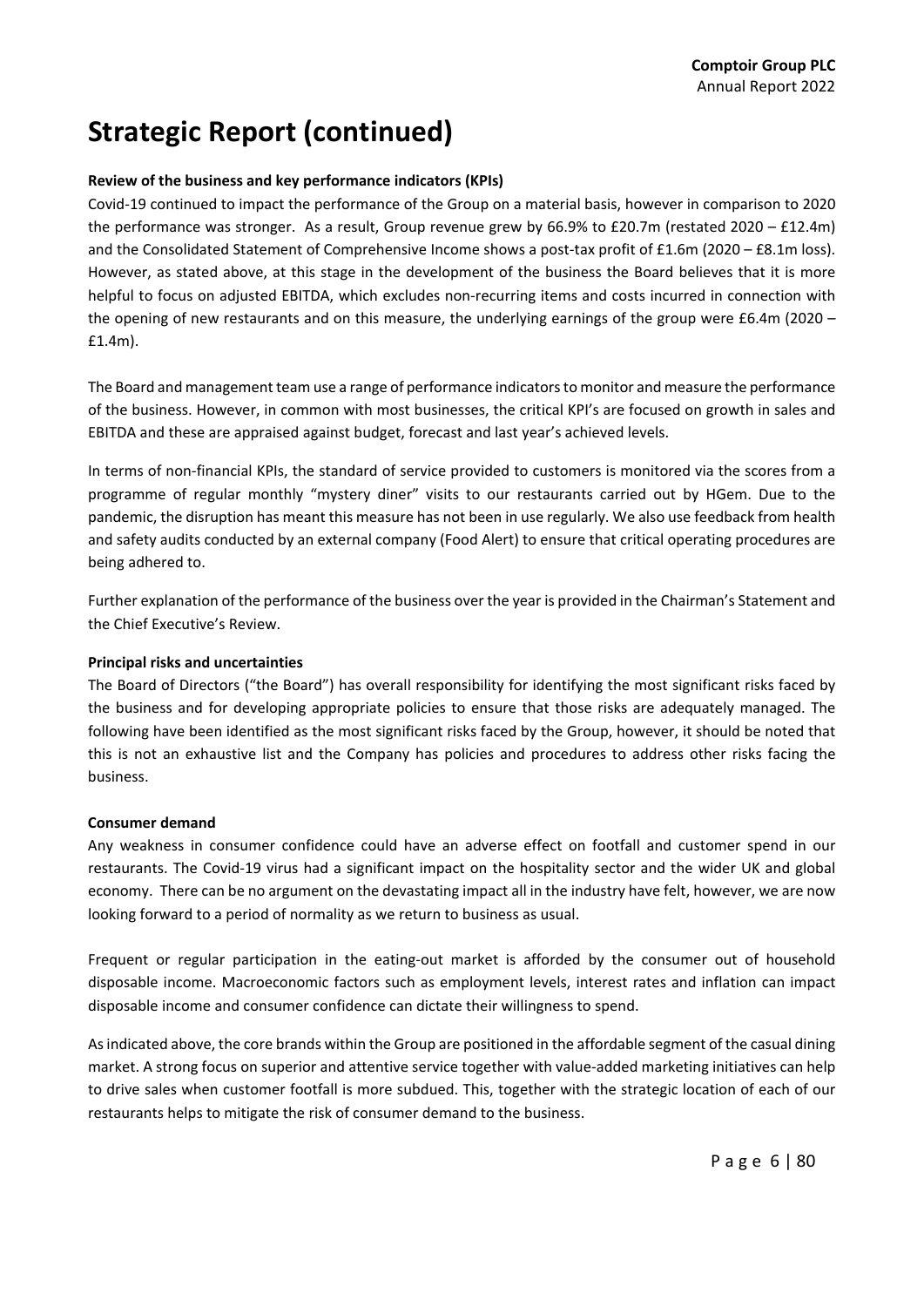### **Input cost inflation**

The Group's key input variables are the cost of food and drink, associated ingredients and the continued progressive increases in the UK National Living Wage and Minimum Wage rates as well as the additional increase in the Employers NI of 1.25% present a challenge we must face up to alongside our peers and competitors. We aim to maintain an appropriate level of flexibility in our supplier base so we can work to mitigate the impact of input cost inflation. Our teams work hard on predictive and responsive labour scheduling so that our costs are well controlled.

### **Economic conditions**

The exit from the European Union and negotiations over future trading has left a great deal of uncertainty that still may impact consumer spending. The war in the Ukraine has direct consequences on the cost of fuel and will also impact various food staples over the next 12 months that also needs to be considered.

The pressure on living standards and possible deterioration in consumer confidence due to future economic conditions could have a detrimental impact on the Group in terms of footfall and sales. This risk is mitigated by the positioning of the Group's brands, which is within the affordable segment of the casual dining market. Continued focus on customer relations and targeted and adaptable marketing initiatives help the Group retain and drive sales where footfall declines.

### **Labour cost inflation**

Labour cost pressures that are outside of the control of the Group, such as auto-enrolment pension costs, minimum wage / Living wage increases, Employee and Employer NI increases, and the apprenticeship levy, are endured by the Group and its competitors. Labour costs continue to be regularly monitored and ongoing initiatives are used to reduce the impact of such pressures.

### **Strategy and execution**

The Group's central strategy is to open additional new outlets under its core Comptoir Libanais and Shawa brands. Despite making every effort, there is no guarantee that the Group will be able to secure a sufficient number of appropriate sites to meet its growth and financial targets and it is possible that new openings may take time to reach the anticipated levels of mature profitability or to match historical financial returns. The Group utilises the services of external property consultants and continues to develop stronger contacts and relationships with potential landlords as well as their agents and advisers. However, there will always be competition for the best sites and the Board will continue to approach any potential new site with caution and be highly selective in its evaluation of new sites to ensure that target levels of return on investment are achieved.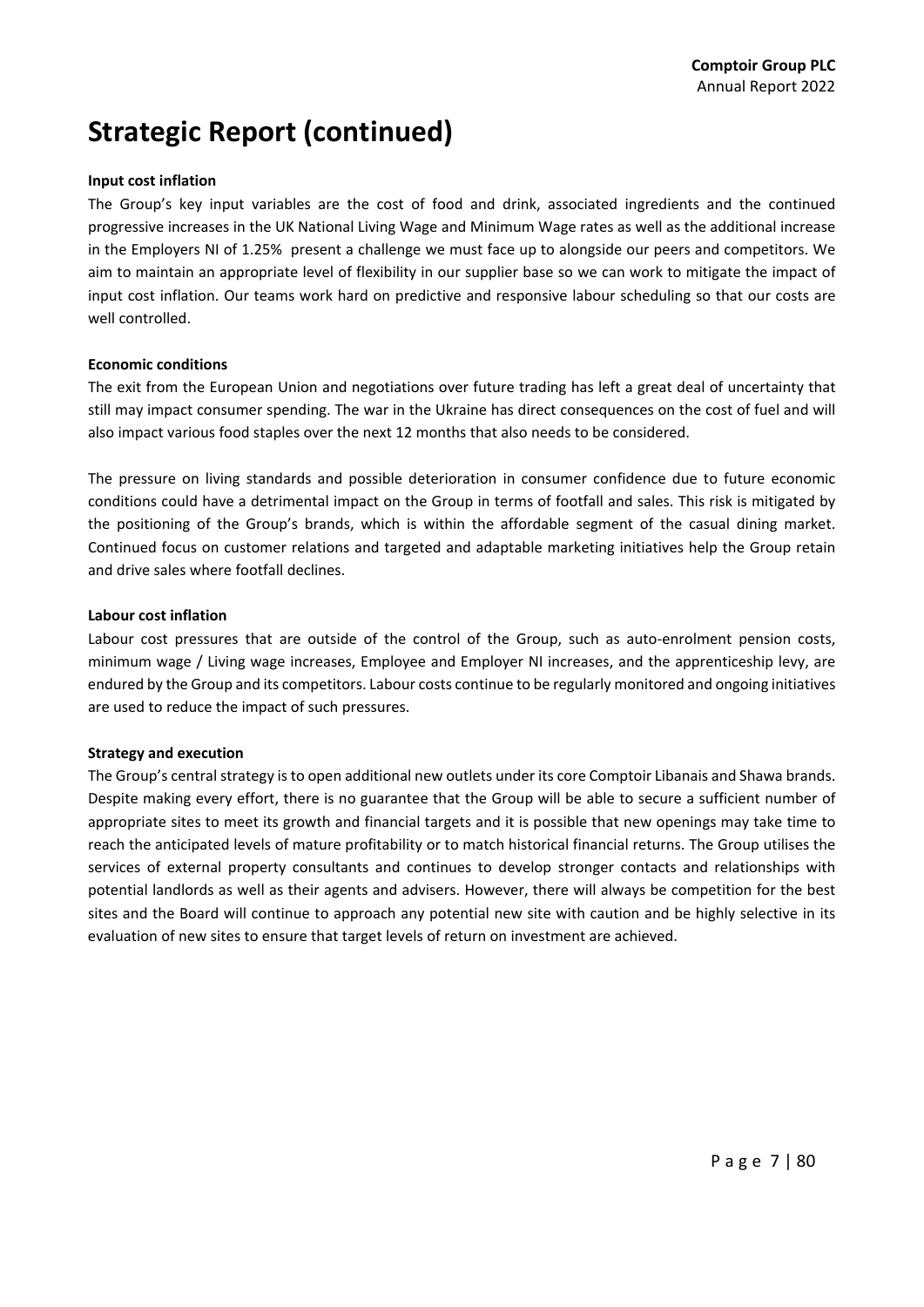### **Energy Consumption and Carbon Emissions**

The Group is a 'quoted company' under the Streamlined Energy and Carbon Reporting regulations and must report its greenhouse gas emissions from Scope 1 and 2 Electricity, Gas and Transport annually.

The Group has followed the 2019 HM Government environmental reporting guidelines to ensure compliance with the SECR requirements. The DEFRA issued 'Greenhouse gas reporting: conversion factors 2021' conversion figures for CO2e were used along with the fuel property figures to determine the kWh content for Fleet. The chosen intensity measurement ratio is total gross emissions in Kgs CO2e/Cover.

### **Greenhouse gas emissions and energy use data for the period ended 2 January 2022**

|                                             | 2 Jan 2022 | 31 Dec 2020 |
|---------------------------------------------|------------|-------------|
| Energy consumption breakdown (kWh):         |            |             |
| Grid electricity                            | 2,191,709  | 2,929,506   |
| Natural gas                                 | 1,444,967  | 2,148,415   |
| Company fleet                               | 64,063     | 50,996      |
| <b>Total energy consumption (kWh)</b>       | 3,700,739  | 5,128,917   |
| <b>Emissions (metric tonnes CO2e):</b>      |            |             |
| Scope 1                                     |            |             |
| Natural gas                                 | 264.66     | 395.03      |
| Company fleet                               | 16.12      | 12.89       |
| Scope 2                                     |            |             |
| Grid electricity                            | 465.37     | 682.99      |
| Scope 3                                     |            |             |
| <b>Electiricy T&amp;D</b>                   | 41.18      | 58.74       |
| Total gross emissions in metric tonnes CO2e | 787.33     | 1,149.65    |
| Intensity ratio kg CO2e / Covers            | 0.72       | 1.72        |

### **Measures taken to improve energy efficiency**

The Group continues to strive for energy and carbon reduction arising from their activities. All sites conducted a full check on all equipment when in lockdown to ensure usage was kept to a minimum including fridges and freezers where possible. Air conditioning and heating was also reduced to minimum temperatures for maintenance levels.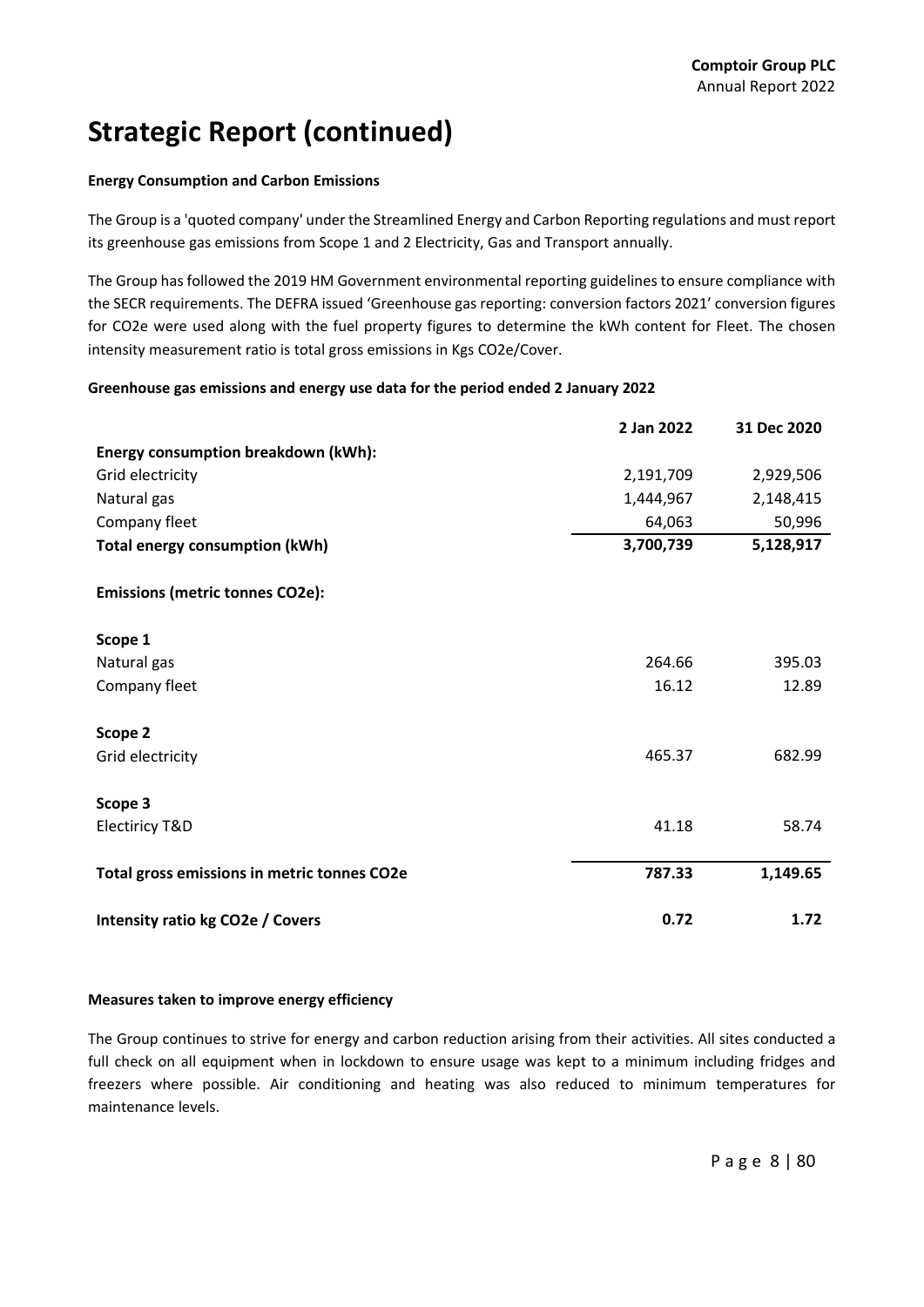The Group is reporting upon all the required fuel sources as per SECR requirements. 95% of the utility data was provided and 5% of the data was extrapolated using the average consumption for each site. Consumption for company Fleet, litres were provided, and DEFRA fuel properties used to convert to kWh and metric tonnes CO2e.

### **Future developments**

The Group will continue to roll out selectively its Comptoir Libanais and Shawa brands to further new sites across the UK and to explore further opportunities to grow the Comptoir Libanais brand via franchising with suitable partners and expansion of the external catering offering.

On behalf of the Board

Chaker Hanna

**Chief Executive Officer**

27 May 2022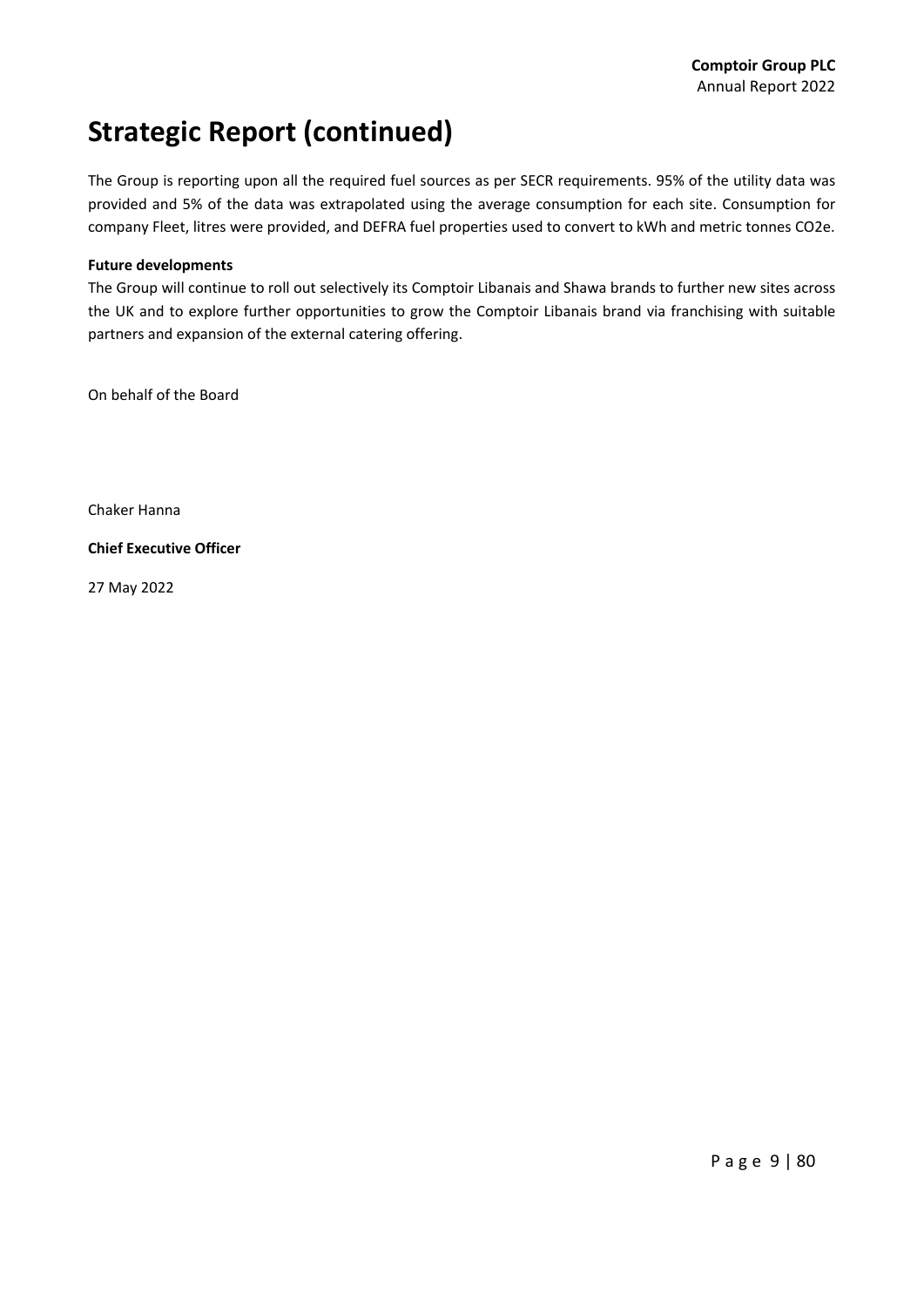## **Strategic Report – Section 172 Statement**

This is the second year that the Directors are required to provide a section 172 statement as part of the Strategic report. Below we explain the background to the section 172 statement.

### **Background**

Section 172 of the Companies Act 2006 ('Act') requires the Directors to act in the way they consider, in good faith, would be most likely to promote the success of the company for the benefit of its members as a whole, having regard to various factors, including the matters listed below in section.

### 172(1)(a) to (f):

- a. the likely consequences of any decisions in the long-term;
- b. the interests of the Company's employees;
- c. the need to foster the Company's business relationships with suppliers, customers and others;
- d. the impact of the Company's operations on the community and environment;
- e. the desirability of the Company maintaining a reputation for high standards of business conduct and
- f. the need to act fairly as between members of the Company.

Thisstatement is aimed at helping shareholders better understand how directors discharged their duty to promote the success of companies under Section 172 of the Companies Act 2006 ("S172 Matters"). Throughout the year, in performance of its duties, the Board has had regard to the interests of the Groups key stakeholders and has taken account of any potential impact on these stakeholders of the decisions it has made.

| Details of how the Board had regard to the following S172 matters are as per the below. |  |  |
|-----------------------------------------------------------------------------------------|--|--|
|                                                                                         |  |  |

| <b>S172 Matters</b>                                                                                          | Example                                                                                                                                                                                                                                                                          |
|--------------------------------------------------------------------------------------------------------------|----------------------------------------------------------------------------------------------------------------------------------------------------------------------------------------------------------------------------------------------------------------------------------|
| The likely<br>consequences of any<br>decisions in the long-<br>term.                                         | Communication with shareholders through the Comptoir Investor<br>$\bullet$<br>website, AGM, investor meeting and circulars<br>Through the corporate governance framework described in this annual<br>$\bullet$<br>report                                                         |
| The interests of the<br>Company's<br>employees                                                               | Ongoing training and development at all levels<br>Engagement through the company engagement application,<br>$\bullet$<br>newsletters, emails and other communications tools                                                                                                      |
| The need to foster<br>the Company's<br>business relationships<br>with suppliers,<br>customers and<br>others. | Maintenance of regular contact with all suppliers.<br>Launch of the Comptoir loyalty scheme through the Comptoir<br>application<br>Responding to feedback from the customer.<br>$\bullet$<br>Use of a mystery guest programme to ensure standards are visible and<br>maintained. |
| The impact of the<br>Company's<br>operations on the<br>community and<br>environment.                         | Local recruitment of staff<br>Flexible working to reduce travel where applicable<br>Ongoing focus on environmentally friendly processes and procedures                                                                                                                           |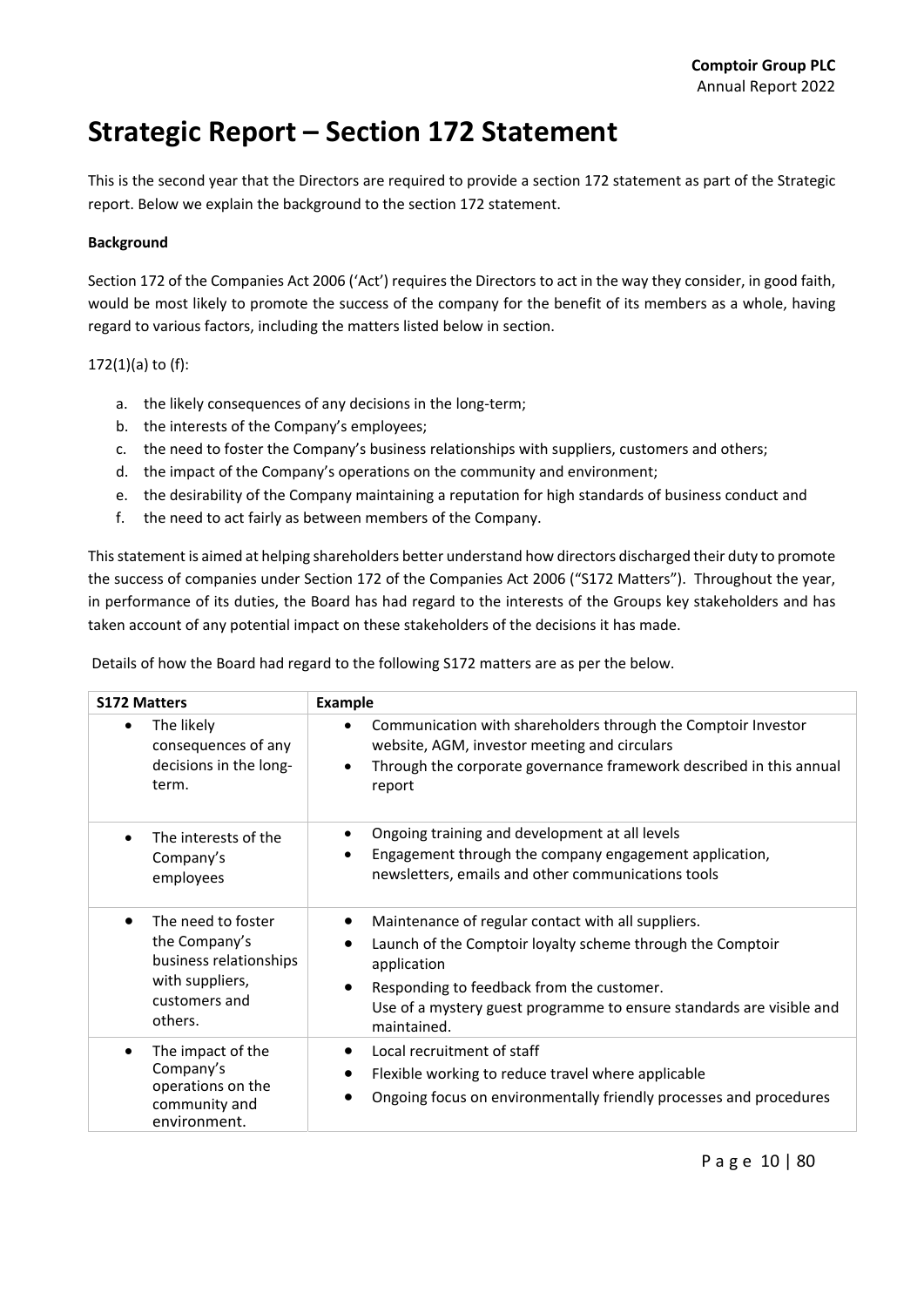| The desirability of the<br>Company maintaining<br>a reputation for high<br>standards of business<br>conduct. | Regular restaurant visits and audit processes<br>$\bullet$<br>Mystery guest programme<br>$\bullet$<br>Food standards programme<br>Compliance updates at Board meetings<br>Ongoing training for all staff<br>$\bullet$ |
|--------------------------------------------------------------------------------------------------------------|-----------------------------------------------------------------------------------------------------------------------------------------------------------------------------------------------------------------------|
| The need to act fairly<br>as between members<br>of the Company.                                              | We maintain an open dialogue with our shareholders<br>$\bullet$<br>Engagement with stakeholders                                                                                                                       |

### On behalf of the Board

Chaker Hanna

### **Chief Executive Officer**

27 May 2022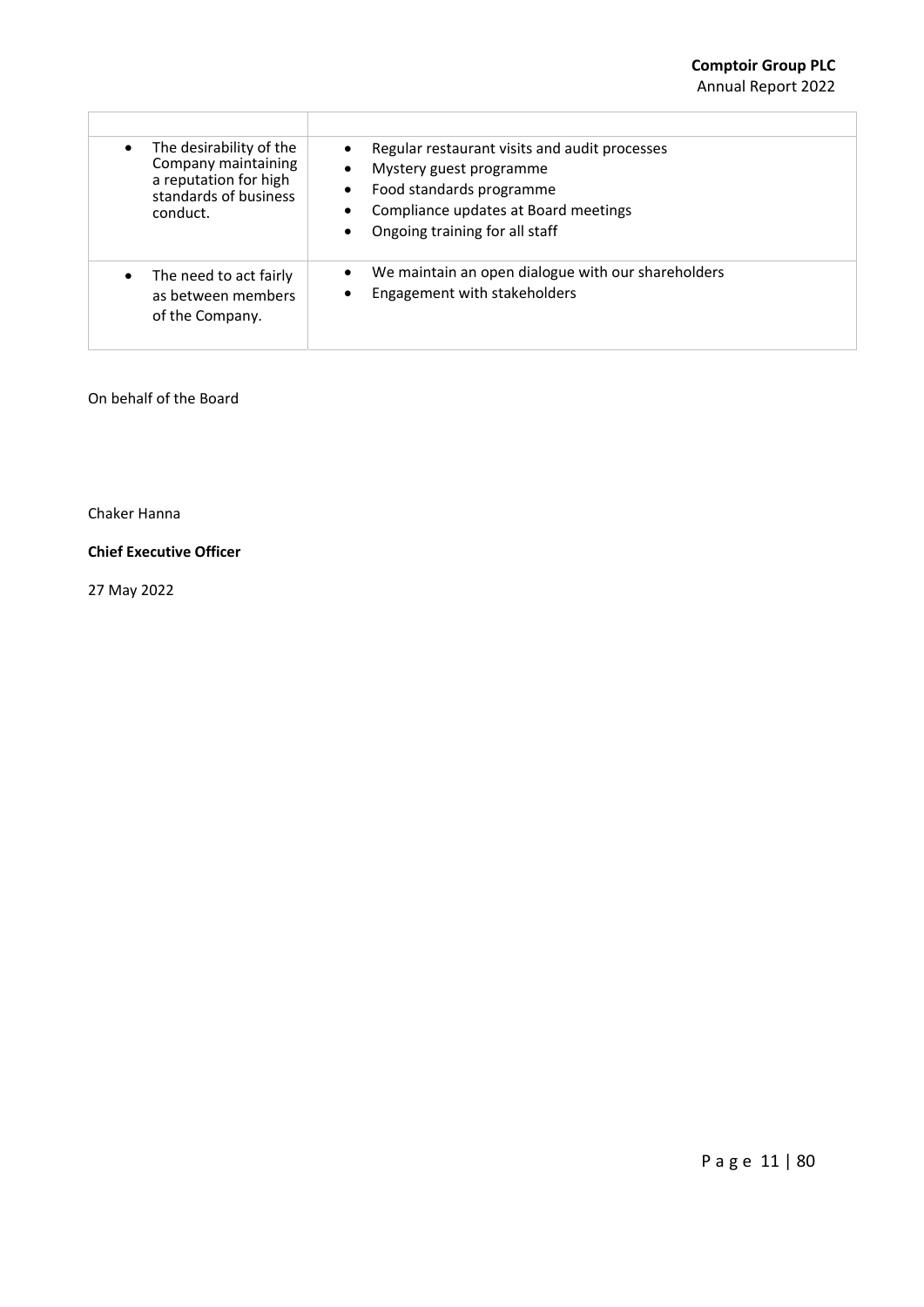### **Statement of Corporate Governance**

The Board have elected to adopt the Quoted Companies Alliance (QCA) Corporate Governance Code in line with the changes under Rule 26 of the AIM Rules for Companies requiring all companies that are traded on AIM to adopt and comply with a recognised corporate governance code. Full details of our adoption to the code can be found at https://investors.comptoirlibanais.com/corporate‐governance/.

### **The Board**

The Board of Comptoir Group plc is the body responsible for the Group's objectives, its policies and the stewardship of its resources. At the balance sheet date, the Board comprised four directors being Chaker Hanna, Ahmed Kitous and Michael Toon as executive directors and Richard Kleiner as non‐executive director.

Richard Kleiner is considered by the Board to be independent. Each Director demonstrates a range of experience and sufficient calibre to bring independent judgment on issues of strategy, risk management, performance, resources and standards of conduct which are vital for the success of the Group.

The Board had eight Board meetings during the year. Richard Kleiner is Chairman of both the Audit and the Remuneration Committees. The terms of reference of both these committees have been approved by the Board.

### **Remuneration Committee**

The Remuneration Committee's responsibilities include the determination of the remuneration and options of Directors and senior executives of the Group and the administration of the Company's option schemes and arrangements. The Committee takes appropriate advice, where necessary, to fulfil this remit.

### **Audit Committee**

The Audit Committee meets twice a year including a meeting with the auditors shortly before the signing of the accounts. The terms of reference of the Audit Committee include: any matters relating to the appointment, resignation or dismissal of the external auditors and their fees; discussion with the auditors on the nature, scope and findings of the audit; consideration of issues of accounting policy and presentation; monitoring. The work of the review function carried out to ensure the adequacy of accounting controls and procedures.

### **Nomination Committee**

The Company does not have a Nomination Committee. Any Board appointments are dealt with by the Board itself.

### **Internal Control**

The Board is responsible for the Group's system of internal control and for reviewing the effectiveness of the system of internal control. Internal control systems are designed to meet the particular needs of a business and manage the risks but not to eliminate the risk of failure to achieve the business objectives. By its nature, any system of internal control can only provide reasonable, and not absolute, assurance against material misstatement or loss.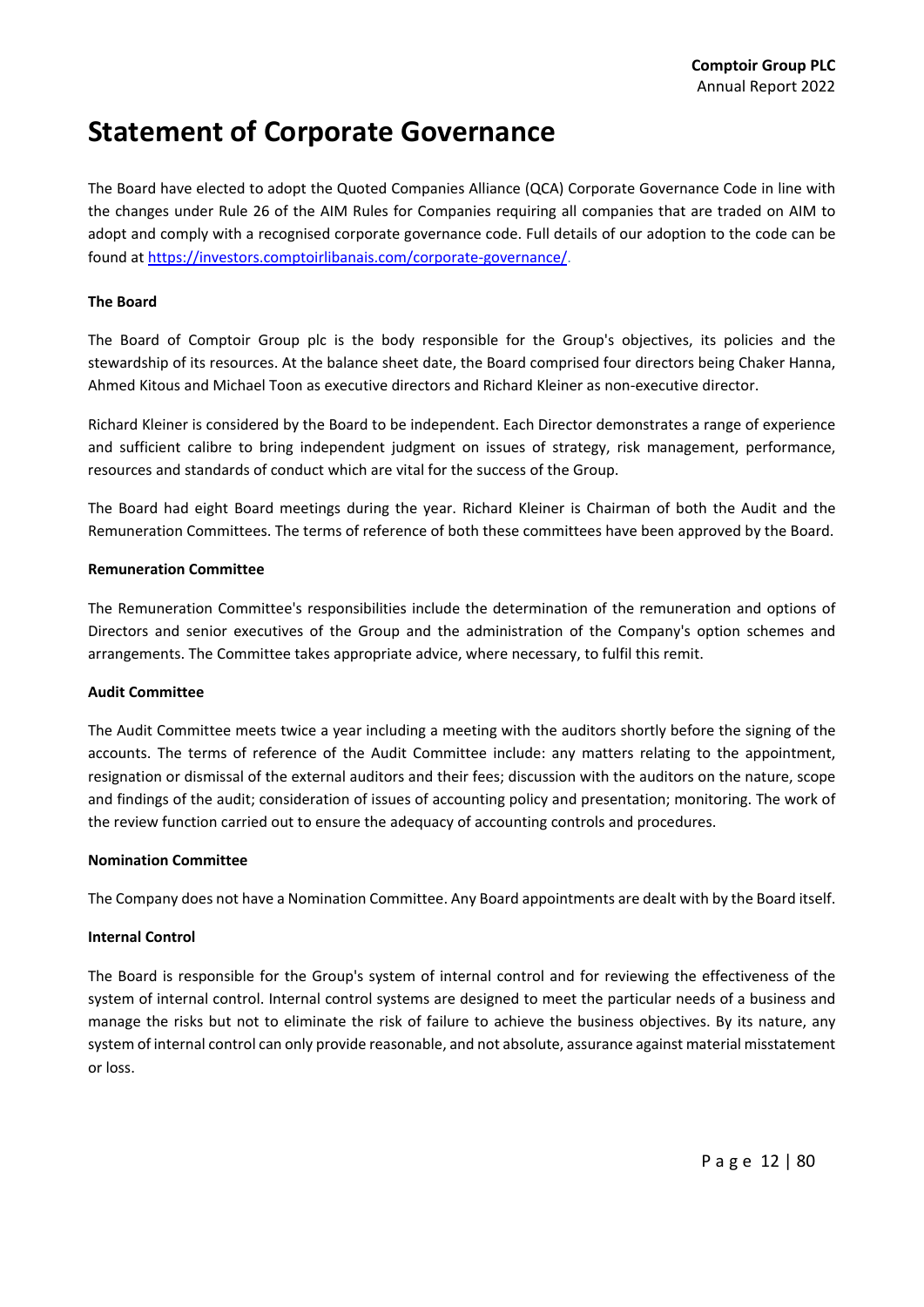## **Statement of Corporate Governance (continued)**

### **Internal Audit**

Given the size of the Group, the Board does not believe it is appropriate to have a separate internal audit function. The Group's systems are designed to provide the Directors with reasonable assurance that problems are identified on a timely basis and are dealt with appropriately.

### **Relations with shareholders**

There is a regular dialogue with institutional investors including presentations after the Group's year‐end and half year results announcements. Feedback from major institutionalshareholdersis provided to the Board on a regular basis and, where appropriate, the Board will take steps to address their concerns and recommendations. Aside from announcements that the Group makes periodically to the market, the Board uses the Annual General Meeting to communicate with shareholders and welcomes their participation.

### **Going concern**

Uncertainty remains following the Covid‐19 pandemic and this has been considered as part of the Group's adoption of the going concern basis. Although trading was again impacted over the accounting period, the Group's trading were ahead of expectations. The Group was profitable during this period and increased its cash reserves to £9.9m as at 2 January 2022.

The Directors have also considered the current business model, strategies and principal risks and uncertainties. Based on the Group's cash flow forecasts and projections, the Board is satisfied that the Group will be able to operate for the foreseeable future. In making this assessment, the Directors have made a specific analysis of the impact of current inflationary pressures, Covid‐19, Brexit and the current war impacting the Ukraine.

The Group currently has cash reserves of £9.9m and the Board believes that the business has the ability to remain trading for a period of at least 12 months from the date of signing of these financial statements. These financial statements have therefore been prepared on the going concern basis.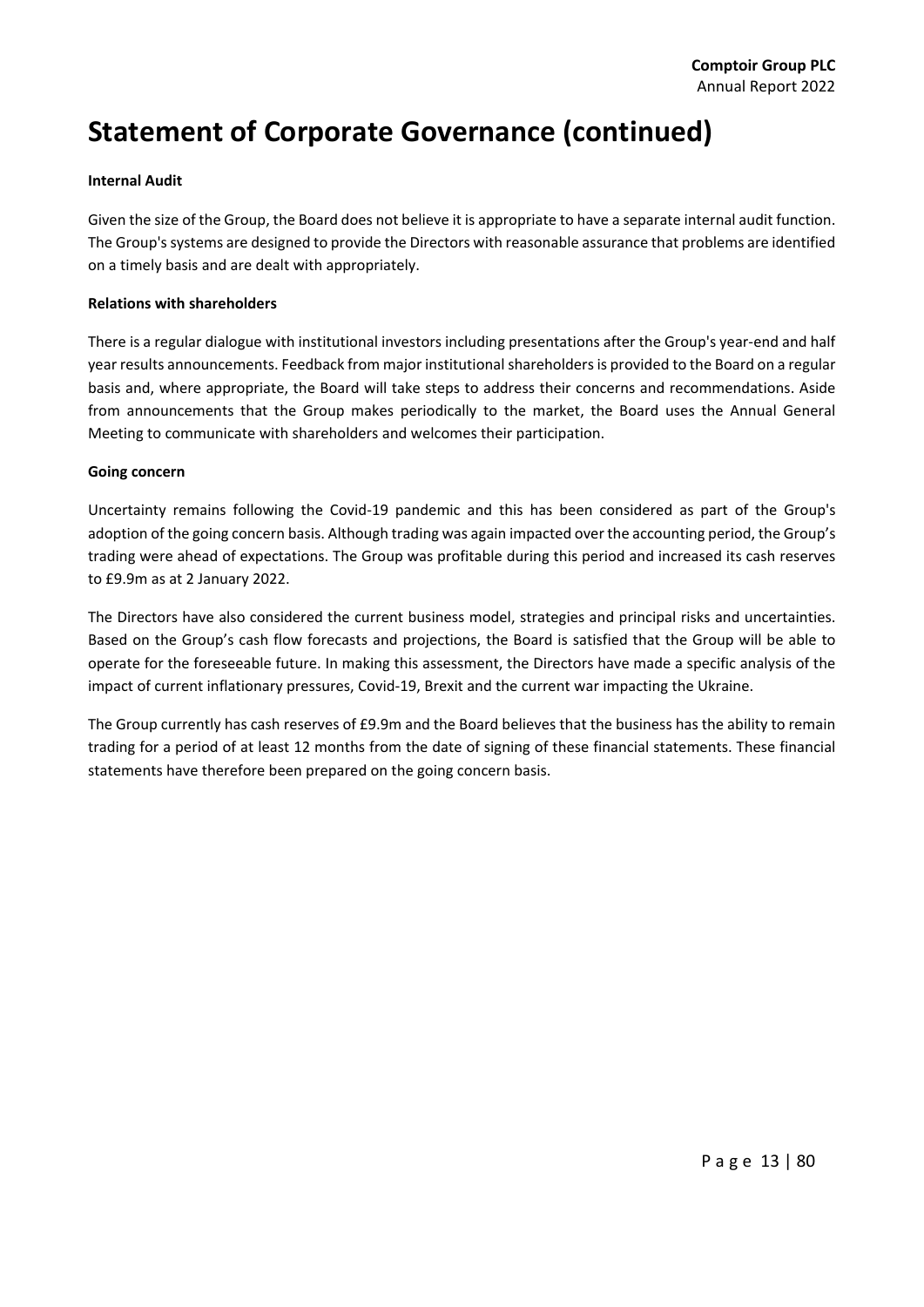## **Report of the directors**

The Directors present their report together with the audited financial statements for the period ended 2 January 2022.

### **Results and dividends**

The consolidated statement of comprehensive income is set out on page 26 and shows the profit for the year. The Directors do not recommend the payment of a dividend for the year (2020: £nil).

### **Principal activities**

The Company's and Group's principal activity continues to be that of the operating of restaurants with Lebanese/Middle Eastern offering in the UK casual dining sector.

### **Directors**

The Directors of the Group, who held office during the year, and their shareholding at the year‐end date, were as follows:

|                      | <b>Number of</b> | Percentage       |  |
|----------------------|------------------|------------------|--|
|                      | ordinary shares  | shareholding (%) |  |
| <b>Executive</b>     |                  |                  |  |
| A Kitous             | 58,412,503       | 47.6%            |  |
| C Hanna              | 22,585,833       | 18.4%            |  |
|                      |                  |                  |  |
| <b>Non-Executive</b> |                  |                  |  |
| R Kleiner            | 610,000          | 0.5%             |  |

### **Substantial shareholders**

Besides the Directors, the only other substantial shareholder at the year-end date is Tellworth Investments, whom have a 7.5% shareholding (9,192,319 ordinary shares).

### **Directors' remuneration**

The remuneration of the Directors for the year ended 2 January 2022 was as follows:

|           |              | Period ended 2 January 2022 |              |         |
|-----------|--------------|-----------------------------|--------------|---------|
|           | Remuneration | Pension                     | <b>Total</b> | Total   |
|           | £            | £                           | £            | £       |
| A Kitous  | 158,203      | 10,913                      | 169,116      | 86,407  |
| C Hanna   | 148,019      | 21,096                      | 169,116      | 99,197  |
| M Toon    | 131,635      | 1,941                       | 133,576      | 94,037  |
| R Kleiner | 7,500        | $\overline{\phantom{a}}$    | 7,500        | 26,250  |
|           | 445,358      | 33,950                      | 479,307      | 305,892 |

During the year, the Group also paid fees of £41,250 (2020: £26,250) to Messrs Gerald Edelman, a firm in which director R Kleiner is a partner. The fees were paid in relation to accountancy and corporate finance services provided to the Group.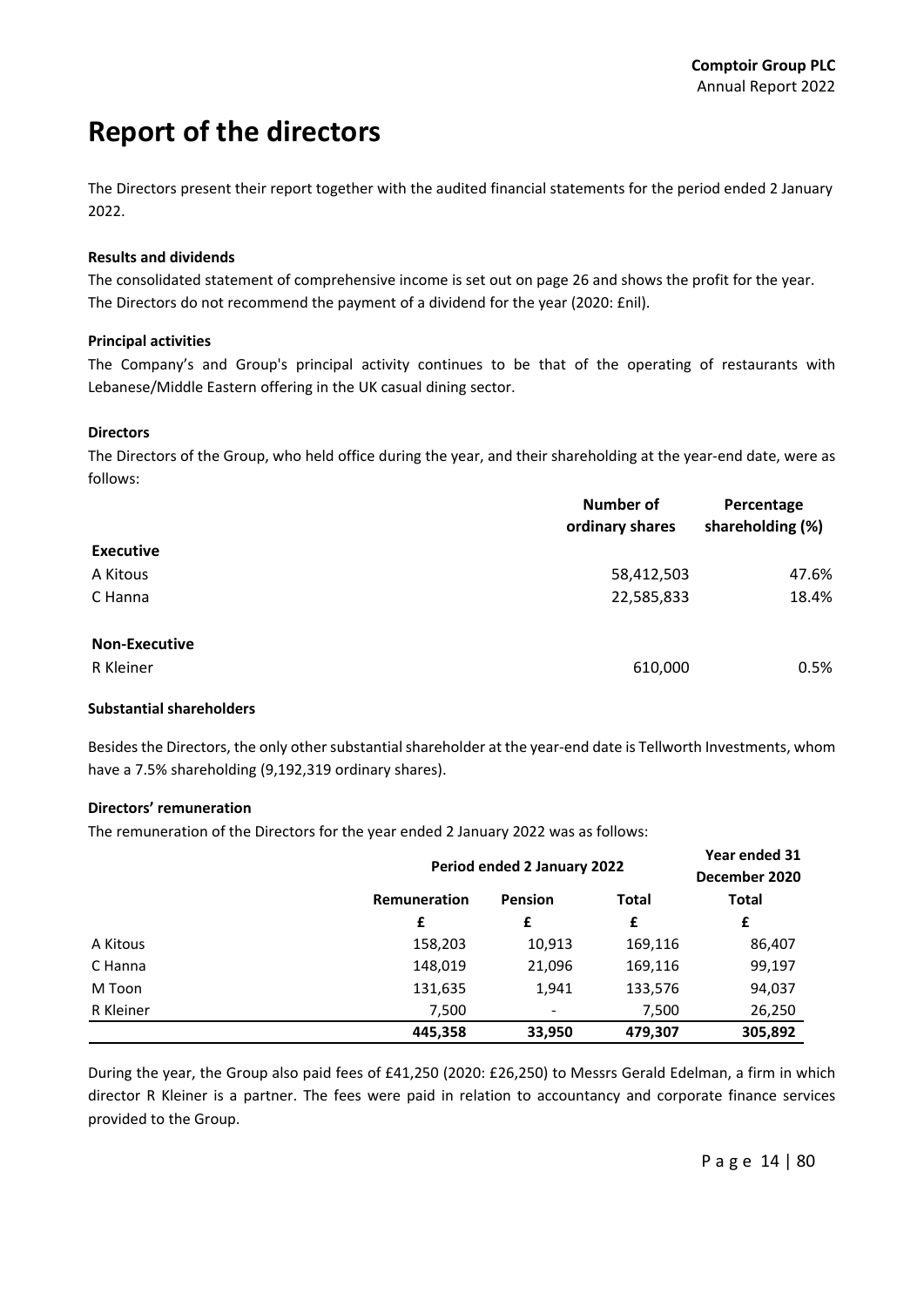## **Report of the directors (continued)**

### **Creditor payment policy**

The Group has a standard code and also agrees specific individual terms with certain suppliers. Payment is normally made in accordance with those terms, subject to the suppliers' own performance.

### **Employees**

Applications from disabled persons are given full consideration providing the disability does not seriously affect the performance of their duties. Such persons, once employed, are given appropriate training and equal opportunities.

The Group takes a positive view toward employee communication and has established systems for ensuring employees are informed of developments and that they are consulted regularly. These include engagement at office town hall meetings in person and online, induction days for new starters and weekly communications to all staff highlighting key messages for that week. The company also utilises a company called Fourth which provides a service that acts as a central hub to provide regular updates as well as engage with employeesin a more informal environment and share success stories. The company also operates a bonus and share scheme at varying levels to reward performance.

### **Financial Instruments**

Details of the use of financial instruments and the principal risks faced by the Group are contained in note 25 to the financial statements.

### **Future developments**

Details of future developments are contained in the Strategic Report on page 5.

### **Auditors**

All the current Directors have taken all reasonable steps necessary to make themselves aware of any information needed by the Group's auditors for the purposes of their audit and to establish that the auditors are aware of that information. The Directors are not aware of any relevant audit information of which the auditors are unaware. UHY Hacker Young have expressed their willingness to continue in office and a resolution to re‐appoint them will be proposed at the annual general meeting.

On behalf of the board

Chaker Hanna

**Chief Executive Officer**

27 May 2022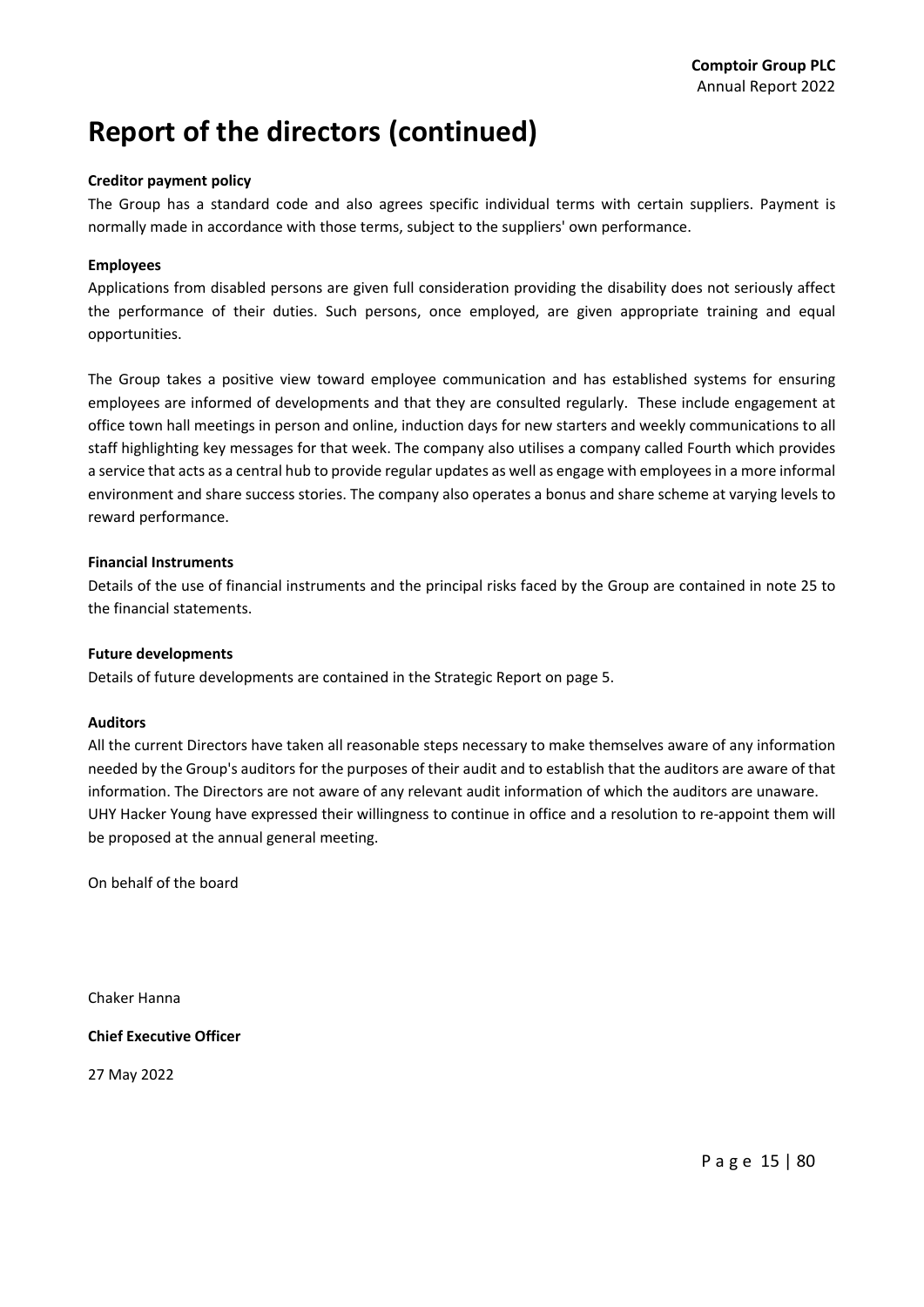## **Statement of directors' responsibilities**

The Directors are responsible for preparing the Annual Reports and the Group and Parent Company financial statements in accordance with applicable United Kingdom law and regulations. Company law requires the Directors to prepare Group and Parent Company financial statements for each financial period. Under that law, and as required by the AIM rules, the Directors have elected to prepare Group financial statements under UK‐ adopted International Accounting Standards, and the Parent Company financialstatements under United Kingdom Accounting Standards.

Under Company Law the Directors must not approve the Group and Parent Company financial statements unless they are satisfied that they give a true and fair view of the state of affairs of the Group and Parent Company and of the profit or loss of the Group for that period. In preparing the Group and Parent Company financial statements the Directors are required to:

- present fairly the financial position, financial performance and cash flows of the Group and Parent Company;
- select suitable accounting policies in accordance with IAS 8: 'Accounting Policies, Changes in Accounting Estimates and Errors' and then apply them consistently;
- present information, including accounting policies, in a manner that provides relevant, reliable, comparable and understandable information;
- make judgments and estimates that are reasonable;
- provide additional disclosures when compliance with the specific requirements in the UK adopted International Accounting Standards is insufficient to enable users to understand the impact of particular transactions, other events and conditions on the Group's and the Company's financial position and financial performance; and
- the Group and Parent Company financial statements have been prepared in accordance with UK‐adopted International Accounting Standards or United Kingdom Accounting Standards, subject to any material departures disclosed and explained in the financial statements.

The Directors are responsible for keeping adequate accounting records that are sufficient to show and explain the Group's and Parent Company's transactions and disclose with reasonable accuracy at any time the financial position of the Group and Parent Company and enable them to ensure that the Group and Parent Company financial statements comply with the Companies Act 2006. They are also responsible for safeguarding the assets of the Group and Parent Company and hence for taking reasonable steps for the prevention and detection of fraud and other irregularities.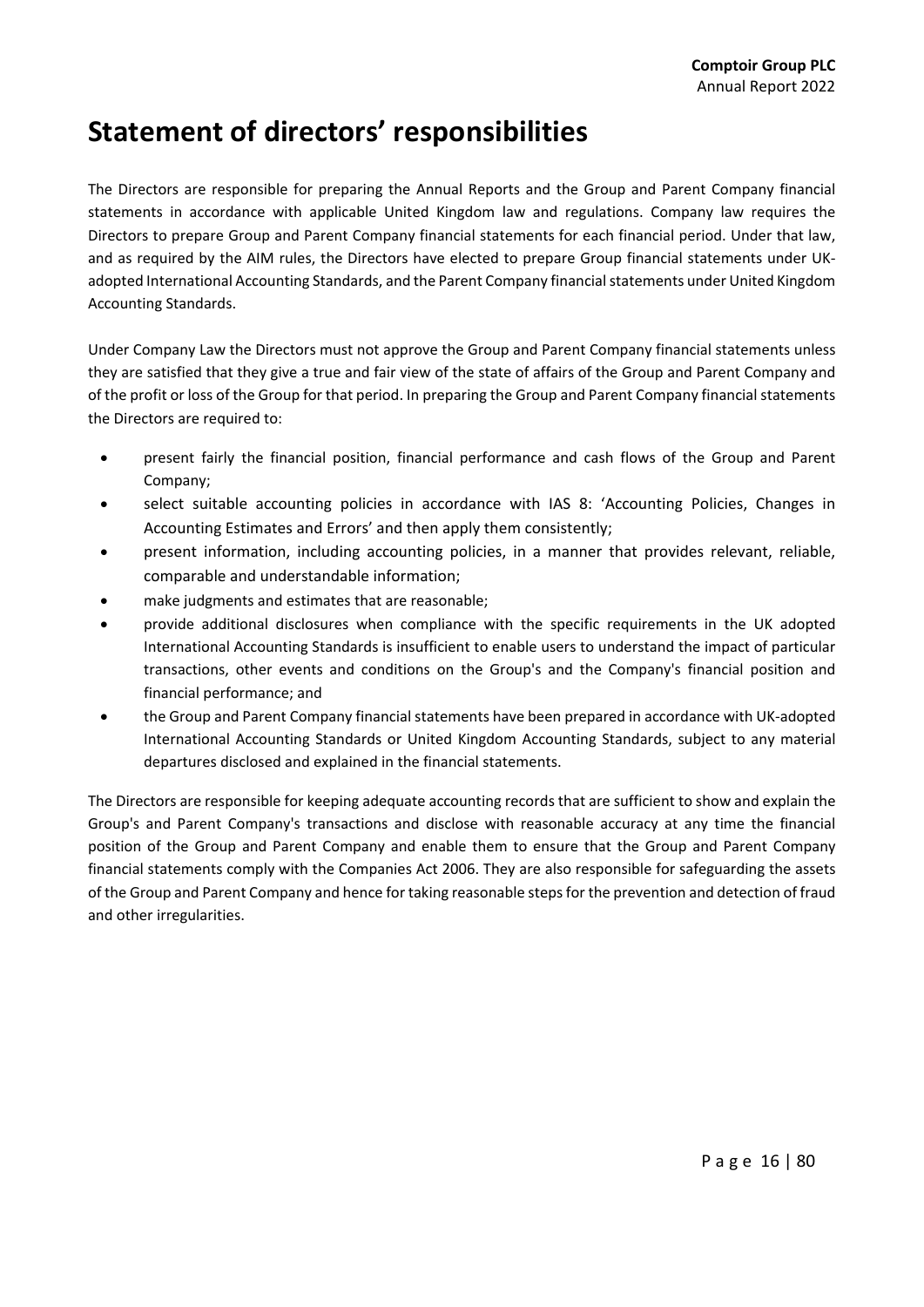## **Independent auditors' report** *To the members of Comptoir Group PLC*

### **Opinion**

We have audited the financial statements of Comptoir Group PLC (the 'Parent Company') and its subsidiaries (the 'Group') for the period ended 2 January 2022 which comprise the Consolidated Statement of Comprehensive Income, the Consolidated and Parent Company Balance Sheet, the Consolidated Statements of Changes in Equity, the Consolidated Statement of Cash Flows and notes to the financial statements, including significant accounting policies.

The financial reporting framework that has been applied in the preparation of the Group's financial statements is applicable law and UK‐adopted International Accounting Standards. The financial reporting framework that has been applied in the preparation of the Parent Company's financial statements is FRS 102 'The Financial Reporting Standard applicable in the UK and Republic of Ireland' (United Kingdom Generally Accepted Accounting Practice) and in accordance with the provisions of the Companies Act 2006.

In our opinion:

- the financial statements give a true and fair view of the state of the Group's and of the Parent Company's affairs as at 2 January 2022 and of the Group's profit for the period then ended;
- the Group financial statements have been properly prepared in accordance with UK‐adopted International Accounting Standards;
- the Parent Company financial statements have been properly prepared in accordance with FRS 102 (United Kingdom Generally Accepted Accounting Practice) and as applied in accordance with the provisions of the Companies Act 2006; and
- the Group financial statements have been prepared in accordance with the requirements of the Companies Act 2006.

### **Basis for opinion**

We conducted our audit in accordance with International Standards on Auditing (UK) (ISAs (UK)) and applicable law. Our responsibilities under those standards are further described in the Auditor's responsibilities for the audit of the financial statements section of our report. We are independent of the Group and Parent Company in accordance with the ethical requirements that are relevant to our audit of the financial statements in the UK, including the FRC's Ethical Standard as applied to listed entities, and we have fulfilled our other ethical responsibilities in accordance with these requirements. We believe that the audit evidence we have obtained is sufficient and appropriate to provide a basis for our opinion.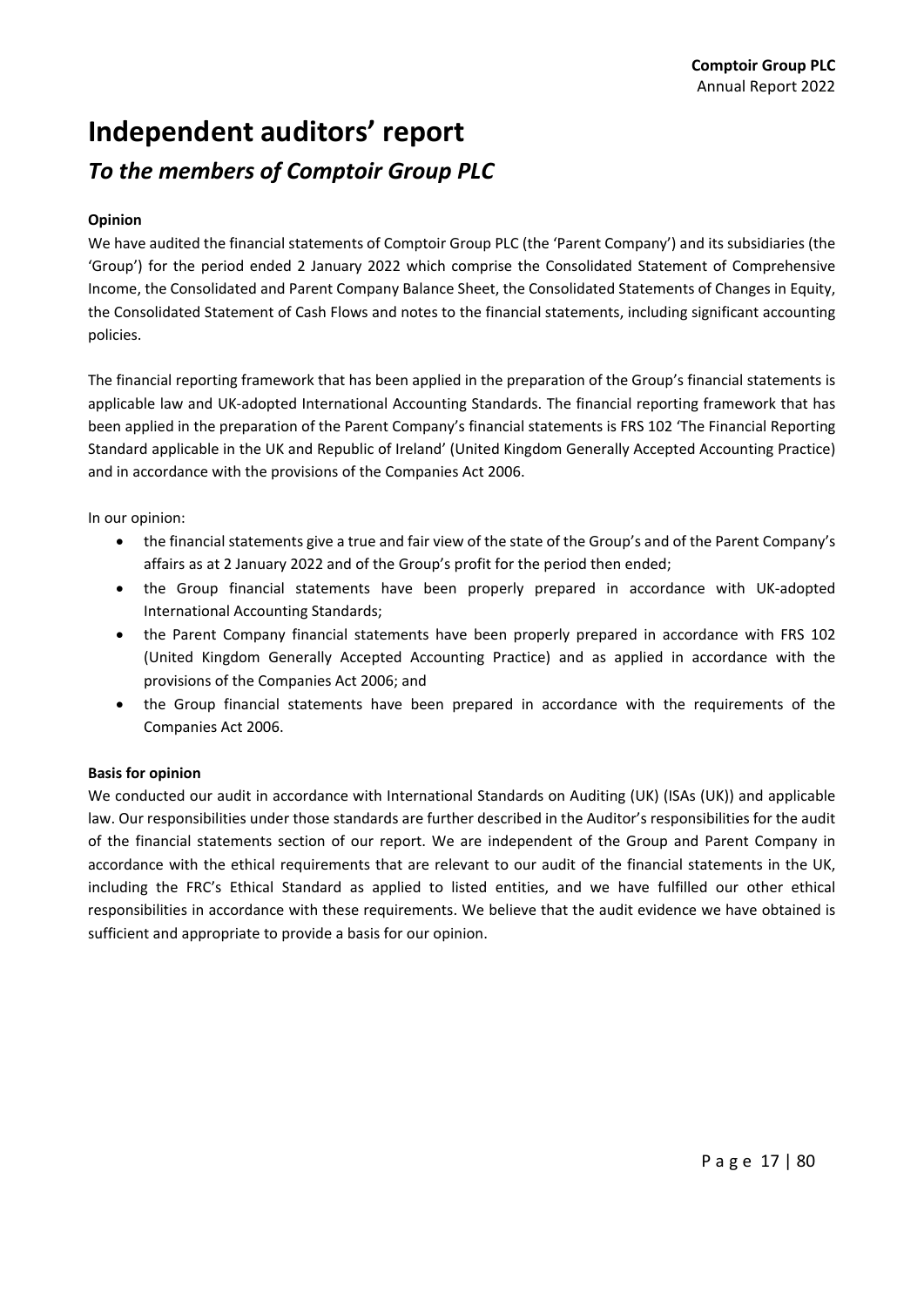### **Conclusions relating to going concern**

In auditing the financial statements, we have concluded that the director's use of the going concern basis of accounting in the preparation of the financial statement is appropriate.

Due to the ongoing global COVID‐19 pandemic, the Group's trading over the period was impacted. Following restrictions imposed by the UK Government, the Group took the decision to close all of its restaurants for an extended period of time between January and May 2021. All restaurants had re‐opened by May 2021 following the easing of restrictions. The Group were profitable in the period despite these closures and generated a profit after tax of £1.6m in the 52 weeks to 2 January 2022 (Loss for the year to 31 December 2020 of £8.1m). They generated net cash from operating activities of £4.7m in the 52 weeks to 2 January 2022 (£2.72m in the year to 31 December 2020) and had a cash balance of £9.9m as at 2 January 2022 (£7.8m as at 31 December 2020).

Our evaluation of the director's assessment of the entity's ability to continue to adopt the going concern basis of accounting included:

### **Evaluation of Management Assessment**

- Assessing the transparency and the completeness and accuracy of the matters covered in the going concern disclosure by evaluating management's cashflow projections for the next 12 months and the underlying assumptions.
- We obtained budgets and cashflow forecasts, reviewed the methodology behind these, ensured arithmetically correct and challenged the assumptions.
- We obtained post period end trading results and compared these to budget to ensure budgeting is reasonable and results are in line with expectations.
- Evaluated the key assumptions in the forecast, which were consistent with our knowledge of the business and considered whether these were supported by the evidence we obtained.
- Discussed plans for the Group going forward with management, ensuring these had been incorporated into the budgeting and would not have an impact on the going concern status of the Group.
- Compared the prior period forecast against current period actual performance to assess management's ability to forecast accurately.
- We also reviewed the disclosures relating to going concern basis of preparation and found that these provided an explanation of the directors' assessment that was consistent with the evidence we obtained.

### **Key observations:**

Based on the work we have performed, we have not identified any material uncertainties relating to events or conditions that, individually or collectively, may cast significant doubt on the entity's ability to continue as a going concern for a period of at least twelve months from when the financial statements are authorised for issue. However, clear and full disclosure of the facts and the directors' rationale for the use of the going concern basis of preparation, is a key financial statement disclosure and so was the focus of our audit in this area. Auditing standards require that to be reported as a key audit matter.

Our responsibilities and the responsibilities of the directors with respect to going concern are described in the relevant sections of this report.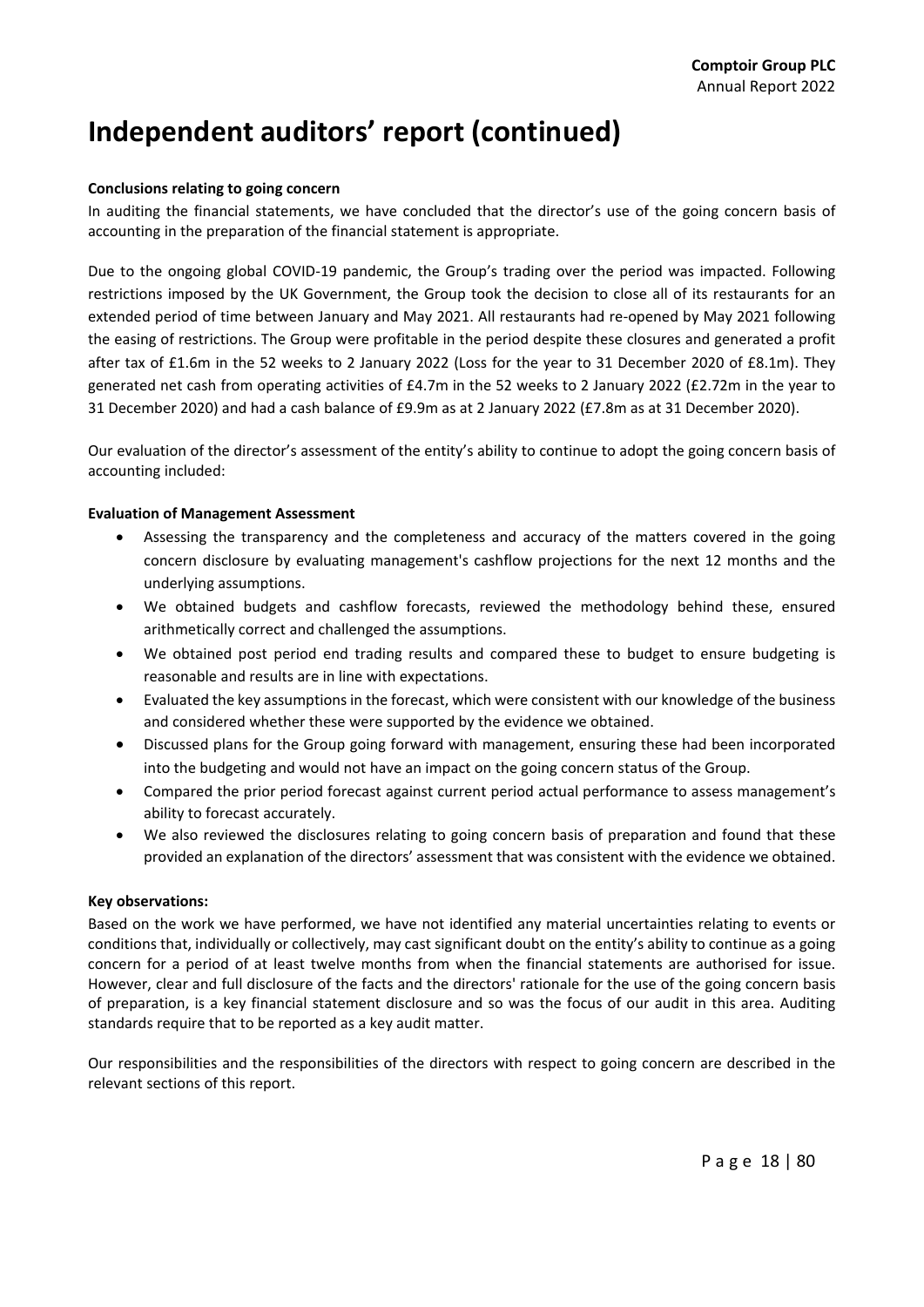### **Our approach to the audit**

As part of designing our audit, we determined materiality and assessed the risks of material misstatement in the financial statements. In particular, we looked at where the directors made subjective judgements, for example in respect of significant accounting estimates that involved making assumptions and considering future events that are inherently uncertain.

We tailored the scope of our audit to ensure that we performed enough work to be able to give an opinion on the financial statements as a whole, taking into account an understanding of the structure of the Parent Company and the Group, their activities, the accounting processes and controls, and the industry in which they operate. Our planned audit testing was directed accordingly and was focused on areas where we assessed there to be the highest risk of material misstatement.

Our Group audit scope includes all of the group companies. At the Parent Company level, we also tested the consolidation procedures. The audit team met and communicated regularly throughout the audit with the CFO in order to ensure we had a good knowledge of the business of the Group. During the audit we reassessed and re‐ evaluated audit risks and tailored our approach accordingly.

The audit testing included substantive testing on significant transactions, balances and disclosures, the extent of which was based on various factors such as our overall assessment of the control environment, the effectiveness of controls and the management of specific risk.

We communicate with those charged with governance regarding, among other matters, the planned scope and timing of the audit and significant findings, including any significant deficienciesin internal control that we identify during the audit.

### **Key Audit Matters**

Key audit matters are those matters that, in our professional judgment, were of most significance in our audit of the financial statements of the current period and include the most significant assessed risks of material misstatement (whether or not due to fraud) we identified, including those which had the greatest effect on: the overall audit strategy, the allocation of resources in the audit; and directing the efforts of the engagement team.

These matters were addressed in the context of our audit of the Group and Parent Company financial statements as a whole, and in forming our opinion thereon, and we do not provide a separate opinion on these matters. This is not a complete list of all risks identified during our audit. Going concern is a significant key audit matter and is described above. In arriving at our audit opinion above, the other key audit matters were as follows: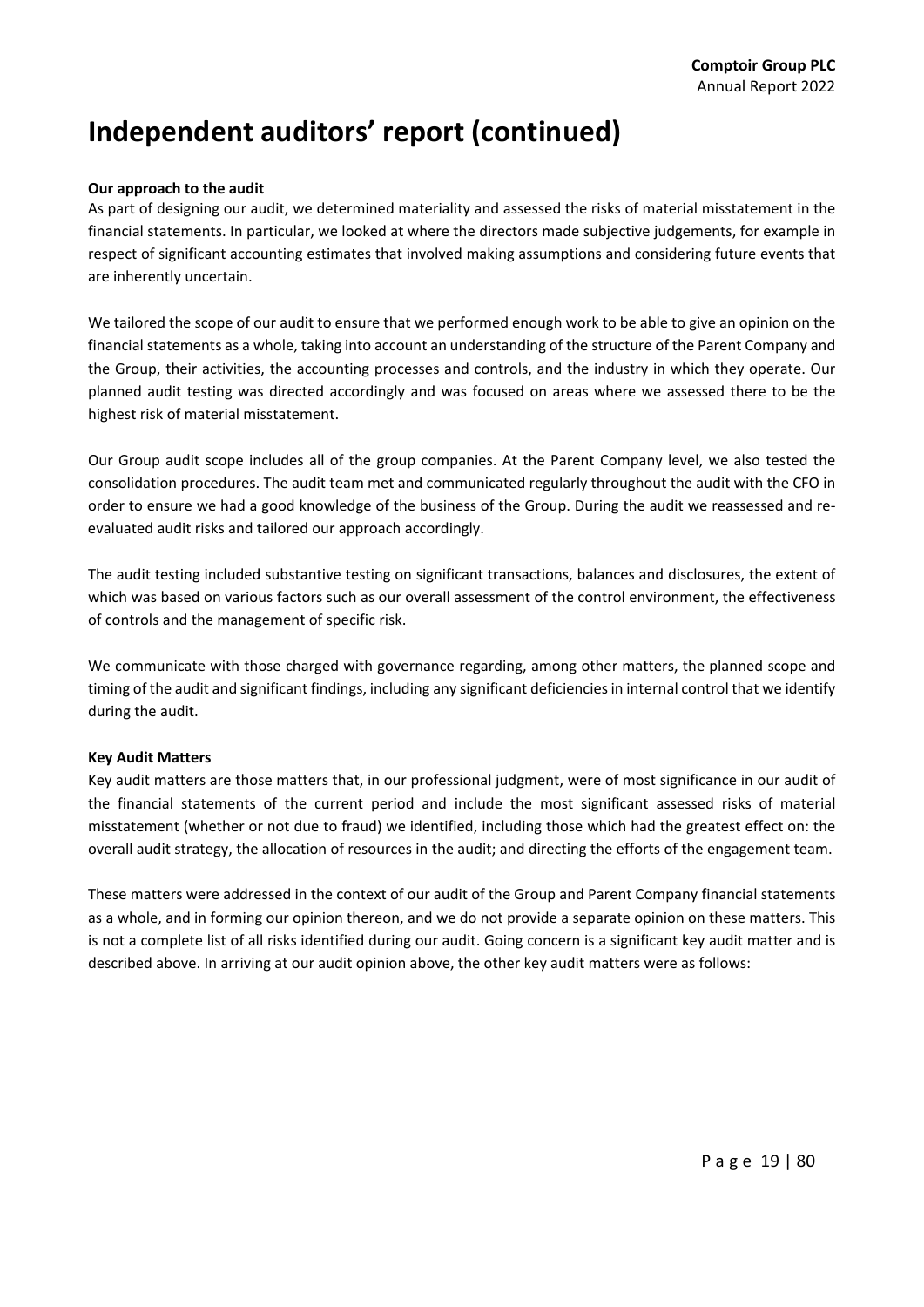| Key audit matters (applicable to the Group)                                                                                                                                                                                                                                                                                                                                                                                                                                                                                                                                                                                                                                                                                                                                                                                                                                                                                                                                                                                                                                                                                                                                                                                                      | How our audit addressed the key audit matters                                                                                                                                                                                                                                                                                                                                                                                                                                                                                                                                                                                                                                                                                                                                                                                                                                                                                                                                                                                                                                                                                                                   |  |
|--------------------------------------------------------------------------------------------------------------------------------------------------------------------------------------------------------------------------------------------------------------------------------------------------------------------------------------------------------------------------------------------------------------------------------------------------------------------------------------------------------------------------------------------------------------------------------------------------------------------------------------------------------------------------------------------------------------------------------------------------------------------------------------------------------------------------------------------------------------------------------------------------------------------------------------------------------------------------------------------------------------------------------------------------------------------------------------------------------------------------------------------------------------------------------------------------------------------------------------------------|-----------------------------------------------------------------------------------------------------------------------------------------------------------------------------------------------------------------------------------------------------------------------------------------------------------------------------------------------------------------------------------------------------------------------------------------------------------------------------------------------------------------------------------------------------------------------------------------------------------------------------------------------------------------------------------------------------------------------------------------------------------------------------------------------------------------------------------------------------------------------------------------------------------------------------------------------------------------------------------------------------------------------------------------------------------------------------------------------------------------------------------------------------------------|--|
| <b>Revenue recognition</b><br>The Group recognises revenue for services and goods<br>provided in the Group's restaurants (excluding value<br>added tax and gratuities left by customers for the<br>benefit of employees) and is recognised at the point of<br>sale. It should be ensured that any gratuities left by<br>customers, which are due to the staff, are not<br>recognised as revenue.<br>Service charges/tips are distributed between those<br>who are eligible via the Tronc system and through<br>wages. Those eligible for service charges include all<br>employees who have any contact with a customer or<br>any form of influence over revenue growth. Therefore<br>some head office staff also receive a share of service<br>charges.<br>Revenue is a key driver of the business and is made up<br>of a high number of individual low value transactions<br>therefore in respect of services provided there is a risk<br>that revenue is recorded inappropriately relative to<br>the provision of underlying services.<br>We therefore identified the risk over the occurrence<br>assertion relating to revenue recognition as a<br>significant risk, which was one of the most significant<br>risks of material misstatement. | Our audit work included, but was not restricted to:<br>Performing transaction testing from the<br>$\bullet$<br>nominal ledger to the source documents<br>on a sample of sales transactions to test<br>the occurrence and at the same time test<br>the accuracy of the correct treatment of<br>the service charges and the Tronc system.<br>Assessment of sales recorded around the<br>$\bullet$<br>financial period end to determine if<br>recorded in the correct accounting period<br>to gain assurance on the cut off assertion.<br>Documenting our understanding of the<br>systems and controls around the recording<br>of revenue and testing the design<br>effectiveness of such controls<br>We carried out detailed substantive<br>analytical procedures on sales.<br>The Group's accounting policy on revenue<br>recognition is shown in Significant Accounting<br>Policies for the consolidated financial statements<br>and related disclosures are included in note 3.<br><b>Key observations</b><br>We have not found any issues or errors involving<br>sales and are therefore satisfied we have assurance<br>over sales recognition and treatment. |  |
| Impairment of property, plant and equipment and<br>right-of-use assets<br>Property, plant and equipment and right-of-use assets<br>are significant assets on the Group's balance sheet<br>with a combined net book value of £23.2m at 2<br>January 2022 (31 December 2020: £26.1m). The<br>balance is primarily comprised of leasehold buildings<br>and fixtures, fittings and equipment to support the<br>Group's restaurants. The assets are at risk of potential                                                                                                                                                                                                                                                                                                                                                                                                                                                                                                                                                                                                                                                                                                                                                                              | We assessed Management's process for identifying<br>sites with a potential impairment and the<br>impairment review process and performed analysis<br>to challenge their assumptions on impairments and<br>considered the level of impairments made in the<br>period.<br>Our audit work included, but was not restricted to,<br>the following:                                                                                                                                                                                                                                                                                                                                                                                                                                                                                                                                                                                                                                                                                                                                                                                                                   |  |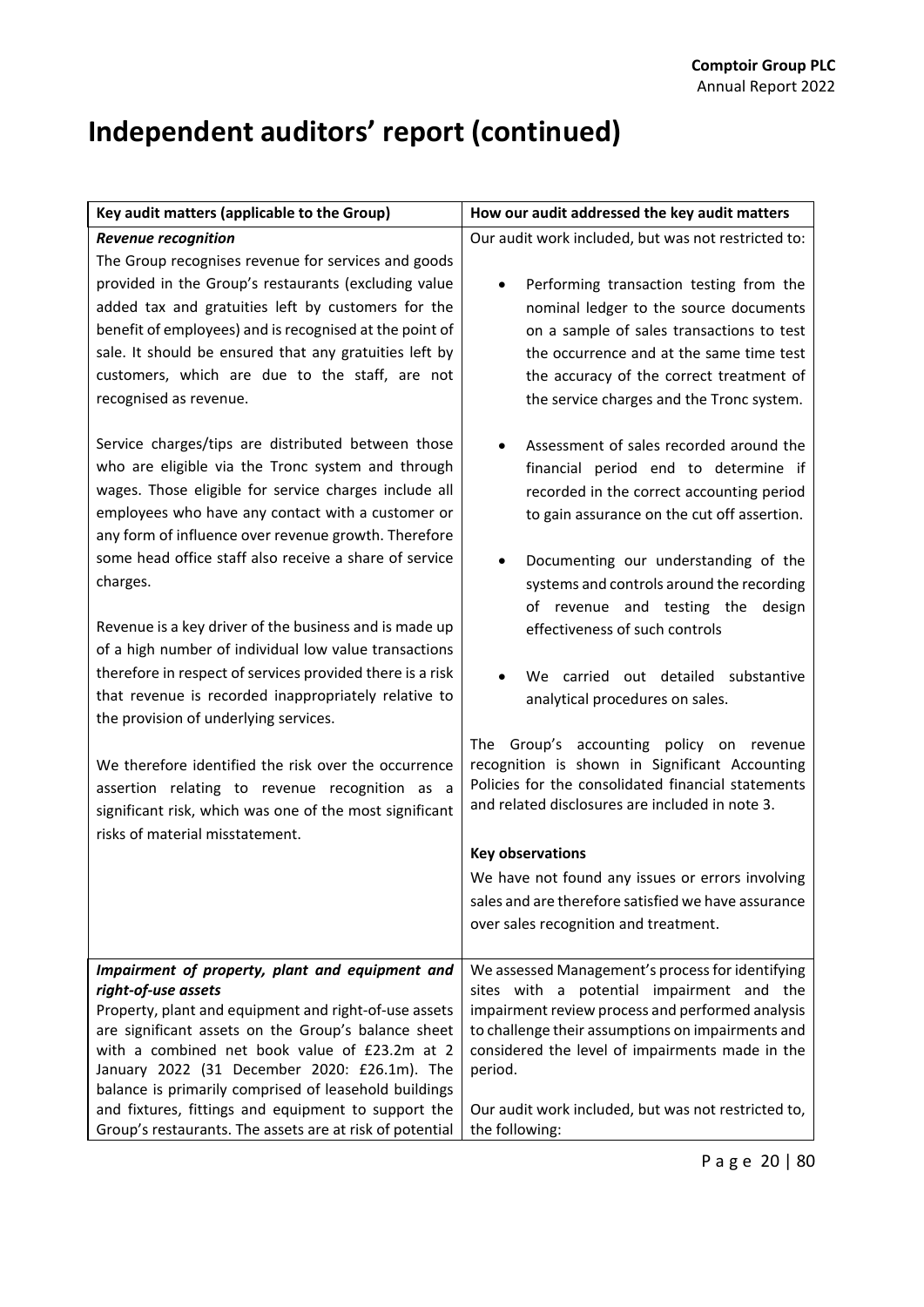impairment due to the Group operating in a competitive industry. The estimated recoverable amount of these balances is subjective due to the inherent uncertainty involved in forecasting and discounting the related future cash flows.

At each reporting date Management has undertaken an assessment of the carrying value of these assets and, where there are indicators of impairment in accordance with IAS 36 'Impairment of assets', has carried out an impairment review by reference to external market factors and discounted cash flows in relation to cash generating units that include these assets.

The assessment was based on the future cash flows of each site using a discounted cash flow model (being the 'value in use'). The higher of these amounts, being the recoverable amount, was then compared to the carrying value of fixed assets for that site. Disruptions arising from COVID‐19 events have been treated as 'adjusting' events in the impairment assessments in accordance with UK‐adopted International Accounting **Standards** 

Significant management judgement and estimation uncertainty is involved in this area, where the primary inputs are:

- Estimating cash flow forecasts; and
- Selecting an appropriate discount rate.

This area has been recognised by the Board as a critical accounting judgement and estimate, refer to the end of note 1 ‐ *Critical accounting judgements and key sources of estimation uncertainty* and note 11 – *Property, Plant and Equipment*. There is also a risk that Management may unduly influence the significant judgements and estimates in respect of the requirement for an impairment provision.

Given the value of the tangible fixed assets and the performance of some restaurants over the period, we consider this to be a significant risk, which was one of the most significant risks of material misstatement.

- Evaluating Management's assessment of forecasted cash flows and challenging Management on significant movements in forecasted cash flows on a restaurant by restaurant basis compared to historic performance.
- Testing the accuracy of management's 2021 forecasts against the actual results.
- Assessing Management's forecasted cash flows that feed into the discounted cash flow model and challenging assumptions around this with reference to historic results, market trends and future expectations and tested mathematical accuracy.
- Challenging the appropriateness of Management's assumptions including the growth and discount rates.
- We held discussions with Management to challenge the impairments on those restaurants where: the headroom before impairment was low and the forecast growth in cash flows was high.
- Assessing the adequacy of disclosures in the financial statements against the requirement of IAS 36 'Impairment of assets'.

The Group's accounting policy on the impairment of Property, plant and equipment and right‐of‐use assets is shown in Principal Accounting Policies for the consolidated financial statements and related disclosures are included in note 11.

### **Key observations**

As a result of our testing, we concluded that the valuation of the tangible fixed assets is accounted for in accordance with the Group's accounting policies and IAS 36 'Impairment of assets'.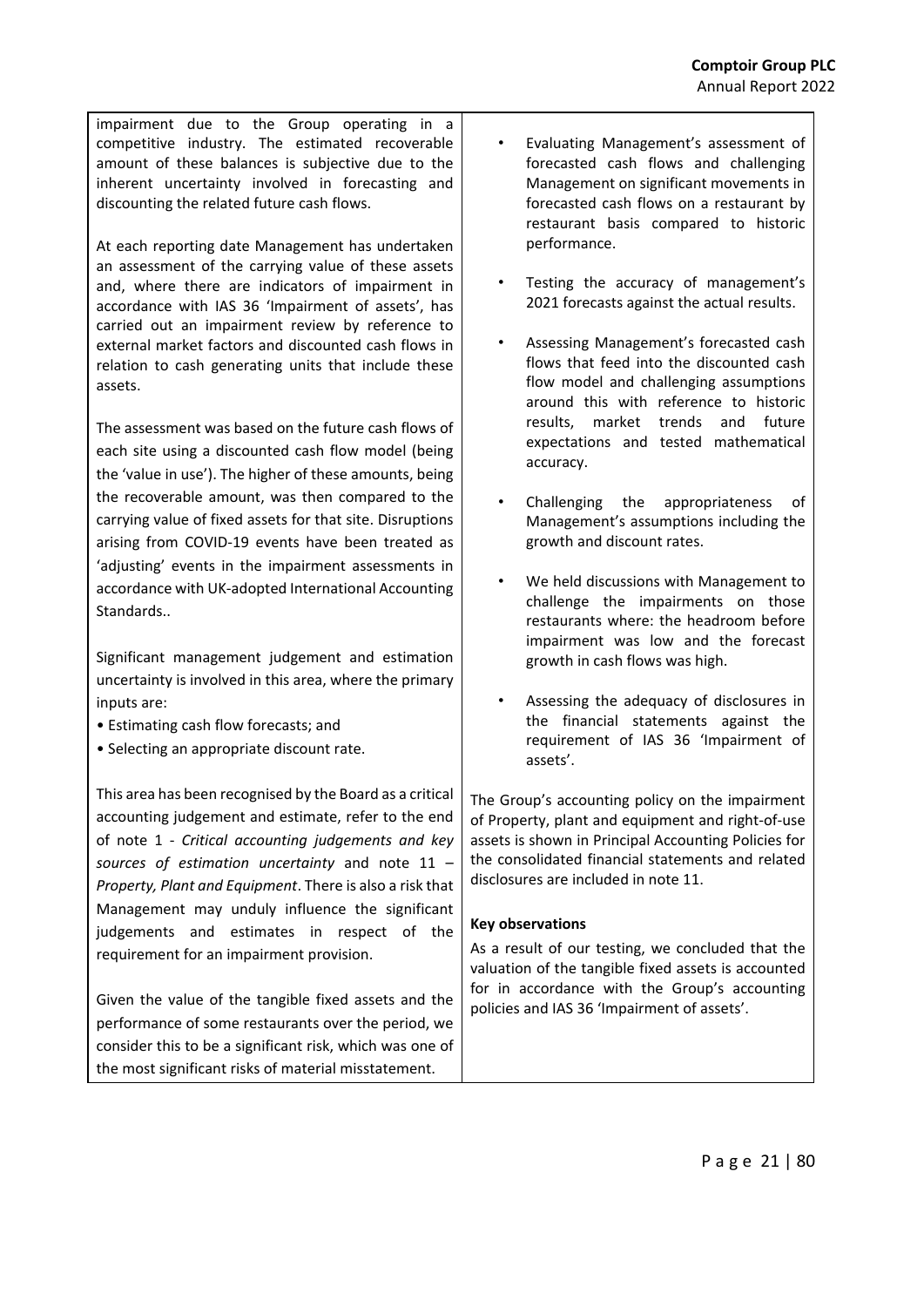### **Our application of materiality**

The scope and focus of our audit was influenced by our assessment and application of materiality. We apply the concept of materiality both in planning and performing our audit, and in evaluating the effect of misstatements on our audit and on the financial statements.

We define financial statement materiality as the magnitude by which misstatements, including omissions, could reasonably be expected to influence the economic decisions taken on the basis of the financial statements by reasonable users.

In order to reduce to an appropriately low level the probability that any misstatements exceed materiality, we use a lower materiality level, performance materiality, to determine the extent of testing needed. Importantly, misstatements below these levels will not necessarily be evaluated as immaterial as we also take account of the nature of identified misstatements, and the particular circumstances of their occurrence, when evaluating their effect on the financial statements as a whole.

|                                    | Group                                                                                                                                                                                                                                                                                                                                           | Parent                                                                                                                                                                               |  |
|------------------------------------|-------------------------------------------------------------------------------------------------------------------------------------------------------------------------------------------------------------------------------------------------------------------------------------------------------------------------------------------------|--------------------------------------------------------------------------------------------------------------------------------------------------------------------------------------|--|
| Overall materiality                | We determined materiality for the<br>financial statements as a whole to be<br>£310,000 (2020; £400,000).                                                                                                                                                                                                                                        | determined<br>Parent<br>We<br>have<br>Company<br>materiality<br>be<br>to<br>£195,000 (2020: £200,000).                                                                               |  |
| How we determine it                | Based on a benchmark of 1.5% of<br>revenue for the period.                                                                                                                                                                                                                                                                                      | Based on a benchmark of 4% of<br>gross assets.                                                                                                                                       |  |
| Rationale for benchmark<br>applied | Total revenues for the period has been<br>determined to be the most appropriate<br>benchmark. This differs from the<br>previous period where 5% of the loss<br>before tax was used due to a period of<br>continued losses. However due to the<br>volatility of this KPI, this was not<br>considered an appropriate benchmark<br>for the period. | As the company is a holding<br>company materiality was based on<br>gross assets, in line with the<br>previous year's calculation.                                                    |  |
| Performance materiality            | On the basis of our risk assessment,<br>together with our assessment of the<br>Group's<br>control<br>environment, our<br>is<br>that<br>performance<br>judgement<br>materiality for the financial statements<br>should be 75% of materiality and was set<br>at 232,500.                                                                          | Performance materiality for the<br>Parent Company was set at 75% of<br>financial statement materiality, for<br>the same reasons as for the Group,<br>being £146,000 (2020: 150,000). |  |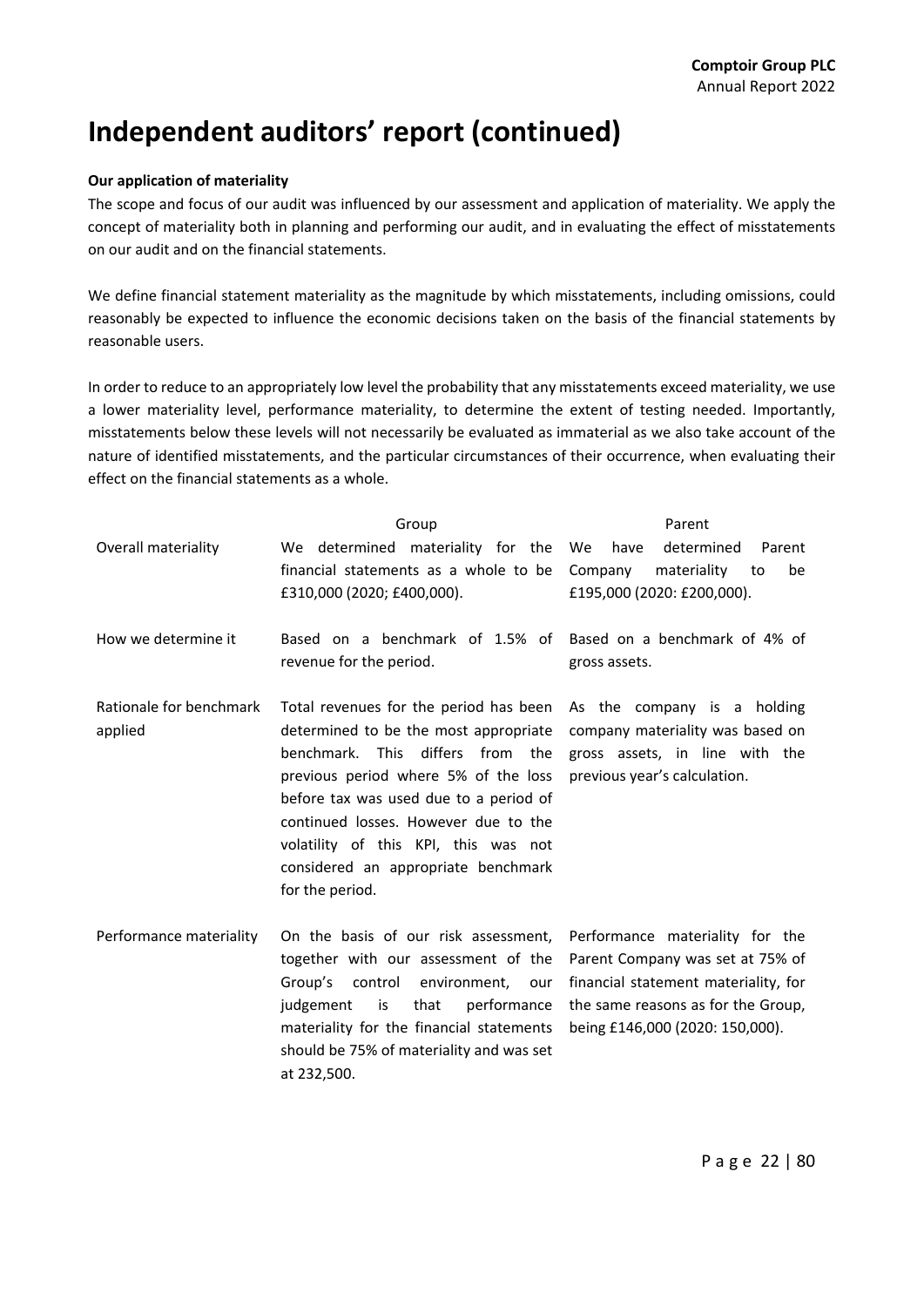Specific materiality A lower materiality has been used for the cash element of directors' remuneration, being £2,000.

A lower materiality has been used for the cash element of directors' remuneration, being £2,000.

### *Reporting threshold*

We agreed with the Audit Committee that we would report to them all misstatements over £15,500 (5% of Group materiality) identified during the audit, as well as differences below that threshold that, in our view, warrant reporting on qualitative grounds. We also report to the Audit Committee on disclosure matters that we identified when assessing the overall presentation of the financial statements.

### **Other information**

The other information comprises the information included in the annual report other than the financial statements and our auditors' report thereon. The directors are responsible for the other information contained within the annual report. Our opinion on the financial statements does not cover the other information and, except to the extent otherwise explicitly stated in our report, we do not express any form of assurance conclusion thereon.

Our responsibility is to read the other information and, in doing so, consider whether the other information is materially inconsistent with the financial statements or our knowledge obtained in the course of the audit, or otherwise appears to be materially misstated. If we identify such material inconsistencies or apparent material misstatements, we are required to determine whether this gives rise to a material misstatement in the financial statements themselves.

If, based on the work we have performed, we conclude that there is a material misstatement of this other information, we are required to report that fact. We have nothing to report in this regard.

### **Opinions on other matters prescribed by the Companies Act 2006**

In our opinion, based on the work undertaken in the course of the audit:

- the information given in the strategic report and the directors' report for the financial period for which the financial statements are prepared is consistent with the financial statements; and
- the strategic report and the directors' report have been prepared in accordance with applicable legal requirements.

### **Matters on which we are required to report by exception**

In the light of the knowledge and understanding of the Group and Parent Company and its environment obtained in the course of the audit, we have not identified material misstatements in the strategic report or the directors' report.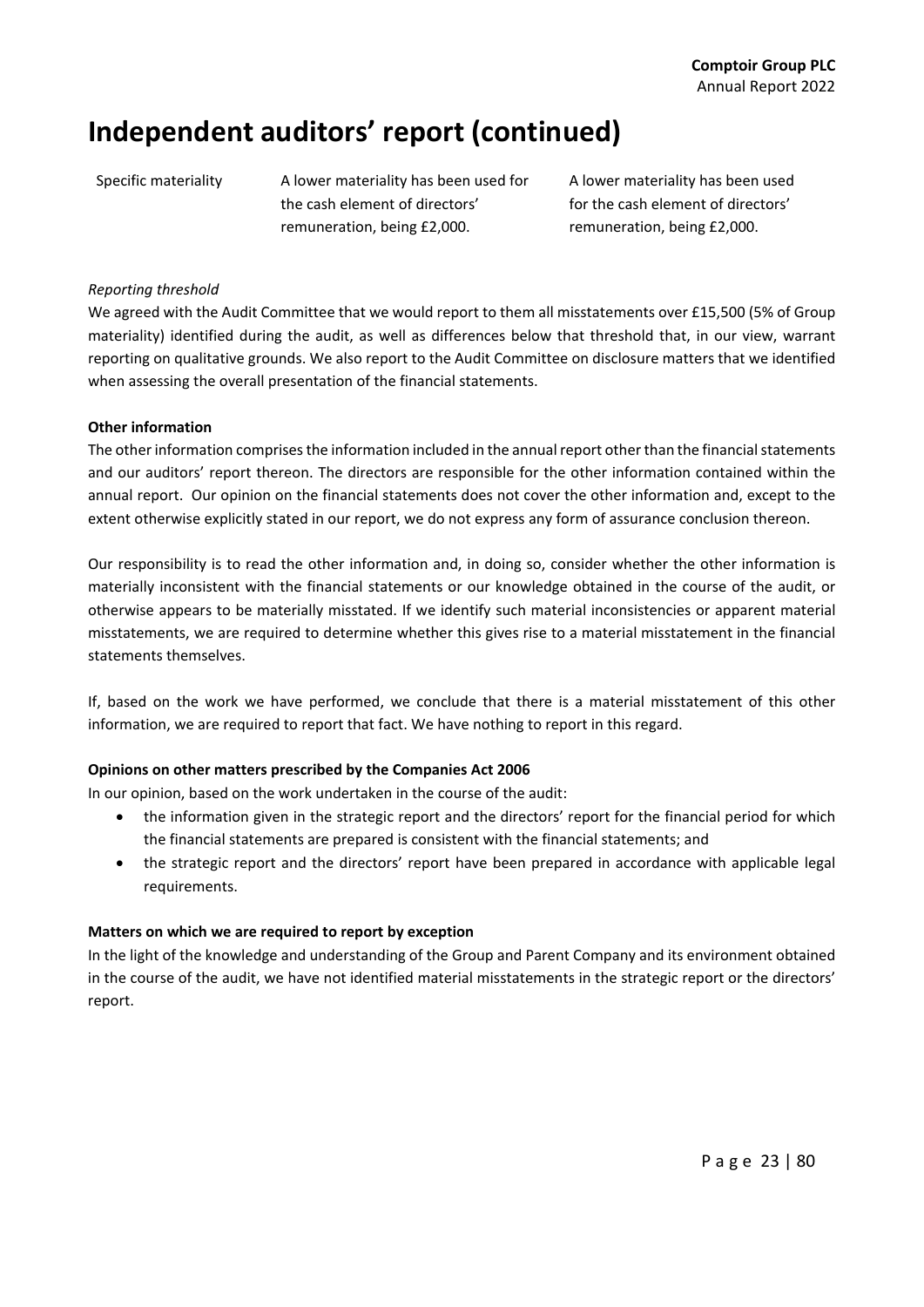We have nothing to report in respect of the following matters in relation to which the Companies Act 2006 requires us to report to you if, in our opinion:

- adequate accounting records have not been kept by the Parent Company, or returns adequate for our audit have not been received from branches not visited by us; or
- the Parent Company financial statements are not in agreement with the accounting records and returns; or
- certain disclosures of directors' remuneration specified by law are not made; or
- we have not received all the information and explanations we require for our audit.

### **Responsibilities of directors**

As explained more fully in the statement of directors' responsibilities, the directors are responsible for the preparation of the financial statements and for being satisfied that they give a true and fair view, and for such internal control as the directors determine is necessary to enable the preparation of financial statements that are free from material misstatement, whether due to fraud or error.

In preparing the financial statements, the directors are responsible for assessing the Group's and the Parent Company's ability to continue as a going concern, disclosing, as applicable, matters related to going concern and using the going concern basis of accounting unless the directors either intend to liquidate the group or Parent Company or to cease operations, or have no realistic alternative but to do so.

### **Auditor's responsibilities for the audit of the financial statements**

Our objectives are to obtain reasonable assurance about whether the financial statements as a whole are free from material misstatement, whether due to fraud or error, and to issue an auditor's report that includes our opinion.

Reasonable assurance is a high level of assurance, but is not a guarantee that an audit conducted in accordance with ISAs (UK) will always detect a material misstatement when it exists. Misstatements can arise from fraud or error and are considered material if, individually or in the aggregate, they could reasonably be expected to influence the economic decisions of users taken on the basis of these financial statements.

Irregularities, including fraud, are instances of non‐compliance with laws and regulations. We design procedures in line with our responsibilities, outlined above, to detect material misstatements in respect of irregularities, including fraud. The extent to which our procedures are capable of detecting irregularities, including fraud is detailed below:

Based on our understanding of the Group and Parent Company and the industry in which it operates, we identified that the principal risks of non‐compliance with laws and regulations related to UK Tax Legislation, pension legislation, employment and health and safety regulations and anti-bribery, corruption and fraud and we considered the extent to which non‐compliance might have a material effect on the financial statements.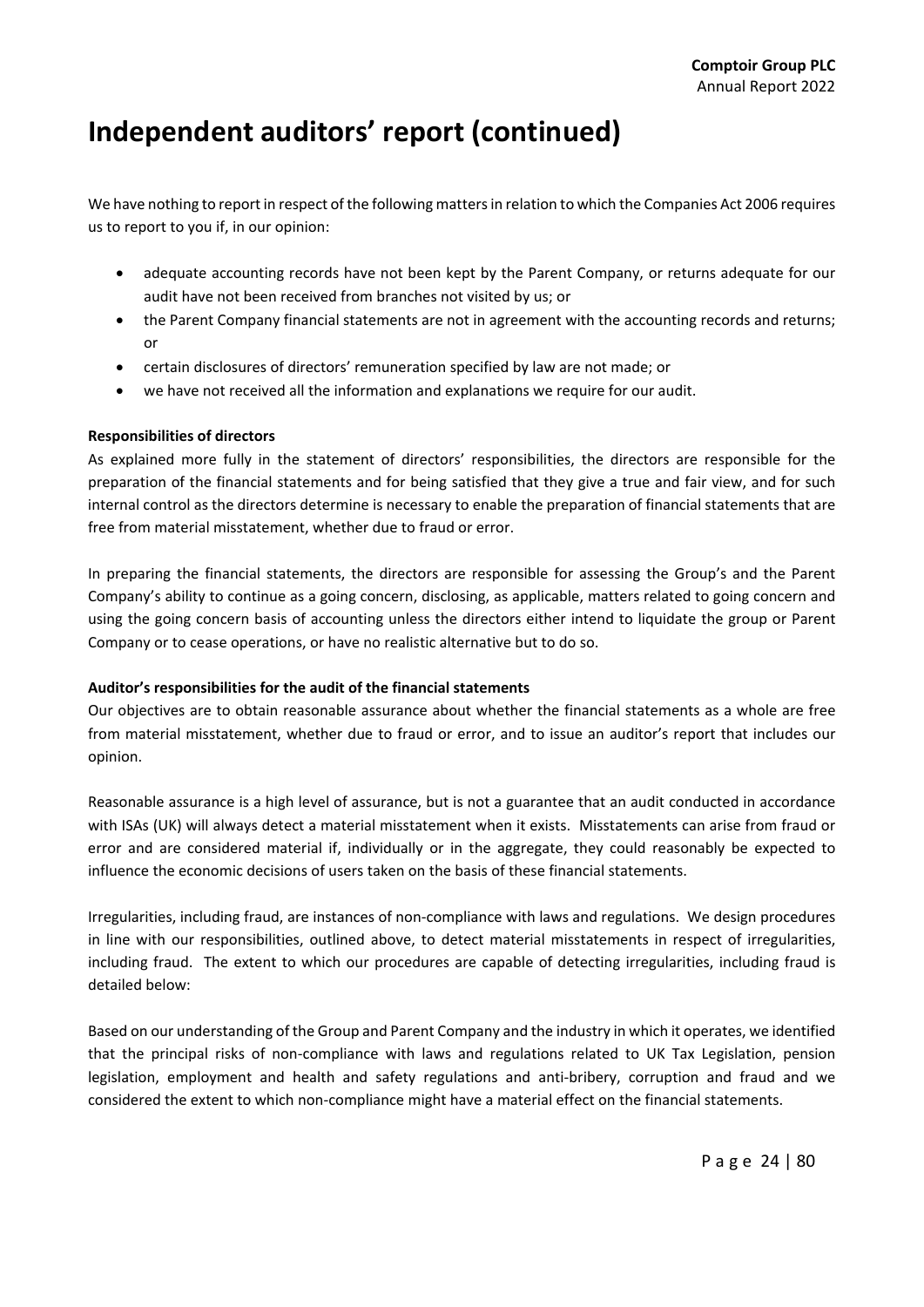We also considered those laws and regulations that have a direct impact on the preparation of the financial statements such as the Companies Act 2006 and the Quoted Companies Alliance. We evaluated management's incentives and opportunities for fraudulent manipulation of the financial statements (including the risk of override of controls), and determined that the principal risks were related to inflated revenue and profit.

Audit procedures performed included: review of the financial statement disclosures to underlying supporting documentation, review of legal fees in the period and enquiries of management in so far as they related to the financial statements, and testing of journals and evaluating whether there was evidence of bias by the directors that represented a risk of material misstatement due to fraud.

There are inherent limitations in the audit procedures described above and the further removed non‐compliance with laws and regulations is from the events and transactions reflected in the financial statements, the less likely we would become aware of it. Also, the risk of not detecting a material misstatement due to fraud is higher than the risk of not detecting one resulting from error, as fraud may involve deliberate concealment by, for example, forgery or intentional misrepresentations, or through collusion.

A further description of our responsibilities for the audit of the financial statements is located on the Financial Reporting Council's website at www.frc.org.uk/auditorsresponsibilities. This description forms part of our auditor's report.

### **Use of our report**

This report is made solely to the Parent Company's members, as a body, in accordance with part 3 of Chapter 16 of the Companies Act 2006. Our audit work has been undertaken so that we might state to the Parent Company's members those matters we are required to state to them in an auditor's report and for no other purpose. To the fullest extent permitted by law, we do not accept or assume responsibility to anyone other than the Parent Company and the Parent Company's members as a body, for our audit work, for this report, or for the opinions we have formed.

### **James Astley (Senior Statutory Auditor)**

**For and on behalf of UHY Hacker Young** Chartered Accountants and Statutory Auditor

*UHY Hacker Young LLP 4 Thomas More Square London E1W 1YW*

27 May 2022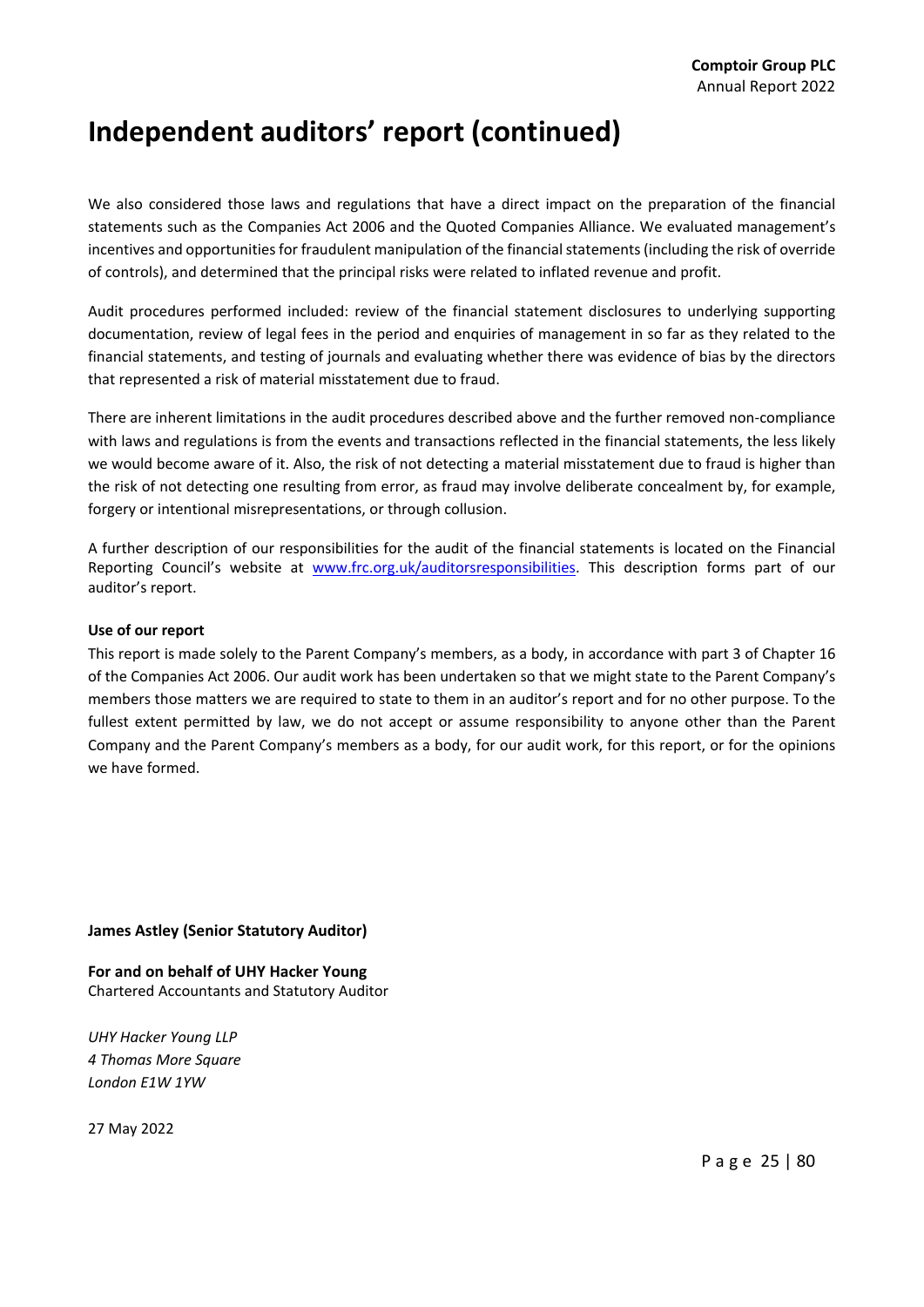### **Consolidated statement of comprehensive income**

### *For the period ended 2 January 2022*

|                                                  |              |                | Restated*     |  |
|--------------------------------------------------|--------------|----------------|---------------|--|
|                                                  | <b>Notes</b> | Period ended 2 | Year ended 31 |  |
|                                                  |              | January 2022   | December 2020 |  |
|                                                  |              | £              | £             |  |
| Revenue                                          | 3            | 20,711,257     | 12,366,441    |  |
| Cost of sales                                    |              | (3,773,721)    | (2,601,604)   |  |
| <b>Gross profit</b>                              |              | 16,937,536     | 9,764,837     |  |
| Distribution expenses                            |              | (9,318,203)    | (9,520,078)   |  |
| Administrative expenses                          |              | (9,362,286)    | (13,045,139)  |  |
| Other income                                     | 3            | 4,090,214      | 5,561,410     |  |
| <b>Operating profit/(loss)</b>                   | 4            | 2,347,261      | (7, 238, 970) |  |
| Finance costs                                    | 7            | (822,094)      | (910, 885)    |  |
| Profit/(loss) before tax                         |              | 1,525,167      | (8, 149, 855) |  |
| <b>Taxation charge</b>                           | 8            | 118,288        | 48,326        |  |
| Profit/(loss) for the period                     |              | 1,643,455      | (8, 101, 529) |  |
| Other comprehensive income                       |              |                |               |  |
| Total comprehensive income/(loss) for the period |              | 1,643,455      | (8, 101, 529) |  |
| Basic earnings/(loss) per share (pence)          | 9            | 1.34           | (6.60)        |  |
| Diluted earnings/(loss) per share (pence)        | 9            | 1.34           | (6.60)        |  |
| <b>Adjusted EBITDA:</b>                          |              |                |               |  |
| Profit/(loss) before tax - as above              |              | 1,525,167      | (8, 149, 855) |  |
| Add back:                                        |              |                |               |  |
| Depreciation                                     | 11           | 3,659,196      | 4,020,265     |  |
| <b>Finance costs</b>                             | 7            | 822,094        | 910,885       |  |
| Impairment of assets                             | 10,11        | 336,356        | 4,019,871     |  |
| <b>EBITDA</b>                                    |              | 6,342,813      | 801,166       |  |
| Share-based payments expense                     | 22           | 32,436         | 14,578        |  |
| Restaurant opening costs                         | 4            | 10,489         | 53,378        |  |
| Payroll provision                                | 4            |                | 353,012       |  |
| Loss on disposal of fixed assets                 |              | 38,098         | 171,617       |  |
| <b>Adjusted EBITDA</b>                           |              | 6,423,836      | 1,393,751     |  |

\*See note 1 for details regarding the restatement as a result of reclassification of expenses.

All of the above results are derived from continuing operations. Profit for the period and total comprehensive income for the period is entirely attributable to the equity shareholders of the Group.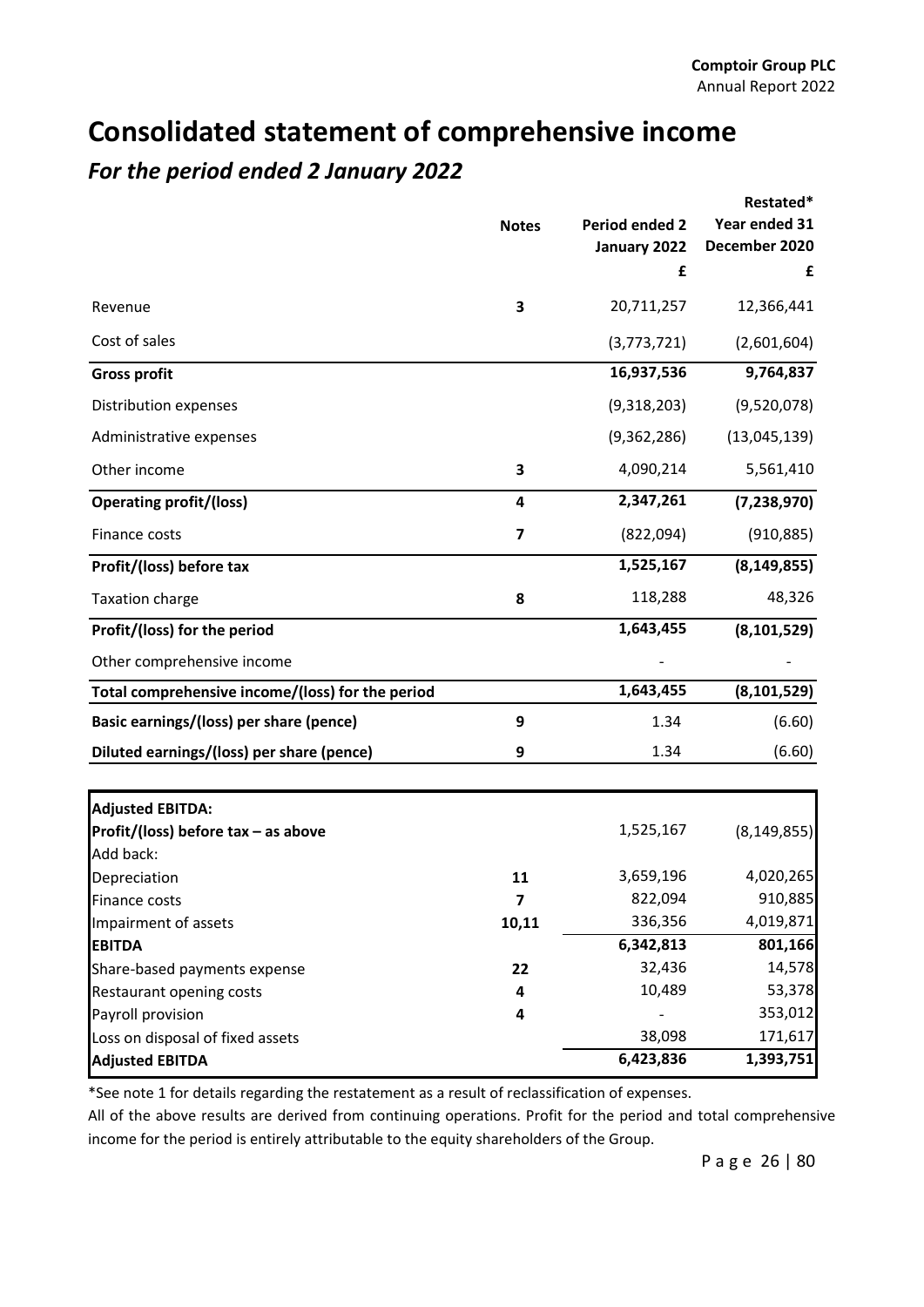## **Consolidated balance sheet**

### *At 2 January 2022*

|                                                                   | <b>Notes</b> | 2 January      | 31 December    |
|-------------------------------------------------------------------|--------------|----------------|----------------|
|                                                                   |              | 2022           | 2020           |
| <b>Assets</b>                                                     |              | £              | £              |
| <b>Non-current assets</b>                                         |              |                |                |
| Intangible assets                                                 | 10           | 55,267         | 55,267         |
| Property, plant and equipment                                     | 11           | 7,232,869      | 8,473,596      |
| Right-of-use assets                                               | 11           | 15,960,380     | 17,596,744     |
| Deferred tax asset                                                | 18           | 106,659        |                |
|                                                                   |              | 23,355,175     | 26,125,607     |
| <b>Current asset</b>                                              |              |                |                |
| Inventories                                                       | 13           | 465,890        | 424,673        |
| Trade and other receivables                                       | 14           | 698,994        | 1,100,922      |
| Cash and cash equivalents                                         |              | 9,867,799      | 7,833,676      |
|                                                                   |              | 11,032,683     | 9,359,271      |
| <b>Total assets</b>                                               |              | 34,387,858     | 35,484,878     |
| <b>Liabilities</b>                                                |              |                |                |
| <b>Current liabilities</b>                                        |              |                |                |
| <b>Borrowings</b>                                                 | 16           | (600,000)      | (250,000)      |
| Trade and other payables                                          | 15           | (6, 131, 539)  | (6,527,668)    |
| Lease liabilities                                                 | 27           | (2,387,104)    | (2,443,198)    |
| <b>Current tax liabilities</b>                                    |              | (64, 480)      | (45, 817)      |
|                                                                   |              | (9, 183, 123)  | (9, 266, 683)  |
| <b>Non-current liabilities</b>                                    |              |                |                |
| <b>Borrowings</b>                                                 | 16           | (2,200,000)    | (2,750,000)    |
| Provisions for liabilities                                        | 17           | (859, 414)     | (832, 455)     |
| Lease liabilities                                                 | 27           | (17, 995, 233) | (20, 161, 543) |
|                                                                   |              | (21,054,647)   | (23, 743, 998) |
| <b>Total liabilities</b>                                          |              | (30, 237, 770) | (33,010,681)   |
| <b>Net assets</b>                                                 |              | 4,150,088      | 2,474,197      |
| Equity                                                            |              |                |                |
| Share capital                                                     | 19           | 1,226,667      | 1,226,667      |
| Share premium                                                     |              | 10,050,313     | 10,050,313     |
| Other reserves                                                    | 20           | 129,722        | 97,286         |
| <b>Retained losses</b>                                            |              | (7, 256, 614)  | (8,900,069)    |
| Total equity - attributable to equity shareholders of the company |              | 4,150,088      | 2,474,197      |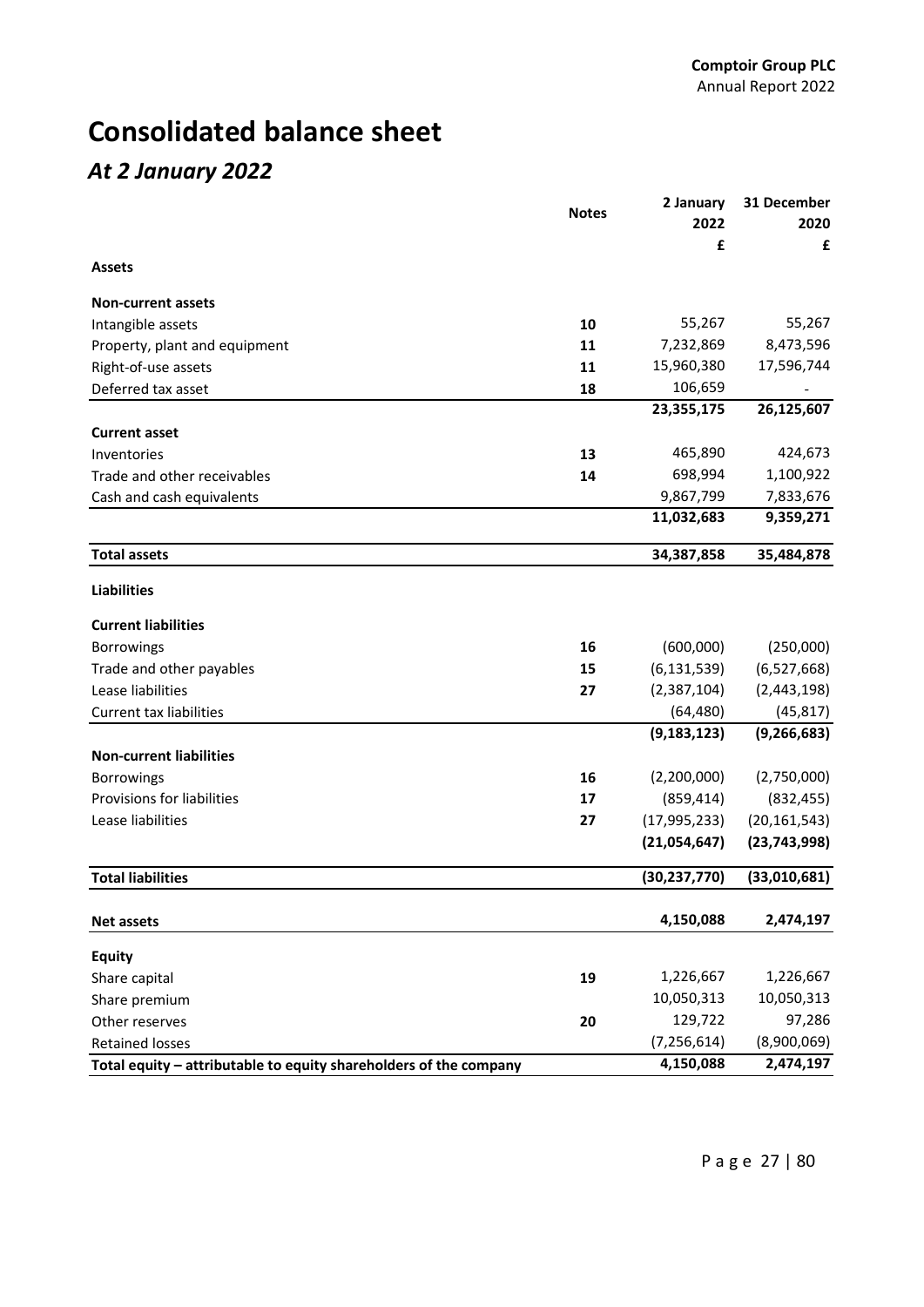## **Consolidated balance sheet** *At 2 January 2022 (continued)*

The financial statements of Comptoir Group PLC (company registration number 07741283) were approved by the Board of Directors and authorised for issue on 27 May 2022 and were signed on its behalf by:

Chaker Hanna **Chief Executive Officer**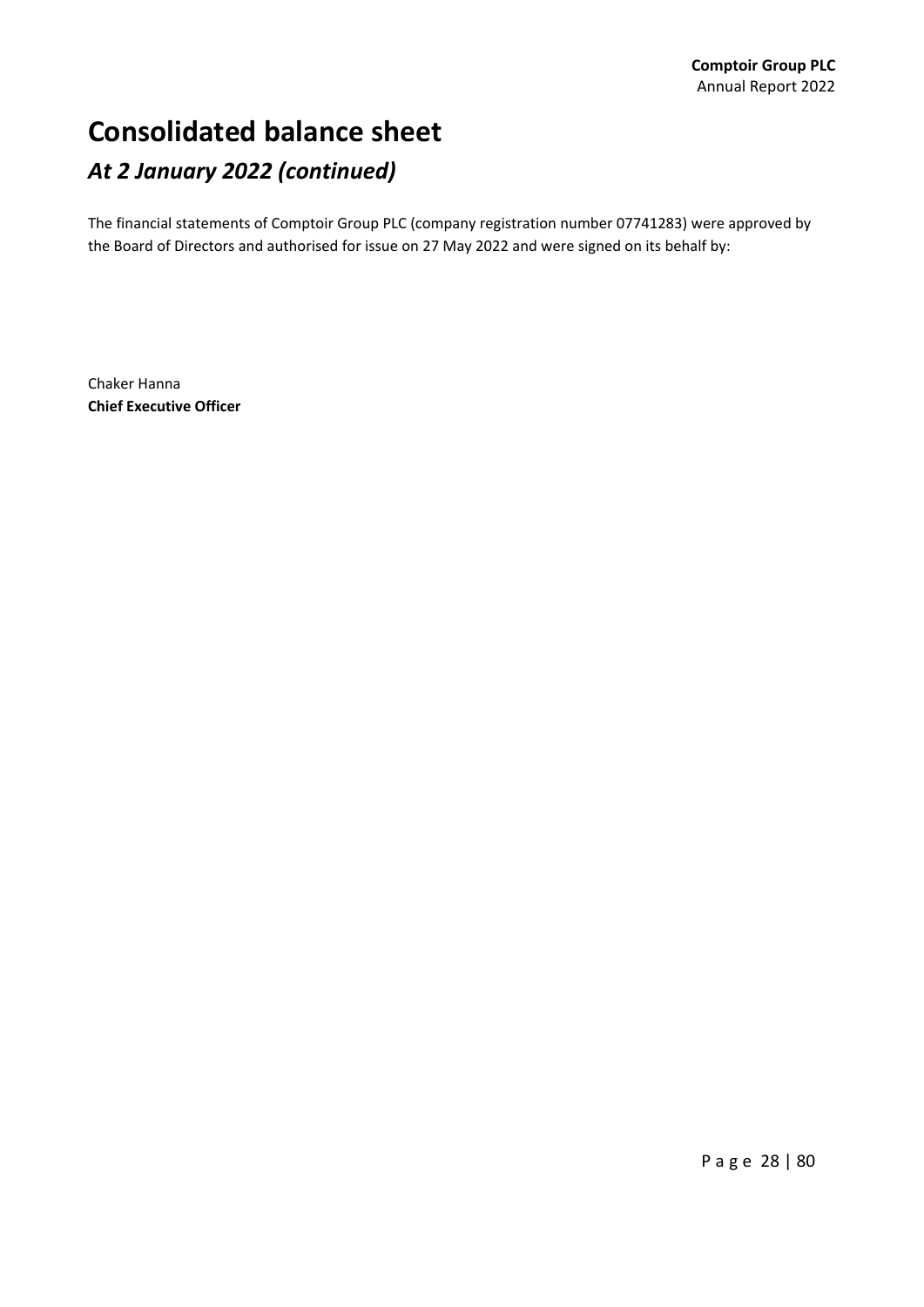## **Consolidated statement of changes in equity**

### *For the period ended 2 January 2022*

|                                   | <b>Notes</b> | <b>Share</b><br>capital | <b>Share</b><br>premium | Other<br>reserves        | Retained<br>losses | <b>Total equity</b>             |
|-----------------------------------|--------------|-------------------------|-------------------------|--------------------------|--------------------|---------------------------------|
|                                   |              | £                       | £                       | £                        | £                  | £                               |
| At 1 January 2020                 |              | 1,226,667               | 10,050,313              | 82,708                   | (798, 540)         | 10,561,148                      |
| <b>Total comprehensive loss</b>   |              |                         |                         |                          |                    |                                 |
| Loss for the year                 |              |                         |                         | $\overline{\phantom{a}}$ |                    | $(8, 101, 529)$ $(8, 101, 529)$ |
| <b>Transactions with owners</b>   |              |                         |                         |                          |                    |                                 |
| Share-based payments              | 22           |                         |                         | 14,578                   |                    | 14,578                          |
| At 31 December 2020               |              | 1,226,667               | 10,050,313              | 97,286                   | (8,900,069)        | 2,474,197                       |
|                                   |              |                         |                         |                          |                    |                                 |
|                                   |              |                         |                         |                          |                    |                                 |
| At 1 January 2021                 |              | 1,226,667               | 10,050,313              | 97,286                   | (8,900,069)        | 2,474,197                       |
| <b>Total comprehensive income</b> |              |                         |                         |                          |                    |                                 |
| Profit for the period             |              |                         |                         |                          | 1,643,455          | 1,643,455                       |
| <b>Transactions with owners</b>   |              |                         |                         |                          |                    |                                 |
| Share-based payments              | 22           |                         |                         | 32,436                   |                    | 32,436                          |
| At 2 January 2022                 |              | 1,226,667               | 10,050,313              | 129,722                  | (7, 256, 614)      | 4,150,088                       |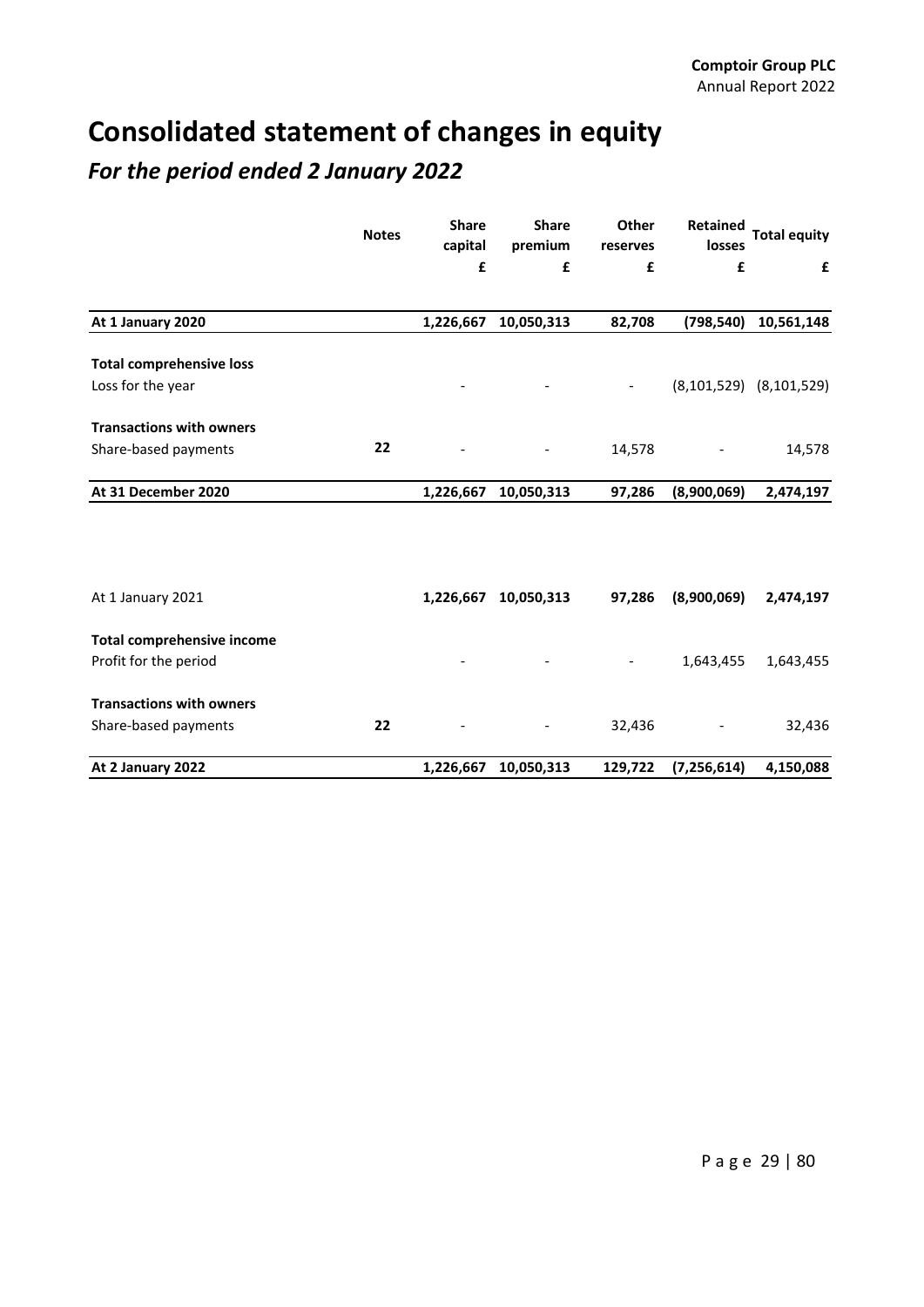## **Consolidated statement of cash flows**

### *For the period ended 2 January 2022*

|                                                  | <b>Notes</b> | <b>Period ended 2</b> | Year ended 31 |  |
|--------------------------------------------------|--------------|-----------------------|---------------|--|
|                                                  |              | January 2022          | December 2020 |  |
| <b>Operating activities</b>                      |              | £                     | £             |  |
|                                                  |              |                       |               |  |
| Cash inflow from operations                      | 23           | 4,675,786             | 2,842,394     |  |
| Interest paid                                    |              | (21,057)              | (6, 253)      |  |
| Tax paid                                         |              | 30,292                | (120, 677)    |  |
| Net cash from operating activities               |              | 4,685,021             | 2,715,464     |  |
| <b>Investing activities</b>                      |              |                       |               |  |
| Purchase of property, plant & equipment          | 11           | (436, 272)            | (182, 578)    |  |
| Net cash used in investing activities            |              | (436, 272)            | (182, 578)    |  |
| <b>Financing activities</b>                      |              |                       |               |  |
| Payment of lease liabilities                     | 27           | (2,014,626)           | (2,458,474)   |  |
| Bank loan proceeds                               |              |                       | 3,000,000     |  |
| Bank loan repayments                             | 24           | (200,000)             | (317, 346)    |  |
| Net cash (used in)/from financing activities     |              | (2, 214, 626)         | 224,180       |  |
|                                                  |              |                       |               |  |
| Increase in cash and cash equivalents            |              | 2,034,123             | 2,757,066     |  |
| Cash and cash equivalents at beginning of period |              | 7,833,676             | 5,076,610     |  |
| Cash and cash equivalents at end of period       |              | 9,867,799             | 7,833,676     |  |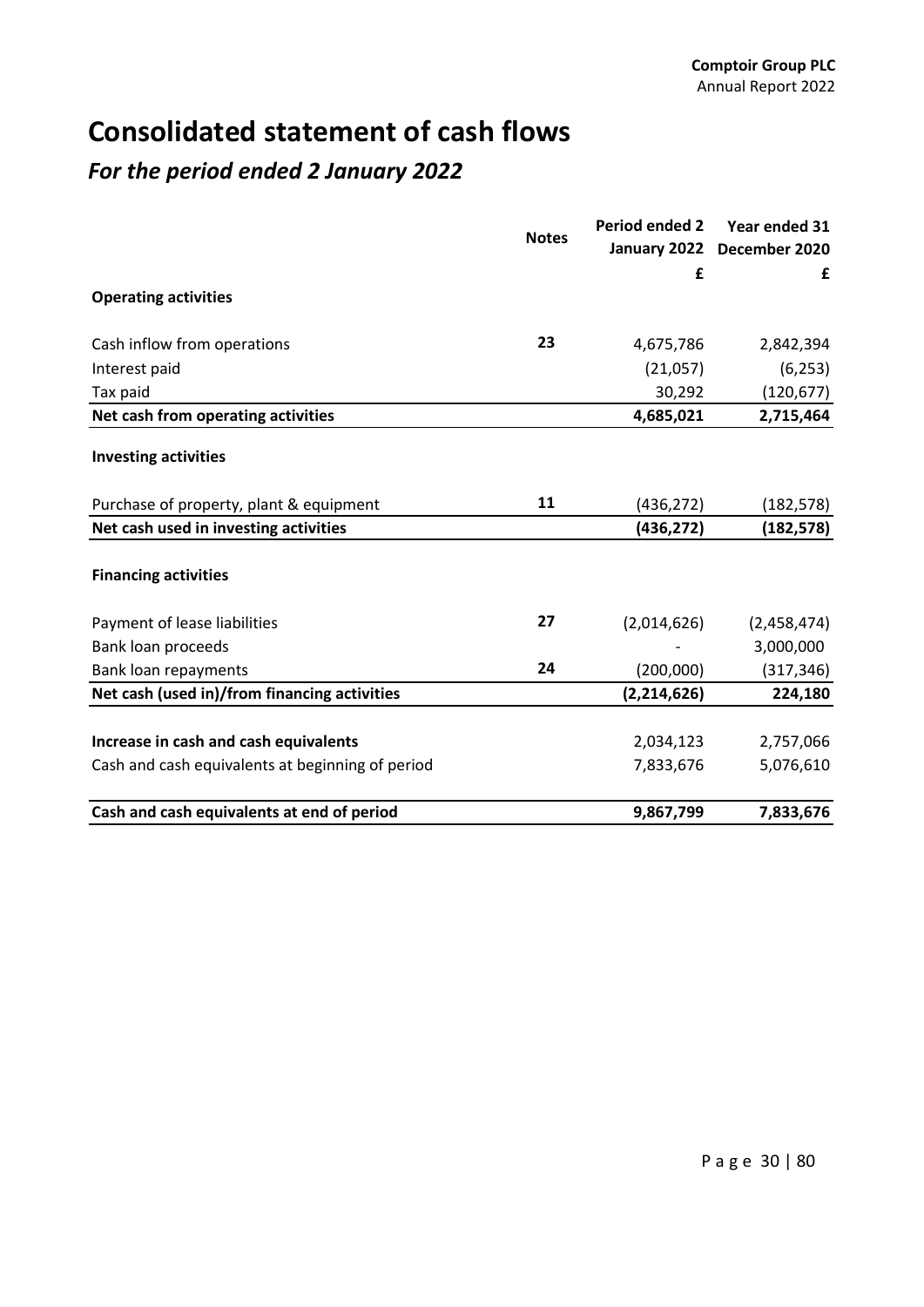# **Principal accounting policies for the consolidated financial statements**

*For the period ended 2 January 2022*

### **Reporting entity**

Comptoir Group Plc (the "Company") is a company incorporated and registered in England and Wales, with a company registration number of 07741283. The address of the Company's registered office is Unit 2, Plantain Place, Crosby Row, London Bridge, SE1 1YN. The consolidated financial statements comprise of the Company and its subsidiaries (together referred to as the "Group").

### **Statement of compliance**

The consolidated financial statements have been prepared in accordance with UK‐adopted International Financial Reporting Standards and its interpretations adopted by the International Accounting Standards Board (IASB). The parent company financial statements have been prepared using United Kingdom Accounting Standards including FRS 102 'The financial reporting standard applicable in the UK and Republic of Ireland' and are set out on pages 67 to 75.

### **Basis of preparation**

The Group changed to a weekly accounting calendar during the year, consequently, the consolidated financial statements has been prepared for the 52 weeks ending 2 January 2022 rather than for 12 months ending 31 December 2021.

These consolidated financial statements for the period ended 2 January 2022 are prepared in accordance with UKadopted International Accounting Standards.

The financial statements are presented in Pound Sterling (£), which is both the functional and presentational currency of the Group and Company. All amounts are rounded to the nearest pound, except where otherwise indicated.

The Group and Parent Company financial statements have been prepared on the historical cost convention as modified for certain financial instruments, which are stated at fair value. Non-current assets are stated at the lower of carrying amount and fair value less costs to sell.

### **Use of non‐GAAP profit and loss measures**

The Group believes that along with operating profit, the 'Adjusted EBITDA' provides additional guidance to the statutory measures of the performance of the business during the financial year. Adjusted profit from operations is calculated by adding back depreciation, amortisation, impairment of assets, finance costs, preopening costs and certain non-recurring or non-cash items. Adjusted EBITDA is an internal measure used by management as they believe it better reflects the underlying performance of the Group beyond generally accepted accounting principles.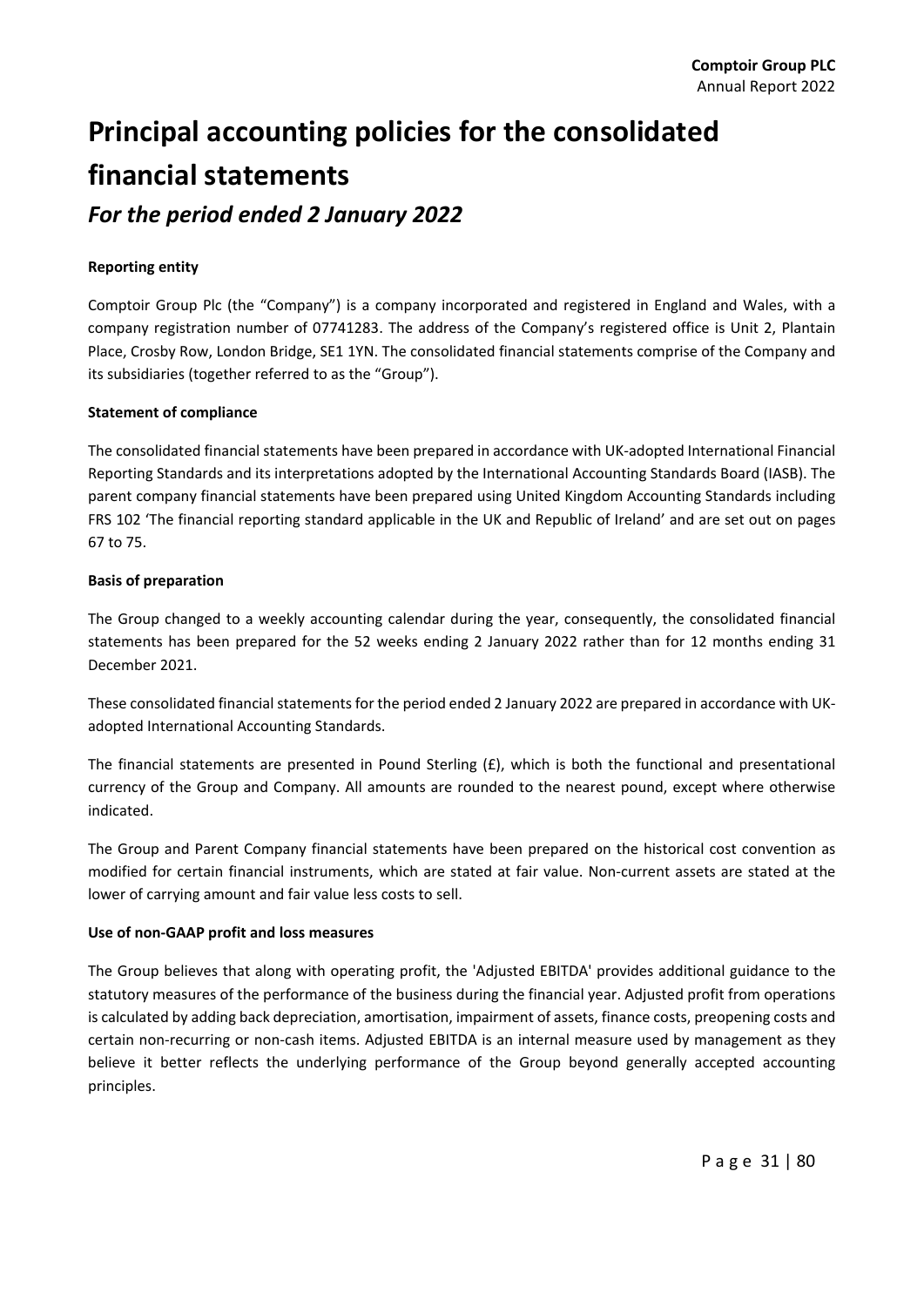# **Principal accounting policies for the consolidated financial statements (continued)**

### **Going concern basis**

Uncertainty remains following the Covid‐19 pandemic and this has been considered as part of the Group's adoption of the going concern basis. Although trading was again impacted over the accounting period, the Group's trading were ahead of expectations. The Group was profitable during this period and increased its cash reserves to £9.9m as at 2 January 2022.

The Directors have also considered the current business model, strategies and principal risks and uncertainties. Based on the Group's cash flow forecasts and projections, the Board is satisfied that the Group will be able to operate for the foreseeable future. In making this assessment, the Directors have made a specific analysis of the impact of current inflationary pressures, Covid‐19, Brexit and the current war impacting the Ukraine.

The Group currently has cash reserves of £9.9m and the Board believes that the business has the ability to remain trading for a period of at least 12 months from the date of signing of these financial statements. These financial statements have therefore been prepared on the going concern basis.

### **Changes in accounting standards, amendments and interpretations**

At the date of authorisation of the half‐yearly report, the following amendments to Standards and Interpretations issued by the IASB that are effective for an annual period that begins on or after 1 January 2021. These have not had any material impact on the amounts reported for the current and prior periods.

### **Standard or Interpretation Effective Date**

Interest Rate Benchmark Reform Phase 2 1 January 2021 (Amendments to IFRS 9, IAS 39, IFRS 7, IFRS 4 and IFRS 16)

### **New and revised Standards and Interpretations in issue but not yet effective**

At the date of authorisation of these financial statements, the Group has not early adopted any of the following amendments to Standards and Interpretations that have been issued but are not yet effective:

### **Standard or Interpretation Effective Date**

Narrow scope amendments to IFRS 3, IAS 16 and IAS 37 **11 answers 1988** 11 January 2022 Annual improvements to IFRS Standards 2018‐2020 1 January 2022 Amendments to IAS 1: Classification of Liabilities as Current or Non-Current **1** January 2022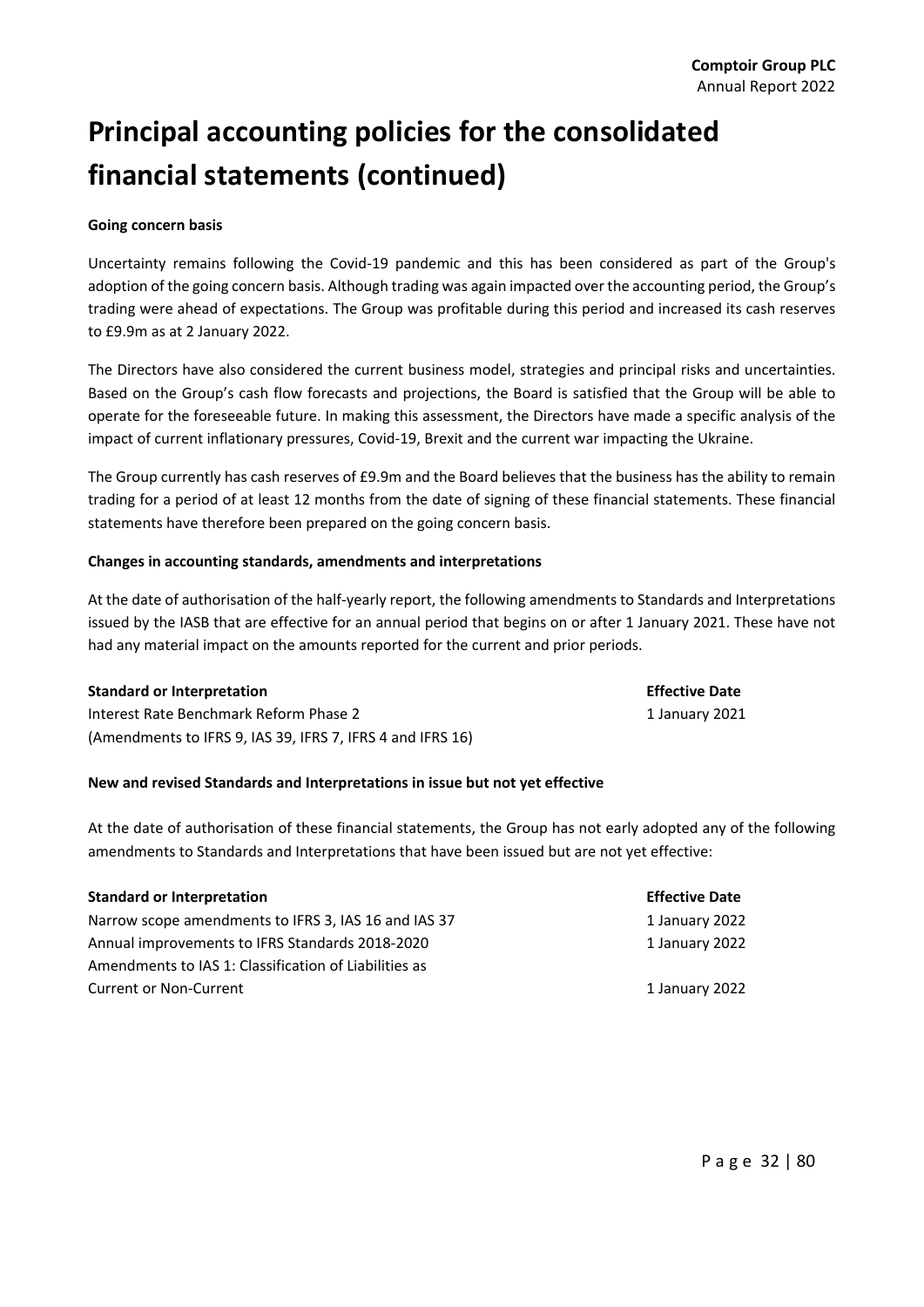# **Principal accounting policies for the consolidated financial statements (continued)**

As yet, none of these have been endorsed for use in the UK and will not be adopted until such time as endorsement is confirmed. The directors do not expect any material impact as a result of adopting standards and amendments listed above in the financial year they become effective.

### **Significant accounting policies**

The accounting policies set out below have been applied consistently to all periods presented in the historical consolidated financial statements, unless otherwise indicated.

### **(a) Basis of consolidation**

These financial statements consolidate the financial statements of the Company and all of its subsidiary undertakings drawn up to 2 January 2022.

Subsidiaries are entities controlled by the Company. Control exists when the Company has the power, directly or indirectly, to govern the financial and operating policies of an entity so as to obtain benefits from its activities. In assessing control, potential voting rights that presently are exercisable or convertible are taken into account, regardless of management's intention to exercise that option or warrant. The financial statements of subsidiaries are included in the consolidated financial statements from the date that control commences until the date the control ceases.

The cost of an acquisition is measured as the fair value of the assets given, equity instruments issued and liabilities incurred or assumed at the date of exchange, plus costs directly attributable to the acquisition. Identifiable assets acquired and liabilities and contingent liabilities assumed are measured initially at their fair values at the acquisition date, irrespective of the extent of any minority interest. The excess of the cost of acquisition over the fair value of the identifiable net assets acquired is recorded as goodwill.

All intra‐group balances, transactions, income and expenses and profits and losses resulting from intra‐group transactions are eliminated fully on consolidation. The gain or loss on disposal of a subsidiary company is the difference between net disposals proceeds and the Group's share of its net assets together with any goodwill and exchange differences.

### **(b) Foreign currency translation**

### *Functional and presentational currency*

Itemsincluded in the financial results of each of the Group entities are measured using the currency of the primary economic environment in which the entities operate (the functional currency). The consolidated financial statements are presented in Pounds Sterling ("£") which is the Company's functional and operational currency.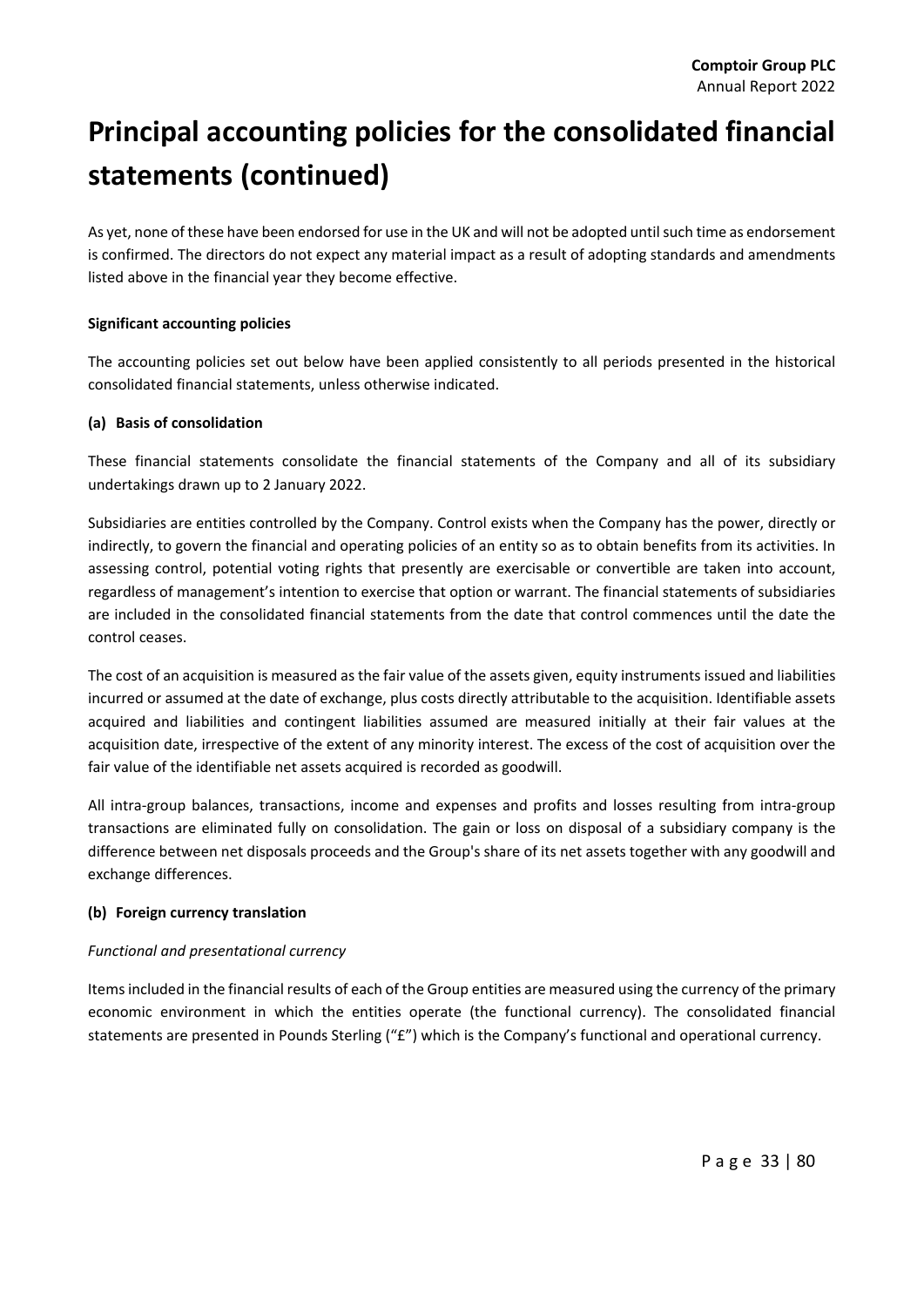#### *Transactions and balances*

Foreign currency transactions are translated into the functional currency using the exchange rates prevailing at the dates of the transactions. Foreign exchange gains and losses resulting from the settlement of such transactions and from the translation at year end exchange rates of monetary assets and financial liabilities denominated in foreign currencies are recognised in the statement of comprehensive income.

#### **(c) Financial instruments**

Financial assets and financial liabilities are measured initially at fair value plus transactions costs. Financial assets and financial liabilities are measured subsequently as described below.

#### *Financial assets*

The Group classifies its financial assets as 'loans and receivables'. The Group assesses at each balance sheet date whether there is objective evidence that a financial asset or a group of financial assets is impaired.

Loans and receivables are non‐derivative financial assets with fixed and determinable payments that are not quoted in an active market. They are included in current assets, except for maturities greater than 12 months after the statement of financial position date, which are classified as non‐current assets. Receivables are classified as 'trade and other receivables' and loans are classified as 'borrowings' in the statement of financial position.

Trade and other receivables are recognised initially at fair value and subsequently measured at amortised cost using the effective interest method. The carrying value of trade and other receivables recorded at amortised cost are reduced by allowances for lifetime estimated credit losses. Estimated future credit losses are first recorded on the initial recognition of a receivable and are based on the ageing of the receivable balance, historical experience and forward looking considerations. Balances that are deemed not collectable will be recognised as a loss in the income statement. When a trade receivable is uncollectable, it is written off against the allowance account for trade receivables. Subsequent recoveries of amounts previously written off are credited to the statement of comprehensive income.

Financial assets are derecognised when the contractual rights to the cash flows from the financial asset expire, or when the financial asset and all substantial risks and rewards are transferred.

#### *Financial liabilities*

The Group's financial liabilities include trade and other payables. Trade payables are recognised initially at fair value less transaction costs and subsequently measured at amortised cost using the effective interest method ("EIR" method). Amortised cost is calculated by taking into account any discount or premium on acquisition and fees or costs that are an integral part of the EIR. The EIR amortisation is included in finance costs in the statement of comprehensive Income.

A financial liability is derecognised when it is extinguished, discharged, cancelled or expires.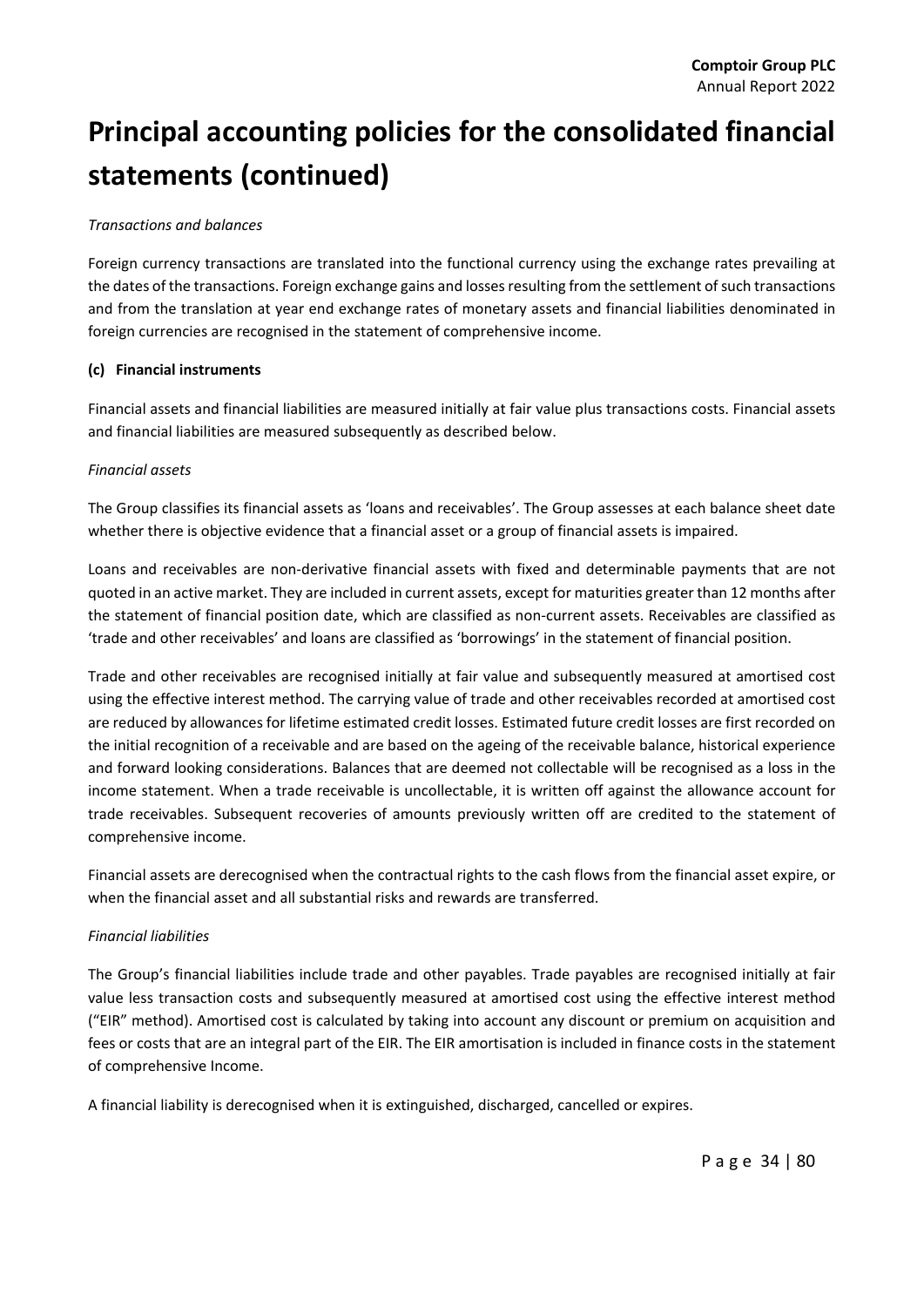#### **(d) Property, plant and equipment**

Items of property, plant and equipment are stated at cost less accumulated depreciation and impairment losses.

#### *Depreciation*

Depreciation is charged to the income statement on a reducing balance basis and on a straight‐line basis over the estimated useful lives of corresponding items of property, plant and equipment:

| Land and buildings Leasehold    | Over the length of the lease |
|---------------------------------|------------------------------|
| Land and buildings Freehold     | 4% straight line basis       |
| Plant and machinery             | 15% on reducing balance      |
| Fixture, fittings and equipment | 10% on reducing balance      |

The carrying values of plant and equipment are reviewed at each reporting date to determine whether there are any indications of impairment. If any such indication exists, the assets are tested for impairment to estimate the assets' recoverable amounts. Any impairment losses are recognised in the statement of comprehensive income.

The assets'residual values and useful lives are reviewed, and adjusted if appropriate, at each statement of financial position date. Gains and losses on disposals are determined by comparing the proceeds with the carrying amount and are recognised within the Statement of Comprehensive Income

#### **(e) Intangible assets – Goodwill**

All business combinations are accounted for by applying the acquisition method. Goodwill represents amounts arising on acquisition of subsidiaries, associates and joint ventures. Goodwill represents the difference between the cost of the acquisition and the fair value of the net identifiable assets acquired.

Goodwill is stated at cost less any accumulated impairment losses. Goodwill is allocated to cash generating units and is formally tested for impairment annually, thus is not amortised. Any excess of fair value of net assets over consideration on acquisition are recognised directly in the income statement.

#### **(f) Inventories**

Inventories are stated at the lower of costs and net realisable value. Cost comprises direct materials, and those direct overheads that have been incurred in bringing the inventories to their present location and condition.

Net realisable value is the estimated selling price less all estimated costs of completion and costs to be incurred in marketing, selling and distribution.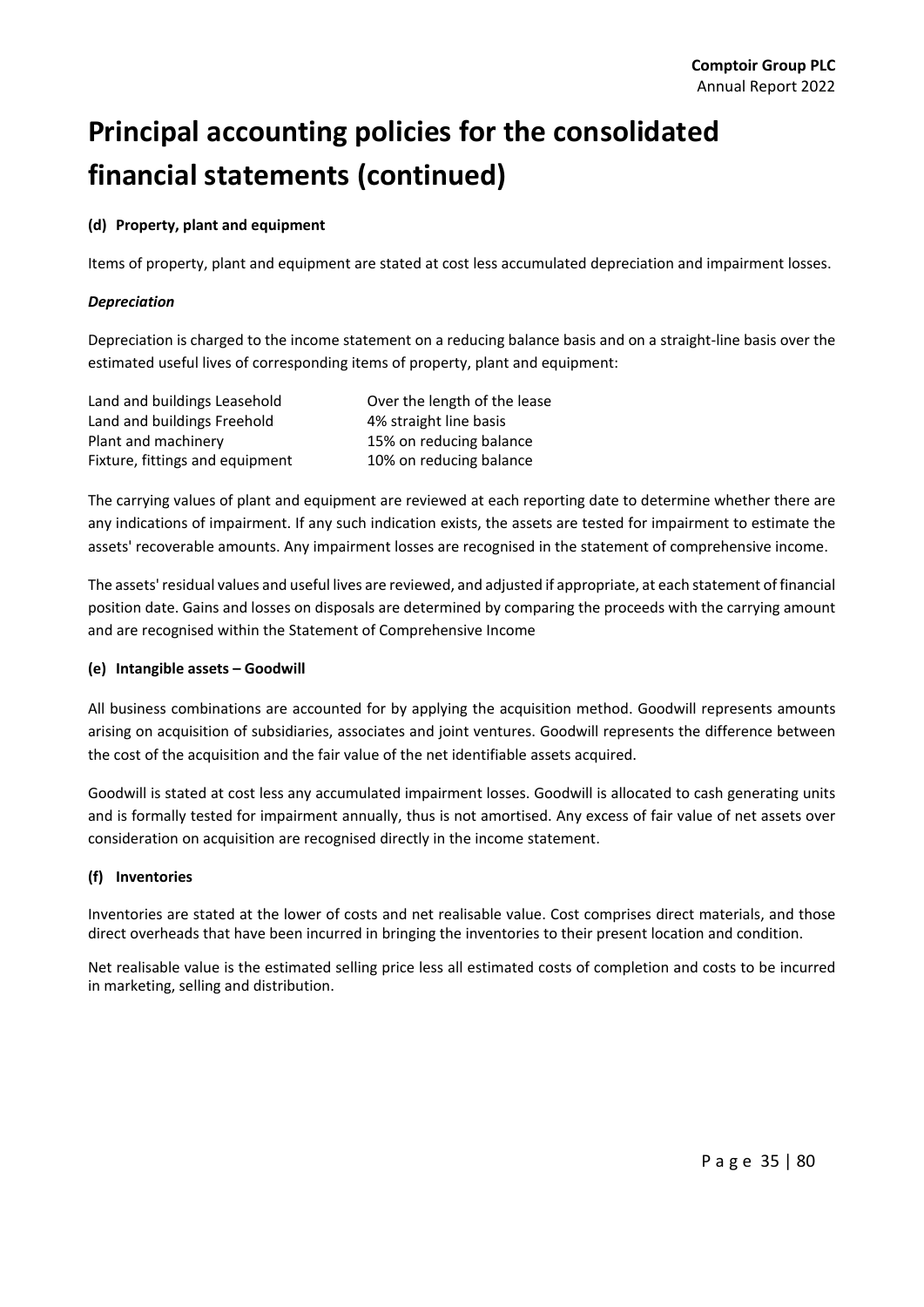#### **(g) Cash and cash equivalents**

Cash and cash equivalents comprise cash in hand, cash at bank, deposits held at call with banks and other short‐ term highly liquid investments with original maturities of three months or less. Bank overdrafts that are repayable on demand are included within borrowings in current liabilities on the balance sheet.

For the purpose of the statement of cash flows, cash and cash equivalents consist of cash and cash equivalents as defined above, net of outstanding bank overdrafts.

#### **(h) Share‐based payments**

The Group's share option programme allows Group employees to acquire shares of the Company and all options are equity‐settled. The fair value of options granted is recognised as an employee expense with a corresponding increase in equity. The fair value is measured at grant date and spread over the period during which the employees become unconditionally entitled to the options. The fair value of the options granted is measured using the Black‐ Scholes model, taking into account the terms and conditions upon which the options were granted. The amount recognised as an expense is adjusted to reflect the actual number of share options that vest.

#### **(i) Provisions for liabilities**

A provision is recognised in the balance sheet when the Group has a present legal or constructive obligation as a result of a past event, and it is probable that an outflow of economic benefits will be required to settle the obligation.

The amount recognised as a provision is the best estimate of the consideration required to settle the present obligation at the end of the reporting period, taking into account the risks and uncertainties surrounding the obligation. Where the effect of the time value of money is material, the amount expected to be required to settle the obligation is recognised at present value using a pre‐tax discount rate. The unwinding of the discount is recognised as a finance cost in the income statement in the period it arises.

Provisions for leasehold property dilapidation repairs are recognised when the Group has a present obligation to carry out dilapidation work on the leasehold premises before the property is vacated. The amount recognised as a provision is the best estimate of the costs required to carry out the dilapidations work and is spread over the expected period of the tenancy.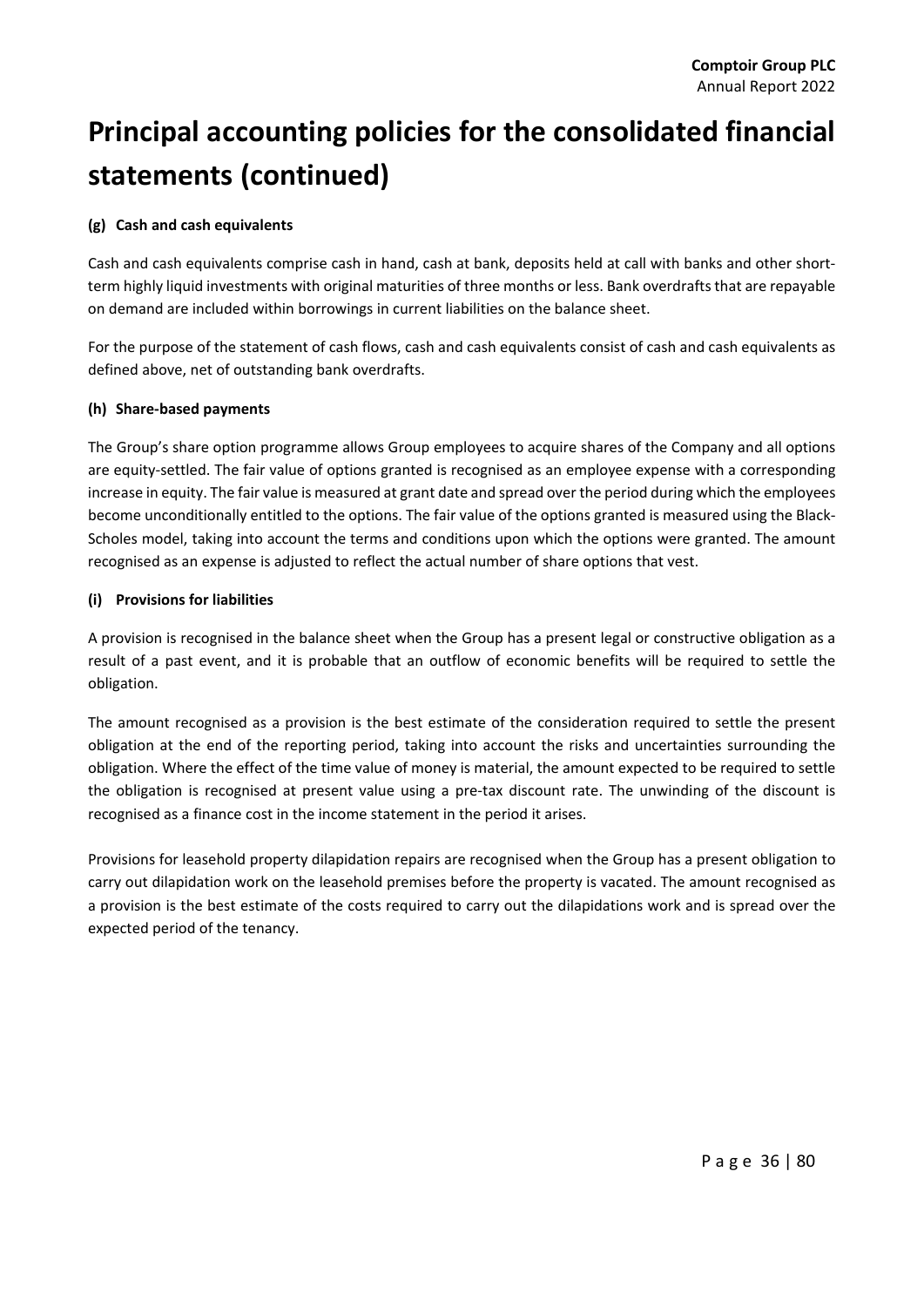#### **(j) Deferred tax and current tax**

Current income tax assets and liabilities for the current period are measured at the amount expected to be recovered or paid to the taxation authorities. A provision is made for corporation tax for the reporting period using the tax rates that have been substantially enacted for the company at the reporting date.

Current income tax relating to items recognised directly in equity is recognised in equity and not in the Statement of Comprehensive Income.

Deferred income tax is provided in full on a non-discounted basis, using the liability method, on temporary differences arising between the tax bases of assets and liabilities and their carrying amounts in the consolidated financial statements. Deferred income tax is determined using tax rates (and laws) that have been enacted or substantially enacted by the statement of financial position date and are expected to apply when the related deferred income tax asset is realised or the deferred income tax liability is settled.

Deferred income tax assets are recognised to the extent that it is probable that future taxable profit will be available against which the temporary differences can be utilised.

#### **(k) Leases**

#### *Right‐of‐use assets*

Right-of-use assets are recognised at the commencement date of the lease (i.e., the date the underlying asset is available for use). Initially, right-of-use assets are measured at cost, less any accumulated depreciation and impairment losses and adjusted for any remeasurement of lease liabilities. The cost of right‐of‐use assets includes the amount of lease liabilities recognised, initial direct costs incurred, and lease payments made at or before the commencement date less any lease incentives received. Subsequently, right‐of‐use assets are depreciated on a straight‐line basis over the shorter of its estimated useful life and the lease term.

#### *Lease liabilities*

At the commencement date of the lease, the lease liabilities recognised are measured at the present value of lease payments to be made over the lease term. The lease payments include fixed payments less any lease incentives receivable, variable lease payments that depend on an index or a rate, and amounts expected to be paid under residual value guarantees. The lease payments also include the exercise price of a purchase option reasonably certain to be exercised by the Group and payments of penalties for terminating a lease, if the lease term reflects the Group exercising the option to terminate. The variable lease payments that do not depend on an index or a rate are recognised as an expense in the period on which the event or condition that triggers the payment occurs. In calculating the present value of lease payments, the Group used the incremental borrowing rate at the lease commencement.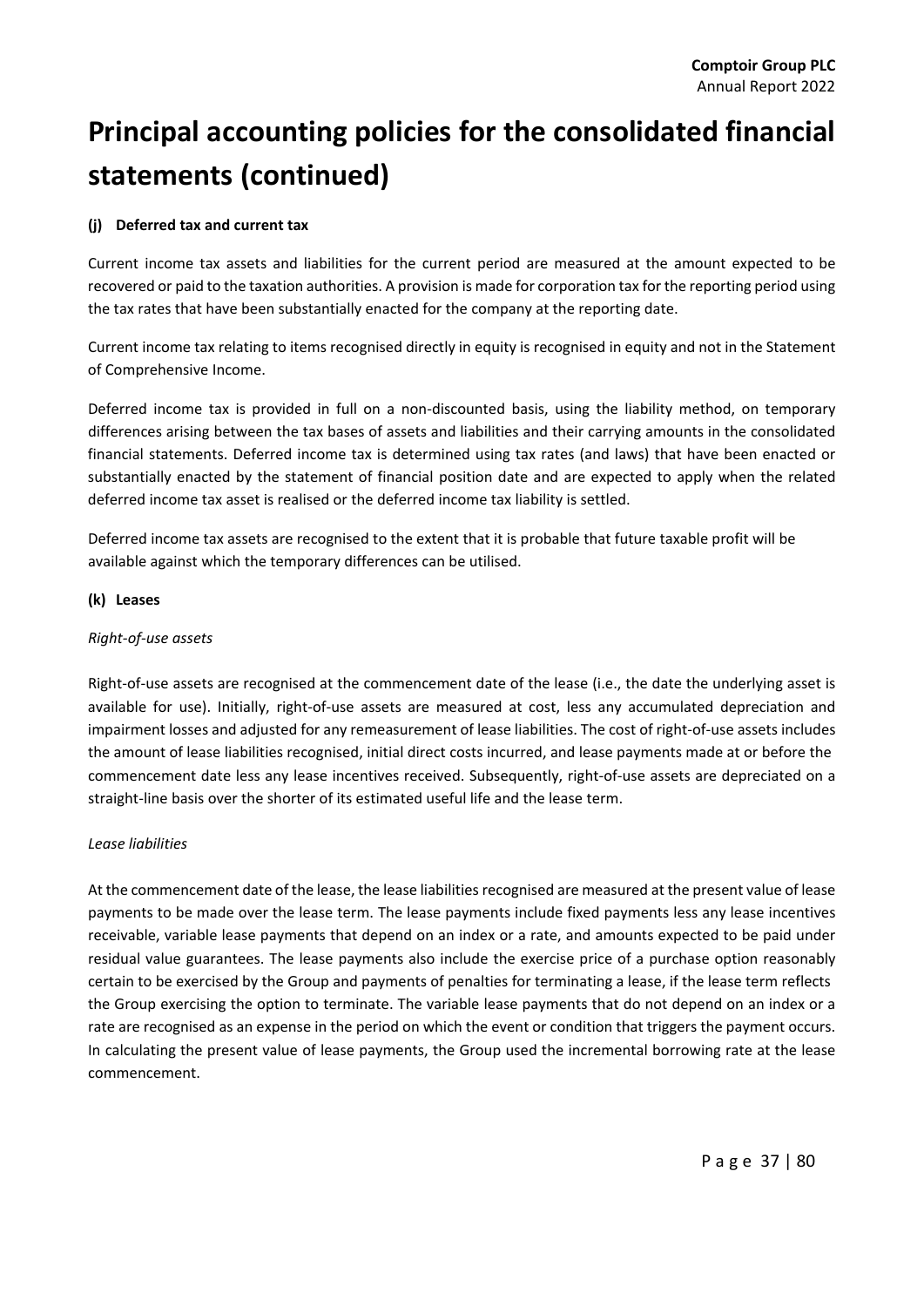After the commencement date, the amount of lease liabilities is increased to account for interest and reduced for the lease payments made. In addition, the carrying amount of lease liabilities is remeasured if there is a modification, a change in the lease term, a change in the in‐substance fixed lease payments or a change in the assessment to purchase the underlying asset.

The Group elected to apply the practical expedient in relation to amendments to IFRS 16: Covid‐19 Related Rent Concessions. This allows a lessee to account for any changes to their lease payments due to the effects of Covid‐ 19 in the Statement of Comprehensive Income rather than be treated as a lease modification.

The practical expedient was applied consistently to all lease contracts with similar characteristics and in similar circumstances. A resulting credit will be recognised as income in the profit and loss for the reporting period reflecting the changes in lease payments arising from the application of this practical expedient.

#### **(l) Employee benefits**

#### *Short term employee benefits*

Wages, salaries, paid annual leave, paid sick leave and bonuses are recognised as an expense in the period in which the associated services are rendered by employees.

The Group recognises an accrual for annual holiday pay accrued by employees as a result of services rendered in the current period, and which employees are entitled to carry forward and use within 12 months. The accrual is measured at the salary cost payable for the period of absence.

#### *Pensions and other post‐employment benefits*

The Group pays monthly contributions to defined contribution pension plans. The legal or constructive obligation of the Group is limited to the amount that they agree to contribute to the plan. The contributions to the plan are charged to the Statement of Comprehensive Income in the period to which they relate.

Termination benefits are recognised immediately as an expense when the Group is demonstrably committed to terminate the employment of an employee or to provide termination benefits.

#### **(m) Revenue**

Revenue represents amounts received and receivable for services and goods provided (excluding value added tax) and is recognised at the point of sale. Revenue is recognised to the extent that it is probable that the economic benefits will flow to the Group and the revenue can be reliably measured.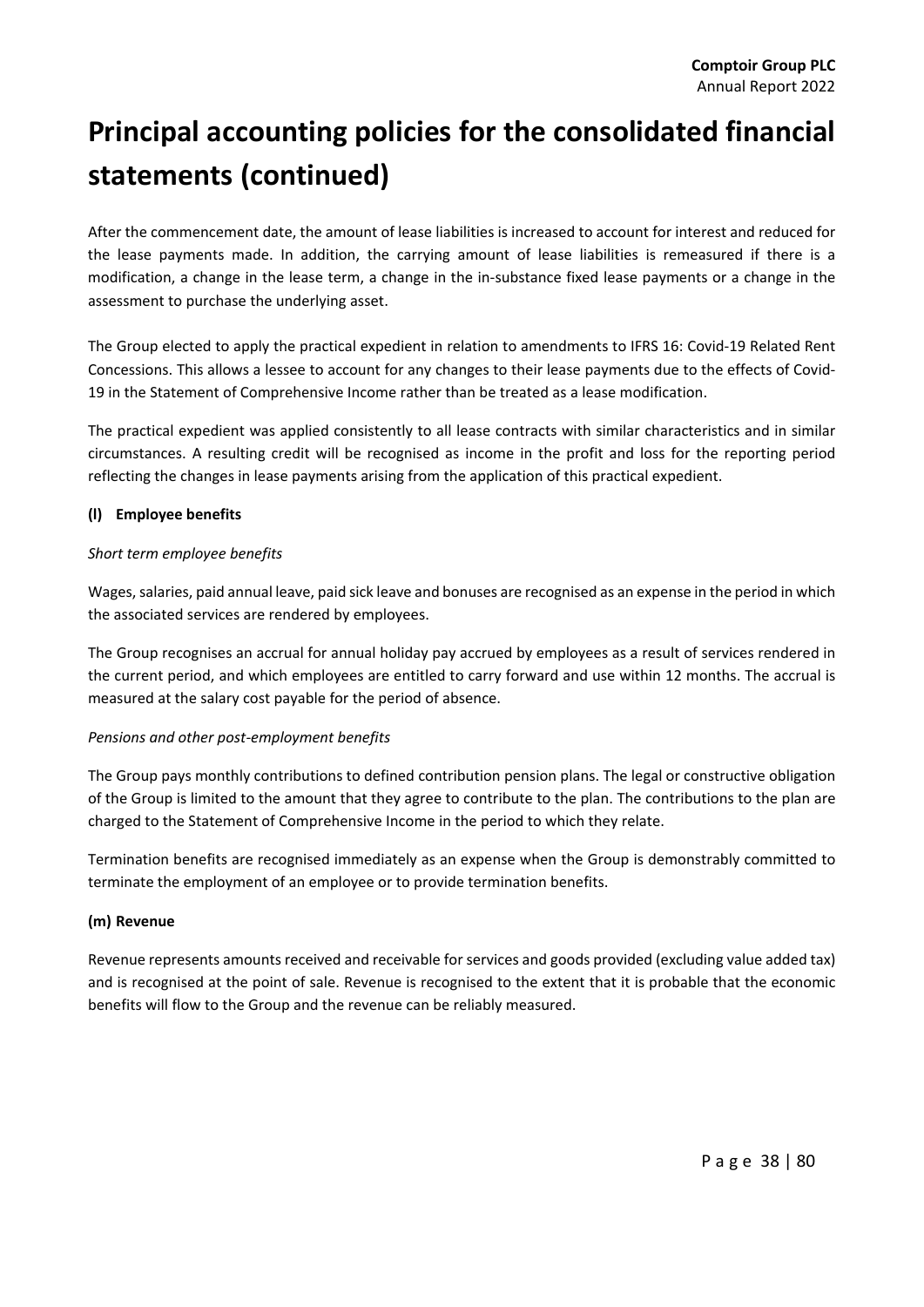#### **(n) Expenses**

#### *Variable lease payments*

Variable lease payments that do not depend on an index or rate and are not in‐substance fixed payments, such as rental expenses payable based on the percentage of sales made in the period, are not included in the initial measurement of the lease liability. These payments are recognised in the income statement in the period in which the event or condition that triggers those payments occurs.

#### *Opening expenses*

Property rentals and related costs incurred up to the date of opening of a new restaurant are written off to the income statement in the period in which they are incurred. Promotional and training costs are written off to the income statement in the period in which they are incurred.

#### *Financial expenses*

Financial expenses comprise of interest payable on bank loans, hire purchase liabilities and other financial costs and charges. Interest payable is recognised on an accrual basis.

#### **(o) Ordinary share capital**

Ordinary shares are classified as equity. Costs directly attributable to the increase of new shares or options are shown in equity as a deduction from the proceeds.

#### **(p) Dividend policy**

In accordance with IAS 10 'Events after the Balance Sheet Date', dividends declared after the balance sheet date are not recognised as a liability at that balance sheet date and are recognised in the financial statements when they have received approval by shareholders*.* Unpaid dividends that are not approved are disclosed in the notes to the consolidated financial statements.

#### **(q) Commercial discount policy**

Commercial discounts represent a reduction in cost of goods and services in accordance with negotiated supplier contracts, the majority of which are based on purchase volumes. Commercial discounts are recognised in the period in which they are earned and to the extent that any variable targets have been achieved in that financial period. Costs associated with commercial discounts are recognised in the period in which they are incurred.

#### **(r) Operating segments**

An operating segment is a component of an entity that engages in business activities from which it may earn revenues and incur expenses (including revenue and expenses related to transactions with other components of the same entity), whose operating results are regularly reviewed by the entity's Chief Operating Decision Maker to make decisions about resources to be allocated to the segment and assess its performance, and for which

Page 39 | 80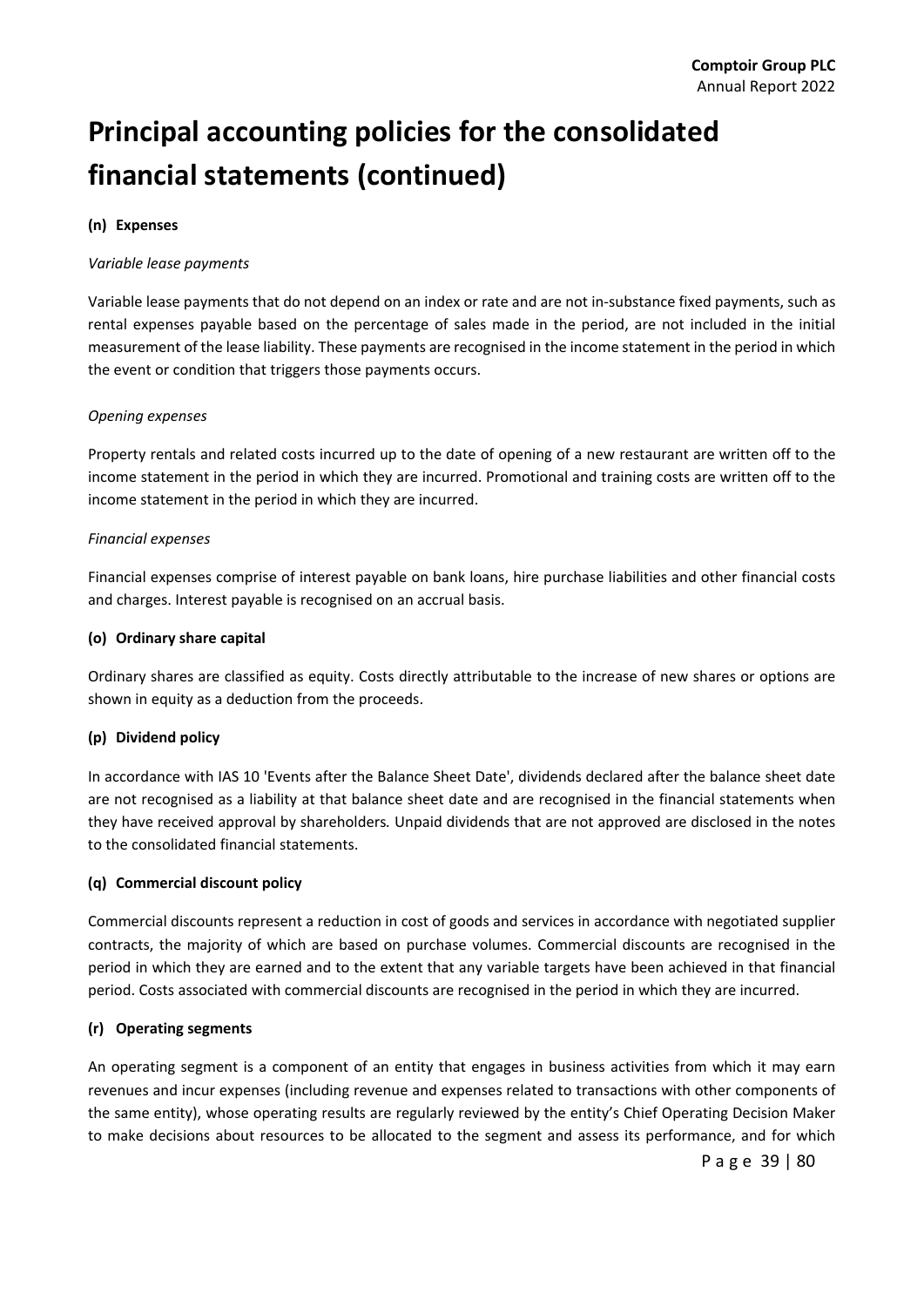discrete financial information is available. The Chief Operating Decision Maker has been identified as the Board of Executive Directors, at which level strategic decisions are made.

#### **(s) Government grants**

Government grants are recognised at the fair value of the asset received or receivable when there is reasonable assurance that the grant conditions will be met and the grants will be received.

A grant that specifies performance conditions is recognised in income when the performance conditions are met. Where a grant does not specify performance conditions it is recognised in income when the proceeds are received or receivable.

#### **Critical accounting judgements and key sources of estimation uncertainty**

The preparation of financial statements in conformity with UK‐adopted International Accounting Standards requires management to make judgments, estimates and assumptions that affect the application of policies and reported amounts of assets and liabilities, income and expenses. The estimates and associated assumptions are based on historical experience and various other factors that are believed to be reasonable under the circumstances, the results of which form the basis of making the judgements about carrying values of assets and liabilities that are not readily apparent from other sources. The resulting accounting estimates may differ from the related actual results.

The estimates and underlying assumptions are reviewed on an ongoing basis. Revisions to accounting estimates are recognised in the period in which the estimate is revised if the revision affects only that period, or in the period of the revision and future periods if the revision affects both current and future periods.

In the process of applying the Group's accounting policies, management has made a number of judgments and estimations of which the following are the most significant. The estimates and assumptions that have a risk of causing material adjustment to the carrying amounts of assets and liabilities within the future financial years are as follows:

#### *Depreciation, useful lives and residual values of property, plant & equipment*

The Directors estimate the useful lives and residual values of property, plant & equipment in order to calculate the depreciation charges. Changes in these estimates could result in changes being required to the annual depreciation charges in the statement of comprehensive incomes and the carrying values of the property, plant & equipment in the balance sheet.

#### *Impairment of assets*

The Group assesses at each reporting date whether there is an indication that an asset may be impaired. If any such indication exists, or when annual impairment testing for an asset is required, the Group makes an estimate of the asset's recoverable amount. An asset's recoverable amount is the higher of an asset's or cash‐generating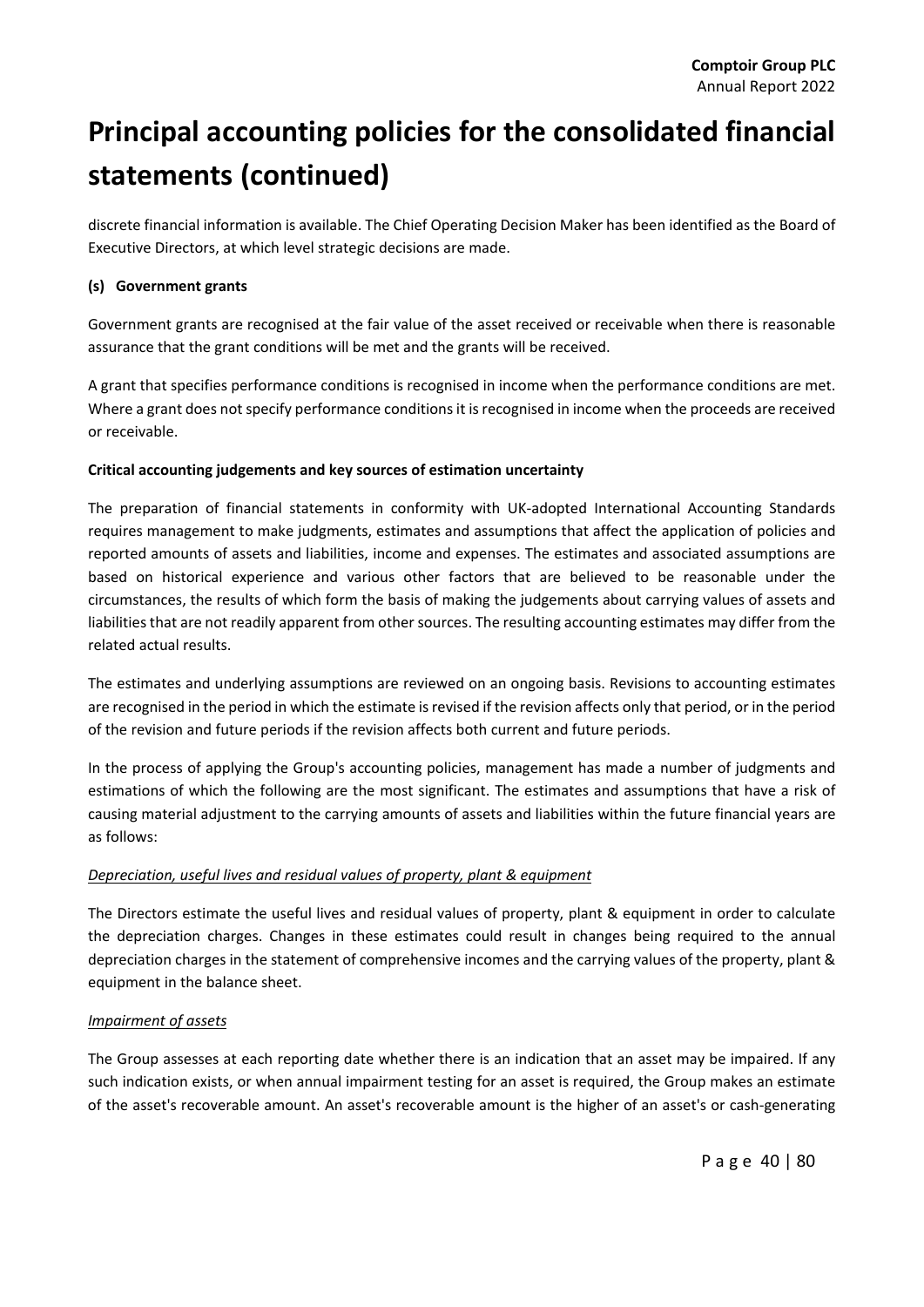unit's fair value less costs to sell and its value in use and is determined for an individual asset, unless the asset does not generate cash inflows that are largely independent of those from other assets or groups of assets.

### **Principal accounting policies for the consolidated financial statements (continued)**

Where the carrying amount of an asset exceeds its recoverable amount, the asset is considered impaired and is written down to its recoverable amount. In assessing value in use, the estimated future cash flows are discounted to their present value of money and the risks specific to the asset. Impairment losses of continuing operations are recognised in the profit or loss in those expense categories consistent with the function of the impaired asset.

#### *Leases*

The Group has estimated the lease term of certain lease contracts in which they are a lessee, including whether they are reasonably certain to exercise lessee options. The incremental borrowing rate used to discount lease liabilities has also been estimated in the range of 2.6% to 4%. This is assessed as the rate of interest that would be payable to borrow a similar about of money for a similar length of time for a similar right‐of‐use asset.

#### *Deferred tax assets*

Historically, deferred tax assets had been recognised in respect of the total unutilised tax losses within the Group. A condition of recognising this amount depended on the extent that it was probable that future taxable profits will be available.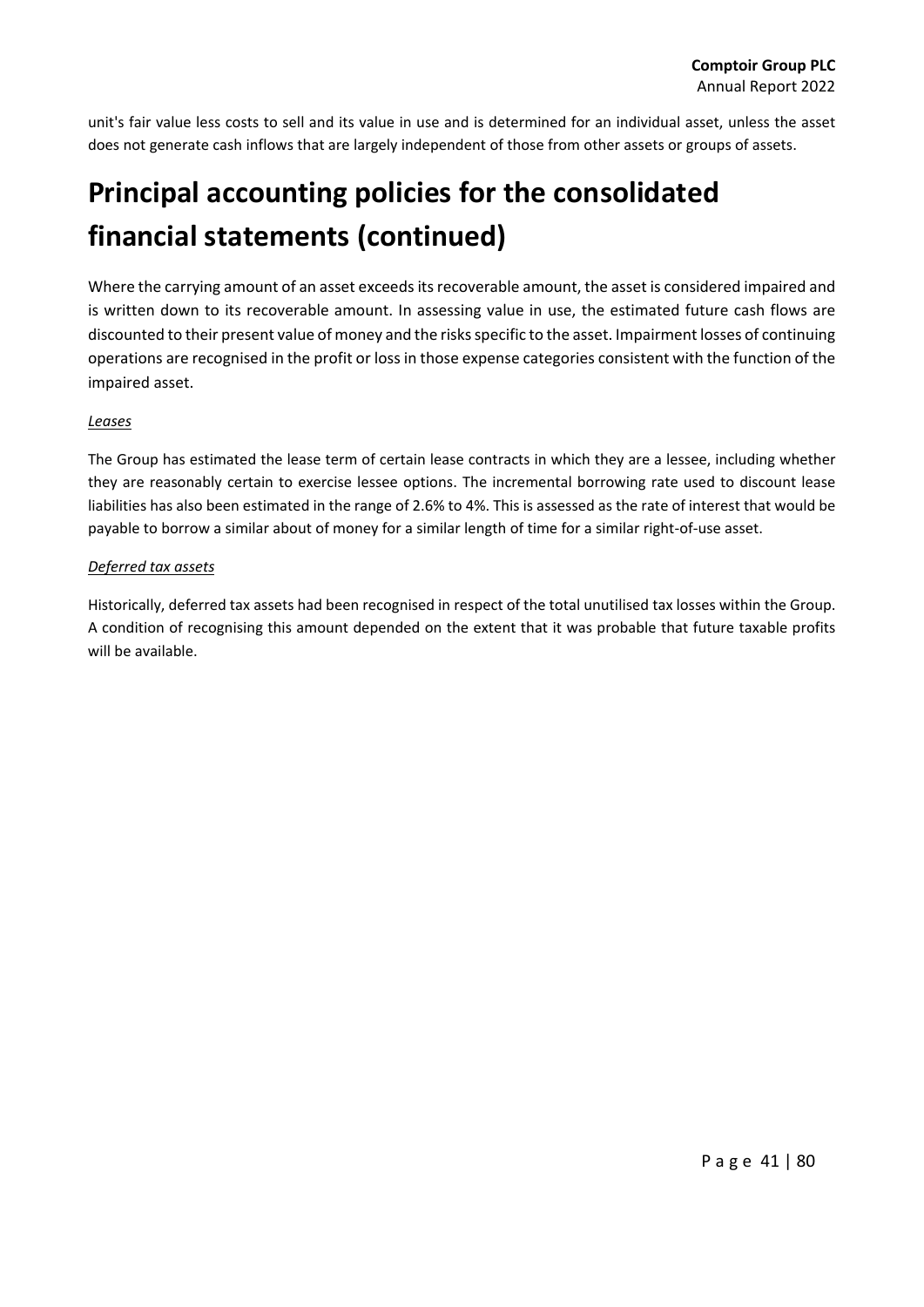### **Notes to the consolidated financial statements** *For the period ended 2 January 2022*

#### **1. Restatement of prior year allocation of expenses**

During the period, the directors reclassified a number of expense items in order to ensure that the nature of the costs were included in the most appropriate profit or loss heading. The reclassifications wasincorporated in the Group consolidated financial statements for the period ending 2 January 2022 and the prior period statement of comprehensive income has been restated to reflect this and ensure amounts are comparable.

The extract below summarises the total amounts that have been reclassified:

|                         | Year ended 31<br>December 2020<br>£ | <b>Restated</b><br>amount<br>£ | <b>Restated</b><br>Year ended 31<br>December 2020<br>£ |
|-------------------------|-------------------------------------|--------------------------------|--------------------------------------------------------|
| Revenue                 | 12,492,506                          | (126,065)                      | 12,366,441                                             |
| Cost of sales           | (3, 179, 944)                       | 578,340                        | (2,601,604)                                            |
| <b>Gross profit</b>     | 9,312,562                           | 452,275                        | 9,764,837                                              |
| Distribution expenses   | (7,463,177)                         | (2,056,901)                    | (9,520,078)                                            |
| Administrative expenses | (14, 649, 765)                      | 1,604,626                      | (13,045,139)                                           |
| Other income            | 5,561,410                           |                                | 5,561,410                                              |
| <b>Operating loss</b>   | (7, 238, 970)                       |                                | (7, 238, 970)                                          |

#### **2. Segmental analysis**

The Group has only one operating segment being: the operation of restaurants with Lebanese and Middle Eastern Offerings and one geographical segment being the United Kingdom. The Group's brands meet the aggregation criteria set out in paragraph 22 of IFRS 8 'Operating Segments' and as such the Group reports the business as one reportable segment.

None of the Group's customers individually contribute over 10% of the total revenues.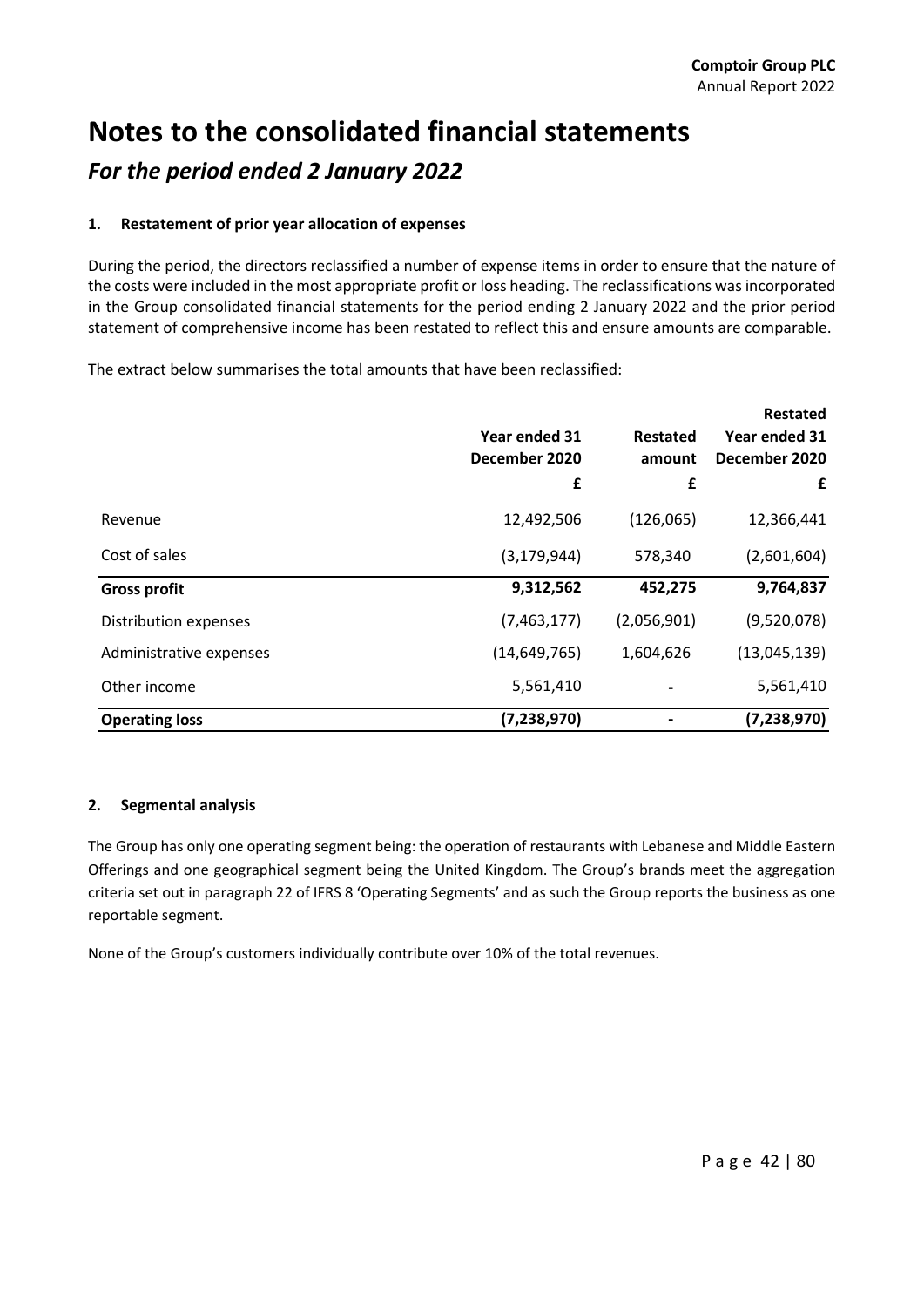#### **3. Revenue**

|                                                                   |               | <b>Restated</b> |
|-------------------------------------------------------------------|---------------|-----------------|
|                                                                   | 2 January     | 31 December     |
|                                                                   | 2022          | 2020            |
|                                                                   | £             | £               |
| Income for the year consists of the following:                    |               |                 |
| Revenue from continuing operations                                | 20,711,257    | 12,366,441      |
| Other income not included within revenue in the income statement: |               |                 |
| <b>UberEATs compensation</b>                                      |               | 88,517          |
| Insurance claims receivable                                       | 261,657       | 153,186         |
| Local council support grants                                      | 894,686       |                 |
| Covid-19 related rent concessions                                 | 1,284,744     | 982,209         |
| Coronavirus Job Retention Scheme income                           | 1,644,856     | 4,337,498       |
| Other income                                                      | 4,271         |                 |
|                                                                   | 4,090,214     | 5,561,410       |
| Total income for the year                                         | 24,801,471    | 17,927,851      |
| 4.<br><b>Group operating profit/(loss)</b>                        | 2 January     | 31 December     |
|                                                                   | 2022          | 2020            |
|                                                                   | £             | £               |
| This is stated after charging/(crediting):                        |               |                 |
| Variable lease charges (see note 27)                              | 613,531       | 185,456         |
| Rent concessions (see note 27)                                    | (1, 284, 744) | (982, 209)      |
| Lease modifications (see note 27)                                 | (444, 359)    | (340, 494)      |
| Share-based payments expense (see note 22)                        | 32,436        | 14,578          |
| Restaurant opening costs                                          | 10,489        | 53,378          |
| Depreciation of property, plant and equipment (see note 11)       | 3,659,196     | 4,020,265       |
| Impairment of assets (see note 10 & 11)                           | 336,356       | 4,019,871       |
| Loss on disposal of fixed assets                                  | 38,098        | 171,617         |
| Auditors' remuneration (see note 5)                               | 44,500        | 52,250          |
| Payroll provision                                                 |               | 353,012         |

Operating lease charges relate to additional rental expenses payable based on selected sites achieving a certain level of turnover for the year.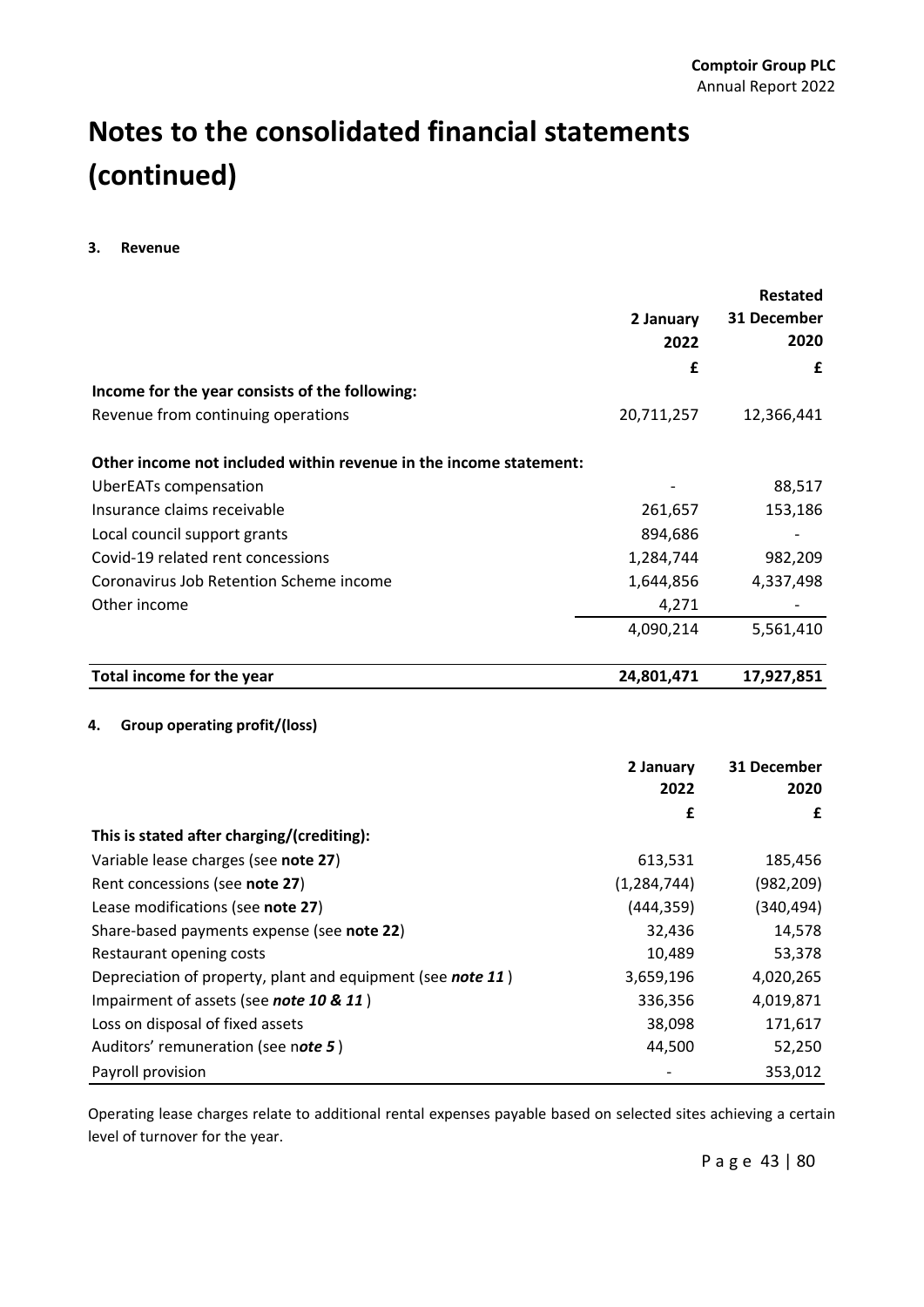#### **4. Group operating profit/(loss) (continued)**

The payroll provision relates to a one‐off provision as a result of a review of the current pension scheme in place as part of a planned transition to Payroll Bureau services.

For the initial trading period following opening of a new restaurant, the performance of that restaurant will be lower than that achieved by other, similar mature restaurants. The difference in this performance, which is calculated by reference to gross profit margins amongst other key metrics is quantified and included within opening costs. The breakdown of opening costs, between pre‐opening costs and certain post‐opening costs for 3 months is shown below:

|                   | 2 January | 31 December |
|-------------------|-----------|-------------|
|                   | 2022      | 2020        |
|                   |           | £           |
| Pre-opening costs | 10,489    | 53,378      |
|                   | 10,489    | 53,378      |

#### **5. Auditors' remuneration**

|                                                                        | 2 January<br>2022 | 31 December<br>2020<br>£ |
|------------------------------------------------------------------------|-------------------|--------------------------|
|                                                                        | £                 |                          |
| Auditors' remuneration:                                                |                   |                          |
| Fees payable to Company's auditor for the audit of its annual accounts | 19,500            | 15,750                   |
| Other fees to the Company's auditors                                   |                   |                          |
| The audit of the Company's subsidiaries                                | 20,000            | 20,000                   |
| <b>Total audit fees</b>                                                | 39,500            | 35,750                   |
| Review of the half-year accounts                                       | 5,000             | 16,500                   |
| <b>Total non-audit fees</b>                                            | 5,000             | 16,500                   |
| Total auditors' remuneration                                           | 44,500            | 52,250                   |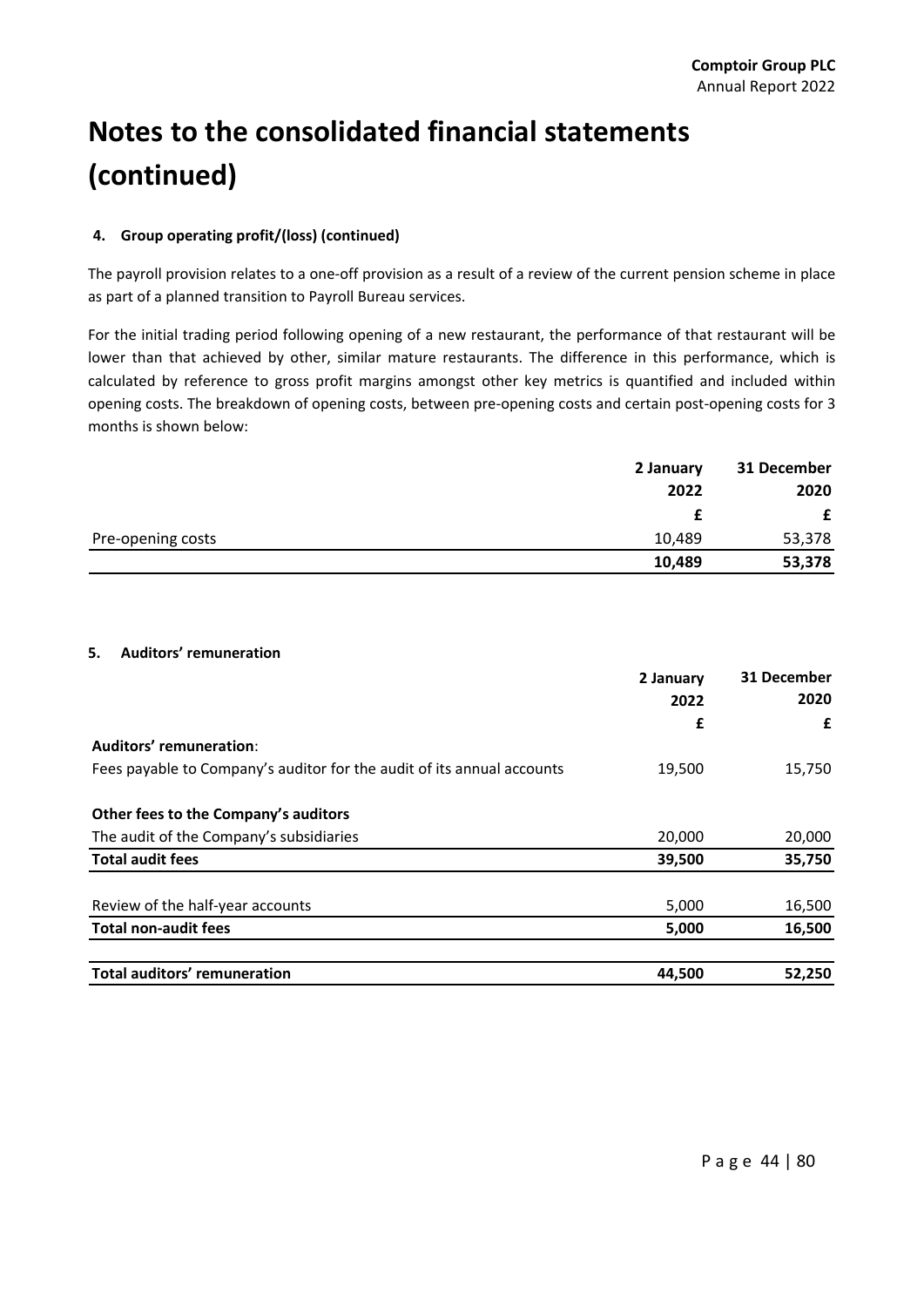#### **6. Staff costs and numbers**

|                                                                                                                        | 2 January<br>2022 | 31 December<br>2020 |
|------------------------------------------------------------------------------------------------------------------------|-------------------|---------------------|
|                                                                                                                        | £                 | £                   |
| (a) Staff costs (including directors):                                                                                 |                   |                     |
| Wages and salaries:                                                                                                    |                   |                     |
| Kitchen, floor and management wages                                                                                    | 6,300,540         | 4,619,492           |
| Apprentice Levy                                                                                                        | 26,788            | 29,632              |
| Other costs:                                                                                                           |                   |                     |
| Social security costs                                                                                                  | 624,327           | 456,770             |
| Share-based payments (note 22)                                                                                         | 32,436            | 14,578              |
| Pension costs                                                                                                          | 140,908           | 107,125             |
| <b>Total staff costs</b>                                                                                               | 7,124,999         | 5,227,597           |
| (b) Staff numbers (including directors):                                                                               | <b>Number</b>     | <b>Number</b>       |
| Kitchen and floor staff                                                                                                | 371               | 463                 |
| Management staff                                                                                                       | 104               | 73                  |
| <b>Total number of staff</b>                                                                                           | 475               | 536                 |
| Directors' remuneration:<br>(c)                                                                                        |                   |                     |
| Emoluments                                                                                                             | 437,858           | 233,456             |
| Money purchase (and other) pension contributions                                                                       | 33,950            | 46,186              |
| Non-Executive directors' fees                                                                                          | 48,750            | 26,250              |
| <b>Total directors' costs</b>                                                                                          | 520,557           | 305,892             |
| Directors' remuneration disclosed above include the following amounts paid to the highest paid director:<br>Emoluments | 158,203           | 71,250              |

Further details on Directors' emoluments and the executive pension schemes are given in the Directors' report.

Money purchase (and other) pension contributions 10,913 10,913 27,947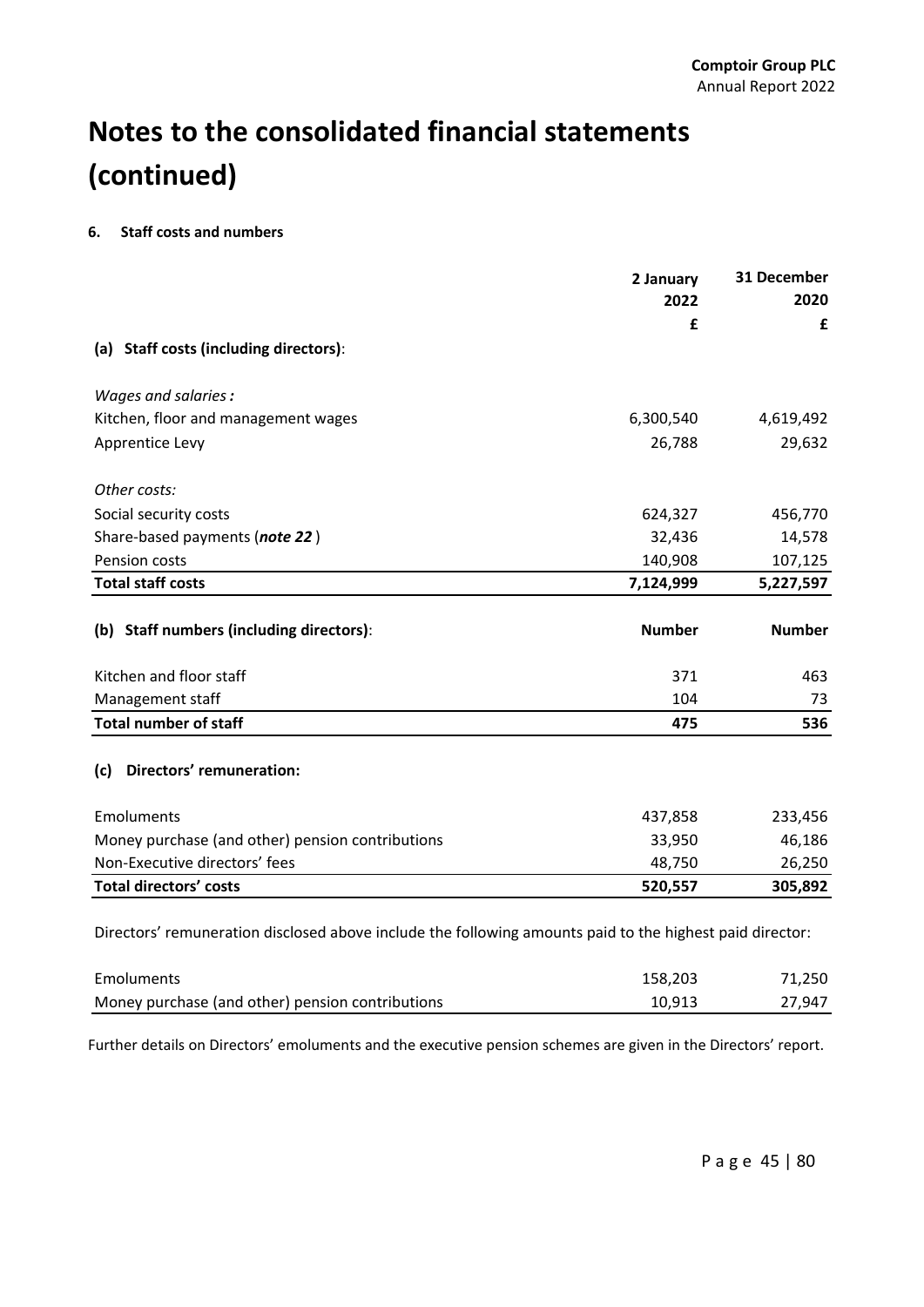#### **7. Finance costs**

|                                       | 2 January<br>2022 | 31 December<br>2020 |
|---------------------------------------|-------------------|---------------------|
|                                       |                   |                     |
|                                       |                   | £                   |
| Interest payable and similar charges: |                   |                     |
| Interest on bank loans and overdraft  | 21.057            | 6,253               |
| Interest on lease liabilties          | 801,037           | 904,632             |
| Total finance costs for the year      | 822.094           | 910,885             |

#### **8. Taxation**

The major components of income tax for the periods ended 2 January 2022 and 31 December 2020 are:

#### **(a) Analysis of charge in the year:**

|                                                      | 2 January  | 31 December |  |
|------------------------------------------------------|------------|-------------|--|
|                                                      | 2022       | 2020        |  |
|                                                      | £          | £           |  |
| Current tax:                                         |            |             |  |
| UK corporation tax on the profit/(loss) for the year |            | (18, 663)   |  |
| Adjustments in respect of previous years             | (11, 629)  | 1,032       |  |
| Deferred tax:                                        |            |             |  |
| Origination and reversal of temporary differences    | 220,343    | (29, 611)   |  |
| Tax losses carried forward                           | (327,002)  | (1,084)     |  |
| Total tax (credit)/charge for the year               | (118, 288) | (48,326)    |  |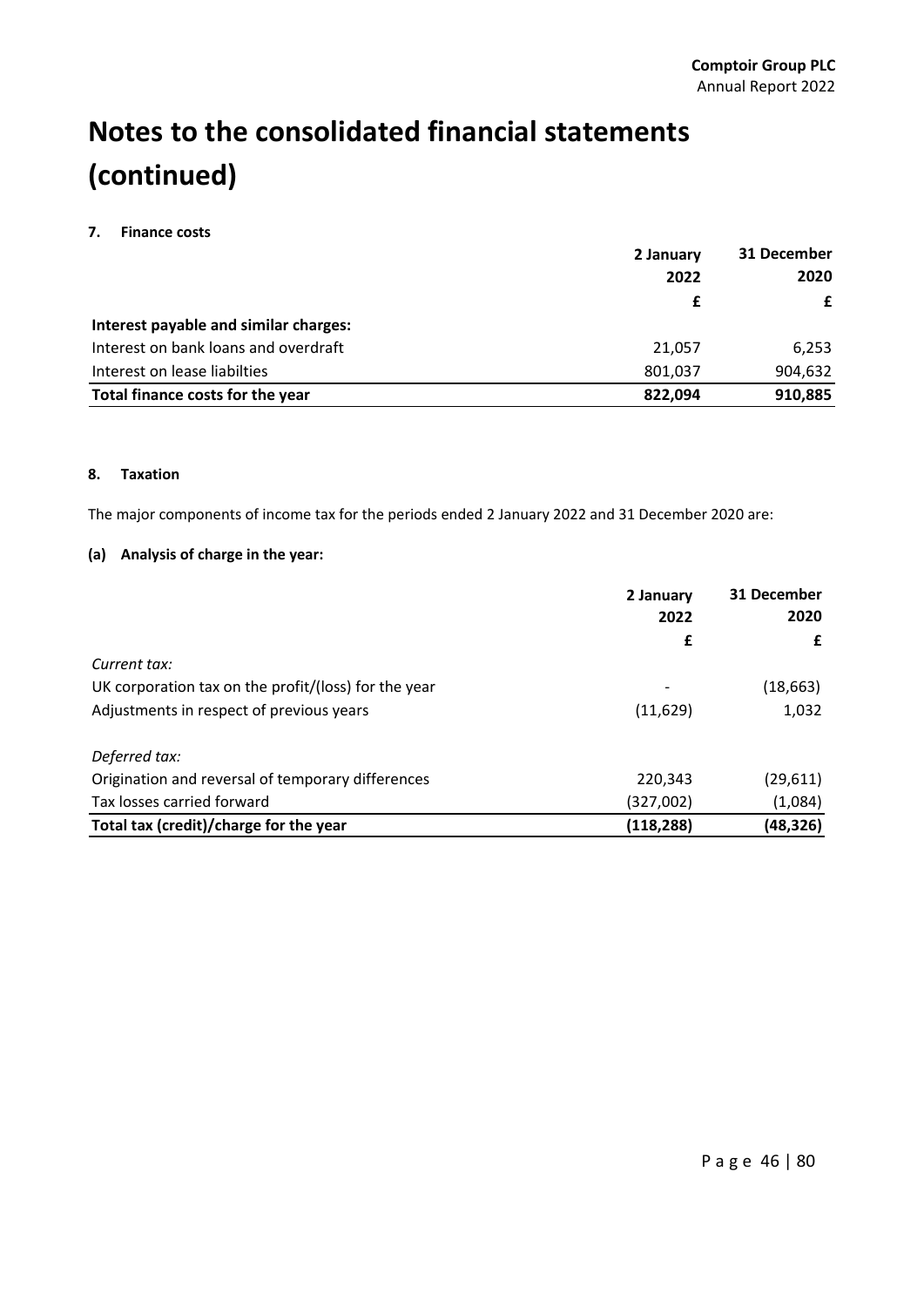#### **8. Taxation (continued)**

#### **(b) Factors affecting the tax charge for the year:**

The tax charged for the year varies from the standard rate of corporation tax in the UK due to the following factors:

|                                                                                                   | 2 January<br>2022 | 31 December<br>2020 |
|---------------------------------------------------------------------------------------------------|-------------------|---------------------|
|                                                                                                   | £                 | £                   |
| Profit/(loss) before tax                                                                          | 1,525,167         | (8, 149, 855)       |
| Expected tax credit based on the standard rate of corporation tax in<br>the UK of 19% (2020: 19%) | 289,782           | (1,548,472)         |
| Effects of:                                                                                       |                   |                     |
| Depreciation on non-qualifying assets                                                             | 223,735           | 123,867             |
| Expenses not deductible for tax purposes                                                          | 12,709            | 768,144             |
| Adjustments in respect of previous tax years                                                      | (11, 629)         | 1,032               |
| Brought forward losses utilised                                                                   | (388, 489)        |                     |
| Losses previously not recognised                                                                  | (218, 798)        | 607,103             |
| Effect of change in corporation tax rate                                                          | (25, 598)         |                     |
| Total tax (credit)/charge for the year                                                            | (118, 288)        | (48,326)            |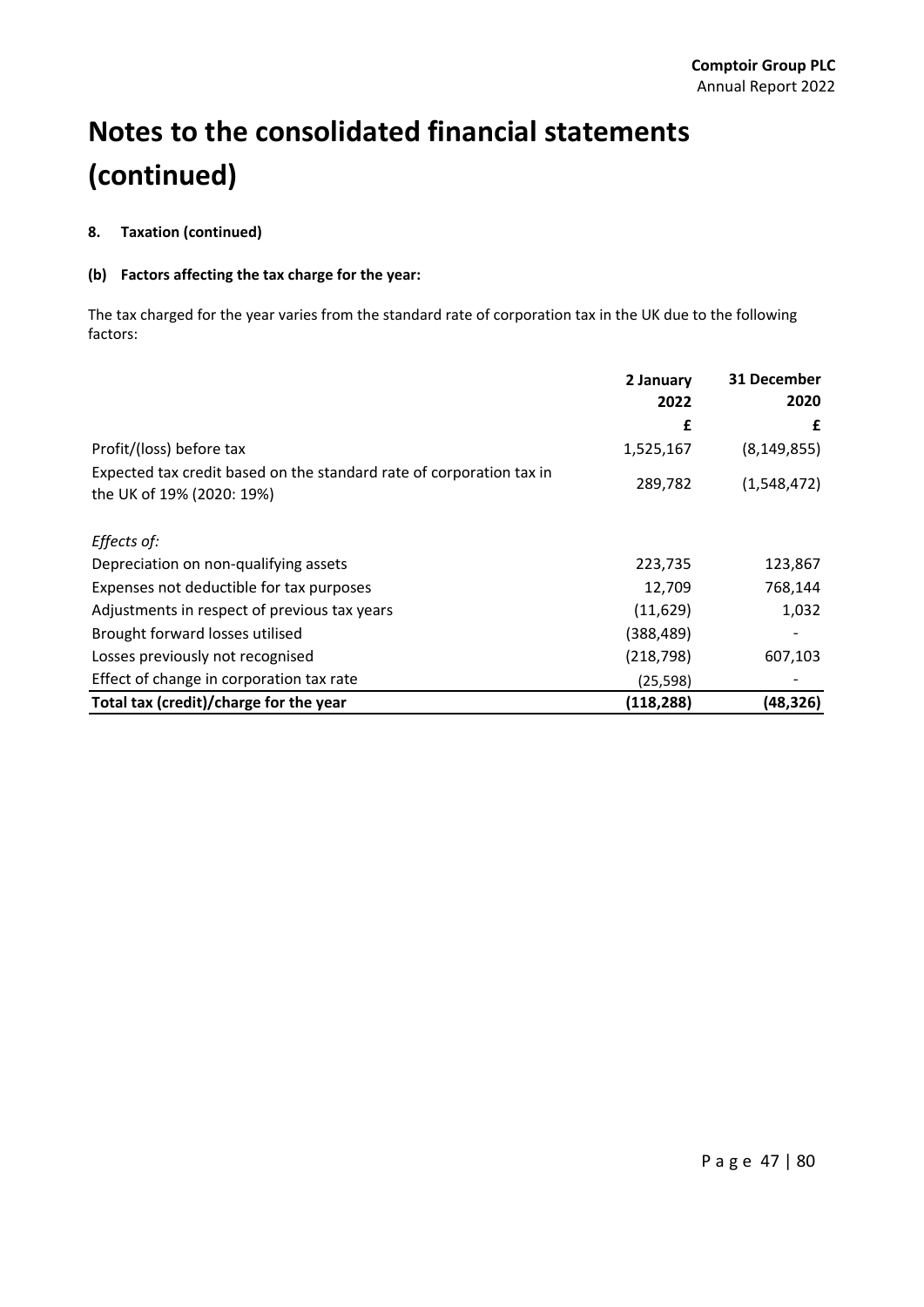#### **9. Earnings/(loss) per share**

The basic and diluted loss per share figures are set out below:

|                                            | 2 January<br>2022 | 31 December<br>2020 |
|--------------------------------------------|-------------------|---------------------|
|                                            | £                 | £                   |
| Profit/(loss) attributable to shareholders | 1,643,455         | (8, 101, 529)       |
| Weighted average number of shares          |                   |                     |
| For basic earnings per share               | 122,666,667       | 122,666,667         |
| Adjustment for options outstanding         |                   |                     |
| For diluted earnings per share             | 122,666,667       | 122,666,667         |

|                                 | Pence per share | Pence per share |
|---------------------------------|-----------------|-----------------|
| Loss per share:                 |                 |                 |
| Basic (pence)                   |                 |                 |
| From profit/(loss) for the year | 1.34            | (6.60)          |
| Diluted (pence)                 |                 |                 |
| From profit/(loss) for the year | 1.34            | (6.60)          |

Further details of the share options that could potentially dilute basic earnings per share in the future are provided in note 22.

Diluted earnings/(loss) per share is calculated by dividing the profit or loss attributable to ordinary shareholders by the weighted average number of shares and 'in the money' share options in issue. Share options are classified as 'in the money' if their exercise price is lower than the average share price for the period. As required by IAS 33 'Earnings Per Share', this calculation assumes that the proceeds receivable from the exercise of 'in the money' options would be used to purchase share options in the open market in order to reduce the number of new shares that would need to be issued. As the shares were not 'in the money' as at 2 January 2022 and consequently would be antidilutive, no adjustment was made in respect of the share options outstanding to determine the diluted number of options.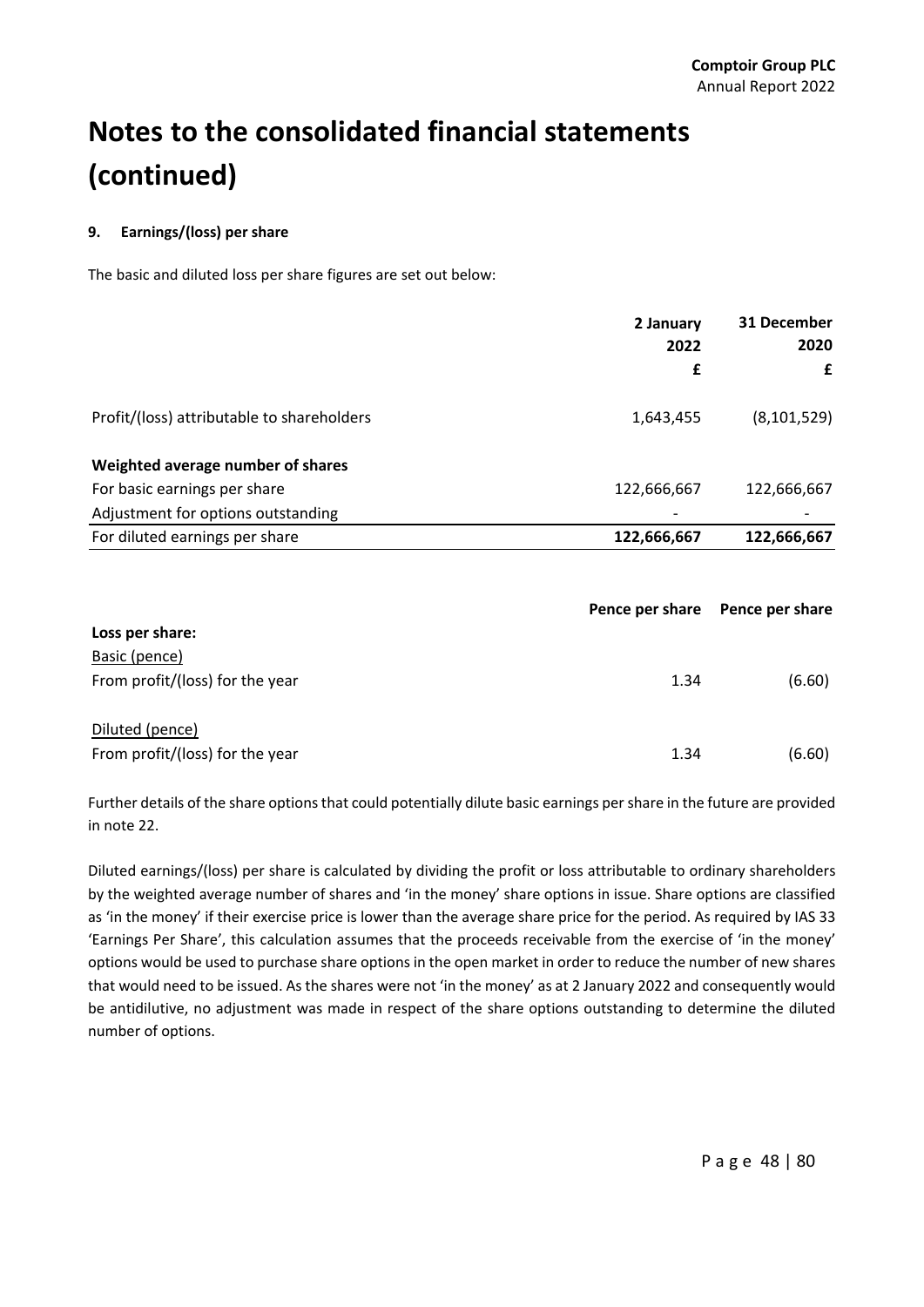#### **10. Intangible assets**

**Group**

|                                                | Goodwill  | <b>Total</b> |
|------------------------------------------------|-----------|--------------|
|                                                | £         | £            |
| Cost                                           |           |              |
| At 1 January 2020                              | 89,961    | 89,961       |
| Additions                                      |           |              |
| At 31 December 2020                            | 89,961    | 89,961       |
|                                                |           |              |
| Accumulated amortisation and impairment        |           |              |
| At 1 January 2020                              | (2, 286)  | (2, 286)     |
| Impairments                                    | (32, 408) | (32,408)     |
| At 31 December 2020                            | (34, 694) | (34, 694)    |
|                                                |           |              |
| Net Book Value as at 31 December 2019          | 87,675    | 87,675       |
| Net Book Value as at 31 December 2020          | 55,267    | 55,267       |
|                                                |           |              |
|                                                | Goodwill  | <b>Total</b> |
|                                                | £         | £            |
| Cost                                           |           |              |
| At 1 January 2021                              | 89,961    | 89,961       |
| Additions                                      |           |              |
| At 2 January 2022                              | 89,961    | 89,961       |
|                                                |           |              |
| <b>Accumulated amortisation and impairment</b> |           |              |
| At 1 January 2021                              | (34, 694) | (34, 694)    |
| Impairments                                    |           |              |
| At 2 January 2022                              | (34, 694) | (34, 694)    |
| Net Book Value as at 31 December 2020          | 55,267    | 55,267       |
| Net Book Value as at 2 January 2022            | 55,267    | 55,267       |

Goodwill arising on business combinations is not amortised but is subject to an impairment test annually which compares the goodwill's 'value in use' to its carrying value. During the year, an impairment of £nil (2020: £32,408) was considered necessary in respect of goodwill.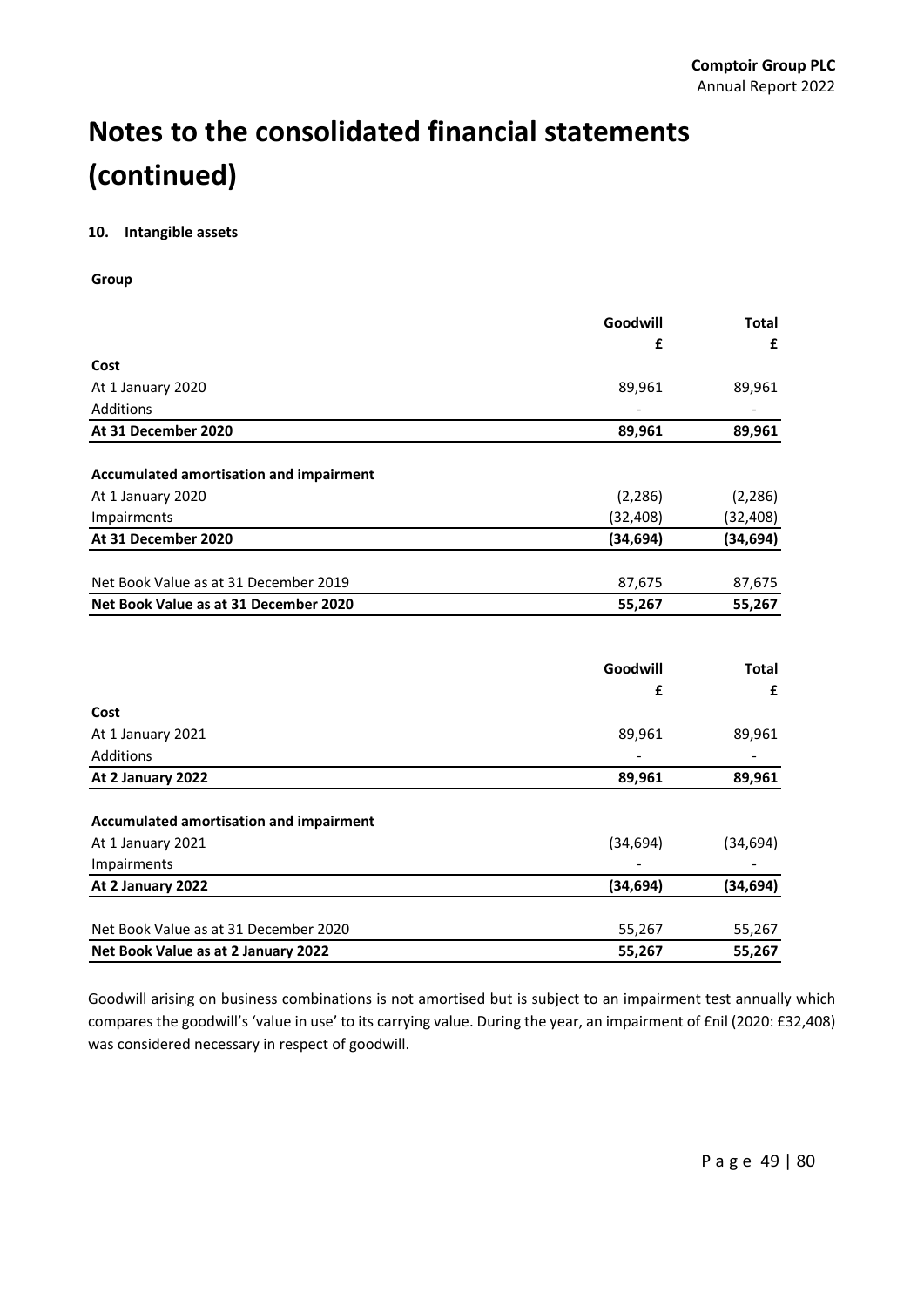#### **11. Property, plant and equipment**

| Group                                             | <b>Right-of use</b><br><b>Assets</b> | Leasehold<br>Land and<br>buildings | <b>Plant and</b><br>machinery | Fixture,<br>fittings &<br>equipment | Motor<br><b>Vehicles</b> | <b>Total</b>             |
|---------------------------------------------------|--------------------------------------|------------------------------------|-------------------------------|-------------------------------------|--------------------------|--------------------------|
|                                                   | £                                    | £                                  | £                             | £                                   | £                        | £                        |
| Cost                                              |                                      |                                    |                               |                                     |                          |                          |
| At 1 January 2020                                 | 29,095,737                           | 11,514,602                         | 5,151,883                     | 3,116,519                           | 53,430                   | 48,932,171               |
| <b>Additions</b>                                  |                                      | 50,421                             | 92,216                        | 39,942                              |                          | 182,579                  |
| Disposals                                         | $\overline{\phantom{a}}$             | (549,000)                          | (443, 325)                    | (297, 914)                          | $\overline{\phantom{a}}$ | (1, 290, 239)            |
| Modifications                                     | (1, 171, 088)                        | $\overline{\phantom{a}}$           |                               |                                     | $\overline{\phantom{a}}$ | (1, 171, 088)            |
| At 31 December 2020                               | 27,924,649                           | 11,016,023                         | 4,800,774                     | 2,858,547                           | 53,430                   | 46,653,423               |
|                                                   |                                      |                                    |                               |                                     |                          |                          |
| <b>Accumulated depreciation and</b><br>impairment |                                      |                                    |                               |                                     |                          |                          |
| At 1 January 2020                                 | (5, 144, 658)                        | (4,647,857)                        | (2,613,387)                   | (1, 280, 703)                       |                          | $(7,373)$ $(13,693,978)$ |
| Depreciation during the year                      | (2,650,381)                          | (786,000)                          | (390, 594)                    | (191, 728)                          | (1, 562)                 | (4,020,265)              |
| Disposals during the year                         |                                      | 523,287                            | 363,668                       | 231,668                             |                          | 1,118,623                |
| Impairment during the year                        | (2,532,866)                          | (967, 600)                         | (285,767)                     | (201, 230)                          |                          | (3,987,463)              |
| At 31 December 2020                               | (10, 327, 905)                       | (5,878,170)                        | (2,926,080)                   | (1,441,993)                         | (8,935)                  | (20, 583, 083)           |
|                                                   |                                      |                                    |                               |                                     |                          |                          |
| Cost                                              |                                      |                                    |                               |                                     |                          |                          |
| At 1 January 2021                                 | 27,924,649                           | 11,016,023                         | 4,800,774                     | 2,858,547                           | 53,430                   | 46,653,423               |
| Additions                                         | 961,807                              | 26,764                             | 243,860                       | 165,649                             | $\overline{\phantom{a}}$ | 1,398,080                |
| Disposals                                         | $\overline{\phantom{a}}$             | (623, 777)                         | (342,067)                     | (180, 230)                          | (15, 120)                | (1, 161, 194)            |
| Modifications                                     | (241, 519)                           | $\overline{\phantom{a}}$           | $\blacksquare$                | $\overline{\phantom{m}}$            | $\overline{\phantom{a}}$ | (241, 519)               |
| At 2 January 2022                                 | 28,644,937                           | 10,419,010                         | 4,702,567                     | 2,843,966                           | 38,310                   | 46,648,790               |
| <b>Accumulated depreciation and</b><br>impairment |                                      |                                    |                               |                                     |                          |                          |
| At 1 January 2021                                 | (10, 327, 905)                       | (5,878,170)                        | (2,926,080)                   | (1,441,993)                         | (8,935)                  | (20, 583, 083)           |
| Depreciation during the year                      | (2, 286, 551)                        | (770, 599)                         | (342, 355)                    | (254, 073)                          | (5,618)                  | (3,659,196)              |
| Disposals during the year                         | $\blacksquare$                       | 620,673                            | 320,586                       | 172,390                             | 9,445                    | 1,123,094                |
| Impairment during the year                        | (70, 101)                            | (179, 932)                         | (61, 047)                     | (25, 276)                           | $\overline{\phantom{a}}$ | (336, 356)               |
| At 2 January 2022                                 | (12, 684, 557)                       | (6, 208, 028)                      | (3,008,896)                   | (1,548,952)                         | (5, 108)                 | (23, 455, 541)           |
|                                                   |                                      |                                    |                               |                                     |                          |                          |
| Net Book Value as at 31<br>December 2020          | 17,596,744                           | 5,137,853                          | 1,874,694                     | 1,416,554                           | 44,495                   | 26,070,340               |
| Net Book Value as at 2 January<br>2022            | 15,960,380                           | 4,210,982                          | 1,693,671                     | 1,295,014                           | 33,202                   | 23,193,249               |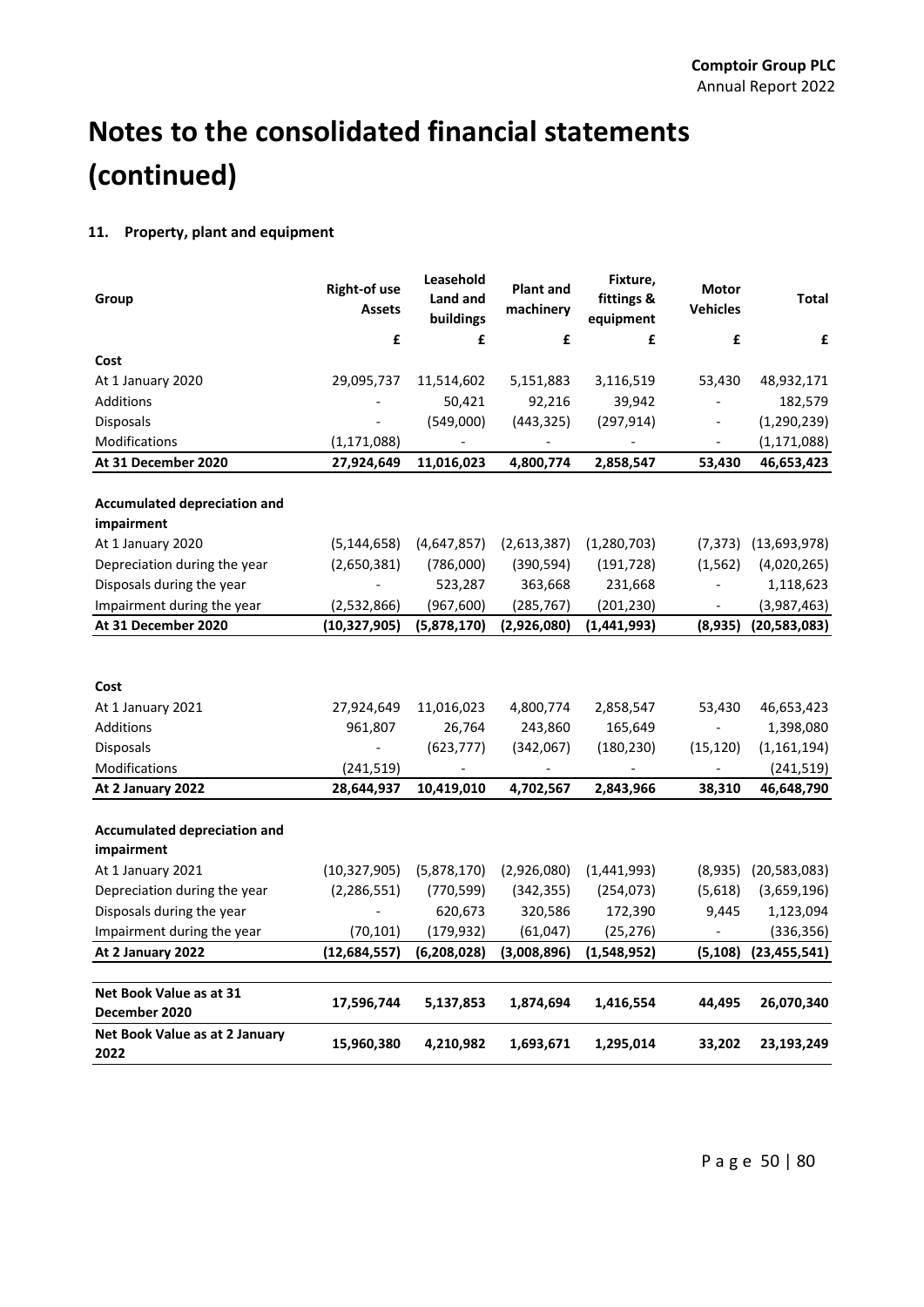#### **11. Property, plant and equipment (continued)**

The right of use assets relates to one class of underlying assets, being the property leases entered into for various restaurant sites.

At each reporting date the Group considers any indication of impairment to the carrying value of its property, plant and equipment. The assessment is based on expected future cash flows and Value‐in‐Use calculations are performed annually and at each reporting date and is carried out on each restaurant as these are separate 'cash generating units' (CGU). Value-in-use was calculated as the net present value of the projected risk-adjusted posttax cash flows plus a terminal value of the CGU. A pre-tax discount rate was applied to calculate the net present value of pre‐tax cash flows. The discount rate was calculated using a market participant weighted average cost of capital. A single rate has been used for all sites as management believe the risks to be the same for all sites.

The recoverable amount of each CGU has been calculated with reference to its value-in-use. The key assumptions of this calculation are shown below:

| Sales growth              | 0%                 |
|---------------------------|--------------------|
| Discount rate             | 6.5%               |
| Number of years projected | over life of lease |

The projected sales growth was based on the Group's latest forecasts at the time of review. The key assumptions in the cashflow pertain to revenue growth. Management have determined that growth based on industry average growth rates and actuals achieved historically are the best indication of growth going forward. The Directors are confident that the Group is largely immune from the effects of Brexit and forecasts have considered the impact of COVID‐19. Management has also performed sensitivity analysis on salesinputsto the model and noted no material sensitivities in the model.

Based on the review, an impairment charge of £336,357 (2020: £4,019,871) was recorded for the year.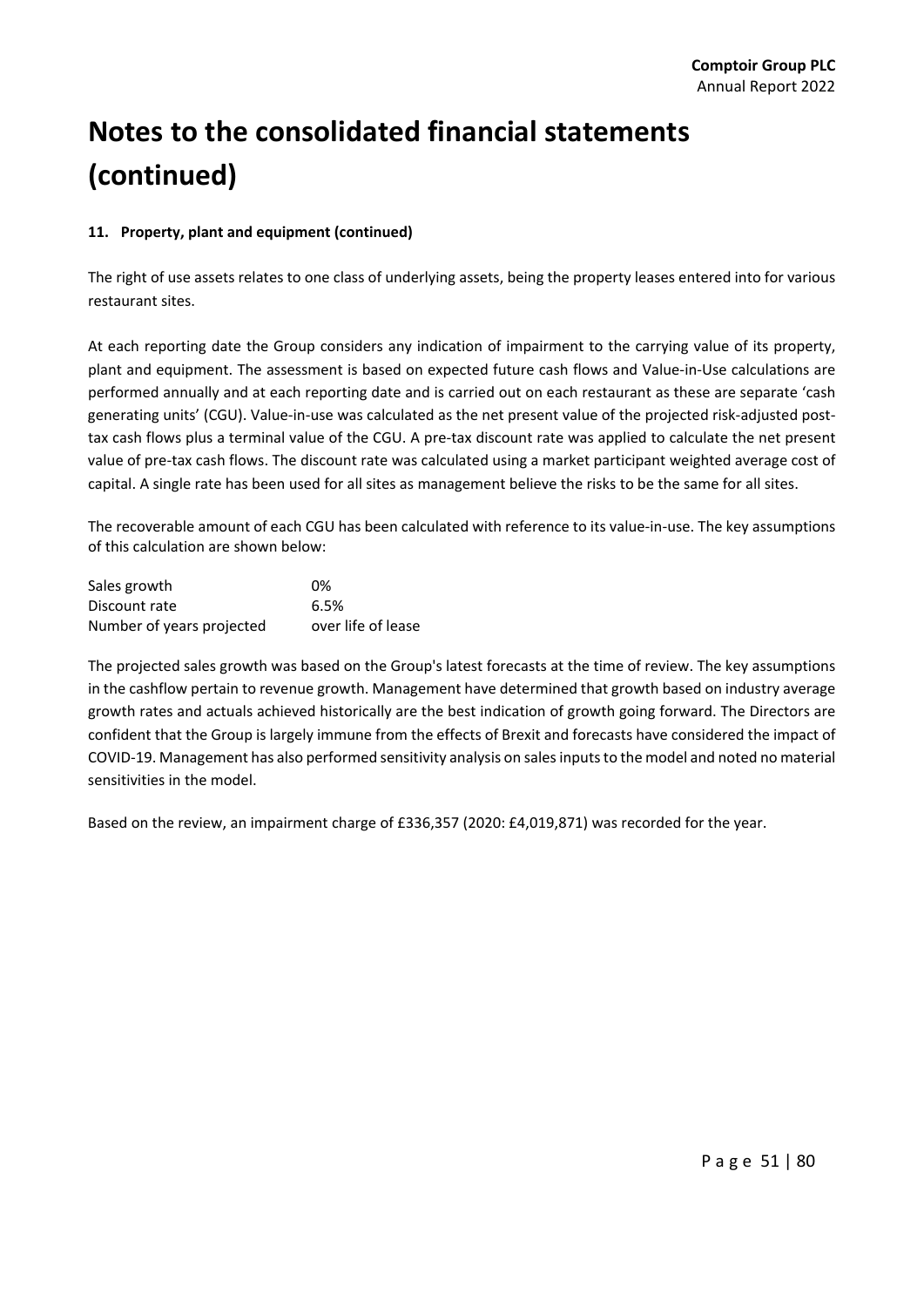#### **12. Subsidiaries**

The subsidiaries of Comptoir Group Plc, all of which have been included in these consolidated financial statements, are as follows:

| <b>Name</b>                                          | Country of<br>incorporation<br>and principal<br>place of business | <b>Proportion of</b><br>ownership interest as at<br>year end |                | <b>Non-Controlling</b><br><i>interests</i><br>Ownership/voting<br>interest at year end |                          |
|------------------------------------------------------|-------------------------------------------------------------------|--------------------------------------------------------------|----------------|----------------------------------------------------------------------------------------|--------------------------|
|                                                      |                                                                   | 2022 **                                                      | 2020           | 2022 **                                                                                | 2020                     |
| Timerest Limited                                     | England & Wales                                                   | 100%                                                         | 100%           |                                                                                        |                          |
| Chabane Limited*                                     | England & Wales                                                   | 100%                                                         | 100%           |                                                                                        |                          |
| Comptoir Franchise Limited                           | England & Wales                                                   | 100%                                                         | 100%           |                                                                                        |                          |
| Shawa Group Limited*                                 | England & Wales                                                   | 100%                                                         | 100%           |                                                                                        |                          |
| Shawa Bluewater Limited*                             | England & Wales                                                   | 100%                                                         | 100%           |                                                                                        |                          |
| Shawa Limited                                        | England & Wales                                                   | 100%                                                         | 100%           |                                                                                        |                          |
| Shawa Westfield Limited                              | England & Wales                                                   | 100%                                                         | $\blacksquare$ |                                                                                        |                          |
| Shawa Rupert Street Limited*                         | England & Wales                                                   | 100%                                                         | 100%           |                                                                                        |                          |
| Comptoir Stratford Limited*                          | England & Wales                                                   | 100%                                                         | 100%           |                                                                                        |                          |
| Comptoir South Ken Limited*                          | England & Wales                                                   | 100%                                                         | 100%           |                                                                                        |                          |
| Comptoir Soho Limited*                               | England & Wales                                                   | 100%                                                         | 100%           |                                                                                        |                          |
| Comptoir Central Production Limited* England & Wales |                                                                   | 100%                                                         | 100%           | $\overline{\phantom{0}}$                                                               |                          |
| Comptoir Westfield London Limited*                   | England & Wales                                                   | 100%                                                         | 100%           |                                                                                        |                          |
| Levant Restaurants Group Limited*                    | England & Wales                                                   | 100%                                                         | 100%           |                                                                                        |                          |
| Comptoir Chelsea Limited*                            | England & Wales                                                   | 100%                                                         | 100%           |                                                                                        |                          |
| Comptoir Bluewater Limited*                          | England & Wales                                                   | 100%                                                         | 100%           |                                                                                        |                          |
| Comptoir Wigmore Limited*                            | England & Wales                                                   | 100%                                                         | 100%           |                                                                                        |                          |
| Comptoir Kingston Limited*                           | England & Wales                                                   | 100%                                                         | 100%           |                                                                                        |                          |
| Comptoir Broadgate Limited*                          | England & Wales                                                   | 100%                                                         | 100%           | $\overline{\phantom{0}}$                                                               |                          |
| Comptoir Manchester Limited*                         | England & Wales                                                   | 100%                                                         | 100%           |                                                                                        |                          |
| <b>Comptoir Restaurants Limited</b>                  | England & Wales                                                   | 100%                                                         | 100%           | $\overline{\phantom{0}}$                                                               |                          |
| Comptoir Leeds Limited*                              | England & Wales                                                   | 100%                                                         | 100%           |                                                                                        |                          |
| Comptoir Oxford Street Limited*                      | England & Wales                                                   | 100%                                                         | 100%           |                                                                                        |                          |
| Comptoir I.P. Limited*                               | England & Wales                                                   | 100%                                                         | 100%           |                                                                                        |                          |
| Comptoir Reading Limited*                            | England & Wales                                                   | 100%                                                         | 100%           | ٠                                                                                      |                          |
| TKCH Limited*                                        | England & Wales                                                   | 100%                                                         | 100%           |                                                                                        |                          |
| Comptoir Bath Limited*                               | England & Wales                                                   | 100%                                                         | 100%           |                                                                                        |                          |
| Comptoir Exeter Limited*                             | England & Wales                                                   | 100%                                                         | 100%           |                                                                                        |                          |
| Yalla Yalla Restaurants Limited                      | England & Wales                                                   | 100%                                                         | 100%           |                                                                                        |                          |
| Comptoir Haymarket Ltd*                              | England & Wales                                                   | 100%                                                         | 100%           |                                                                                        |                          |
| Comptoir Oxford Limited*                             | <b>England &amp; Wales</b>                                        | 100%                                                         | 100%           | $\qquad \qquad \blacksquare$                                                           | $\overline{\phantom{a}}$ |

*\* Dormant companies*

*\*\* 52 weeks ending 2 January 2022*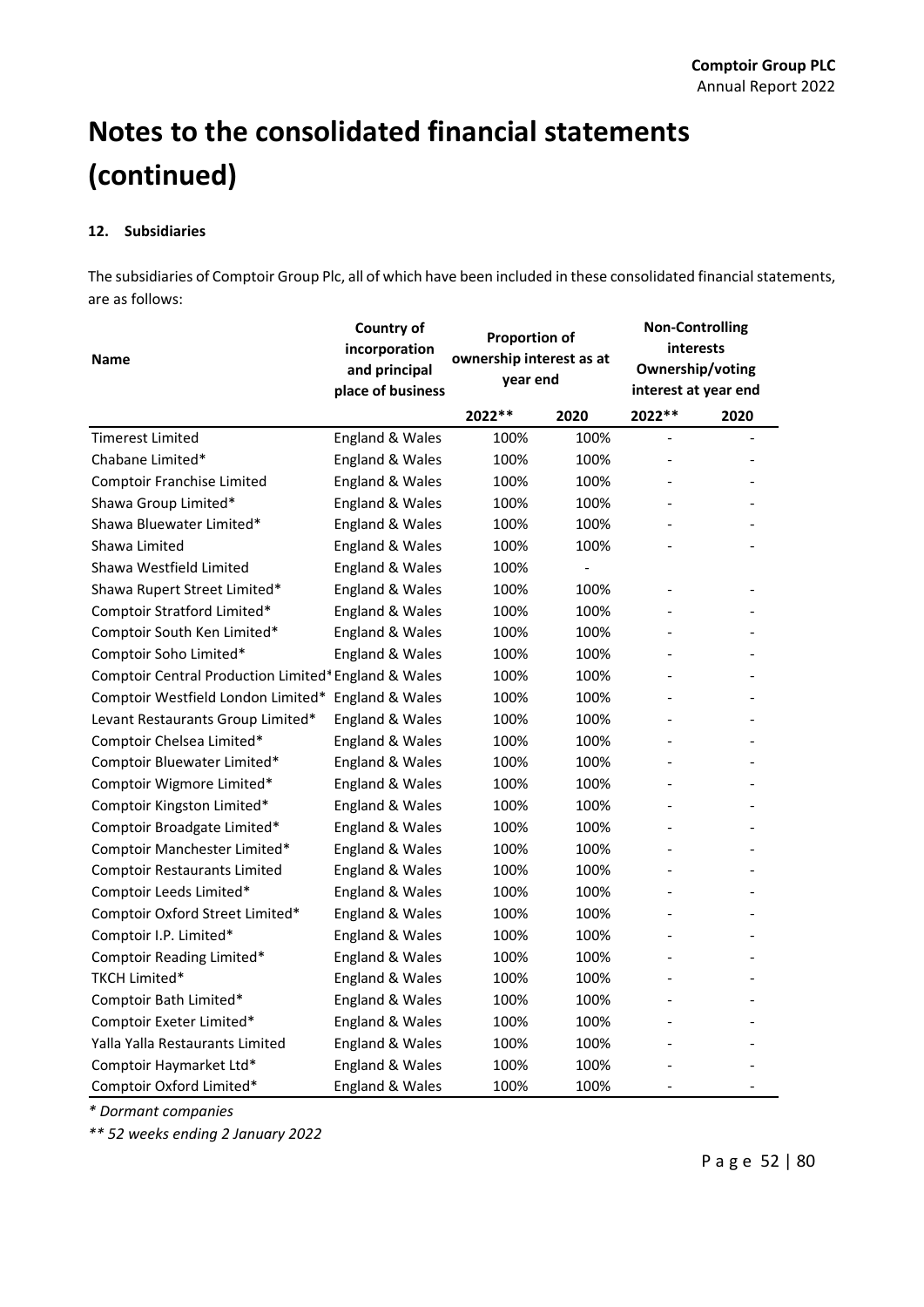#### **13. Inventories**

| 2 January<br>2022                              | Group |             |
|------------------------------------------------|-------|-------------|
|                                                |       | 31 December |
|                                                |       | 2020        |
|                                                |       | £           |
| Finished goods and goods for resale<br>465,890 |       | 424,673     |

#### **14. Trade and other receivables**

|                                   | Group     |             |  |
|-----------------------------------|-----------|-------------|--|
|                                   | 2 January | 31 December |  |
|                                   | 2022      | 2020        |  |
|                                   | £         | £           |  |
|                                   |           |             |  |
| Trade receivables                 | 51,389    | 50,027      |  |
| Other receivables                 | 323,687   | 576,320     |  |
| Prepayments and accrued income    | 323,918   | 474,575     |  |
| Total trade and other receivables | 698,994   | 1,100,922   |  |

#### **15. Trade and other payables**

|                                    | Group     |             |  |
|------------------------------------|-----------|-------------|--|
|                                    | 2 January | 31 December |  |
|                                    | 2022      | 2020        |  |
|                                    | £         | £           |  |
| Trade payables                     | 2,027,821 | 2,517,573   |  |
| Accruals                           | 3,054,952 | 3,265,436   |  |
| Other taxation and social security | 996,938   | 637,640     |  |
| Other payables                     | 51,828    | 107,019     |  |
| Total trade and other payables     | 6,131,539 | 6,527,668   |  |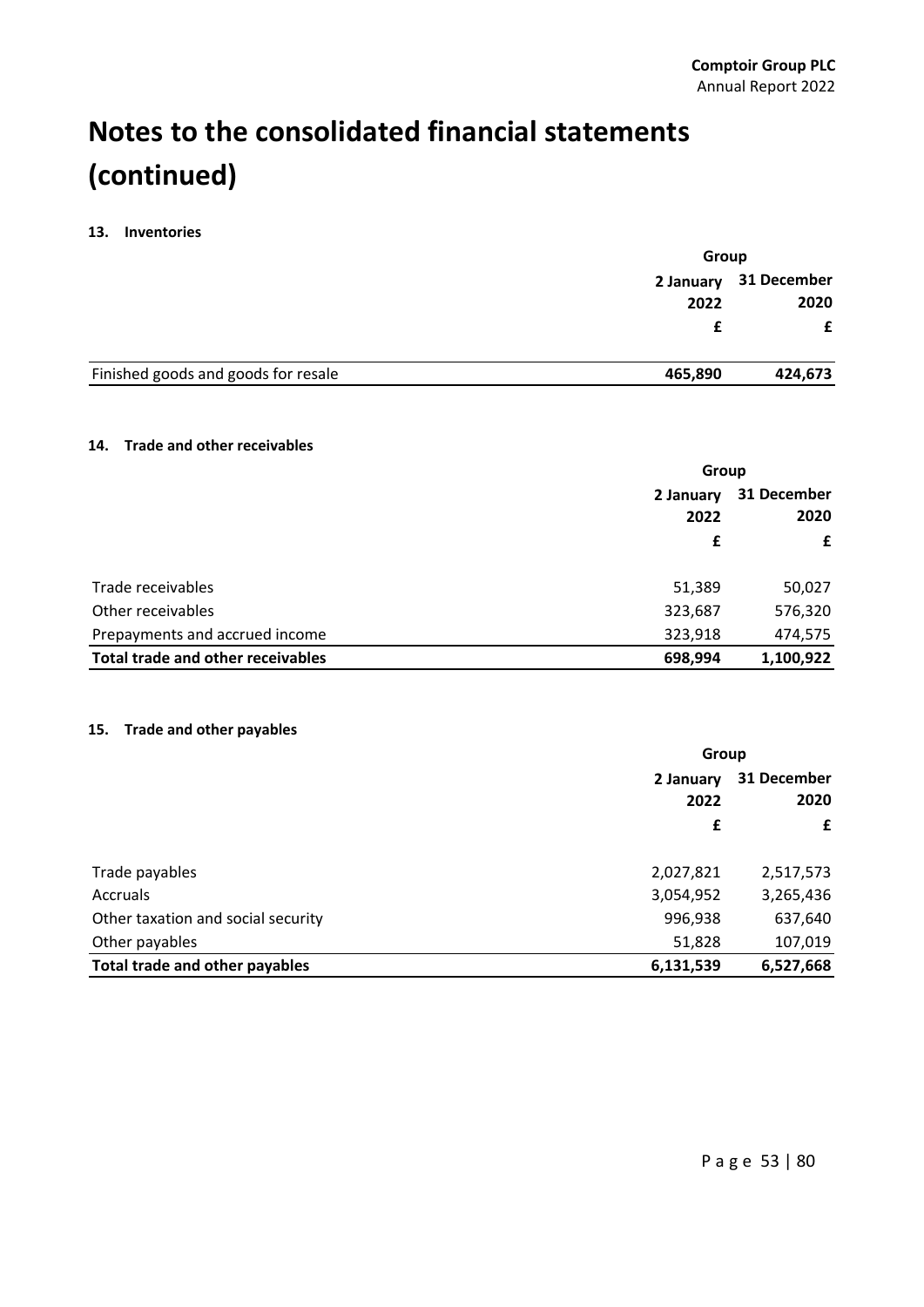#### **16. Borrowings**

|                                      | Group             |                     |  |
|--------------------------------------|-------------------|---------------------|--|
|                                      | 2 January<br>2022 | 31 December<br>2020 |  |
| Amounts falling due within one year: | f                 | £                   |  |
| Bank loans (see below)               | 600,000           | 250,000             |  |
| <b>Total borrowings</b>              | 600,000           | 250,000             |  |

#### **Amounts falling due after more than one year:**

| Bank loans (see below)  | 2,200,000 | 2.750.000 |
|-------------------------|-----------|-----------|
| <b>Total borrowings</b> | 2,200,000 | 2,750,000 |

The bank loan relates to a £3m Coronavirus Business Interruption Loan Scheme ("CBILS") loan.

The CBILS loan is secured by way of fixed charges over the assets of various Group companies. The CBIL loan of £3,000,000 represent amounts repayable within one year of £600,000 (2020: 250,000) and £2,200,000 (2020: £2,750,000) repayable in more than one year. The bank loan has a six‐year term with maturity date in 2026. The loan has an initial interest free period of 12 months followed by a rate of interest of 2.5% over the Bank base rate.

#### **17. Provisions for liabilities**

|                                                  | 2 January<br>2022 | 31 December<br>2020 |
|--------------------------------------------------|-------------------|---------------------|
|                                                  | £                 | £                   |
|                                                  |                   |                     |
| Provisions for leasehold property dilapidations  | 133,369           | 106,411             |
| Provisions for rent reviews per lease agreements | 373,033           | 373,032             |
| Provisions for payroll pension costs             | 353,012           | 353,012             |
| <b>Total provisions</b>                          | 859,414           | 832,455             |
| <b>Movements on provisions:</b>                  | £                 | £                   |
| At 1 January 2021                                | 832,455           | 438,570             |
| Provision in the year (net of releases)          | 26,959            | 393,885             |
| Total at 2 January 2022                          | 859,414           | 832,455             |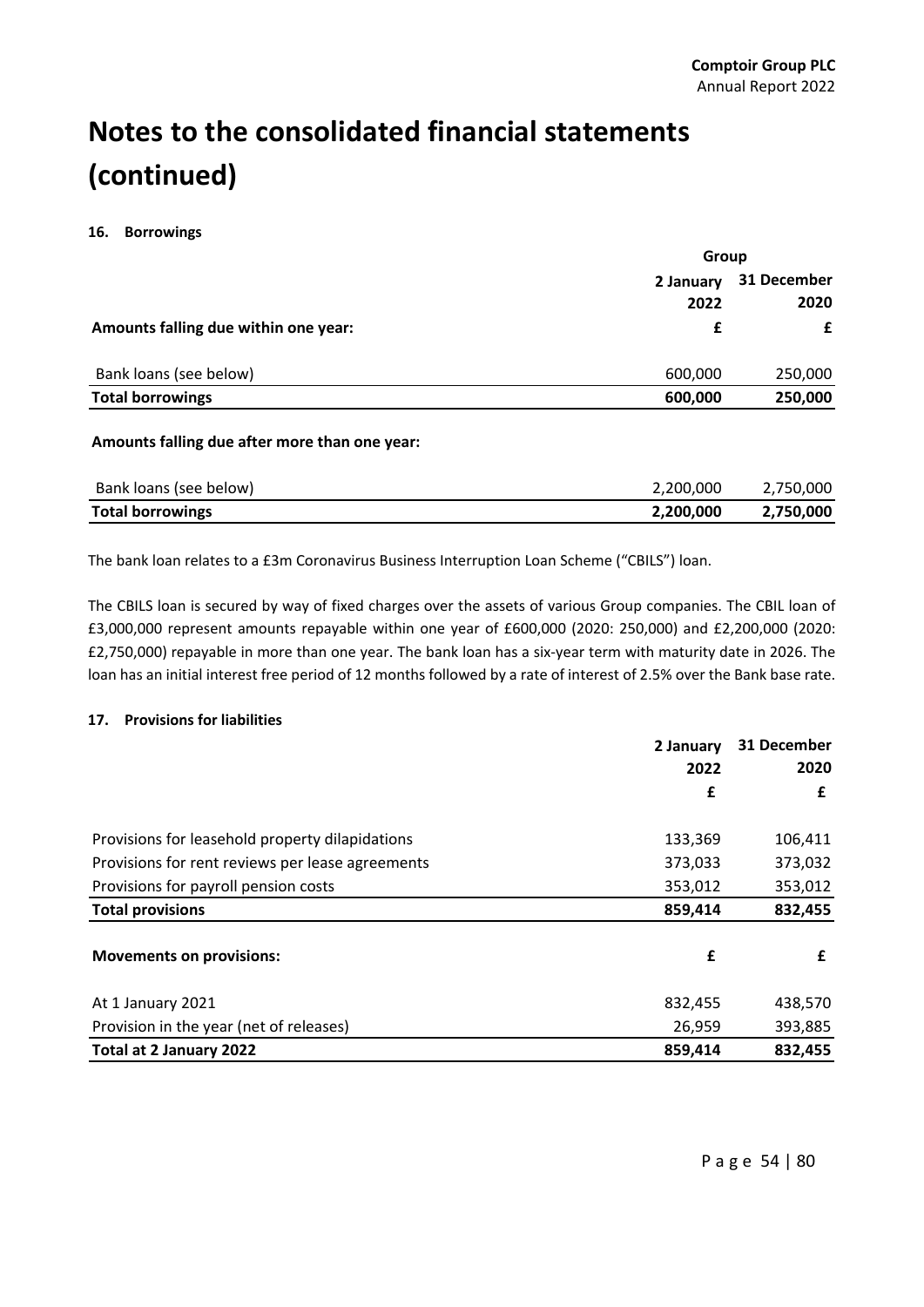#### **17. Provisions for liabilities (continued)**

Provisions for leasehold property dilapidation repairs are recognised when the Group has a present obligation to carry out dilapidation repair work on the leasehold premises before the property is vacated. The amount recognised as a provision is the best estimate of the costs required to carry out the dilapidations work and is spread over the expected period of the tenancy.

Provisions for rent reviews relates to any increases in rent that may become payable based on scheduled rent review dates as per lease agreements.

The payroll provision relates to a one‐off provision as a result of a review of the current pension scheme in place as part of a planned transition to Payroll Bureau services.

#### **18. Deferred taxation**

Deferred tax assets and liabilities are offset where the Group or Company has a legally enforceable right to do so. The following is the analysis of the deferred tax balances (after offset) for financial reporting purposes:

| Group                                                         | <b>Liabilities</b><br>2022<br>£ | <b>Liabilities</b><br>2020<br>£ | <b>Assets</b><br>2022<br>£ | <b>Assets</b><br>2020<br>£ |
|---------------------------------------------------------------|---------------------------------|---------------------------------|----------------------------|----------------------------|
| Accelerated capital allowances                                | (344, 190)                      |                                 |                            |                            |
| Tax losses                                                    |                                 |                                 | 450,849                    |                            |
|                                                               | (344, 190)                      |                                 | 450,849                    |                            |
| Movements in the year:                                        |                                 |                                 | Group                      | Group                      |
|                                                               |                                 |                                 | 2022                       | 2020                       |
|                                                               |                                 |                                 | £                          | £                          |
| Net liability at 1 January                                    |                                 |                                 | (0)                        | (30, 695)                  |
| (Credit)/charge to Statement of Comprehensive Income (note 8) |                                 |                                 | (106, 659)                 | 30,695                     |
| Net asset at year end                                         |                                 |                                 | (106, 659)                 | (0)                        |

The deferred tax liability set out above isrelated to accelerated capital allowances and will reverse over the period that the fixed assets to which it relates are depreciated. The deferred tax asset on tax losses has been recognised as management expect that there will be sufficient profits available in future to utilise against this amount.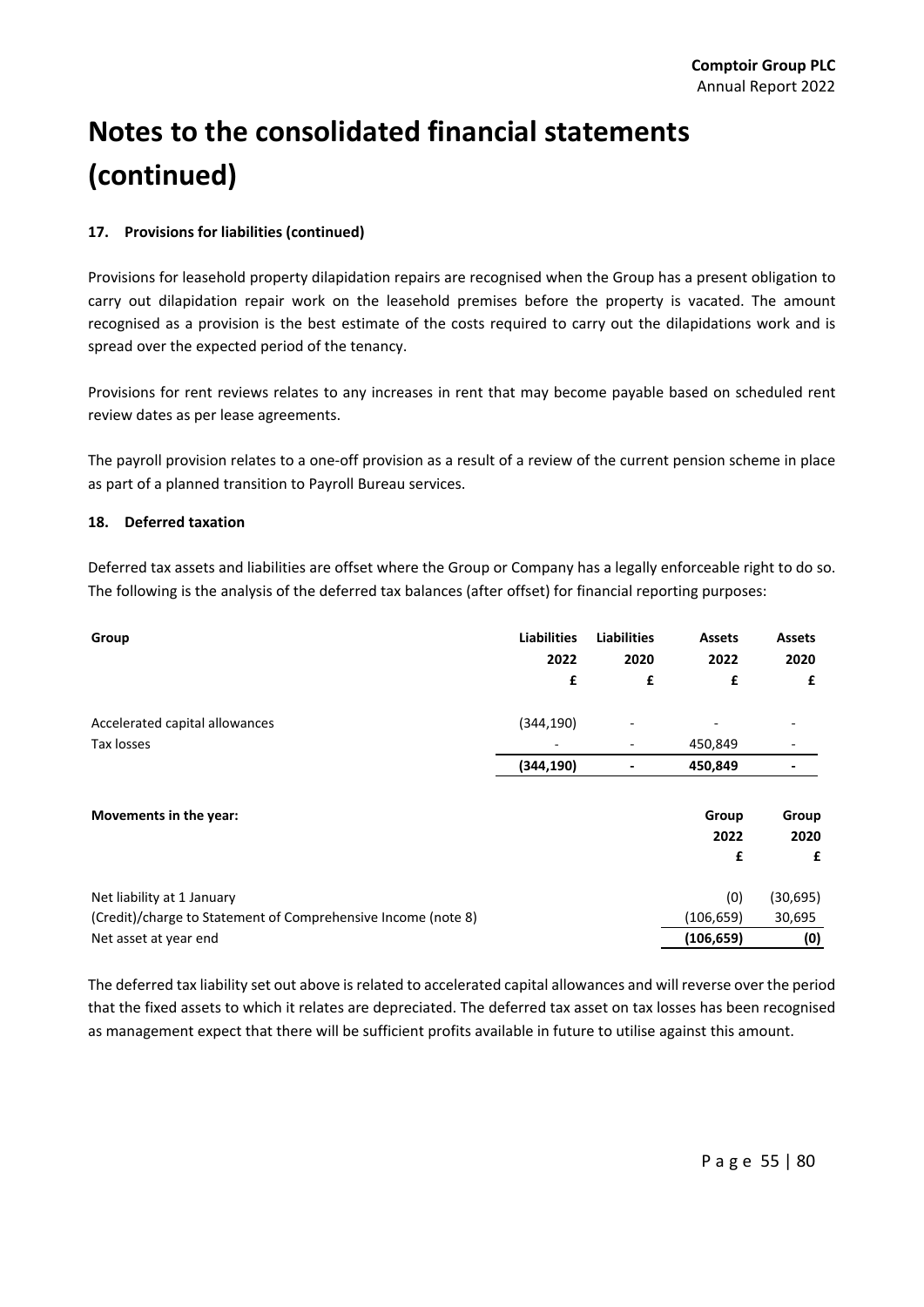#### **19. Share capital**

| Authorised, issued and fully paid | Number of 1p shares  |             |  |
|-----------------------------------|----------------------|-------------|--|
|                                   | 2 January            | 31 December |  |
|                                   | 2022                 | 2020        |  |
| Brought forward                   | 122,666,667          | 122,666,667 |  |
| Issued in the period              |                      |             |  |
| At the end of the year            | 122,666,667          | 122,666,667 |  |
|                                   |                      |             |  |
|                                   | <b>Nominal value</b> |             |  |
|                                   | 2 January            | 31 December |  |
|                                   | 2022                 | 2020        |  |
|                                   |                      |             |  |
|                                   | £                    | £           |  |
| Brought forward                   | 1,226,667            | 1,226,667   |  |
| Issues in the period              |                      |             |  |

#### **20. Other reserves**

The other reserves amount of £129,722 (2020: £97,286) on the balance sheet reflects the credit to equity made in respect of the charge for share‐based payments made through the income statement and the purchase of shares in the market in order to satisfy the vesting of existing and future share awards under the Long‐Term Incentive Plan. For further details, refer to note 22.

#### **21. Retirement benefit schemes**

| Defined contribution schemes | 2 January | 31 December |
|------------------------------|-----------|-------------|
|                              | 2022      | 2020        |
|                              |           |             |
| Charge to profit and loss    | 140,908   | 107,125     |

A defined contribution scheme is operated for all qualifying employees. The assets of the scheme are held separately from those of the Group in an independently administered fund.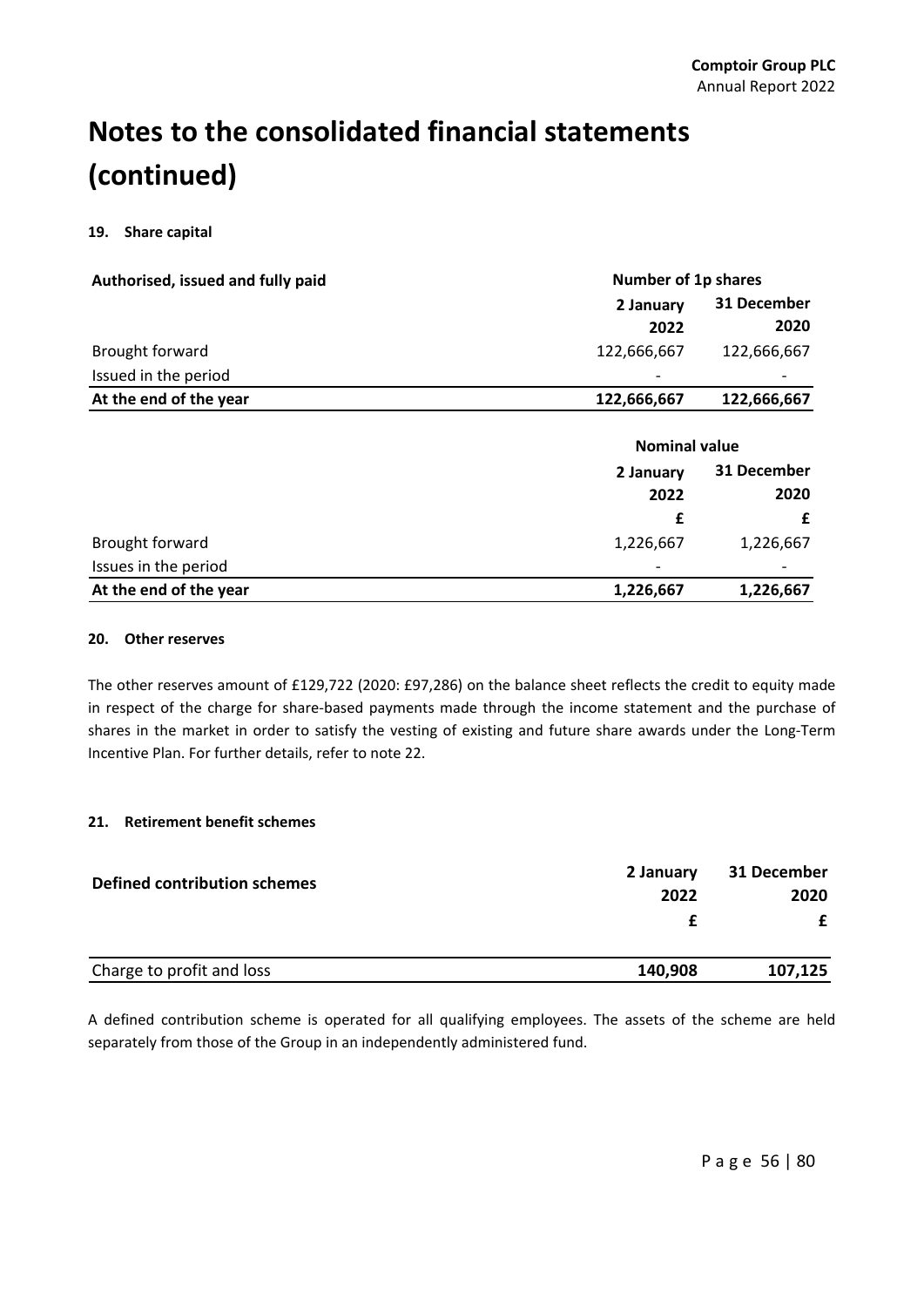#### **22. Share‐based payments**

#### *Equity‐settled share‐based payments*

On 4 July 2018, the Group established a Company Share Option Plan ("CSOP") under which 4,890,000 share options were granted to key employees. On the same day, the options which had been granted under the Group's existing EMI share option scheme were cancelled.

The new CSOP scheme includes all subsidiary companies headed by Comptoir Group PLC. The exercise price of all of the options is £0.1025 and the term to expiration is 3 years from the date of grant, being 4 July 2018. All of the options have the same vesting conditions attached to them.

On 21 May 2021, the Group established a new Company Share Option Plan ("CSOP") under which 3,245,000 share options were granted to key employees. The CSOP scheme includes all subsidiary companies headed by Comptoir Group PLC. The exercise price of all of the options is £0.0723 and the term to expiration is 3 years from the date of grant, being 21 May 2021. All of the options have the same vesting conditions attached to them.

A share‐based payment charge of £32,436 (2020: £14,578) was recognised during the year in relation to the new scheme and this amount is included within administrative expenses and added back in calculating adjusted EBITDA.

|                                        |               | 2 January<br>2022                |               | 31 December<br>2020              |
|----------------------------------------|---------------|----------------------------------|---------------|----------------------------------|
|                                        |               | Average<br><b>Exercise price</b> |               | Average<br><b>Exercise price</b> |
|                                        | No. of shares | £                                | No. of shares | £                                |
| <b>CSOP</b> options                    |               |                                  |               |                                  |
| Options outstanding, beginning of year | 3,310,000     | 0.1025                           | 4,690,000     | 0.1025                           |
| Granted                                | 3,245,000     | 0.0723                           |               |                                  |
| Cancelled                              | (510,000)     |                                  | (1,380,000)   | 0.1025                           |
| Options outstanding, end of year       | 6,045,000     | 0.0874                           | 3,310,000     | 0.1025                           |
| Options exercisable, end of year       | 3,200,000     | 0.1025                           |               |                                  |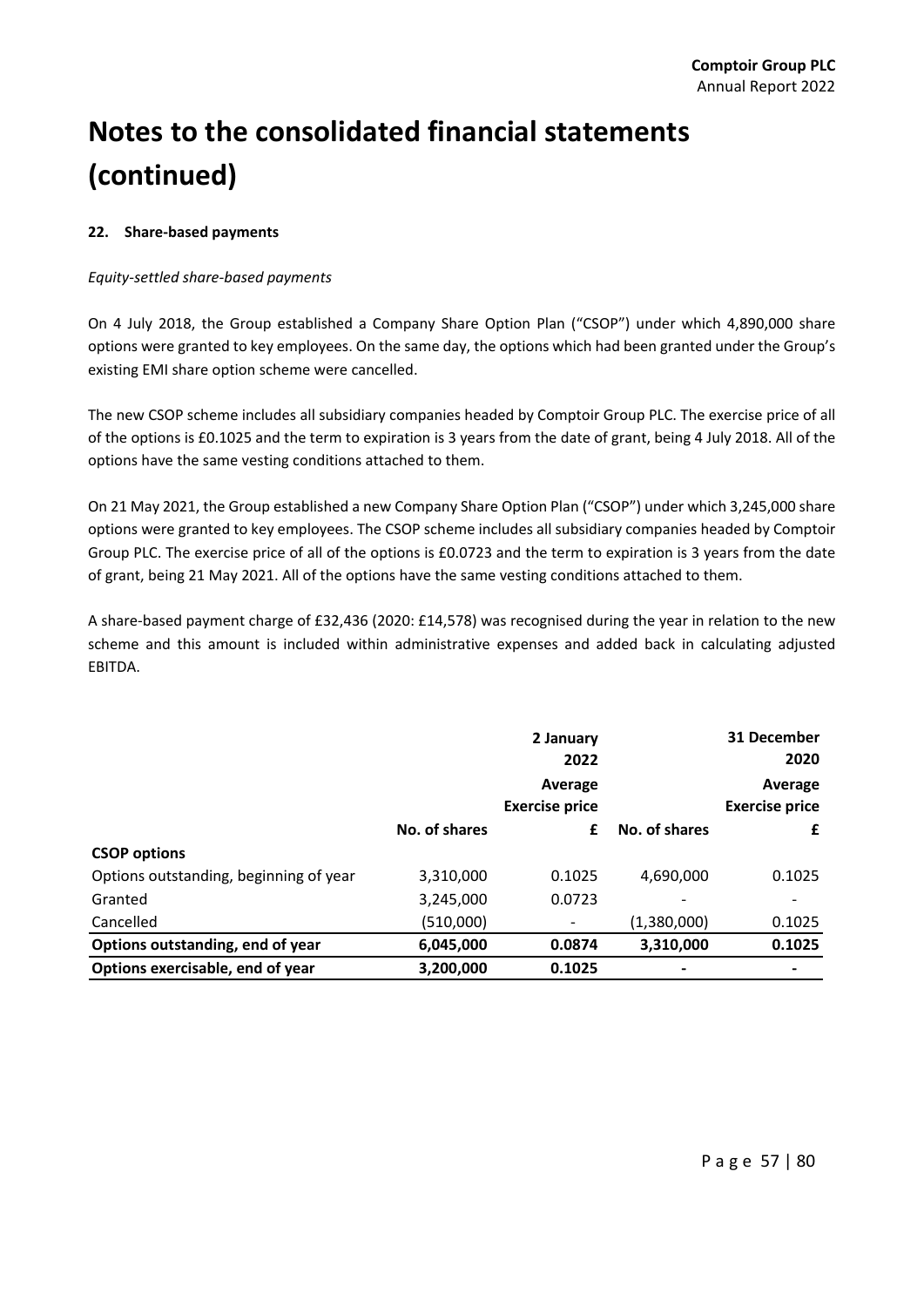#### **22. Share‐based payments (continued)**

The Black‐Scholes option pricing model is used to estimate the fair value of options granted under the Group's share‐based compensation plan. The range of assumptions used and the resulting weighted average fair value of options granted at the date of grant for the Group were as follows:

|                                                | <b>July 2018</b> | <b>May 2021</b> |
|------------------------------------------------|------------------|-----------------|
|                                                | On grant date    | On grant date   |
| Risk free rate of return                       | 0.1%             | 0.39%           |
| Expected term                                  | 3 years          | 3 years         |
| <b>Estimated volatility</b>                    | 51.3%            | 64%             |
| Expected dividend yield                        | 0%               | 0%              |
| Weighted average fair value of options granted | £0.03527         | £0.03050        |

*Risk free interest rate*

The risk‐free interest rate is based on the UK 10‐year Gilt yield.

#### *Expected term*

The expected term represents the maximum term that the Group's share options in relation to employees of the Group are expected to be outstanding. The expected term is based on expectations using information available.

#### *Estimated volatility*

The estimated volatility is the amount by which the price is expected to fluctuate during the period. No share options were granted during the current year, the estimated volatility for the share options issued in the prior year was determined based on the standard deviation of share price fluctuations of similar businesses.

#### *Expected dividends*

Comptoir's board of directors may from time to time declare dividends on its outstanding shares. Any determination to declare and pay dividends will be made by Comptoir Group PLC's board of directors and will depend upon the Group's results, earnings, capital requirements, financial condition, business prospects, contractual restrictions and other factors deemed relevant by the board of directors. In the event that a dividend is declared, there is no assurance with respect to the amount, timing or frequency of any such dividends. Based on this uncertainty and unknown frequency, no dividend rate was used in the assumptions to calculate the share based compensation expense.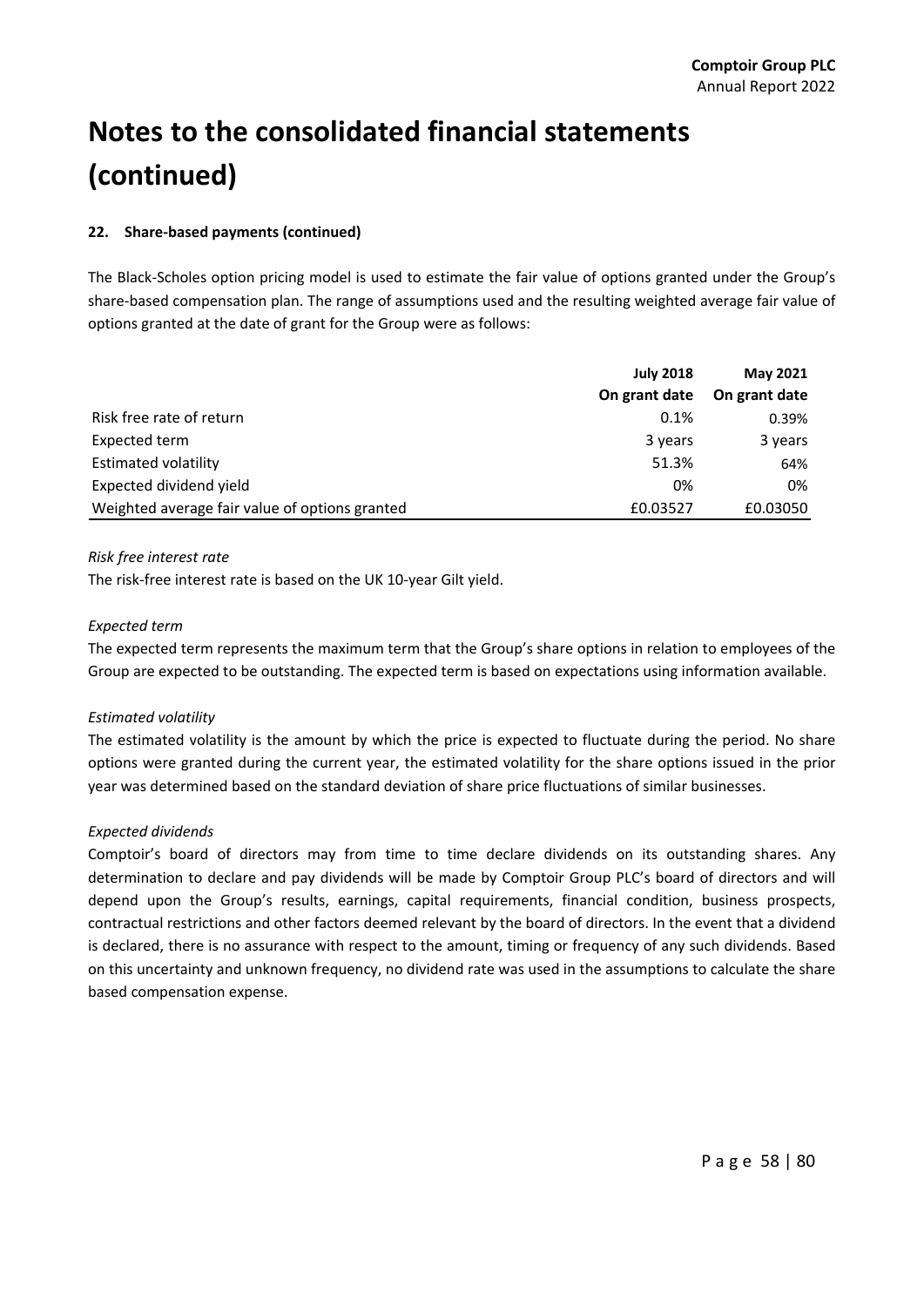#### **23. Reconciliation of profit/(loss) to cash generated from operations**

|                                                | 2 January<br>2022 | 31 December<br>2020 |
|------------------------------------------------|-------------------|---------------------|
|                                                |                   |                     |
|                                                | £                 | £                   |
| Operating profit/(loss) for the year           | 2,347,261         | (7,238,970)         |
| Depreciation                                   | 3,659,196         | 4,020,265           |
| Loss on disposal of fixed assets               | 38,098            | 171,617             |
| Impairment of assets                           | 336,356           | 4,019,871           |
| Rent concessions                               | (1, 284, 744)     | (982, 209)          |
| Lease modifications                            | (444, 359)        | (340, 494)          |
| Share-based payment charge                     | 32,436            | 14,578              |
| Movements in working capital                   |                   |                     |
| (Increase)/decrease in inventories             | (41, 219)         | 169,736             |
| Decrease in trade and other receivables        | 401,934           | 1,102,052           |
| (Decrease)/increase in payables and provisions | (369,173)         | 1,905,948           |
| <b>Cash from operations</b>                    | 4,675,786         | 2,842,394           |

#### **24. Reconciliation of changes in cash to the movement in net cash/(debt)**

| Net cash/(debt):                 | 2 January<br>2022 | 31 December<br>2020 |
|----------------------------------|-------------------|---------------------|
|                                  | £                 | £                   |
| At the beginning of the period   | (17, 771, 065)    | (21, 914, 841)      |
| Movements in the year:           |                   |                     |
| Bank and other borrowings        | 200,000           | (2,660,924)         |
| Lease liabilities                | 2,014,626         | 2,458,474           |
| Non-cash movements in the period | 207,778           | 1,589,160           |
| Cash inflow                      | 2,034,123         | 2,757,066           |
| At the end of the period         | (13, 314, 538)    | (17, 771, 065)      |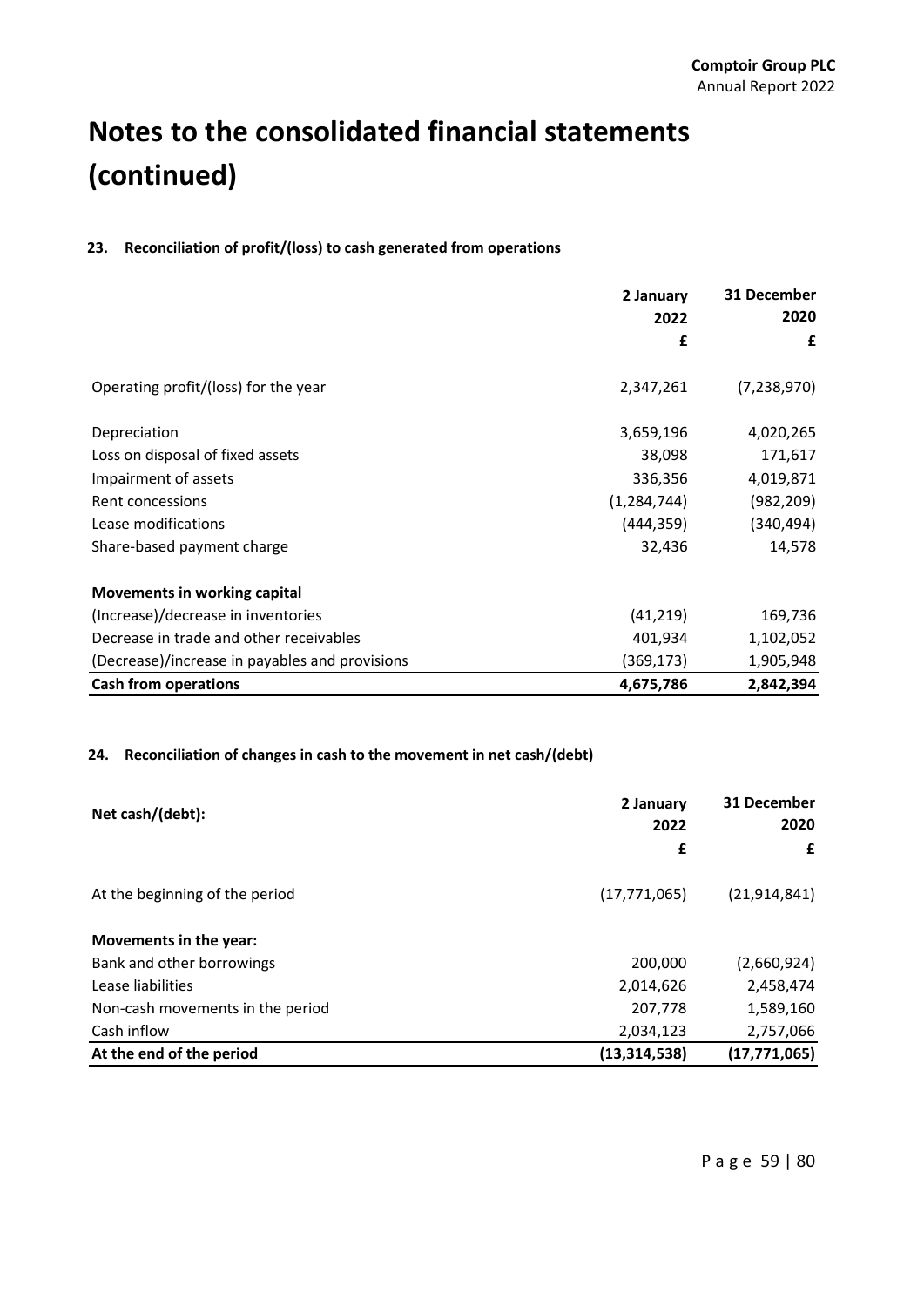**24. Reconciliation of changes in cash to the movement in net cash/(debt) (continued)**

| <b>Represented by:</b>    | At 1 January<br>2020 | <b>Cash flow</b><br>movements<br>in the period | Non-cash flow<br>movements<br>in the period | At 31 December<br>2020 |
|---------------------------|----------------------|------------------------------------------------|---------------------------------------------|------------------------|
|                           | £                    | £                                              | £                                           | £                      |
| Cash and cash equivalents | 5,076,610            | 2,757,066                                      | $\overline{\phantom{a}}$                    | 7,833,676              |
| <b>Bank loans</b>         | (339,076)            | (2,660,924)                                    | -                                           | (3,000,000)            |
| Lease liabilities         | (26, 652, 375)       | 2,458,474                                      | 1,589,160                                   | (22,604,741)           |
|                           | (21, 914, 841)       | 2,554,616                                      | 1,589,160                                   | (17, 771, 065)         |

|                           | At 1 January<br>2021 | <b>Cash flow</b><br>movements<br>in the period | Non-cash flow<br>movements<br>in the period | At 2 January<br>2022 |
|---------------------------|----------------------|------------------------------------------------|---------------------------------------------|----------------------|
|                           | £                    | £                                              | £                                           | £                    |
| Cash and cash equivalents | 7,833,676            | 2,034,123                                      |                                             | 9,867,799            |
| <b>Bank loans</b>         | (3,000,000)          | 200,000                                        | $\overline{\phantom{a}}$                    | (2,800,000)          |
| Lease liabilities         | (22,604,741)         | 2,014,626                                      | 207,778                                     | (20, 382, 337)       |
|                           | (17, 771, 065)       | 4,248,749                                      | 207,778                                     | (13, 314, 538)       |

#### **25. Financial instruments**

The Group finances its operations through equity and borrowings, with the borrowing interest subject to 2.5% per annum over base rate.

Management pay rigorous attention to treasury management requirements and continue to:

- ensure sufficient committed loan facilities are in place to support anticipated business requirements;
- ensure the Group's debt service will be supported by anticipated cash flows and that covenants will be complied with; and
- manage interest rate exposure with a combination of floating rate debt and interest rate swaps when deemed appropriate.

The Board closely monitors the Group's treasury strategy and the management of treasury risk. Further details of the Group's capital risk management can be found in the report of the Directors.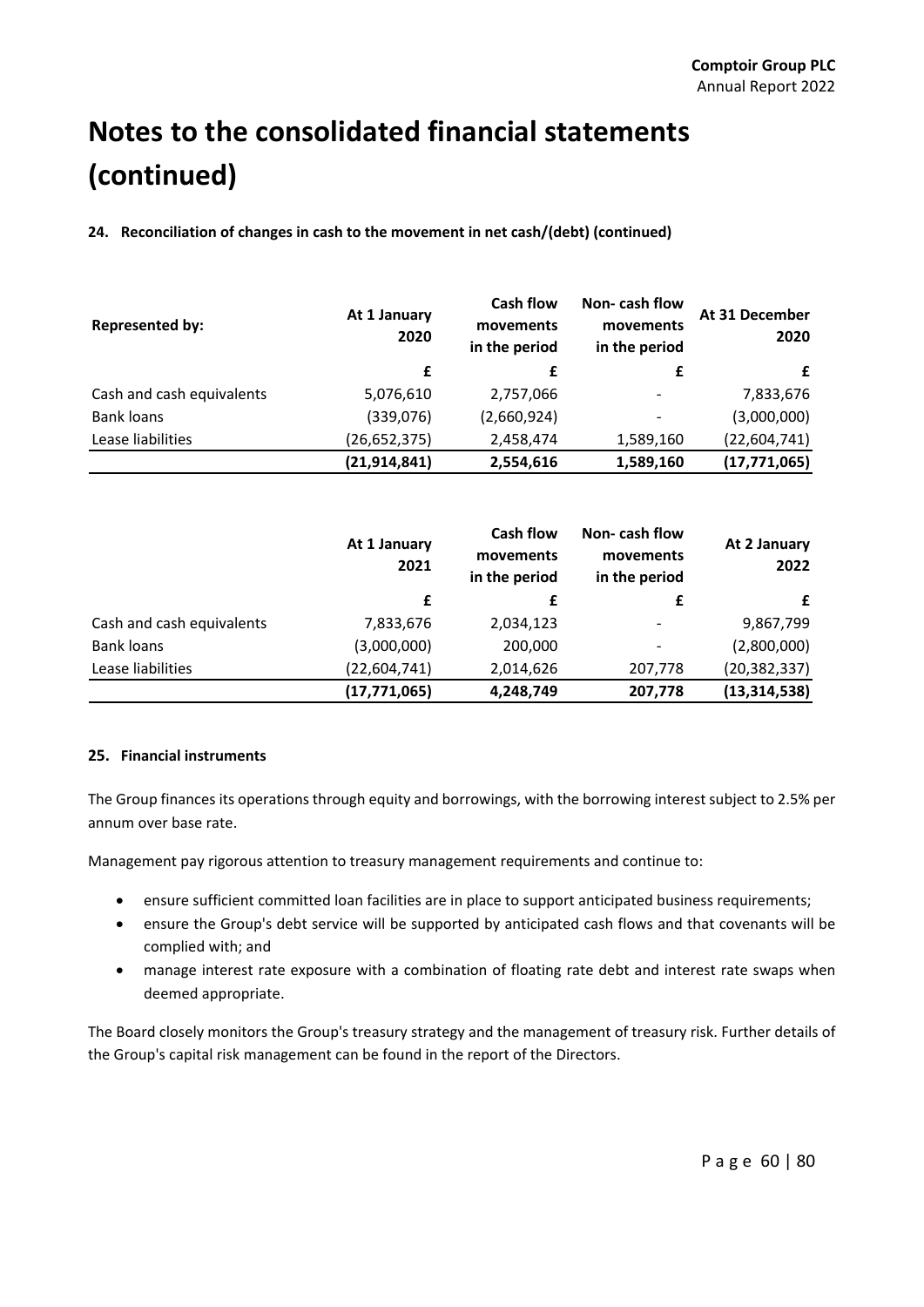#### **25. Financial instruments (continued)**

Further details on the business risk factors that are considered to affect the Group are included in the strategic report and more specific financial risk management (including sensitivity to increases in interest rates) are included in the Report of the Directors. Further details on market and economic risk and headroom against covenants are included in the Strategic Report.

#### **Financial assets and liabilities**

#### *Group financial assets:*

|                               | 2 January  | 31 December |
|-------------------------------|------------|-------------|
|                               | 2022       | 2020        |
|                               |            |             |
| Cash and cash equivalents     | 9,867,799  | 7,833,676   |
| Trade and other receivables   | 375,076    | 1,093,890   |
| <b>Total financial assets</b> | 10,242,875 | 8,927,566   |

| <b>Group financial liabilities:</b>            | 2 January<br>2022 | 31 December<br>2020 |
|------------------------------------------------|-------------------|---------------------|
|                                                | £                 | £                   |
| Trade and other payables excl. corporation tax | 5,919,360         | 6,527,668           |
| Bank loan                                      | 600,000           | 250,000             |
| <b>Short-term financial liabilities</b>        | 6,519,360         | 6,777,668           |
| Bank loan                                      | 2,200,000         | 2,750,000           |
| Long-term financial liabilities                | 2,200,000         | 2,750,000           |
| <b>Total financial liabilities</b>             | 8,719,360         | 9,527,668           |

The bank loan has an interest rate of 2.5% per annum over base rate.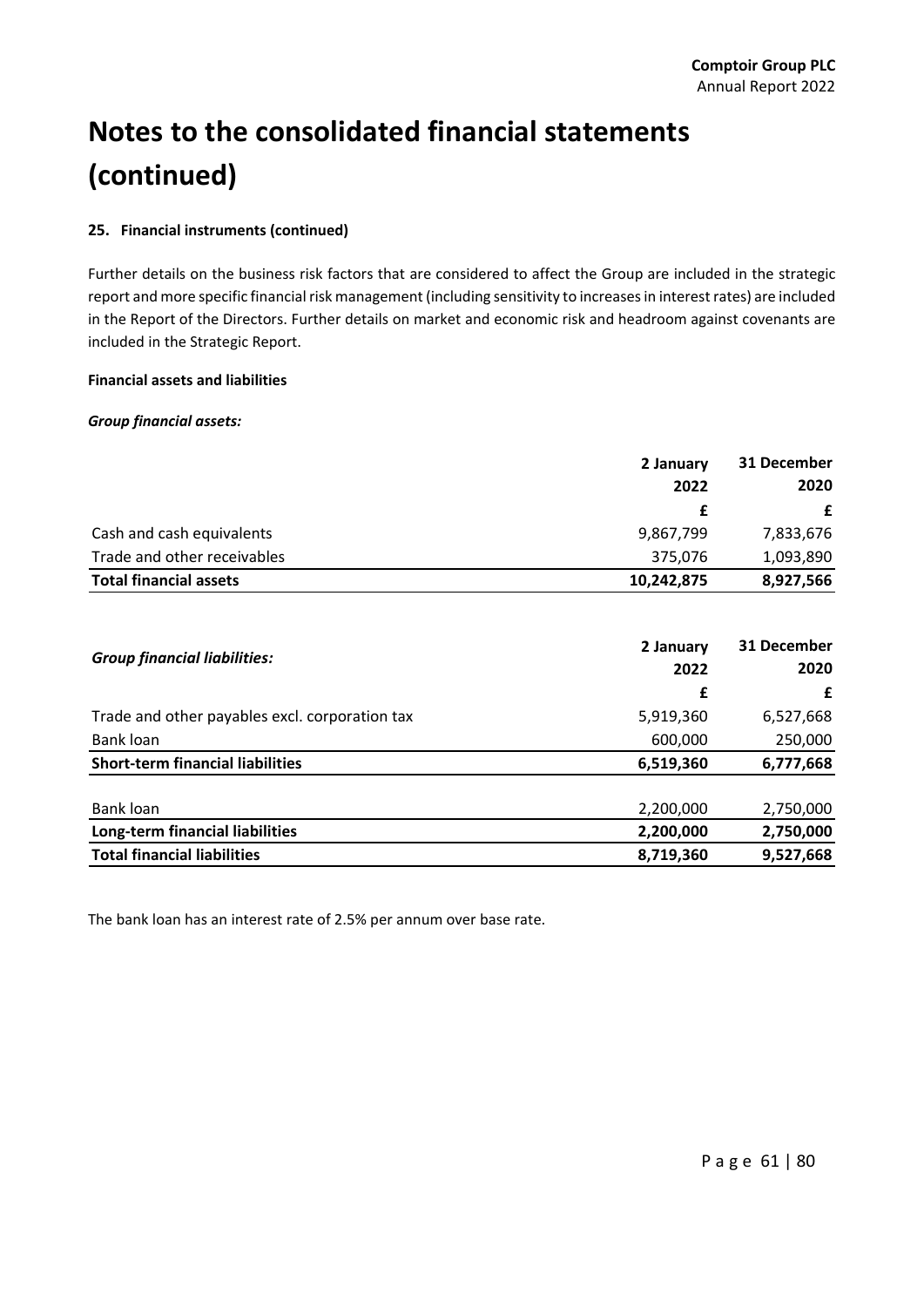#### **25. Financial instruments (continued)**

The maturity profile of anticipated gross future cash flows, including interest, relating to the Group's nonderivative financial liabilities, on an undiscounted basis, are set out below:

|                          | <b>Trade and other</b><br>payables * | <b>Bank loans</b> |
|--------------------------|--------------------------------------|-------------------|
|                          | £                                    | £                 |
| As at 31 December 2020   |                                      |                   |
| Within one year          | 6,527,668                            | 250,000           |
| Within two to five years |                                      | 2,750,000         |
| <b>Total</b>             | 6,527,668                            | 3,000,000         |
|                          |                                      |                   |
| As at 2 January 2022     |                                      |                   |
| Within one year          | 6,990,953                            | 600,000           |
| Within two to five years |                                      | 2,200,000         |
| <b>Total</b>             | 6,990,953                            | 2,800,000         |
|                          |                                      |                   |

\*excluding corporation tax

#### **Fair value of financial assets and liabilities**

All financial assets and liabilities are accounted for at cost and the Directors consider the carrying value to approximate their fair value.

#### **26. Financial risk management**

The Group's and Company's financial instruments comprise investments, cash and liquid resources, and various items, such as trade receivables and trade payables that arise directly from its operations. The vast majority of the Group's and Company's financial investments are denominated in sterling.

Neither the Group nor the Company enter into derivatives or hedging transactions. It is, and has been throughout the period under review, the Group's and Company's policy that no trading in financial instruments shall be undertaken.

The main risks arising from the Group's and Company's financial instruments are **credit risk, liquidity risk, foreign currency risk, interest rate risk and investment risk**. The Group does not have a material exposure to foreign currency risk.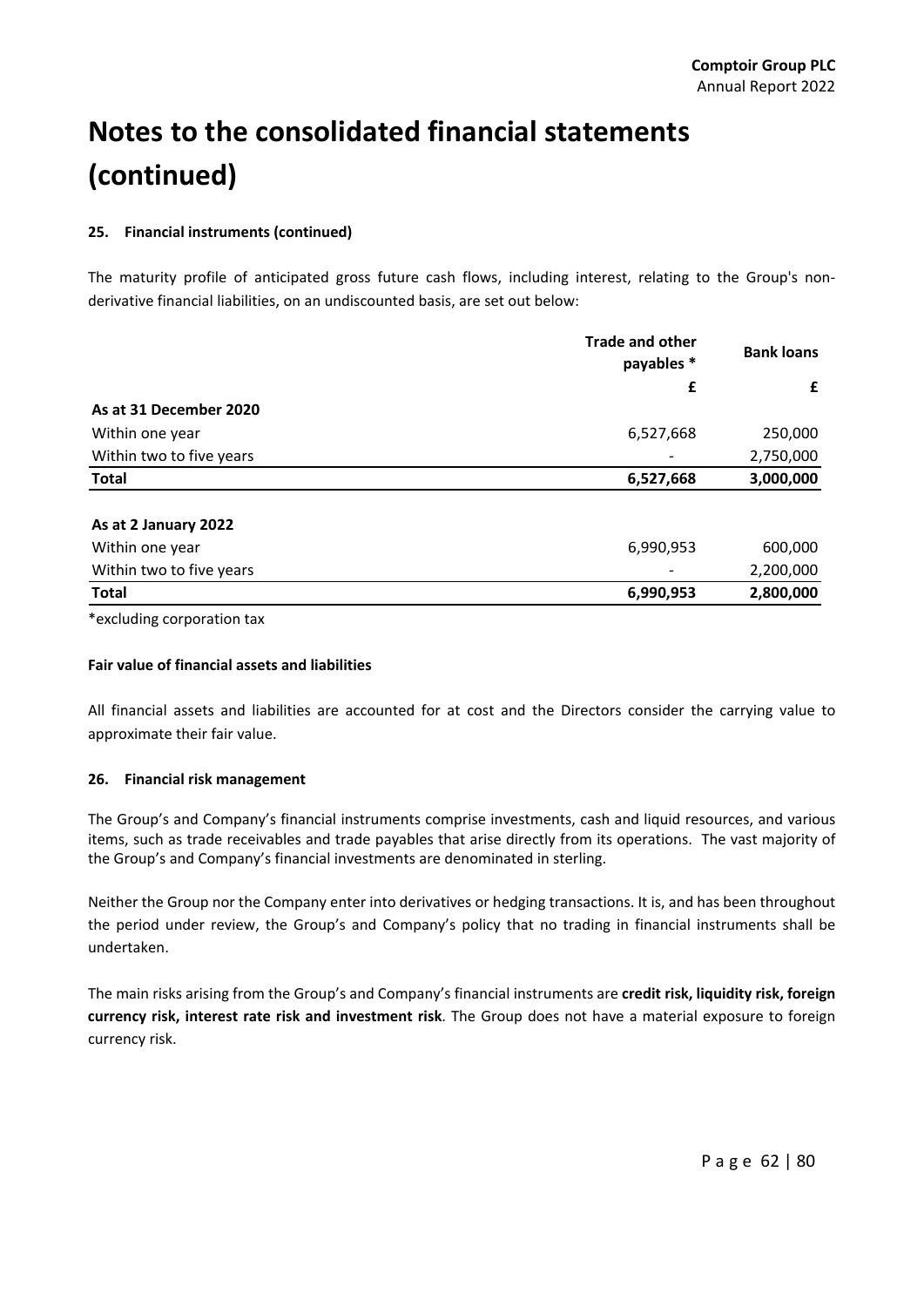#### **26. Financial risk management (continued)**

The board reviews policies for managing each of these risks, and they are summarised as follows:

#### *Credit Risk*

Credit risk refers to the risk that a counterparty will default on its contractual obligations resulting in financial losses to the Group. Counterparties for cash balances are with large established financial institutions. The Group is exposed to credit related losses in the event of non-performance by the financial institutions but does not expect them to fail to meet their obligations.

As a retail business with trading receipts settled either by cash or credit and debit cards, there is very limited exposure from customer transactions. The Group is exposed to credit risk in respect of commercial discounts receivable from suppliers but the Directors believe adequate provision has been made in respect of doubtful debts and there are no material amounts past due that have not been provided against.

The carrying amount of financial assets recorded in the financial statements, net of any allowances for losses, represents the Group's maximum exposure to credit risk.

#### *Liquidity risk*

The Group has built an appropriate mechanism to manage liquidity risk of the short, medium and long‐term funding and liquidity management requirements. Liquidity risk is managed through the maintenance of adequate cash reserves and bank facilities by monitoring forecast and actual cash flows and matching the maturity profiles of financial assets and liabilities. The Group's loan facilities (as set out in *note 16*), ensure continuity of funding, provided the Group continues to meet its covenant requirements (as detailed in the report of the Directors).

#### *Foreign currency risk*

The Group is not materially exposed to changes in foreign currency rates and does not use foreign exchange forward contracts.

#### *Interest rate risk*

Exposure to interest rate movements has been controlled historically through the use of floating rate debt to achieve a balanced interest rate profile. The Group does not currently have any interest rate swaps in place as the continued reduction in the level of debt combined with current market conditions results in a low level of exposure. The Group's exposure will continue to be monitored and the use of interest rate swaps may be considered in the future.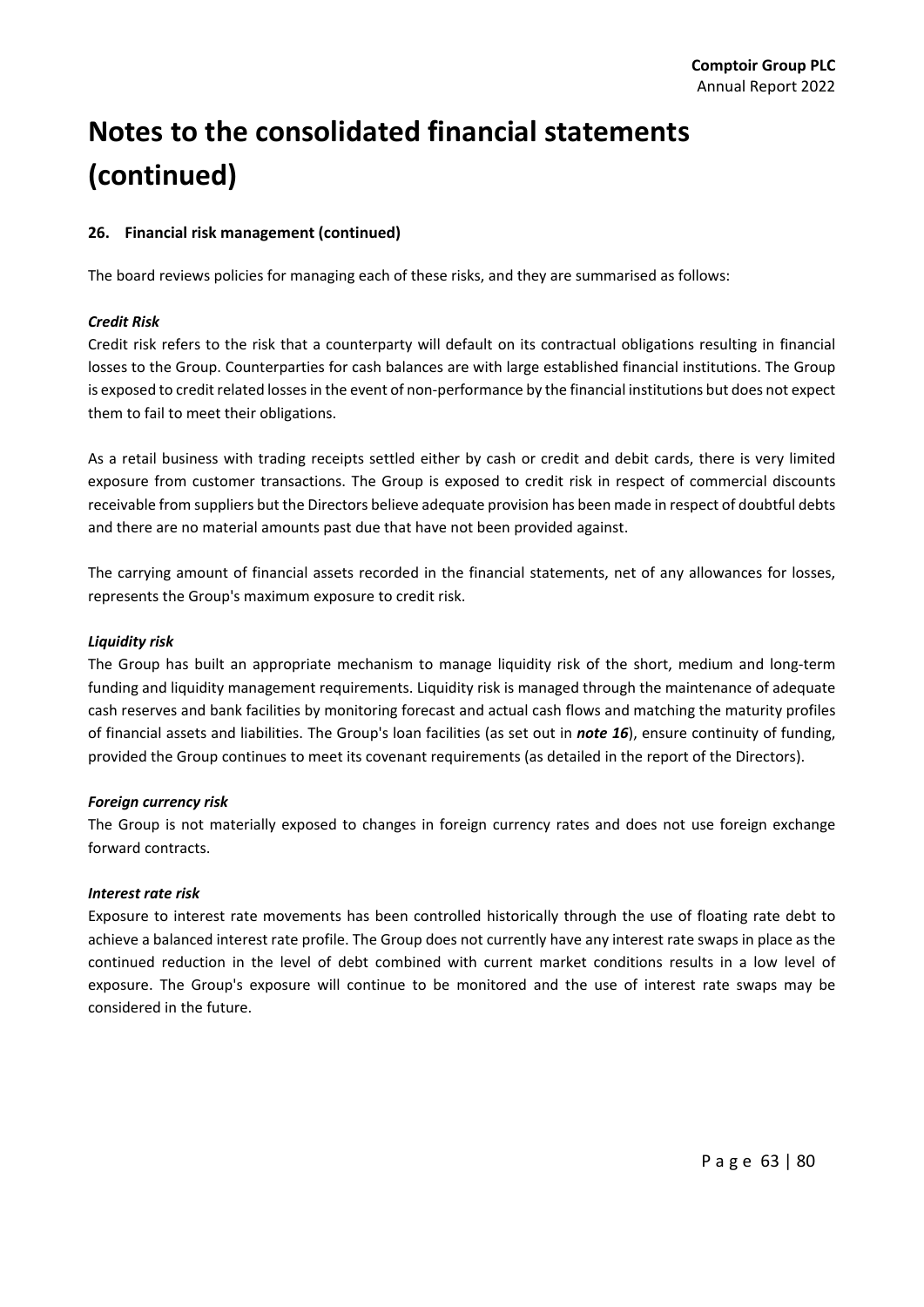#### **26. Financial risk management (continued)**

#### *Investment risk*

Investment risk includes investing in companies that may not perform as expected. The Group's investment criteria focus on the quality of the business and the management team of the target company, market potential and the ability of the investment to attain the returns required within the time horizon set for the investment. Due diligence is undertaken on each investment. The Group regularly reviews the investments in order to monitor the level of risk and mitigate exposure where appropriate.

#### **27. Lease commitments**

The Group has leases assets including 25 restaurants and one head office location within the United Kingdom. The Group has elected to not take the practical expedient for short term and low values leases, therefore all leases have been included. The remaining lease terms range from less than one year to 21 years with an average remaining lease term of 8 years.

Information about leases for which the Group is a lessee is presented below:

| Net book value of right of use assets | 2 January     | 31 December   |
|---------------------------------------|---------------|---------------|
|                                       | 2022          | 2020          |
|                                       | £             | £             |
| Balance at 1 January                  | 17,596,744    | 23,951,079    |
| <b>Additions</b>                      | 961,807       |               |
| Depreciation chage                    | (2, 286, 551) | (2,650,381)   |
| Impairment charge                     | (70, 101)     | (2,532,866)   |
| <b>Modifications</b>                  | (241, 519)    | (1, 171, 088) |
|                                       | 15,960,380    | 17,596,744    |

|                                                         | 2 January      | 31 December    |
|---------------------------------------------------------|----------------|----------------|
| Maturity analysis - contractual undiscounted cash flows | 2022           | 2020           |
|                                                         |                |                |
| Within one year                                         | (3, 108, 285)  | (3,207,583)    |
| More than one year                                      | (21,746,711)   | (24, 723, 329) |
|                                                         | (24, 854, 995) | (27, 930, 912) |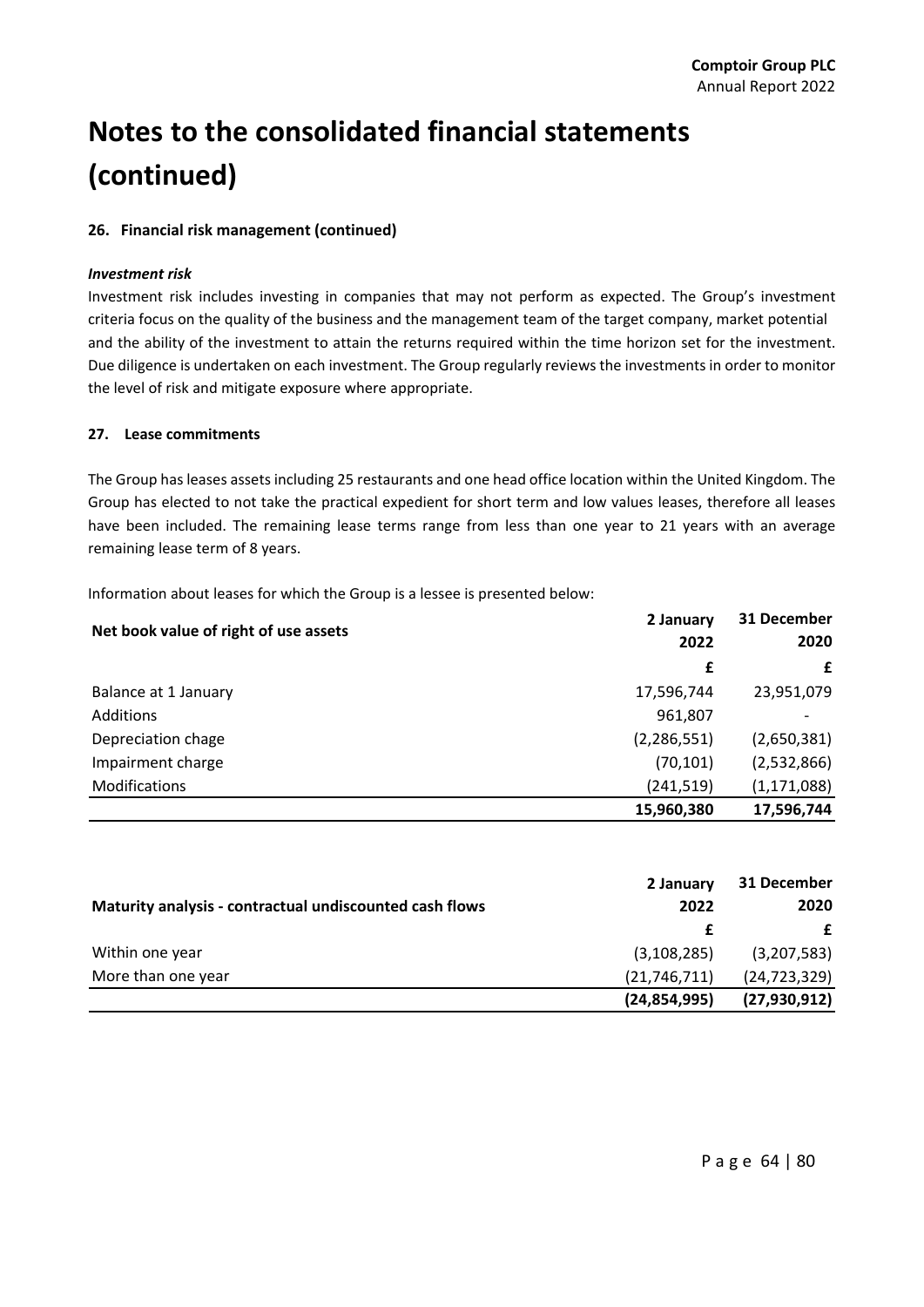#### **27. Lease commitments (continued)**

|                                                                   | 2 January      | 31 December    |
|-------------------------------------------------------------------|----------------|----------------|
| Lease liabilities included in the statement of financial position | 2022           | 2020           |
|                                                                   | £              | £              |
| Current                                                           | (2,387,104)    | (2,443,198)    |
| Non-current                                                       | (17, 995, 233) | (20, 161, 543) |
|                                                                   | (20, 382, 337) | (22, 604, 741) |
|                                                                   |                |                |
|                                                                   | 2 January      | 31 December    |
| Amounts charged/(credited) in profit or loss                      | 2022           | 2020           |
|                                                                   | £              | £              |
| Interest on lease liabilities                                     | 801,037        | 904,632        |
| Expenses relating to variable lease payments                      | 613,531        | 185,456        |
| Rent concessions                                                  | (1, 284, 744)  | (982,209)      |
| Lease modifications                                               | (444,359)      | (340,494)      |
|                                                                   | (314, 535)     | (232, 616)     |

Some site leases contained clauses on variable lease payments where additional lease payments may be required dependant on the revenue being generated at that particular site. Variable lease payments ranged from 9% ‐15% of revenue in excess of the existing base rent per the respective lease agreements.

|                                              | 2 January | 31 December |
|----------------------------------------------|-----------|-------------|
| Amounts recognised in statement of cash flow | 2022      | 2020        |
|                                              | Æ.        | £           |
| Total cash outflow for leases                | 2.014.626 | 2,458,474   |
|                                              | 2,014,626 | 2,458,474   |

#### **28. Contingent liabilities**

The Group had no contingent liabilities at 2 January 2022 or 31 December 2020.

#### **29. Capital commitments**

The Group had no capital commitments of at 2 January 2022 or 31 December 2020.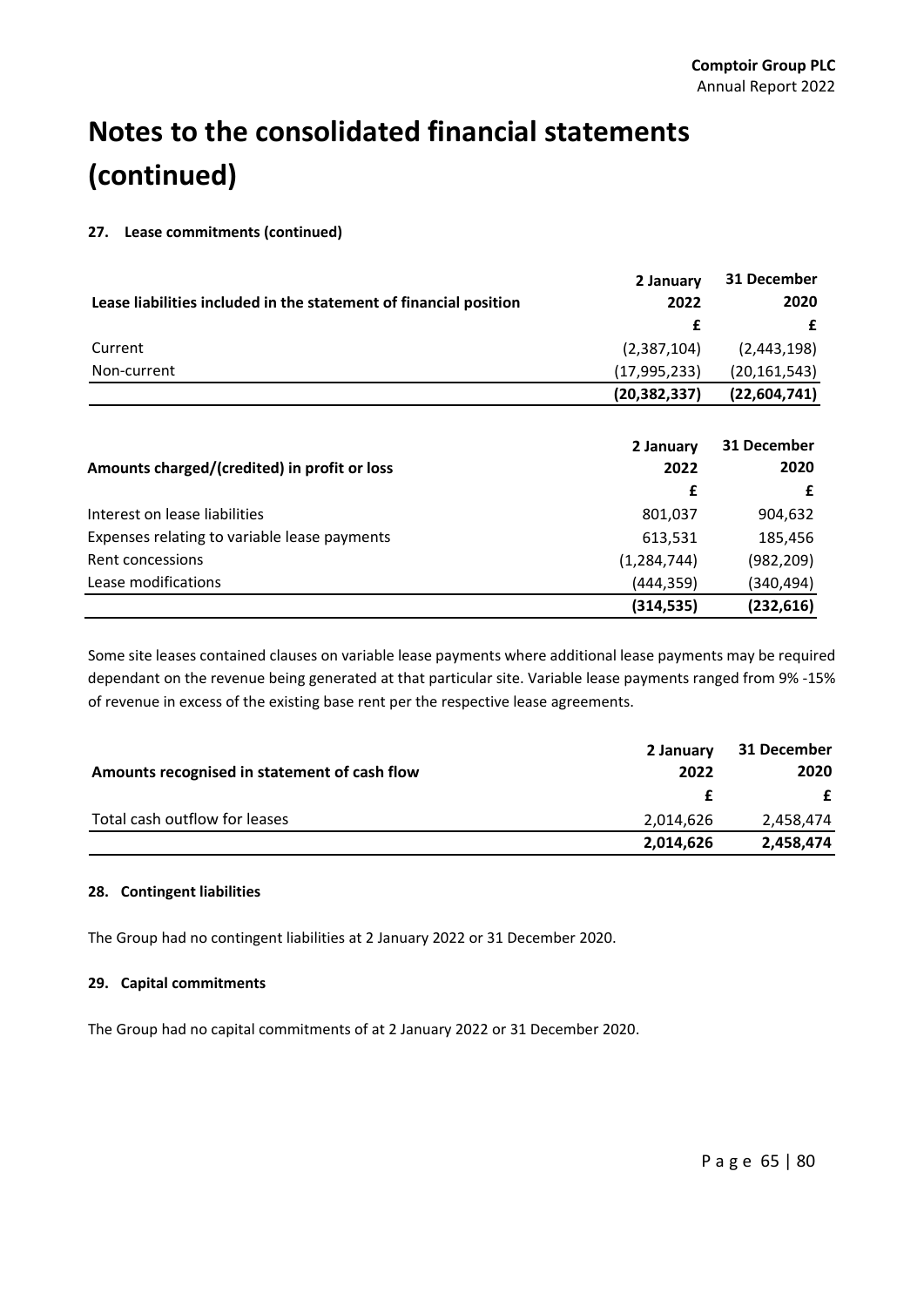#### **30. Related party transactions**

Remuneration in respect of key management personnel, defined as the Directors for this purpose, is disclosed in note 6. Further information concerning the Directors' remuneration is provided in the Directors' remuneration report. During the year, the Group paid fees to the following related parties:

|          | Remuneration | Pension | Total   |  |
|----------|--------------|---------|---------|--|
|          |              |         |         |  |
| P Hanna  | 59,688       | 803     | 60,491  |  |
| M Kitous | 37,184       | 948     | 38,132  |  |
| L Kitous | 20,682       | 313     | 20,995  |  |
|          | 117,555      | 2,064   | 119,619 |  |

During the year, the Group also paid fees of £41,250 (2020: £26,250) to Messrs Gerald Edelman, a firm in which director R Kleiner is a partner. The fees were paid in relation to accountancy and corporate finance services provided to the Group.

#### **31. Subsequent events**

Subsequent to the year end, from 3 January 2022 we have traded with all sites open subject to government restrictions. On 26 January 2022, all restrictions were lifted and the Group was fully operational across all sites.

#### **32. Ultimate controlling party**

The Company has a number of shareholders and is not under the control of any one person or ultimate controlling party.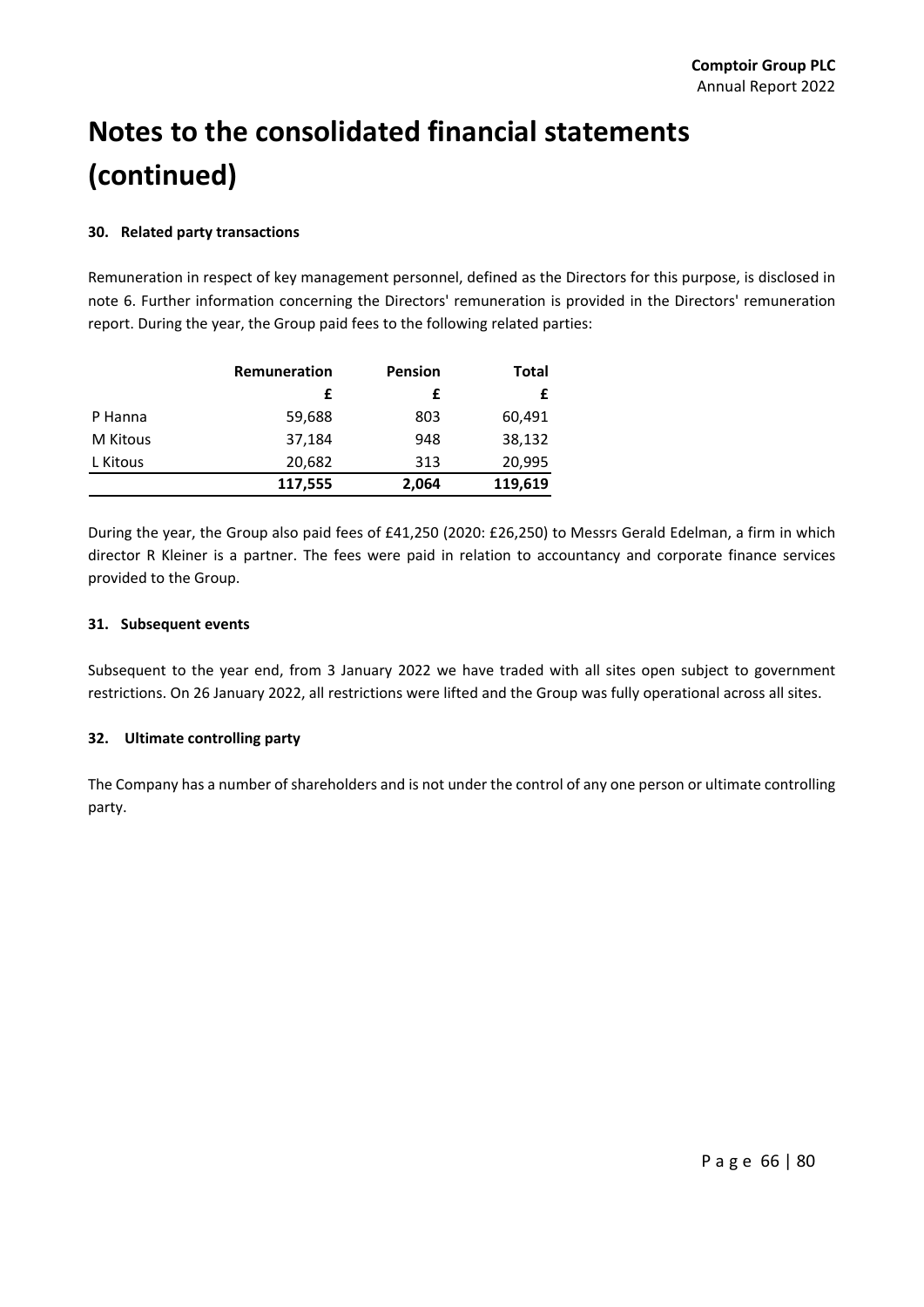### **Parent Company accounts (under UK GAAP)**

### *Company balance sheet as at 2 January 2022*

|                                                           | <b>Notes</b> | 2 January      | 31 December    |
|-----------------------------------------------------------|--------------|----------------|----------------|
|                                                           |              | 2022<br>£      | 2020<br>£      |
| <b>Fixed assets</b>                                       |              |                |                |
| Property, plant and equipment                             | iii          | 11,749         | 13,404         |
| Intangible assets                                         | iv           | 42,110         | 51,106         |
| Investments                                               | V            | 131,102        | 98,666         |
|                                                           |              | 184,961        | 163,176        |
| <b>Current assets</b>                                     |              |                |                |
| Debtors                                                   | vi           | 4,178,022      | 2,078,363      |
| Cash and cash equivalents                                 |              | 517,285        | 2,684,626      |
|                                                           |              | 4,695,307      | 4,762,989      |
|                                                           |              |                |                |
| <b>Total assets</b>                                       |              | 4,880,268      | 4,926,165      |
| <b>Liabilities</b>                                        |              |                |                |
| <b>Current liabilities</b>                                |              |                |                |
| Creditors                                                 | vii          | (1, 197, 993)  | (1,046,463)    |
| <b>Borrowings</b>                                         | viii         | (600,000)      | (250,000)      |
|                                                           |              | (1,797,993)    | (1, 296, 463)  |
| <b>Non-current liabilities</b>                            |              |                |                |
| <b>Borrowings</b>                                         | viii         | (2,200,000)    | (2,750,000)    |
|                                                           |              |                |                |
| <b>Provisions for liabilities</b>                         | iх           | (1,070)        | (825)          |
| <b>Total liabilities</b>                                  |              | (3,999,063)    | (4,047,288)    |
| <b>Net assets</b>                                         |              | 881,205        | 878,877        |
| <b>Equity</b>                                             |              |                |                |
| Share capital                                             | x            | 1,226,667      | 1,226,667      |
| Share premium                                             | x            | 10,050,313     | 10,050,313     |
| Other reserves                                            | x            | 129,722        | 97,286         |
| Retained earnings                                         | x            | (10, 525, 497) | (10, 495, 389) |
| Total equity - attributable to equity shareholders of the |              |                |                |
| company                                                   |              | 881,205        | 878,877        |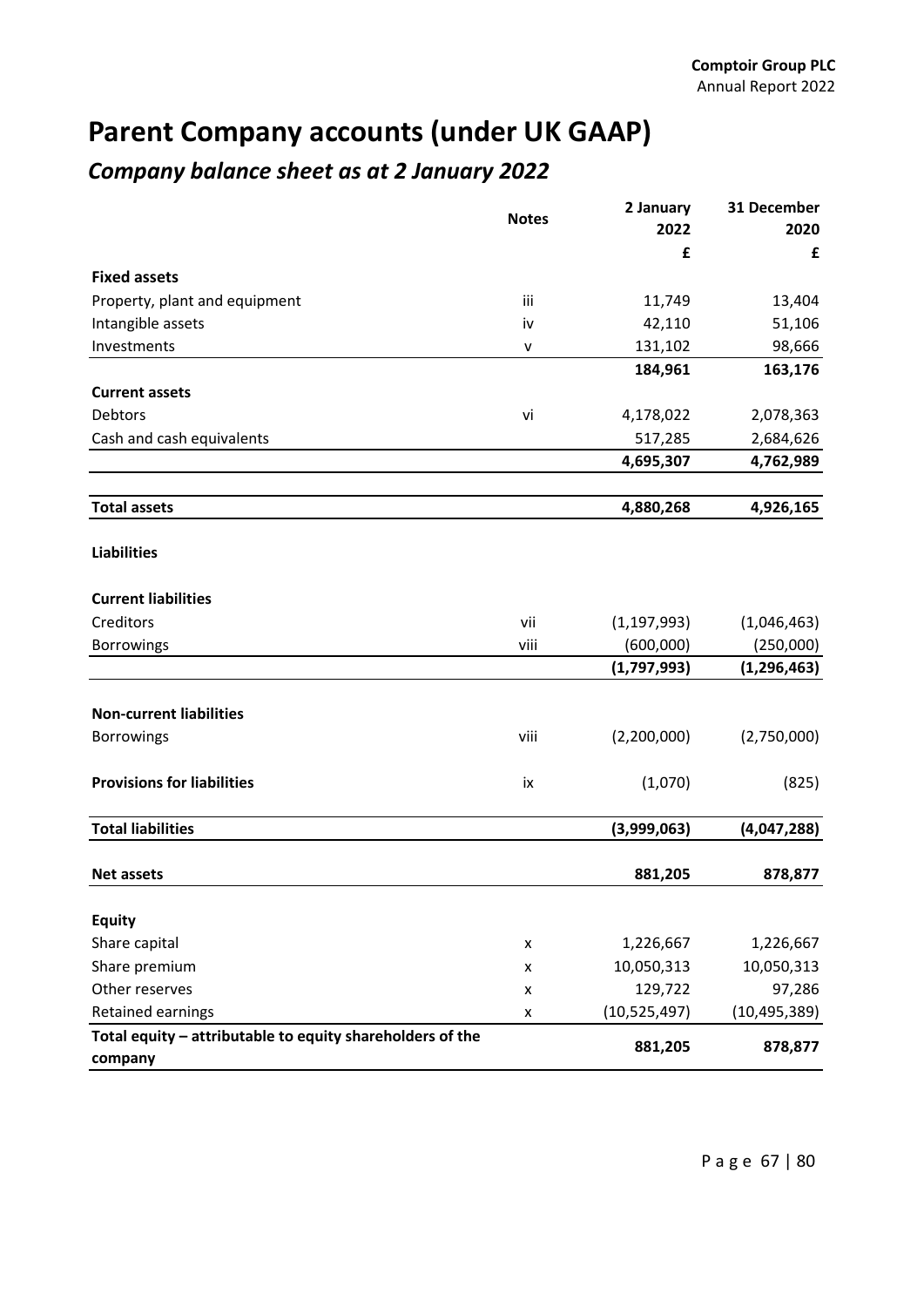### **Parent Company accounts (under UK GAAP)**

### *Company balance sheet as at 2 January 2022 (continued)*

The financial statements of Comptoir Group Plc (company registration number 07741283) were approved by the Board of Directors and authorised for issue on 27 May 2022 and were signed on its behalf by:

Chaker Hanna **Chief Executive Director**

Page 68 | 80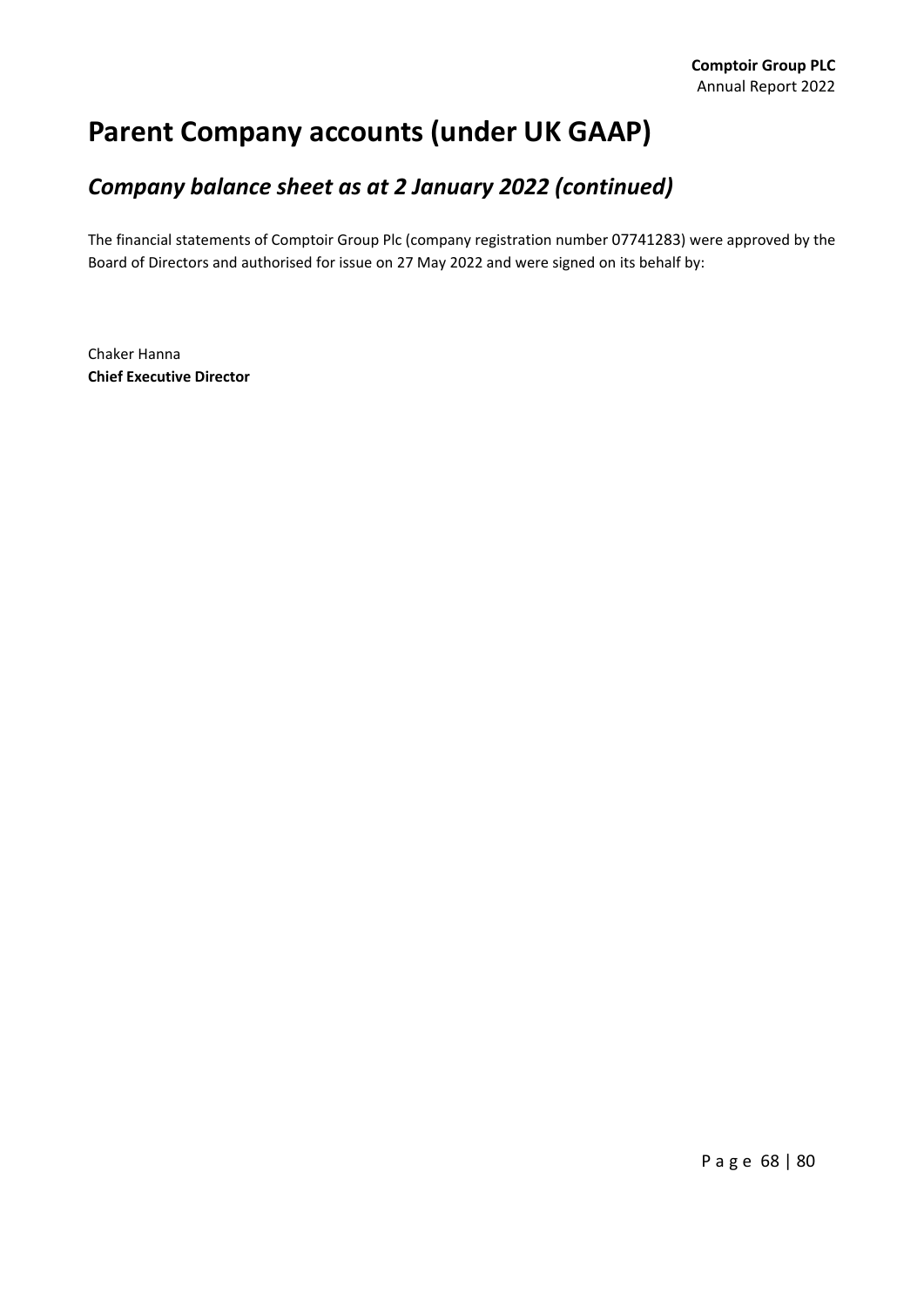### **Company financial statements – under UK GAAP**

### *Accounting policies and basis of preparation*

#### **Basis of accounting**

The financial statements for the Company have been prepared under FRS 102 'The Financial Reporting Standard applicable in the UK and Republic of Ireland' (FRS 102") and the requirements of the Companies Act 2006. The Group financial statements have been prepared under International Accounting Standards and are shown separately. The Company financial statements have been prepared under the historical cost convention in accordance with applicable UK accounting standards and on the going concern basis.

#### **Going concern**

The Board of Directors have, at the time of approving the financial statements, a reasonable expectation that the Company has adequate resources to continue in operational existence for the foreseeable future. More details on the going concern uncertainties are discussed in the going concern note in the Principal Accounting Policies for the Consolidated Financial Statements. Thus, the Board continues to adopt the going concern basis of accounting in preparing the financial statements.

#### **Dividends**

Equity dividends are recognised when they become legally payable. Interim dividends are recognised when paid. Final equity dividends are recognised when approved by the shareholders at an annual general meeting.

#### **Investments in subsidiaries**

The consolidated financial statements incorporate the financial statements of the Company and entities controlled by the Group (its subsidiaries).

The results of subsidiaries acquired or disposed of during the year are included in total comprehensive income from the effective date of acquisition and up to the effective date of disposal, as appropriate using accounting policies consistent with those of the parent. All intra‐group transactions, balances, income and expenses are eliminated in full on consolidation.

Investments are valued at cost less any provision for impairment.

#### **Intangible assets – Goodwill**

Goodwill is the difference between amounts paid on the acquisition of a business and the fair value of the identifiable assets and liabilities. It is amortised to the income statement over its economic life, which is estimated to be ten years from the date of acquisition.

#### **Share‐based payment transactions**

The share options have been accounted for as an expense in the Company in which the employees are employed, using a valuation based on the Black‐Scholes model.

An increase in the investment held by the Company in the subsidiary in which the employees are employed, with a corresponding increase in equity, is recognised in the accounts of the Company. Information in respect of the Company's share‐based payment schemes is provided in Note 22 to the consolidated financial statements.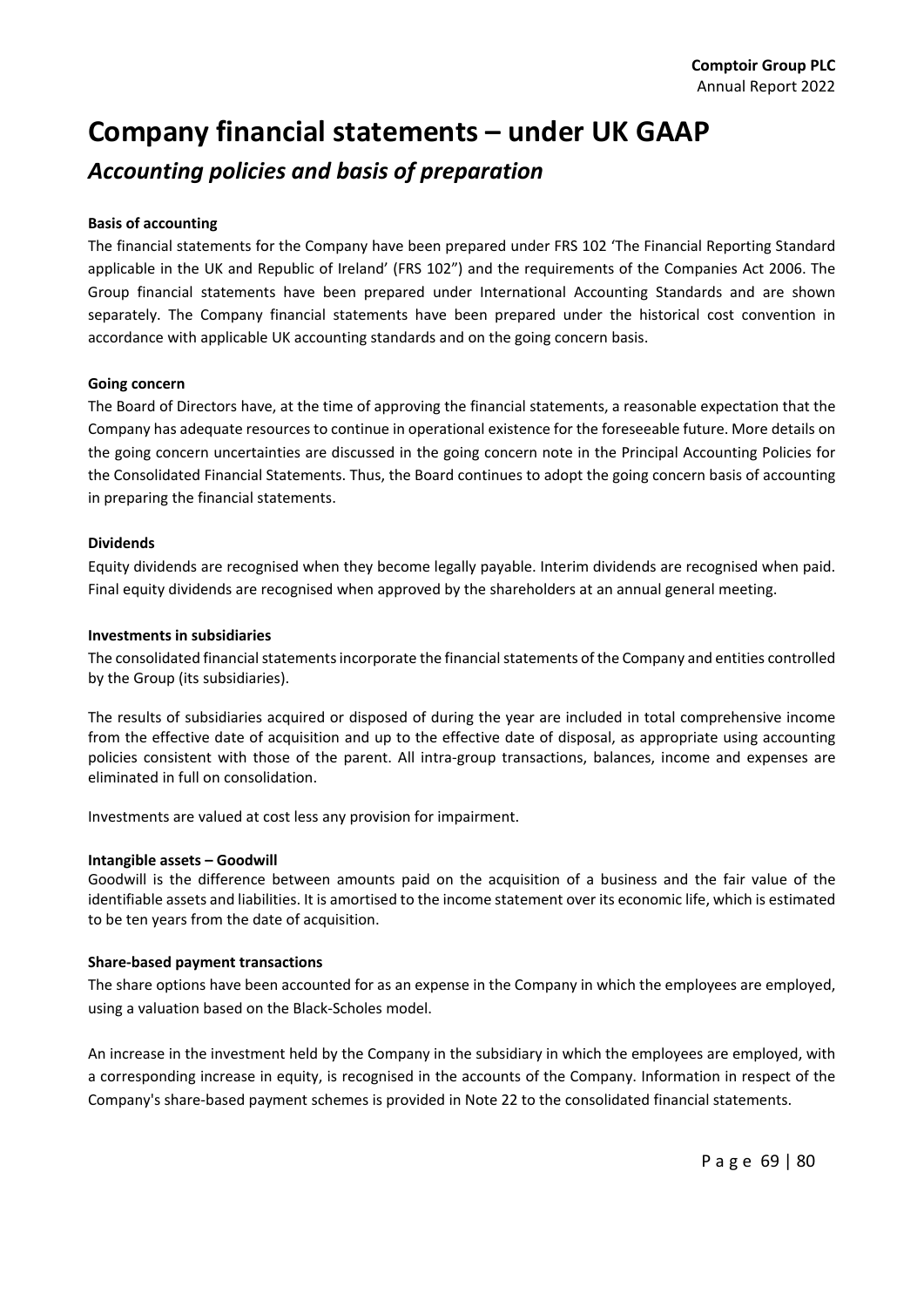# **Company financial statements – under UK GAAP** *Accounting policies and basis of preparation (continued)*

The value is accounted for as a capital contribution in relevant Group subsidiaries that employ the staff members to whom awards of share options have been made.

### **Reserves**

The Company's reserves are as follows:

- Called up share capital represents the nominal value of the shares issued.
- Share premium represents amounts paid in excess of the nominal value of shares.
- Other reserves represent share‐based payment charges recognised in equity, and;
- Retained earnings represents cumulative profits or losses, net of dividends paid and other adjustments.

### **i) Profit attributable to members of the holding company**

As permitted by section 408 of the Companies Act 2006, a separate profit and loss account has not been presented for the holding company. During the year the Company recorded a loss of £30,108 (2020: £12,447,681) Remuneration of the auditor is borne by a subsidiary undertaking, Timerest Limited.

#### **ii) Employee costs and numbers**

The Company has no employees. All Group employees and Directors' remuneration are disclosed within the Group's consolidated financial statements.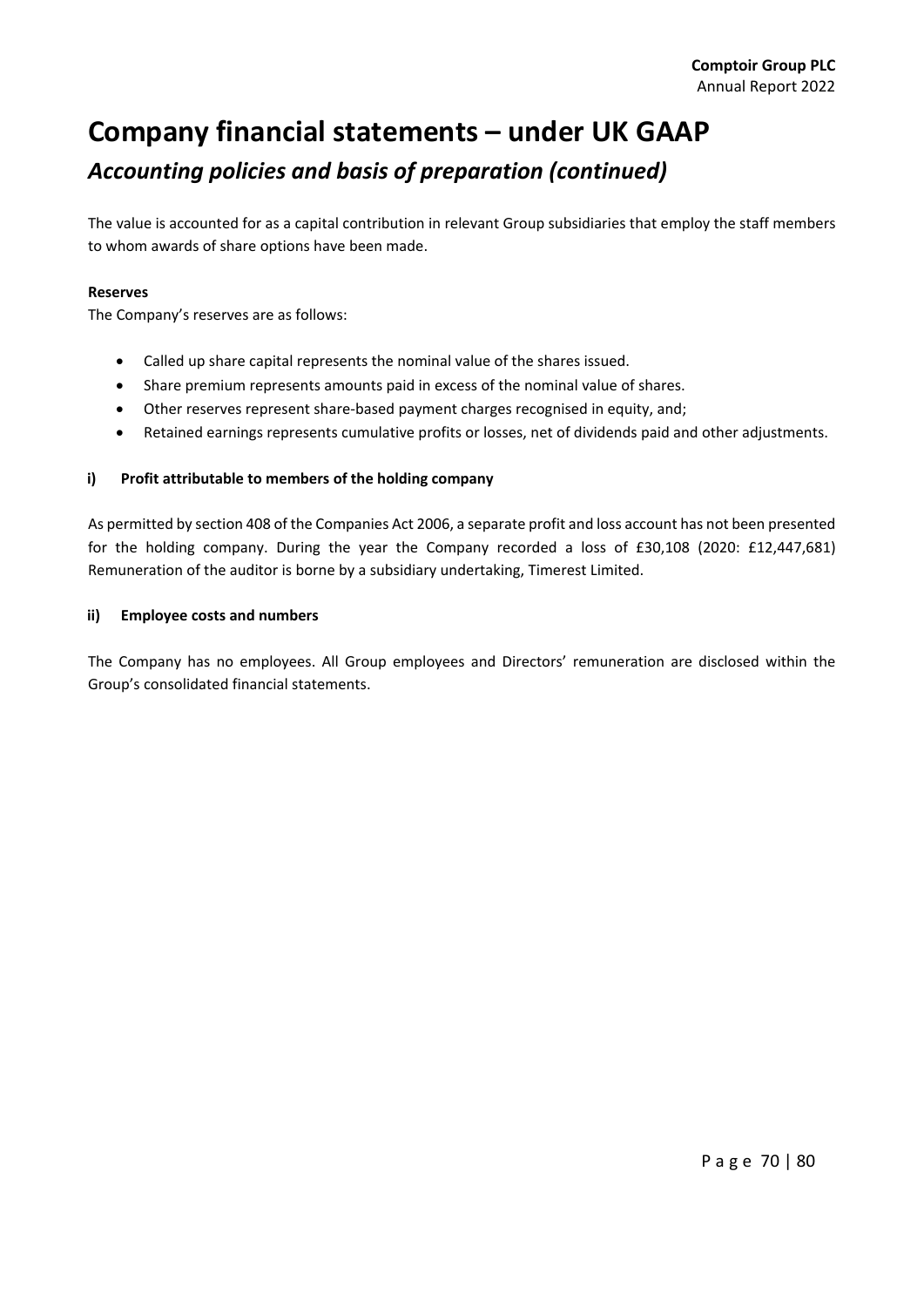## *Notes to the financial statements (continued)*

### **iii) Property, plant and equipment**

|                                       | Leasehold<br>Land and<br>buildings | <b>Plant and</b><br>machinery | Fixture,<br>fittings &<br>equipment | <b>Total</b> |  |
|---------------------------------------|------------------------------------|-------------------------------|-------------------------------------|--------------|--|
|                                       | £                                  | £                             | £                                   | £            |  |
| Cost                                  |                                    |                               |                                     |              |  |
| At 1 January 2020                     | 11,290                             | 26,655                        | 5,555                               | 43,500       |  |
| Additions                             |                                    |                               |                                     |              |  |
| At 31 December 2020                   | 11,290                             | 26,655                        | 5,555                               | 43,500       |  |
|                                       |                                    |                               |                                     |              |  |
| <b>Accumulated depreciation and</b>   |                                    |                               |                                     |              |  |
| impairment                            |                                    |                               |                                     |              |  |
| At 1 January 2020                     | (11, 290)                          | (15, 486)                     | (2, 447)                            | (29, 223)    |  |
| Depreciation during the year          | ÷,                                 | (718)                         | (155)                               | (873)        |  |
| At 31 December 2020                   | (11, 290)                          | (16, 204)                     | (2,602)                             | (30,096)     |  |
|                                       |                                    |                               |                                     |              |  |
| Net Book Value as at 31 December 2019 | $\blacksquare$                     | 11,169                        | 3,108                               | 14,277       |  |
| Net Book Value as at 31 December 2020 |                                    | 10,451                        | 2,953                               | 13,404       |  |
|                                       |                                    |                               |                                     |              |  |
| Cost                                  |                                    |                               |                                     |              |  |
| At 1 January 2021                     | 11,290                             | 26,655                        | 5,555                               | 43,500       |  |
| Additions                             |                                    |                               |                                     |              |  |
| At 2 January 2022                     | 11,290                             | 26,655                        | 5,555                               | 43,500       |  |
|                                       |                                    |                               |                                     |              |  |
| <b>Accumulated depreciation and</b>   |                                    |                               |                                     |              |  |
| impairment                            |                                    |                               |                                     |              |  |
| At 1 January 2021                     | (11, 290)                          | (16, 204)                     | (2,602)                             | (30,096)     |  |
| Depreciation during the year          |                                    | (1, 381)                      | (274)                               | (1,655)      |  |
| At 2 January 2022                     | (11, 290)                          | (17, 585)                     | (2,876)                             | (31, 751)    |  |
|                                       |                                    |                               |                                     |              |  |
| Net Book Value as at 31 December 2020 |                                    | 10,451                        | 2,953                               | 13,404       |  |
| Net Book Value as at 2 January 2022   | -                                  | 9,070                         | 2,679                               | 11,749       |  |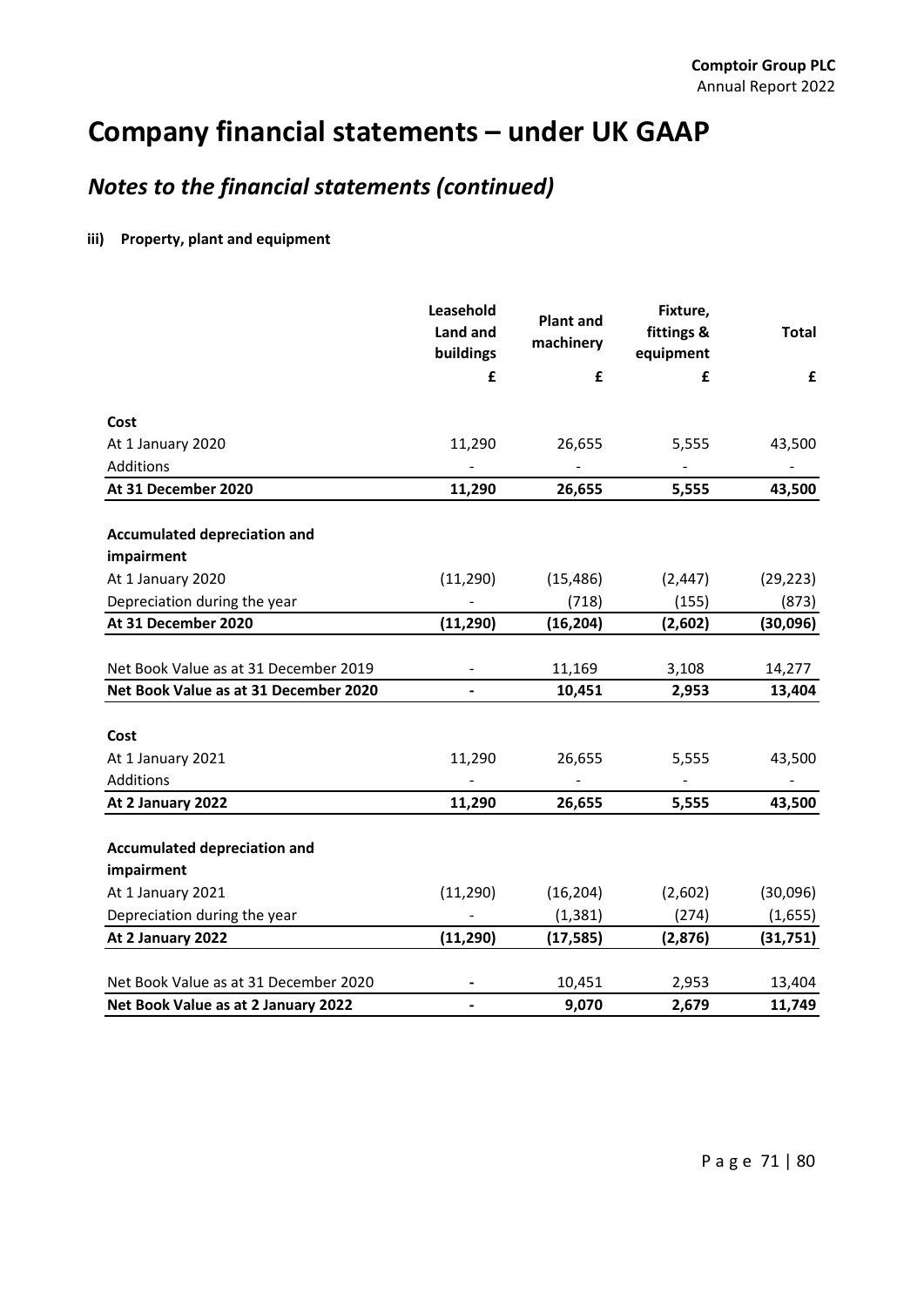### *Notes to the accounts (continued)*

### **iv) Intangible assets**

| Goodwill                                | <b>Total</b><br>£ |
|-----------------------------------------|-------------------|
|                                         |                   |
| Cost                                    |                   |
| At 1 January 2020                       | 89,961            |
| Additions during the year               |                   |
| At 31 December 2020                     | 89,961            |
| Accumulated amortisation and impairment |                   |
| At 1 January 2020                       | (29, 859)         |
| Amortisation during the year            | (8,996)           |
| Impairment during the year              |                   |
| At 31 December 2020                     | (38, 855)         |
|                                         |                   |
| Net Book Value as at 31 December 2019   | 60,102            |
| Net Book Value as at 31 December 2020   | 51,106            |
|                                         |                   |
| Cost                                    |                   |
|                                         | 89,961            |
| At 1 January 2021                       |                   |
| Additions during the year               |                   |
| At 2 January 2022                       | 89,961            |
| Accumulated amortisation and impairment |                   |
| At 1 January 2021                       | (38, 855)         |
| Amortisation during the year            | (8,996)           |
| Impairment during the year              |                   |
| At 2 January 2022                       | (47, 851)         |
|                                         |                   |
| Net Book Value as at 31 December 2020   | 51,106            |
| Net Book Value as at 2 January 2022     | 42,110            |

In accordance with FRS 102, goodwill arising on business combinations is amortised over the expected life of the asset and is subject to an impairment review annually if the life of the assets is indefinite or expected to be greater than 10 years, or more frequently if events or changes in circumstances indicate that it might be impaired. Therefore, goodwill arising on acquisition is monitored to compare the value in use to its carrying value. The intangible assets reported on the statement of financial position consists of goodwill arising on the acquisition on 14 December 2016 of the trade and assets of Agushia Limited.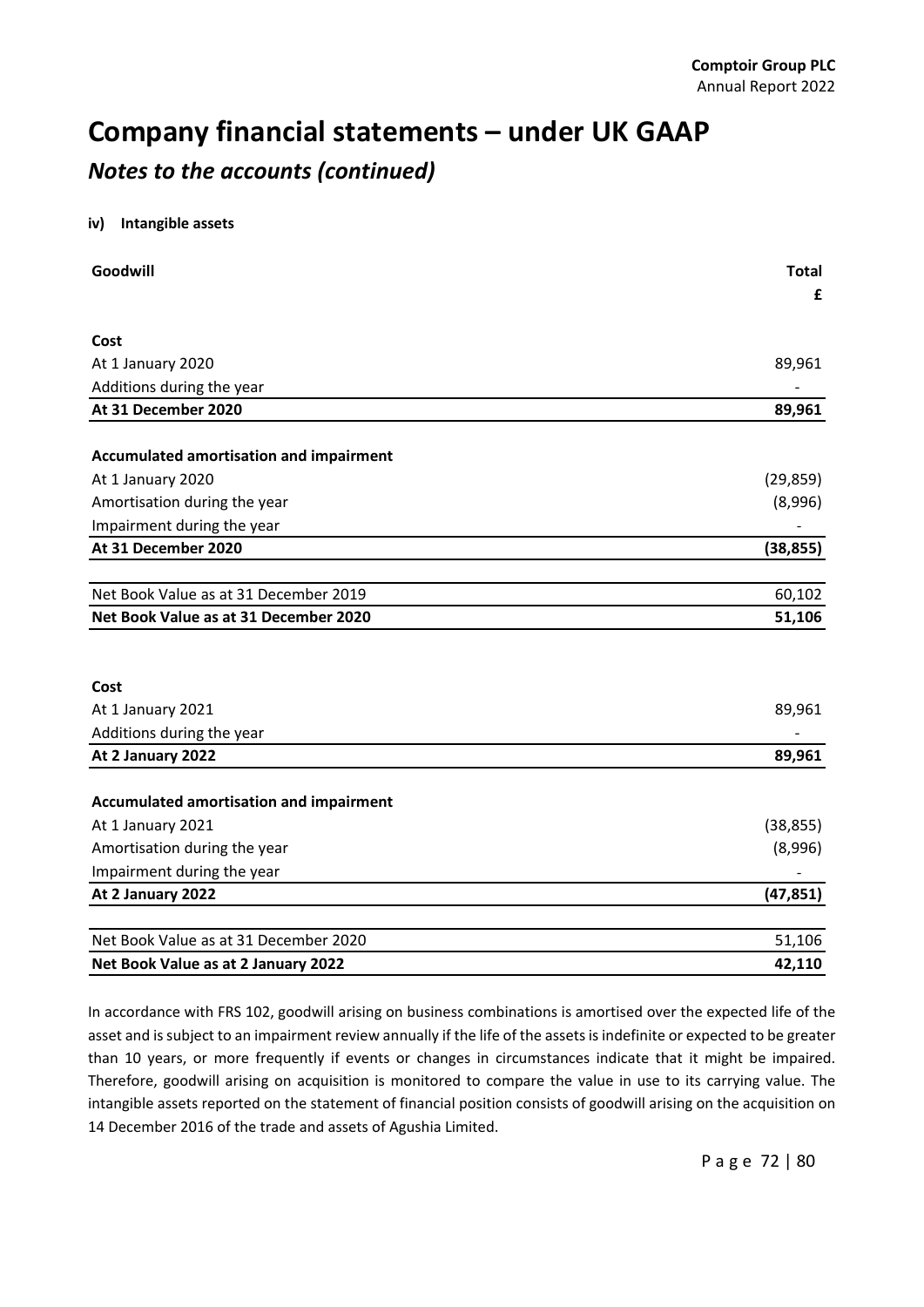## *Notes to the accounts (continued)*

### **v) Investments in subsidiary undertakings**

| £<br>£<br>£<br>Cost<br>At 31 December 2020<br>1,380<br>97,286<br>98,666<br>32,436<br>Share-based payment charge on new share scheme<br>32,436<br>1,380<br>129,722<br>131,102<br>At 2 January 2022<br><b>Amounts written off</b><br>31 December 2020<br>2 January 2022<br>Net book value at 31 December 2020<br>1,380<br>97,286<br>98,666<br>Net book value at 2 January 2022<br>1,380<br>129,722<br>131,102<br><b>Debtors</b><br>2 January 2022<br>31 December<br>2020<br>£<br>£<br>Other debtors<br>4,339<br>90<br>Amounts receivable from group undertakings<br>4,171,566<br>2,078,000<br>4,175,905<br>2,078,090<br><b>Total</b><br>Amounts falling due after more than one year:<br>Deferred tax asset<br>2,117<br>273<br>4,178,022<br>2,078,363<br><b>Total</b><br>2 January 2022<br>31 December<br>2020<br>£<br>£<br>Amounts due to group undertakings<br>527,105<br>528,475<br>Other creditors<br>670,888<br><b>Total</b><br>1,197,993<br>1,046,463 |                | <b>Shares</b> | Loans and<br>other | <b>Total</b> |
|-----------------------------------------------------------------------------------------------------------------------------------------------------------------------------------------------------------------------------------------------------------------------------------------------------------------------------------------------------------------------------------------------------------------------------------------------------------------------------------------------------------------------------------------------------------------------------------------------------------------------------------------------------------------------------------------------------------------------------------------------------------------------------------------------------------------------------------------------------------------------------------------------------------------------------------------------------------|----------------|---------------|--------------------|--------------|
| 517,988                                                                                                                                                                                                                                                                                                                                                                                                                                                                                                                                                                                                                                                                                                                                                                                                                                                                                                                                                   |                |               |                    |              |
|                                                                                                                                                                                                                                                                                                                                                                                                                                                                                                                                                                                                                                                                                                                                                                                                                                                                                                                                                           |                |               |                    |              |
|                                                                                                                                                                                                                                                                                                                                                                                                                                                                                                                                                                                                                                                                                                                                                                                                                                                                                                                                                           |                |               |                    |              |
|                                                                                                                                                                                                                                                                                                                                                                                                                                                                                                                                                                                                                                                                                                                                                                                                                                                                                                                                                           |                |               |                    |              |
|                                                                                                                                                                                                                                                                                                                                                                                                                                                                                                                                                                                                                                                                                                                                                                                                                                                                                                                                                           |                |               |                    |              |
|                                                                                                                                                                                                                                                                                                                                                                                                                                                                                                                                                                                                                                                                                                                                                                                                                                                                                                                                                           |                |               |                    |              |
|                                                                                                                                                                                                                                                                                                                                                                                                                                                                                                                                                                                                                                                                                                                                                                                                                                                                                                                                                           |                |               |                    |              |
|                                                                                                                                                                                                                                                                                                                                                                                                                                                                                                                                                                                                                                                                                                                                                                                                                                                                                                                                                           |                |               |                    |              |
|                                                                                                                                                                                                                                                                                                                                                                                                                                                                                                                                                                                                                                                                                                                                                                                                                                                                                                                                                           |                |               |                    |              |
|                                                                                                                                                                                                                                                                                                                                                                                                                                                                                                                                                                                                                                                                                                                                                                                                                                                                                                                                                           |                |               |                    |              |
|                                                                                                                                                                                                                                                                                                                                                                                                                                                                                                                                                                                                                                                                                                                                                                                                                                                                                                                                                           |                |               |                    |              |
|                                                                                                                                                                                                                                                                                                                                                                                                                                                                                                                                                                                                                                                                                                                                                                                                                                                                                                                                                           | vi)            |               |                    |              |
|                                                                                                                                                                                                                                                                                                                                                                                                                                                                                                                                                                                                                                                                                                                                                                                                                                                                                                                                                           |                |               |                    |              |
|                                                                                                                                                                                                                                                                                                                                                                                                                                                                                                                                                                                                                                                                                                                                                                                                                                                                                                                                                           |                |               |                    |              |
|                                                                                                                                                                                                                                                                                                                                                                                                                                                                                                                                                                                                                                                                                                                                                                                                                                                                                                                                                           |                |               |                    |              |
|                                                                                                                                                                                                                                                                                                                                                                                                                                                                                                                                                                                                                                                                                                                                                                                                                                                                                                                                                           |                |               |                    |              |
|                                                                                                                                                                                                                                                                                                                                                                                                                                                                                                                                                                                                                                                                                                                                                                                                                                                                                                                                                           |                |               |                    |              |
|                                                                                                                                                                                                                                                                                                                                                                                                                                                                                                                                                                                                                                                                                                                                                                                                                                                                                                                                                           |                |               |                    |              |
|                                                                                                                                                                                                                                                                                                                                                                                                                                                                                                                                                                                                                                                                                                                                                                                                                                                                                                                                                           |                |               |                    |              |
|                                                                                                                                                                                                                                                                                                                                                                                                                                                                                                                                                                                                                                                                                                                                                                                                                                                                                                                                                           |                |               |                    |              |
|                                                                                                                                                                                                                                                                                                                                                                                                                                                                                                                                                                                                                                                                                                                                                                                                                                                                                                                                                           |                |               |                    |              |
|                                                                                                                                                                                                                                                                                                                                                                                                                                                                                                                                                                                                                                                                                                                                                                                                                                                                                                                                                           |                |               |                    |              |
|                                                                                                                                                                                                                                                                                                                                                                                                                                                                                                                                                                                                                                                                                                                                                                                                                                                                                                                                                           | vii) Creditors |               |                    |              |
|                                                                                                                                                                                                                                                                                                                                                                                                                                                                                                                                                                                                                                                                                                                                                                                                                                                                                                                                                           |                |               |                    |              |
|                                                                                                                                                                                                                                                                                                                                                                                                                                                                                                                                                                                                                                                                                                                                                                                                                                                                                                                                                           |                |               |                    |              |
|                                                                                                                                                                                                                                                                                                                                                                                                                                                                                                                                                                                                                                                                                                                                                                                                                                                                                                                                                           |                |               |                    |              |
|                                                                                                                                                                                                                                                                                                                                                                                                                                                                                                                                                                                                                                                                                                                                                                                                                                                                                                                                                           |                |               |                    |              |
|                                                                                                                                                                                                                                                                                                                                                                                                                                                                                                                                                                                                                                                                                                                                                                                                                                                                                                                                                           |                |               |                    |              |
|                                                                                                                                                                                                                                                                                                                                                                                                                                                                                                                                                                                                                                                                                                                                                                                                                                                                                                                                                           |                |               |                    |              |

Page 73 | 80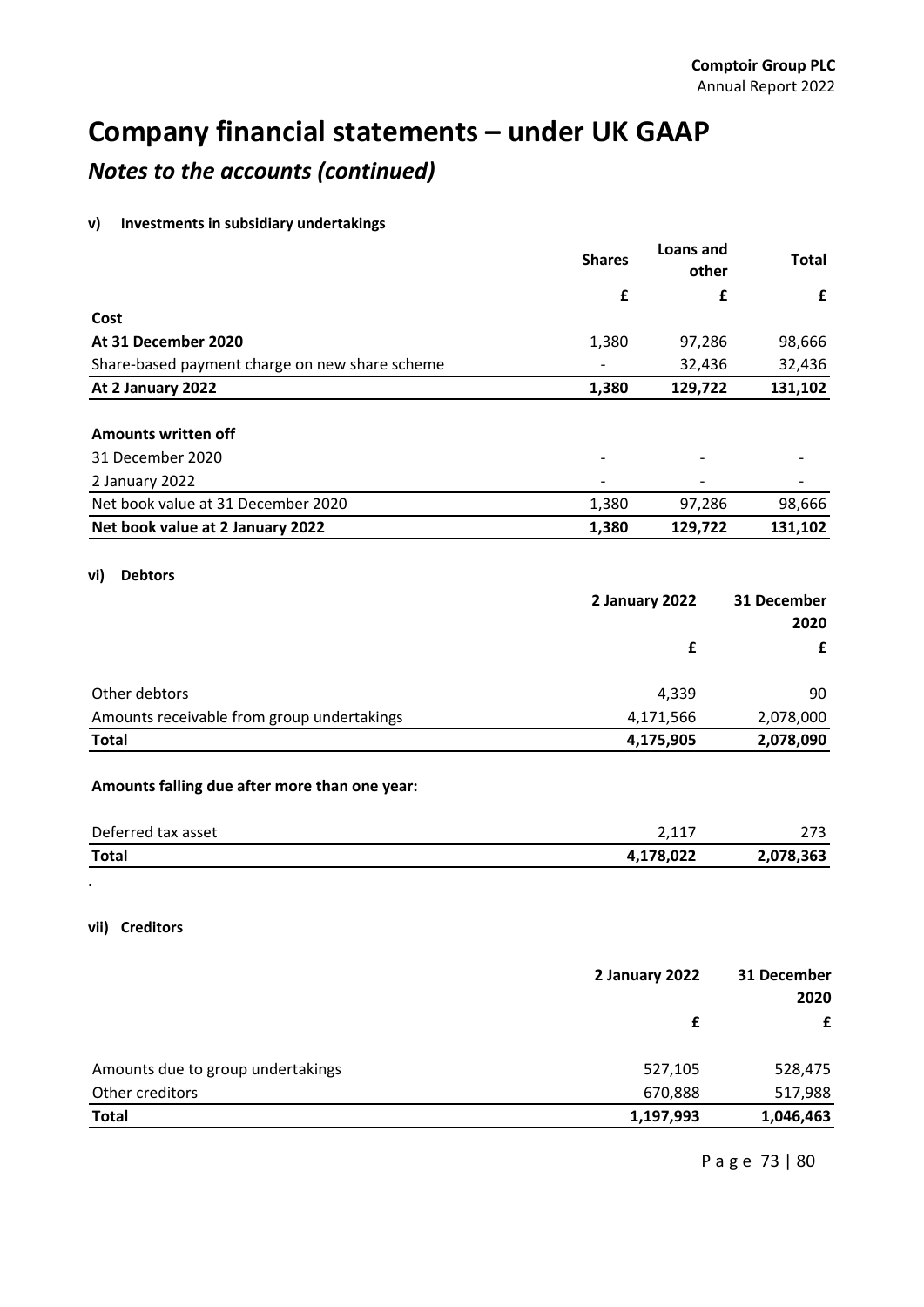## **Company financial statements – under UK GAAP** *Notes to the accounts (continued)*

**viii) Borrowings**

|         | £       |
|---------|---------|
| 600,000 | 250,000 |
| 600,000 | 250,000 |
|         |         |

#### **Amounts falling due after more than one year:**

| Bank loans (see below)  | 2,200,000 | 2,750,000 |
|-------------------------|-----------|-----------|
| <b>Total borrowings</b> | 2,200,000 | 2,750,000 |

The bank loan relates to a £3m Coronavirus Business Interruption Loan Scheme ("CBILS") loan.

The CBILS loan is secured by way of fixed charges over the assets of various Group companies. The CBIL loan of £3,000,000 represent amounts repayable within one year of £600,000 (2020: 250,000) and £2,200,000 (2020: £2,750,000) repayable in more than one year. The bank loan has a six‐year term with maturity date in 2026. The loan has an initial interest free period of 12 months followed by a rate of interest of 2.5% over the Bank base rate.

#### **ix) Provisions**

| Deferred tax recognised in balance sheet: | Total |
|-------------------------------------------|-------|
|                                           | £     |
| Deferred tax liabilities:                 |       |
| Brought forward                           | 825   |
| Charge/(credit) to profit or loss         | 245   |
| <b>Total</b>                              | 1,070 |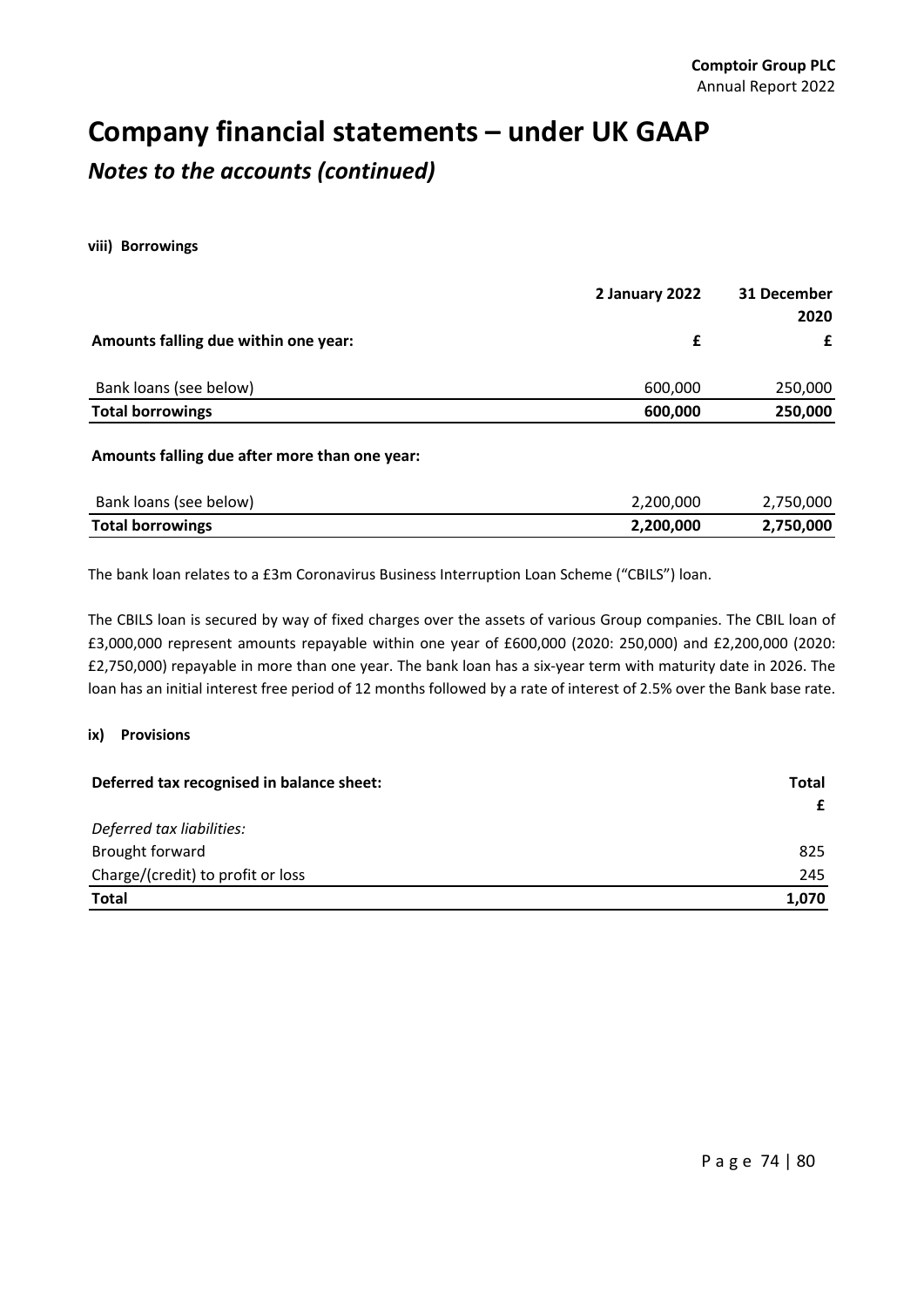### *Notes to the accounts (continued)*

### **x) Share capital and reserves**

|                                       | <b>Share capital</b> | <b>Share</b><br>premium | Other<br>reserves        | <b>Retained</b><br>earnings | <b>Total</b>   |
|---------------------------------------|----------------------|-------------------------|--------------------------|-----------------------------|----------------|
|                                       | £                    | £                       | £                        | £                           | £              |
| At 1 January 2020                     | 1,226,667            | 10,050,313              | 82,708                   | 1,952,314                   | 13,312,002     |
| Share-based payment charge            |                      |                         | 14,578                   |                             | 14,578         |
| Total comprehensive loss for the year |                      |                         | $\overline{\phantom{a}}$ | (12, 447, 703)              | (12, 447, 703) |
| At 31 December 2020                   | 1,226,667            | 10,050,313              | 97,286                   | (10, 495, 389)              | 878,877        |
|                                       |                      |                         |                          |                             |                |
| At 1 January 2021                     | 1,226,667            | 10,050,313              | 97,286                   | (10, 495, 389)              | 878,877        |
| Share-based payment charge            |                      |                         | 32,436                   |                             | 32,436         |
| Total comprehensive loss for the year |                      |                         |                          | (30,108)                    | (30, 108)      |
| At 2 January 2022                     | 1,226,667            | 10,050,313              | 129,722                  | (10,525,497)                | 881,205        |

### **xi) Contingent liabilities**

The Company had no contingent liabilities at 2 January 2022 or 31 December 2020.

### **xii) Capital commitments**

The Company had no capital commitments at 2 January 2022 or 31 December 2020.

### **xiii) Related party transactions**

The Company has taken advantage of the exemption in FRS 102 and has not disclosed transactions entered into between members of the Group.

### **xiv) Ultimate controlling party**

The Company has no ultimate controlling party.

#### **xv) Subsequent events**

Details of subsequent events relating to COVID‐19 are discussed in note 31 to the Group financial statements.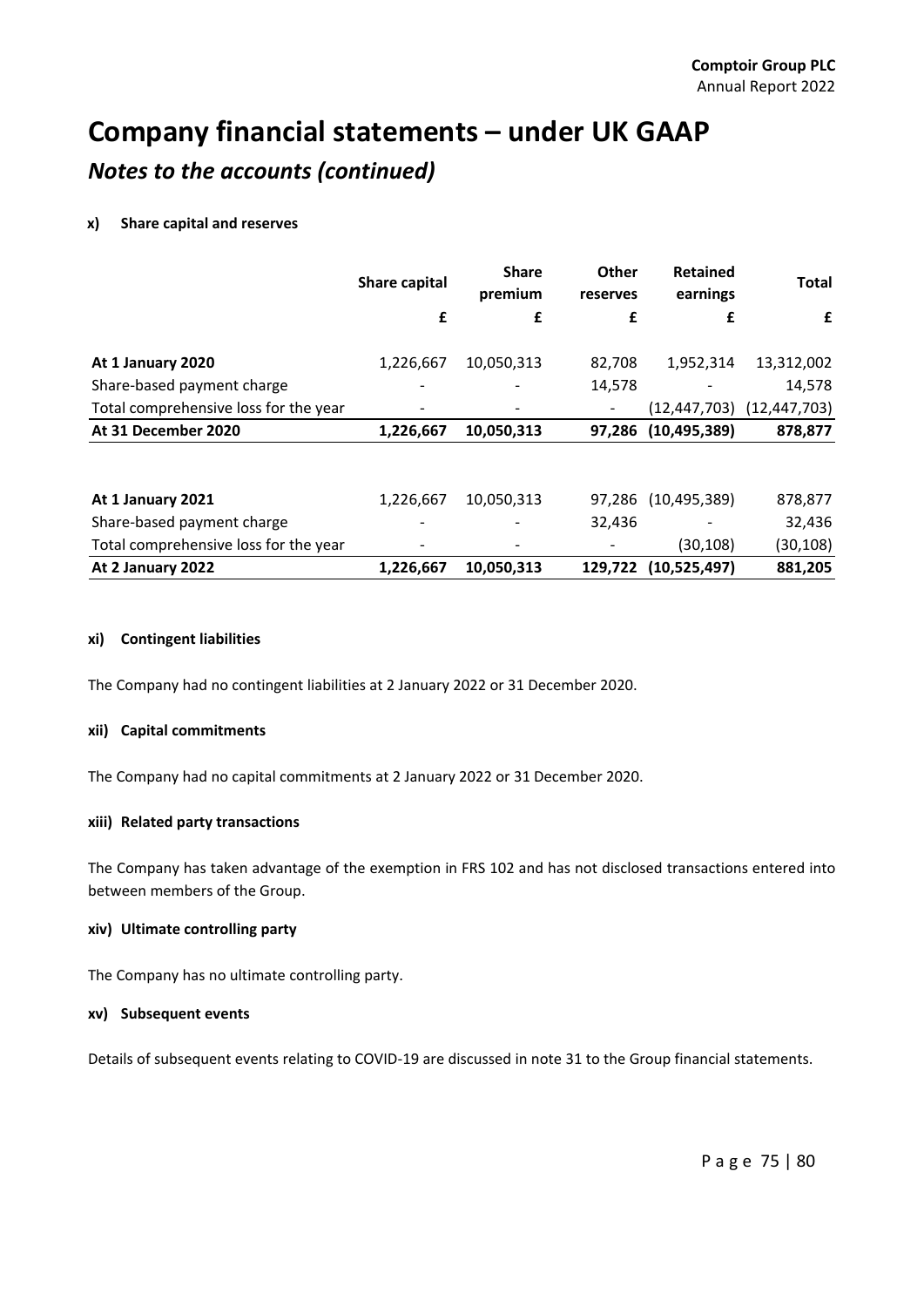# **Notice of Annual General Meeting**

### *Comptoir Group PLC*

### *Registered in England and Wales with no. 7741283*

Notice is hereby given that the 2022 Annual General Meeting of Comptoir Group Plc will be held at 73, Cornhill, London EC3V 3QQ on 30 June 2022 at 3.00 p.m. for the transaction of the following business:

### **ORDINARY BUSINESS**

As ordinary business to consider and, if thought fit, to pass the following resolutions, each of which will be proposed as ordinary resolutions:

- THAT, the Company's annual accounts for the year ended 2 January 2022, together with the report of the auditors and the directors thereon, be received and adopted.
- THAT, Richard Kleiner, who retires in accordance with the Company's articles of association, be re-elected as a director.
- THAT, Michael Toon, who retires in accordance with the Company's articles of association, be re-elected as a director.
- THAT, UHY Hacker Young LLP be re-appointed as auditors to the Company until the conclusion of the next Annual General Meeting at which accounts of the Company are presented and the directors be authorised to fix their remuneration.

### **SPECIAL BUSINESS**

As special business to consider and, if thought fit, to pass the following resolutions, of which resolution 5 will be proposed as an ordinary resolution and resolution 6 as a special resolution:

- 1. THAT, the directors be and they are generally and unconditionally authorised for the purposes of section 551 of the Companies Act 2006 (the "Act") to exercise all the powers of the Company to allot shares, or to grant rights to subscribe for or to convert any securities into shares, of up to an aggregate nominal amount of £96,000 during the period commencing on the passing of this resolution and expiring on the date of the next annual general meeting of the Company (unless previously revoked, varied or extended by the Company in general meeting), but so that the Company may before such expiry make an offer or agreement which would or might require shares to be allotted, or rights to subscribe for or to convert any securities into shares to be granted, after such expiry and the directors may allot shares, or grant rights to subscribe for or to convert any securities into shares, in pursuance of such offer or agreement notwithstanding that the authority conferred by this resolution has expired. This authority is in substitution for all subsisting authorities, to the extent unused.
- 2. THAT, the directors be and they are empowered during the period commencing on the passing of this resolution and expiring on the date of the next annual general meeting of the Company (unless previously revoked, varied or extended by the Company in general meeting) pursuant to section 570(1) of the Act to allot equity securities (within the meaning of section 560(1) of the Act) wholly for cash pursuant to the authority conferred by resolution 5 above as if section 561(1) of the Act did not apply to any such allotment, provided that this power shall be limited to:
	- (i) the allotment of equity securities for cash up to an aggregate nominal amount of £96,000; and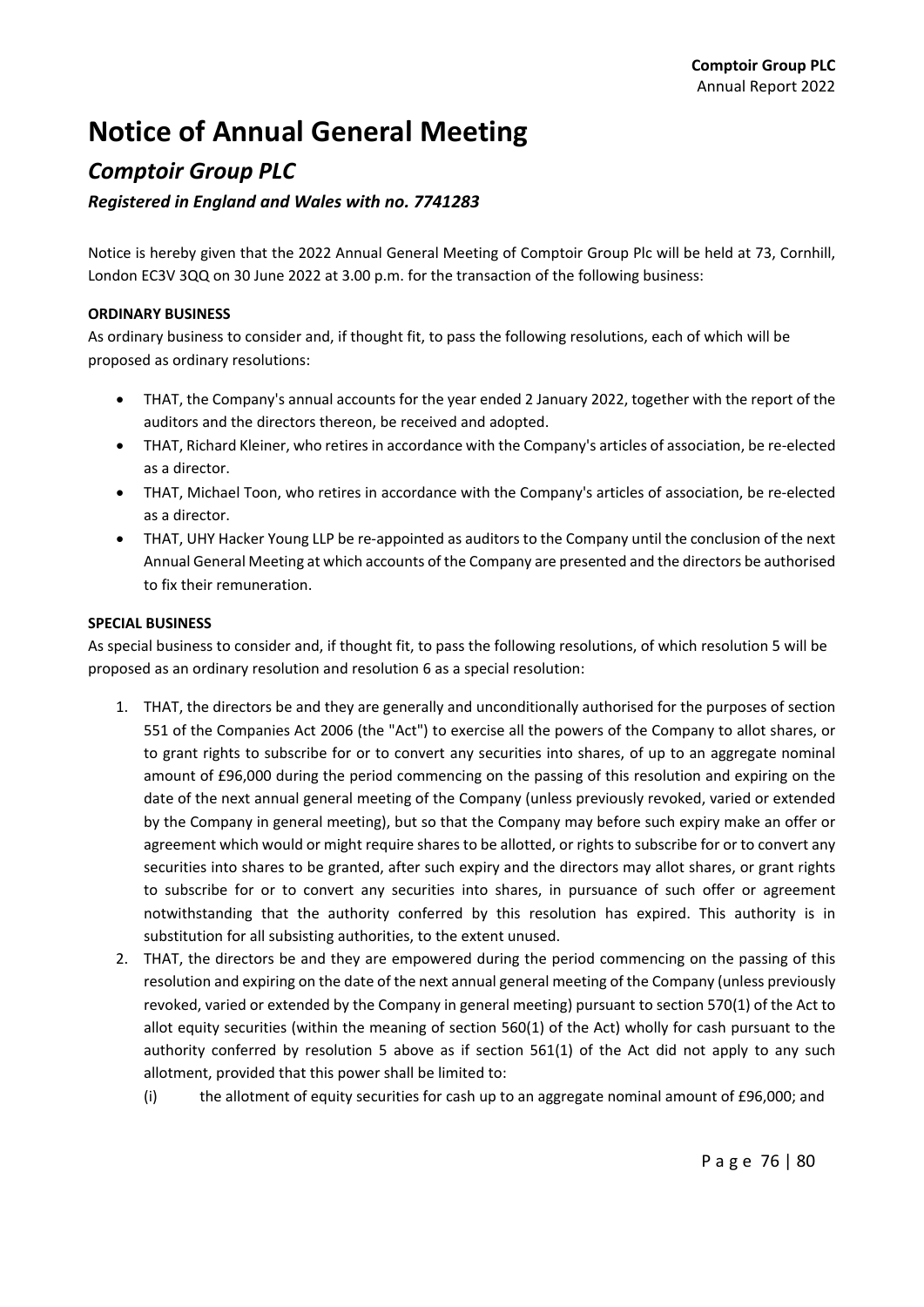(ii) the allotment of equity securities in connection with an offer of such securities by way of rights to holders of ordinary shares in proportion (as nearly as may be practicable) to their respective holdings of such shares, but subject to such exclusions or other arrangements as the directors

may deem necessary or expedient in relation to fractional entitlements or any legal or practical problems under the laws of any territory, or the requirements of any regulatory body or stock exchange, but so that this authority shall allow the Company to make offers or agreements before the expiry and the directors may allot equity securities in pursuance of such offers or agreements as if the powers conferred hereby had not so expired.

By order of the Board

On behalf of Directors

### **Chaker Hanna**

27 May 2022

*Registered Office: Unit 2, Plantain Place, Crosby Row, London, England, SE1 1YN*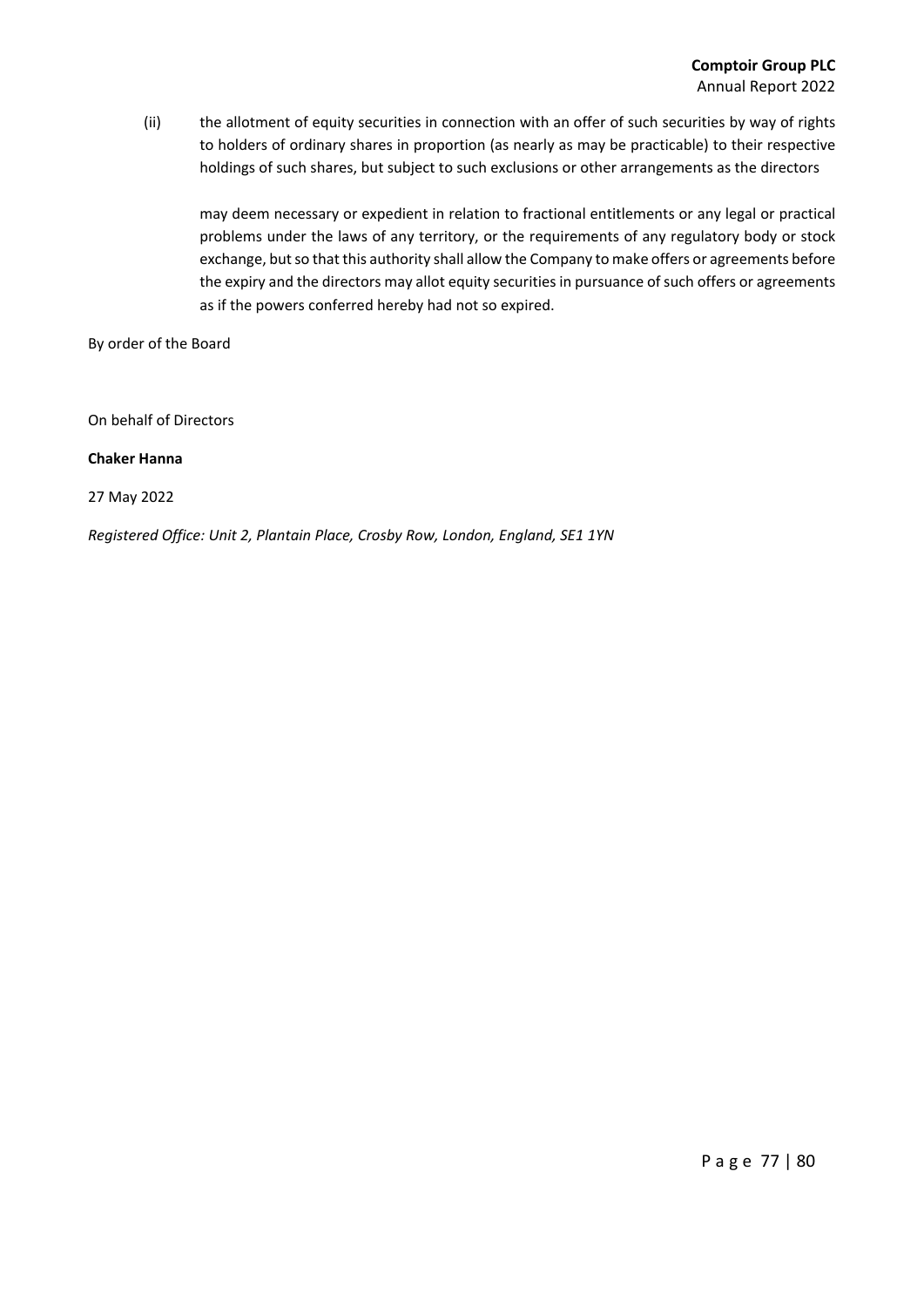The following notes explain your general rights as a shareholder and your right to attend and vote at this Meeting or to appoint someone else to vote on your behalf.

- 1. To be entitled to attend and vote at the Meeting (and for the purpose of the determination by the Company of the number of votes they may cast), shareholders must be registered in the Register of Members of the Company at close of trading on 28 June 2022. Changes to the Register of Members after the relevant deadline shall be disregarded in determining the rights of any person to attend and vote at the Meeting.
- 2. Shareholders, or their proxies, intending to attend the Meeting in person are requested, if possible, to arrive at the Meeting venue at least 20 minutes prior to the commencement of the Meeting at 3.00 p.m. (UK time) 30 June 2022 so that their shareholding may be checked against the Company's Register of Members and attendances recorded.
- 3. Shareholders are entitled to appoint another person as a proxy to exercise all or part of their rights to attend and to speak and vote on their behalf at the Meeting.
- 4. A shareholder may appoint more than one proxy in relation to the Meeting provided that each proxy is appointed to exercise the rights attached to a different ordinary share or ordinary shares held by that shareholder. A proxy need not be a shareholder of the Company.
- 5. In the case of joint holders, where more than one of the joint holders' purports to appoint a proxy, only the appointment submitted by the most senior holder will be accepted. Seniority is determined by the order in which the names of the joint holders appear in the Company's Register of Members in respect of the joint holding (the first named being the most senior).
- 6. A vote withheld is not a vote in law, which means that the vote will not be counted in the calculation of votes for or against the resolution. If no voting indication is given, your proxy will vote or abstain from voting at his or her discretion. Your proxy will vote (or abstain from voting) as he orshe thinksfit in relation to any other matter which is put before the Meeting.
- 7. You can vote either:
	- by logging on to www.signalshares.com and following the instructions; or
	- in the case of CREST members, by utilising the CREST electronic proxy appointment service in accordance with the procedures set out.

For a proxy appointment to be valid, it must be submitted and received by Link Group by 3.00 p.m. on 28 June 2022, which is not less than 48 hours (excluding non‐working holidays) before the time appointed for the meeting, or adjourned meeting.

8. If you return more than one proxy appointment, the appointment received last by the Registrar before the latest time for the receipt of proxies will take precedence. You are advised to read the terms and conditions of use carefully. Electronic communication facilities are open to all shareholders and those who use them will not be disadvantaged.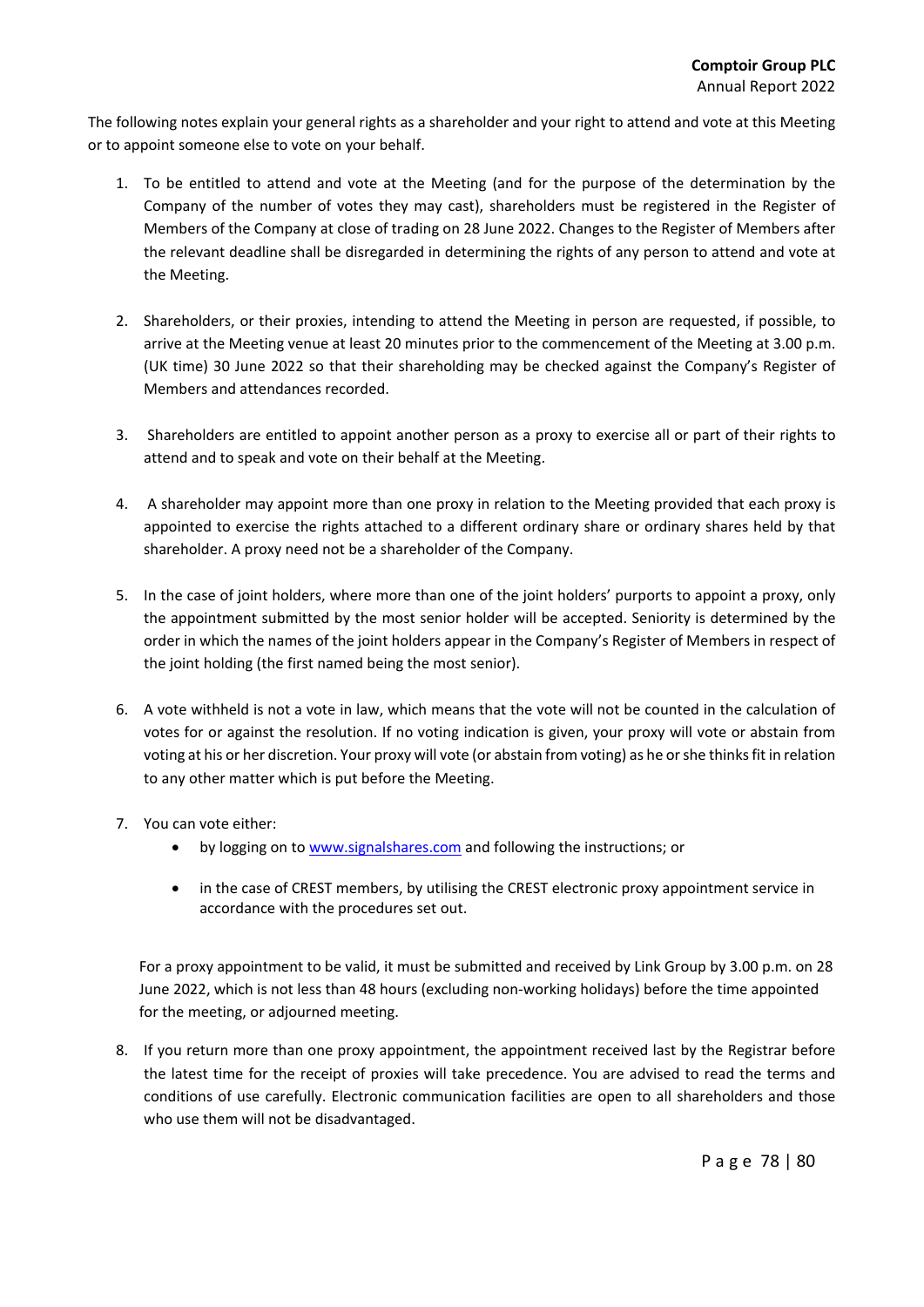- 9. The return of a completed proxy, will not prevent a shareholder from attending the Meeting and voting in person if he/she wishes to do so.
- 10. CREST members who wish to appoint a proxy or proxies through the CREST electronic proxy appointment service may do so for the Meeting (and any adjournment of the Meeting) by using the procedures described in the CREST Manual (available from www.euroclear.com/site/public/EUI). CREST Personal Members or other CREST sponsored members, and those CREST members who have appointed a service provider(s), should refer to their CREST sponsor or voting service provider(s), who will be able to take the appropriate action on their behalf.

In order for a proxy appointment or instruction made by means of CREST to be valid, the appropriate CREST message (a 'CREST Proxy Instruction') must be properly authenticated in accordance with Euroclear UK & Ireland Limited's specifications and must contain the information required for such instructions, as described in the CREST Manual. The message must be transmitted so as to be received by the issuer's agent (ID RA10) by 3.00 p.m. on 28 June 2022, which is not less than 48 hours (excluding non-working holidays) before the time appointed for the meeting, or adjourned meeting. For this purpose, the time of receipt will be taken to mean the time (as determined by the timestamp applied to the message by the CREST application host) from which the issuer's agent is able to retrieve the message by enquiry to CREST in the manner prescribed by CREST. After this time, any change of instructions to proxies appointed through CREST should be communicated to the appointee through other means.

- 11. CREST members and, where applicable, their CREST sponsors or voting service providers should note that Euroclear UK & Ireland Limited does not make available special procedures in CREST for any particular message. Normal system timings and limitations will, therefore, apply in relation to the input of CREST Proxy Instructions. It is the responsibility of the CREST member concerned to take (or, if the CREST member is a CREST personal member, or sponsored member, or has appointed a voting service provider(s), to procure that his CREST sponsor or voting service provider(s) take(s)) such action as shall be necessary to ensure that a message is transmitted by means of the CREST system by any particular time. In this connection, CREST members and, where applicable, their CREST sponsors or voting system providers are referred, in particular, to those sections of the CREST Manual concerning practical limitations of the CREST system and timings. The Company may treat as invalid a CREST Proxy Instruction in the circumstances set out in Regulation 35(5)(a) of the Uncertificated Securities Regulations 2001.
- 12. Any corporation which is a shareholder can appoint one or more corporate representatives who may exercise on its behalf all of its powers as a shareholder provided that no more than one corporate representative exercises powers in relation to the same shares.
- 13. As at 25 May 2022 (being the latest practicable business day prior to the publication of this Notice), the Company's ordinary issued share capital consists of 122,666,667 ordinary shares, carrying one vote each. Therefore, the total voting rights in the Company as at 25 May 2022 are 122,666,667.
- 14. Under Section 527 of the Companies Act 2006, shareholders meeting the threshold requirements set out in that section have the right to require the Company to publish on a website a statement setting out any matter relating to: (i) the audit of the Company's financial statements (including the Auditor's Report and the conduct of the audit) that are to be laid before the Meeting; or (ii) any circumstances connected with

Page 79 | 80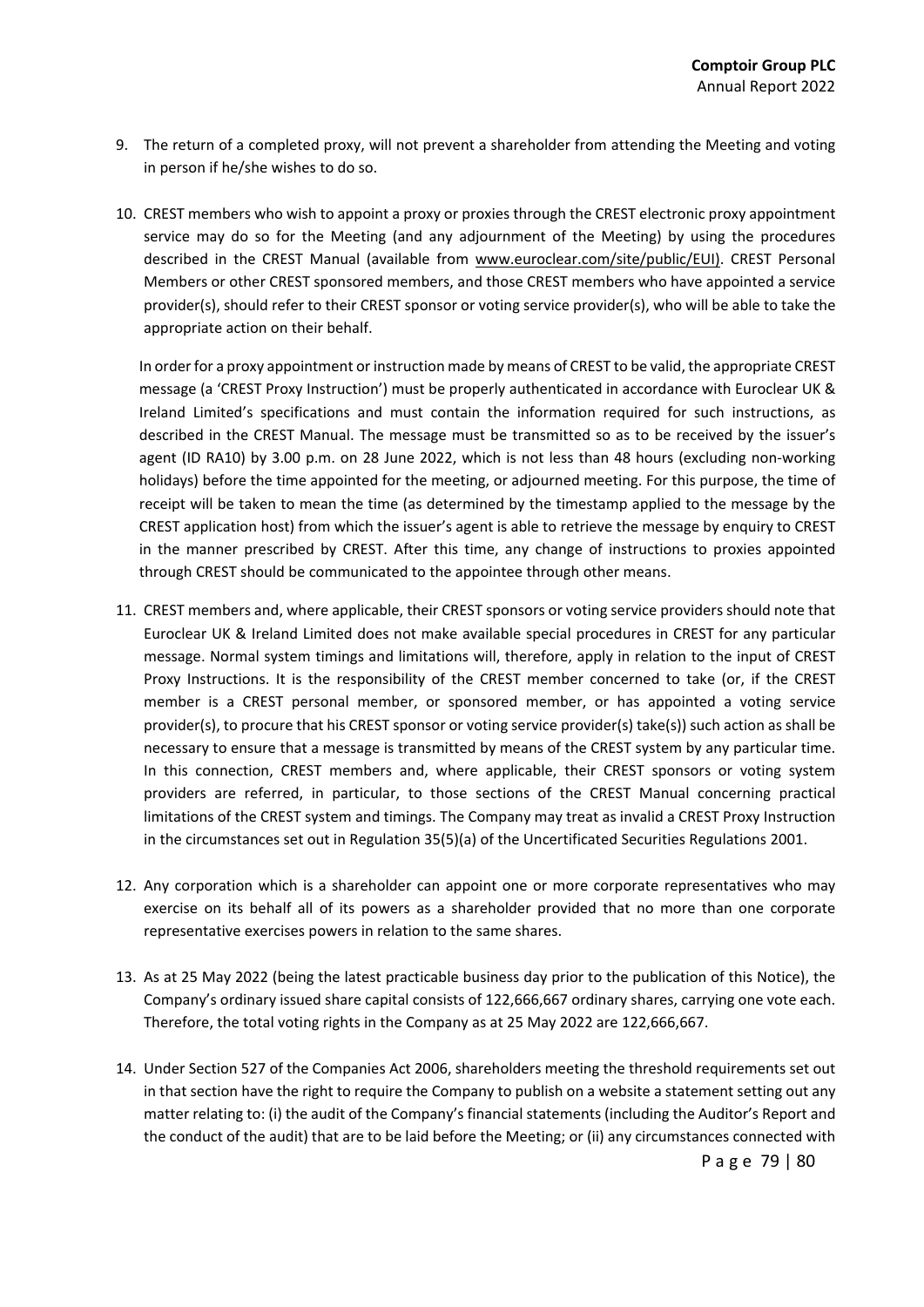an auditor of the Company ceasing to hold office since the previous meeting at which annual financial statements and reports were laid in accordance with Section 437 of the Companies Act 2006 (in each case) that the shareholders propose to raise at the relevant meeting. The Company may not require the shareholders requesting any such website publication to pay its expenses in complying with Sections 527 or 528 of the Companies Act 2006. Where the Company is required to place a statement on a website under Section 527 of the Companies Act 2006, it must forward the statement to the Company's auditor not later than the time when it makes the statement available on the website. The business which may be dealt with at the Meeting for the relevant financial year includes any statement that the Company has been required under Section 527 of the Companies Act 2006 to publish on a website.

15. Any shareholder attending the Meeting has the right to ask questions. The Company must cause to be answered any such question relating to the business being dealt with at the Meeting but no such answer need be given if: (a) to do so would interfere unduly with the preparation for the Meeting or involve the disclosure of confidential information; (b) the answer has already been given on a website in the form of an answer to a question; or (c) it is undesirable in the interests of the Company or the good order of the Meeting that the question be answered.

The following documents are available for inspection during normal business hours at the registered office of the Company on any business day from the date of this Notice until the time of the Meeting and may also be inspected at the Meeting venue, as specified in this Notice, from am on the day of the Meeting until the conclusion of the Meeting:

Copies of the Directors' letters of appointment or service contracts.

- 16. You may not use any electronic address(within the meaning of Section 333(4) of the Companies Act 2006) provided in either this Notice or any related documents (including the form of proxy) to communicate with the Company for any purposes other than those expressly stated.
- 17. A copy of this Notice, and other information required by Section 311A of the Companies Act 2006, can be found on the Company's website at www.comptoirlibanais.com.